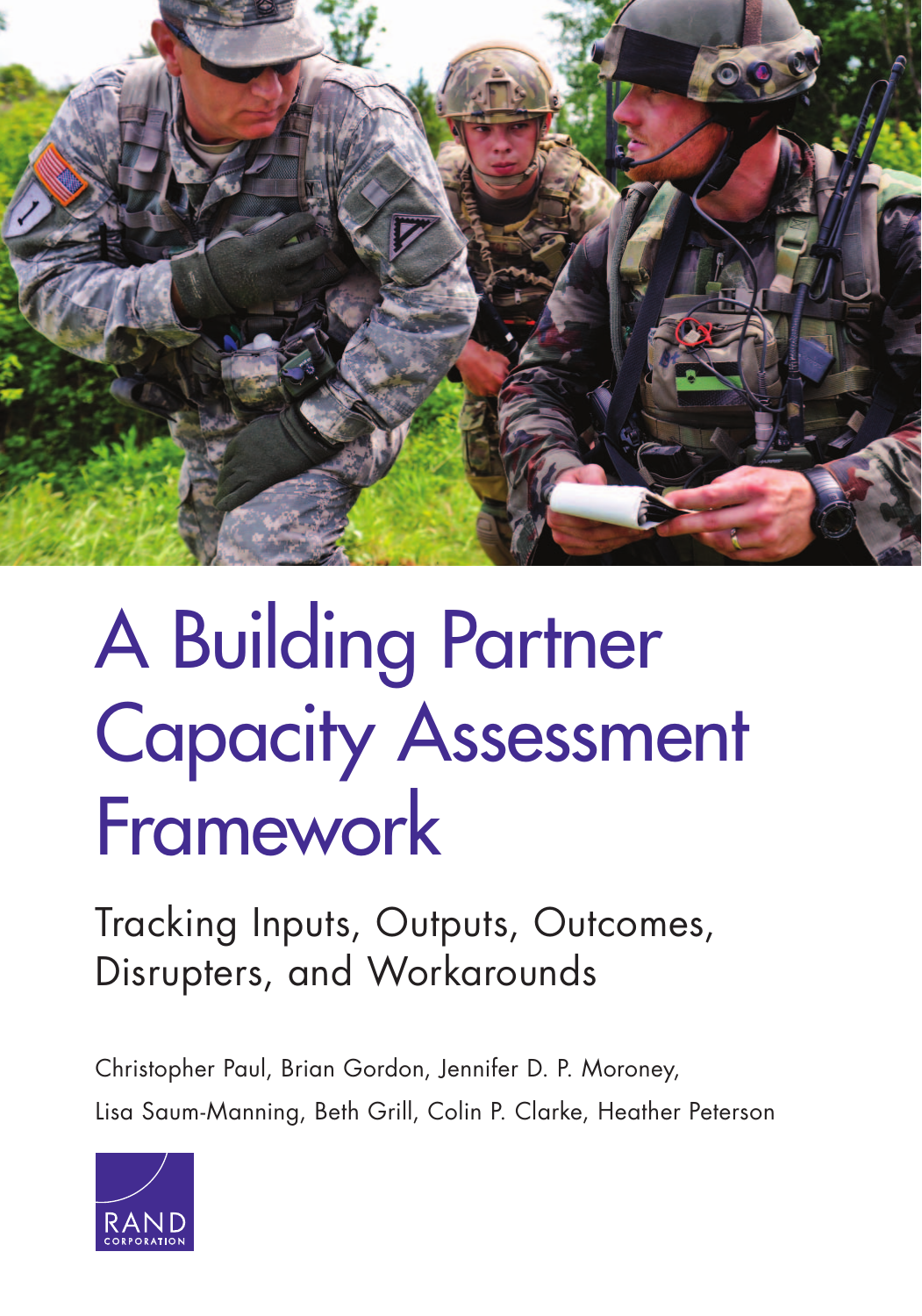For more information on this publication, visit [www.rand.org/t/rr935](http://www.rand.org/t/rr935)

#### Library of Congress Cataloging-in-Publication Data ISBN: 9780833088673

Published by the RAND Corporation, Santa Monica, Calif. © Copyright 2015 RAND Corporation RAND<sup>®</sup> is a registered trademark.

*Cover image by U.S. Army Europe Staff Sgt. Joel Salgado*

#### Limited Print and Electronic Distribution Rights

This document and trademark(s) contained herein are protected by law. This representation of RAND intellectual property is provided for noncommercial use only. Unauthorized posting of this publication online is prohibited. Permission is given to duplicate this document for personal use only, as long as it is unaltered and complete. Permission is required from RAND to reproduce, or reuse in another form, any of its research documents for commercial use. For information on reprint and linking permissions, please visit [www.rand.org/pubs/permissions.html.](http://www.rand.org/pubs/permissions.html)

The RAND Corporation is a research organization that develops solutions to public policy challenges to help make communities throughout the world safer and more secure, healthier and more prosperous. RAND is nonprofit, nonpartisan, and committed to the public interest.

RAND's publications do not necessarily reflect the opinions of its research clients and sponsors.

Support RAND Make a tax-deductible charitable contribution at [www.rand.org/giving/contribute](http://www.rand.org/giving/contribute)

[www.rand.org](http://www.rand.org)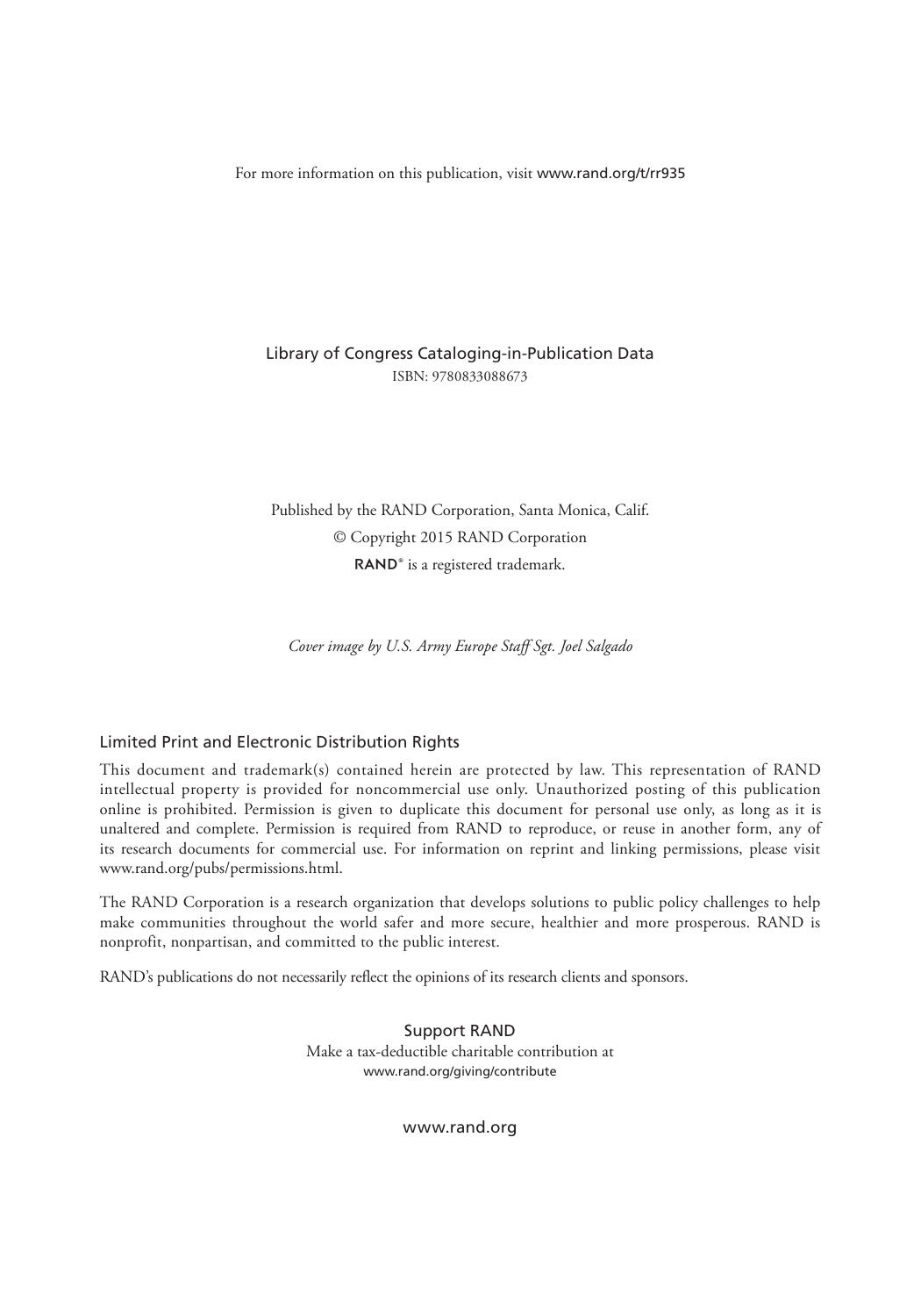The ability to assess Department of Defense efforts to build partner capacity is in increasing demand. This research built on previous RAND work in this area and used detailed case studies, analyzed individually and collectively, to provide a foundation of evidence to help improve assessment of building partner capacity efforts, which should ultimately support future resource allocation and policymaking for building partner capacity and security cooperation more broadly.

The assessment framework should be of interest to policymakers and stakeholders in the broader security cooperation arena in the Office of the Secretary of Defense, the regional combatant commands (and the related service components), planners in the departments of Defense and State, and congressional staffs that deal with security assistance to partner nations. Readers may also be interested in

- Christopher Paul, Jennifer D. P. Moroney, Beth Grill, Colin P. Clarke, Lisa Saum-Manning, Heather Peterson, Brian Gordon, *What Works Best When Building Partner Capacity in Challenging Contexts?* Santa Monica, Calif: RAND Corporation RR-937-OSD.
- Christopher Paul, Colin P. Clarke, Beth Grill, Stephanie Young, Jennifer D. P. Moroney, Joe Hogler, and Christine Leah, *What Works Best When Building Partner Capacity and Under What Circumstances?* Santa Monica, Calif.: RAND Corporation, MG-1253/1-OSD, 2013.
- Christopher Paul, Michael Nixon, Heather Peterson, Beth Grill, and Jessica Yeats, *RAND Security Cooperation Prioritization and Propensity Matching Tool*, Santa Monica, Calif.: RAND Corporation, TL-112-OSD, 2013.
- Jennifer D. P. Moroney, David E. Thaler, and Joe Hogler, *Review of Security Cooperation Mechanisms Combatant Commands Utilize to Build Partner Capacity*, Santa Monica, Calif.: RAND Corporation, RR-413-OSD, 2013.

A controlled-access companion annex supports this report with case study details. That annex is available to those with a need to know and appropriate clearances.

This research was sponsored jointly by the Joint Staff J5, the Office of Cost Assessment and Program Evaluation in the Office of the Secretary of Defense, and the Office of the Under Secretary of Defense for Policy. The study was conducted within the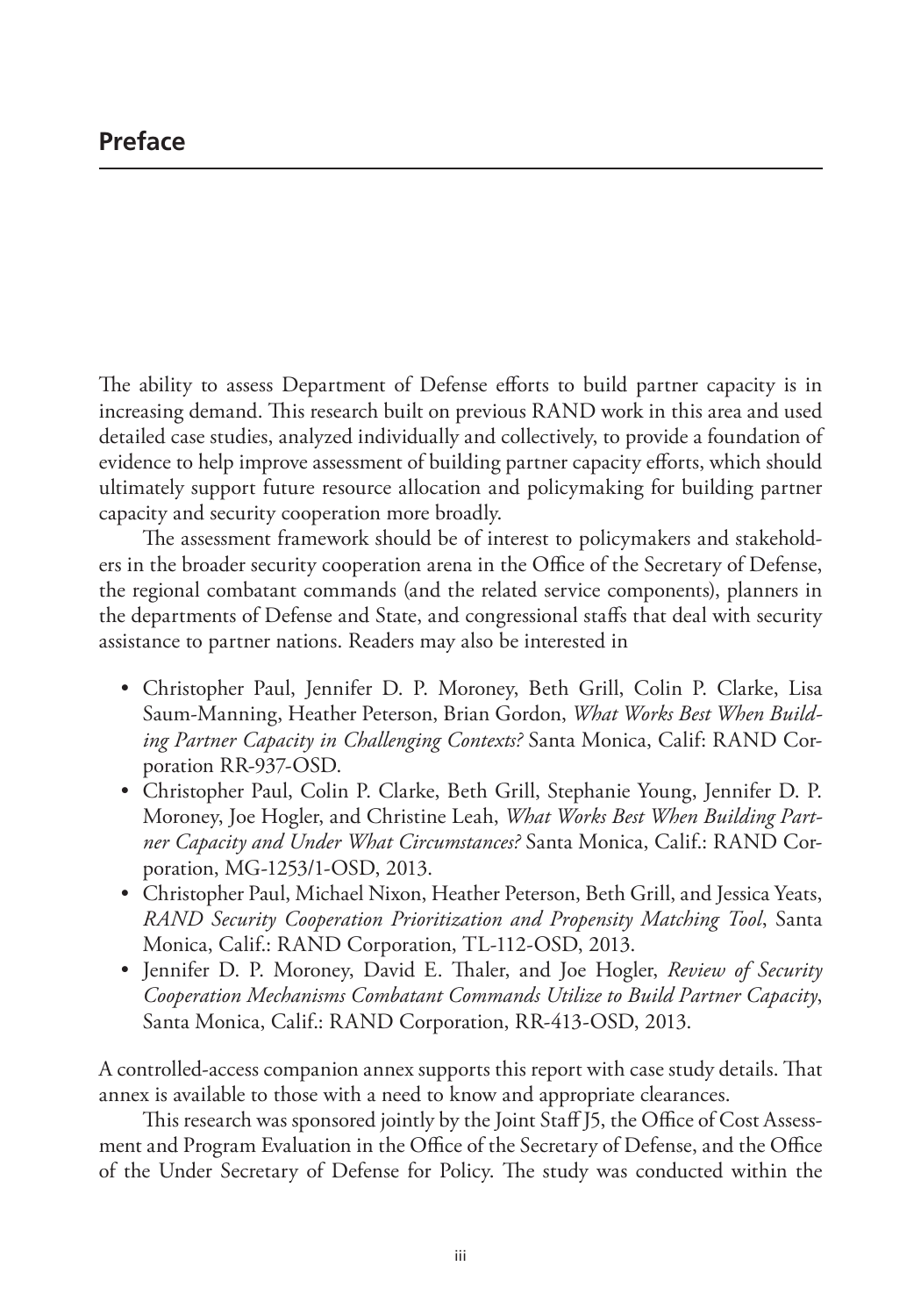International Security and Defense Policy Center of the RAND National Defense Research Institute, a federally funded research and development center sponsored by the Office of the Secretary of Defense, the Joint Staff, the Unified Combatant Commands, the Navy, the Marine Corps, the defense agencies, and the defense Intelligence Community under contract W91WAW-12-C-0030.

For more information on the International Security and Defense Policy Center, see <http://www.rand.org/nsrd/ndri/centers/isdp.html>or contact the director (contact information is provided on the web page).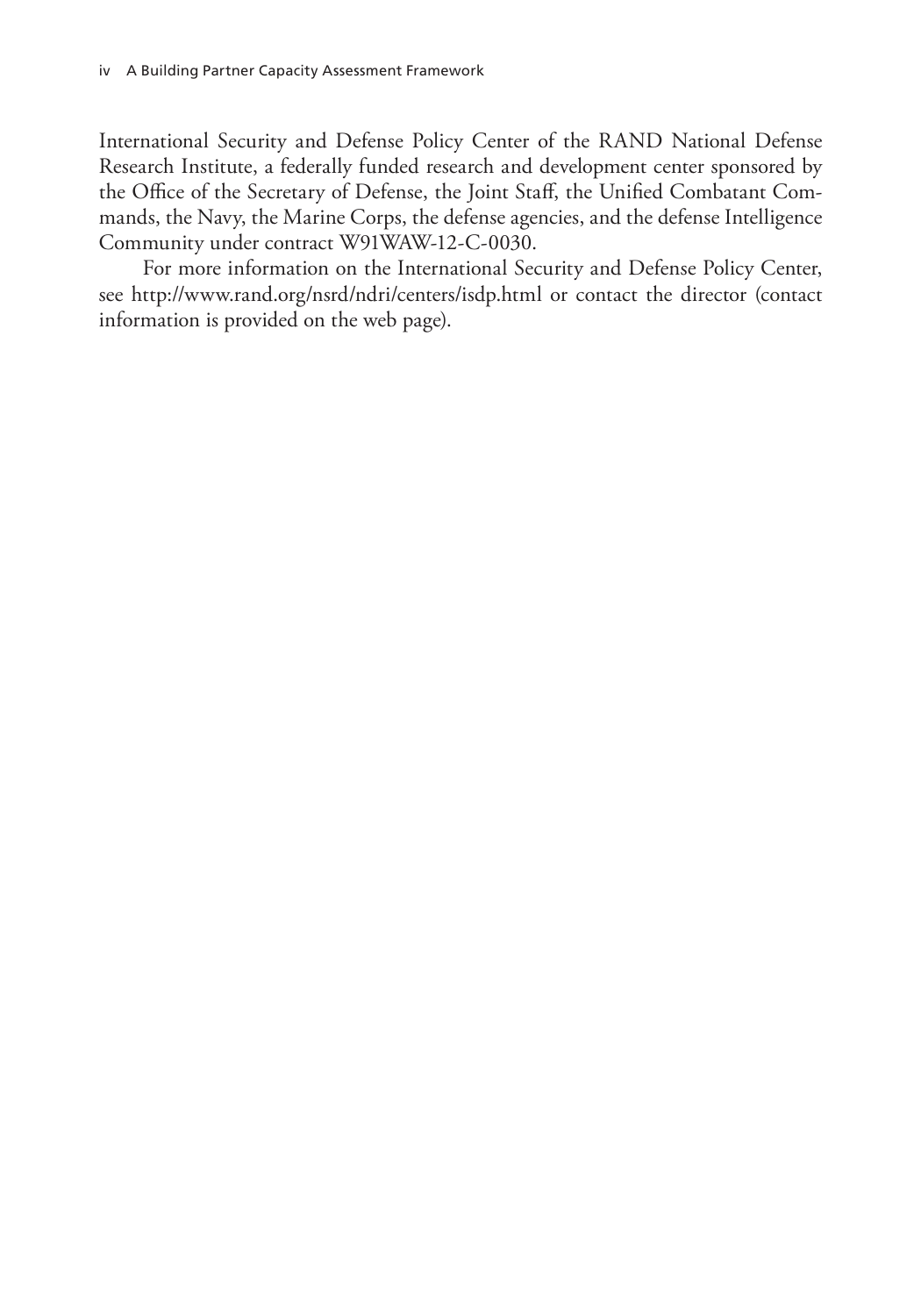# **Contents**

| <b>CHAPTER ONE</b>                                                             |  |
|--------------------------------------------------------------------------------|--|
|                                                                                |  |
|                                                                                |  |
|                                                                                |  |
|                                                                                |  |
| <b>CHAPTER TWO</b>                                                             |  |
|                                                                                |  |
|                                                                                |  |
| Target High-Level Outcomes in the BPC Training and Equipping Logic Model 15    |  |
| Target Core Outputs of the Sequential Phases of the BPC Training and Equipping |  |
|                                                                                |  |
|                                                                                |  |
|                                                                                |  |
| <b>CHAPTER THREE</b>                                                           |  |
| Description of Logic Model Elements for the Preengagement Phase 23             |  |
|                                                                                |  |
|                                                                                |  |
|                                                                                |  |
|                                                                                |  |
|                                                                                |  |
|                                                                                |  |
|                                                                                |  |
|                                                                                |  |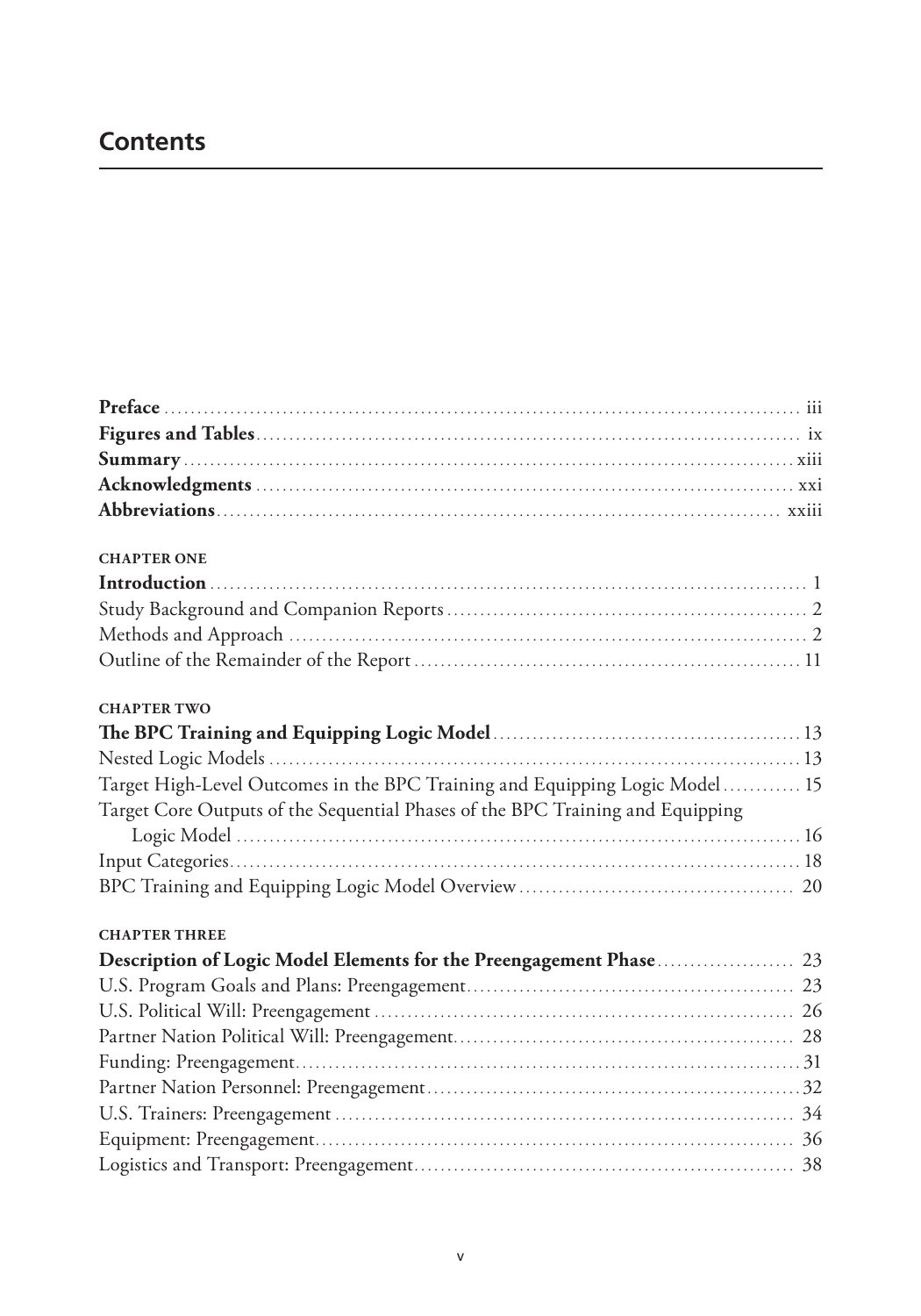#### **CHAPTER FOUR**

| Description of Logic Model Elements for the Engagement Phase 47 |  |
|-----------------------------------------------------------------|--|
|                                                                 |  |
|                                                                 |  |
|                                                                 |  |
|                                                                 |  |
|                                                                 |  |
|                                                                 |  |
|                                                                 |  |
|                                                                 |  |
|                                                                 |  |
|                                                                 |  |

## **CHAPTER FIVE**

# **Description of Logic Model Elements for the Postengagement Phase, Including**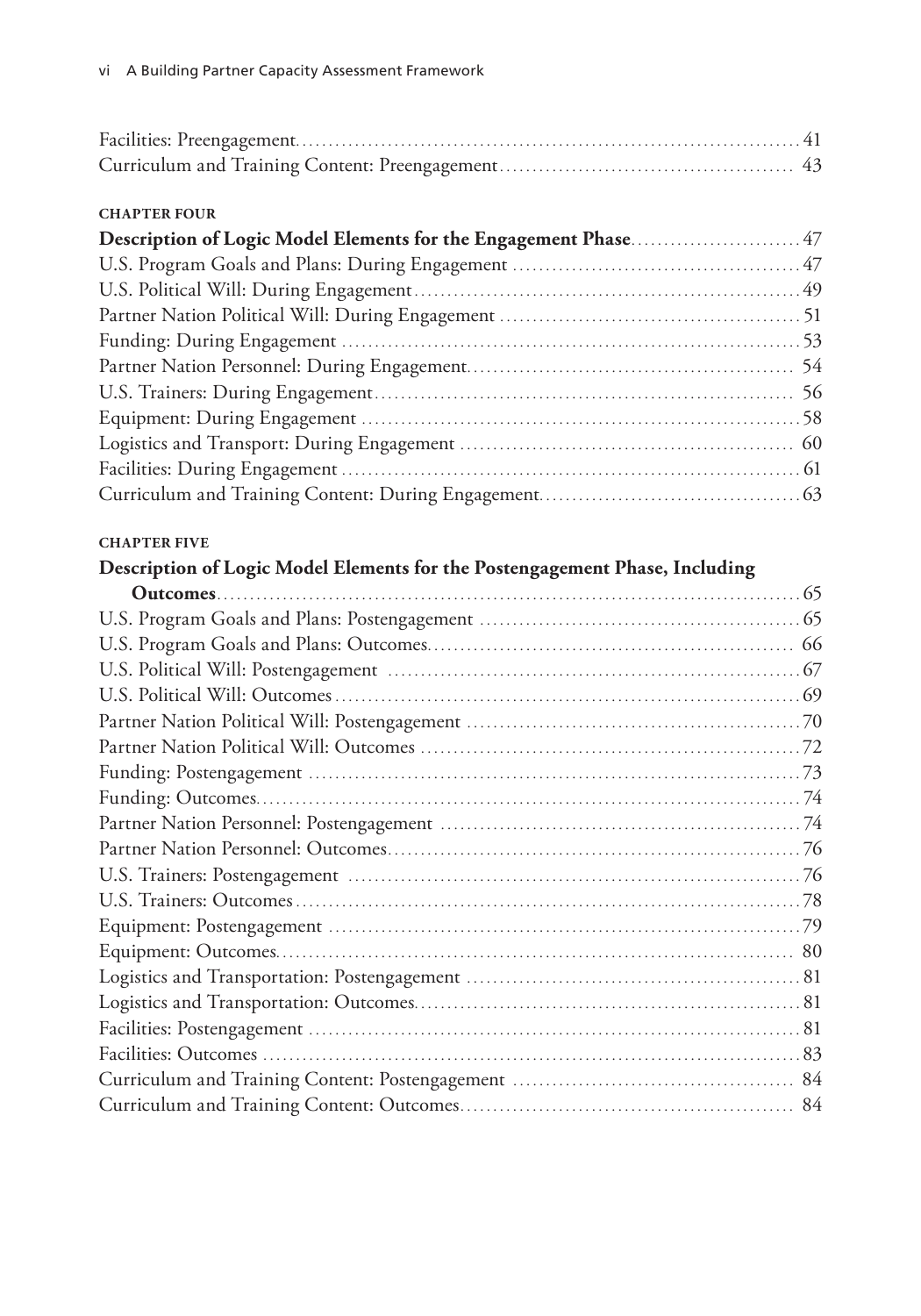| <b>CHAPTER SIX</b>                                                        |  |
|---------------------------------------------------------------------------|--|
| Using the BPC Training and Equipping Logic Model as Part of an Assessment |  |
|                                                                           |  |
|                                                                           |  |
|                                                                           |  |
| The Logic Model Helps with Selection and Prioritization of Measures  91   |  |
|                                                                           |  |
|                                                                           |  |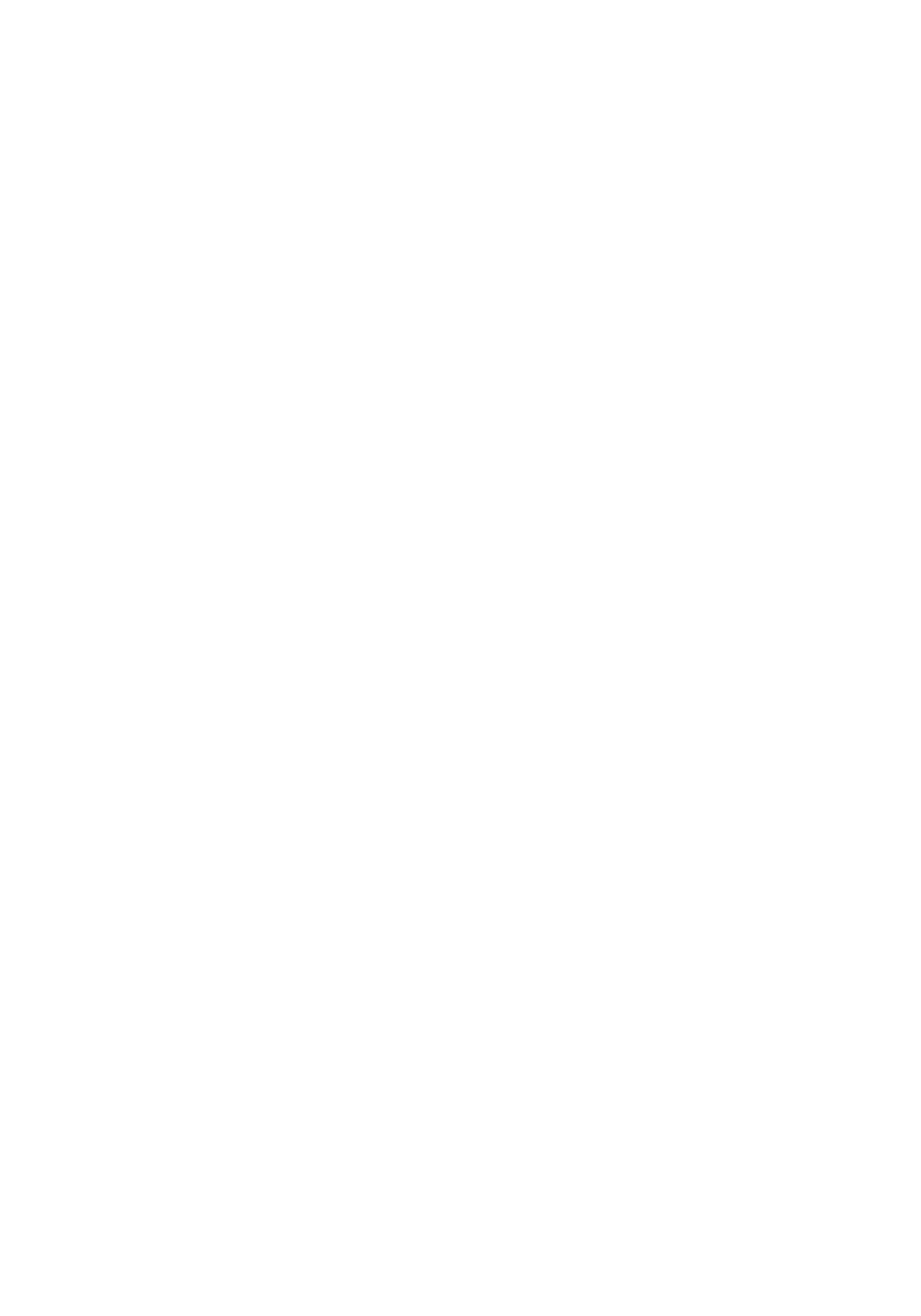# **Figures and Tables**

# **Figures**

| S.1. Notional Organization of the BPC Training and Equipping Logic Model  xv |  |
|------------------------------------------------------------------------------|--|
| S.2. Input Categories, Phase Core Outputs, and Overall Outcomes for the      |  |
|                                                                              |  |
|                                                                              |  |
| 2.1. The BPC Logic Model as a Subordinate Element of the Security            |  |
| Cooperation Model and, in Turn, of the National Security Model  14           |  |
| 2.2. Input Categories, Phase Core Outputs, and Overall Outcomes for the      |  |
|                                                                              |  |
| 2.3. Notional Organization of the BPC Training and Equipping Logic Model  21 |  |

# **Tables**

| 3.1.  | Logic Model: Preengagement Phase of the U.S. Goals and Plans Input   |    |
|-------|----------------------------------------------------------------------|----|
|       |                                                                      | 24 |
| 3.2.  | Disrupters and Workarounds: Preengagement Phase of the U.S. Program  |    |
|       |                                                                      | 26 |
| 3.3.  | Logic Model: Preengagement Phase of the U.S. Political Will Category | 27 |
| 3.4.  | Logic Model: Preengagement Phase of the PN Political Will Category29 |    |
| 3.5.  | Disrupters and Workarounds: Preengagement Phase of the PN Political  |    |
|       |                                                                      | 30 |
| 3.6.  | Logic Model: Preengagement Phase of the Funding Category31           |    |
| 3.7.  | Disrupters and Workarounds: Preengagement Phase of the Funding Input |    |
|       |                                                                      | 32 |
| 3.8.  | Logic Model: Preengagement Phase of the PN Personnel Category33      |    |
| 3.9.  | Disrupters and Workarounds: Preengagement Phase of the Partner       |    |
|       |                                                                      | 34 |
| 3.10. | Logic Model: Preengagement Phase of the U.S. Trainers Category  35   |    |
| 3.11. | Logic Model: Preengagement Phase of the Equipment Category37         |    |
|       |                                                                      |    |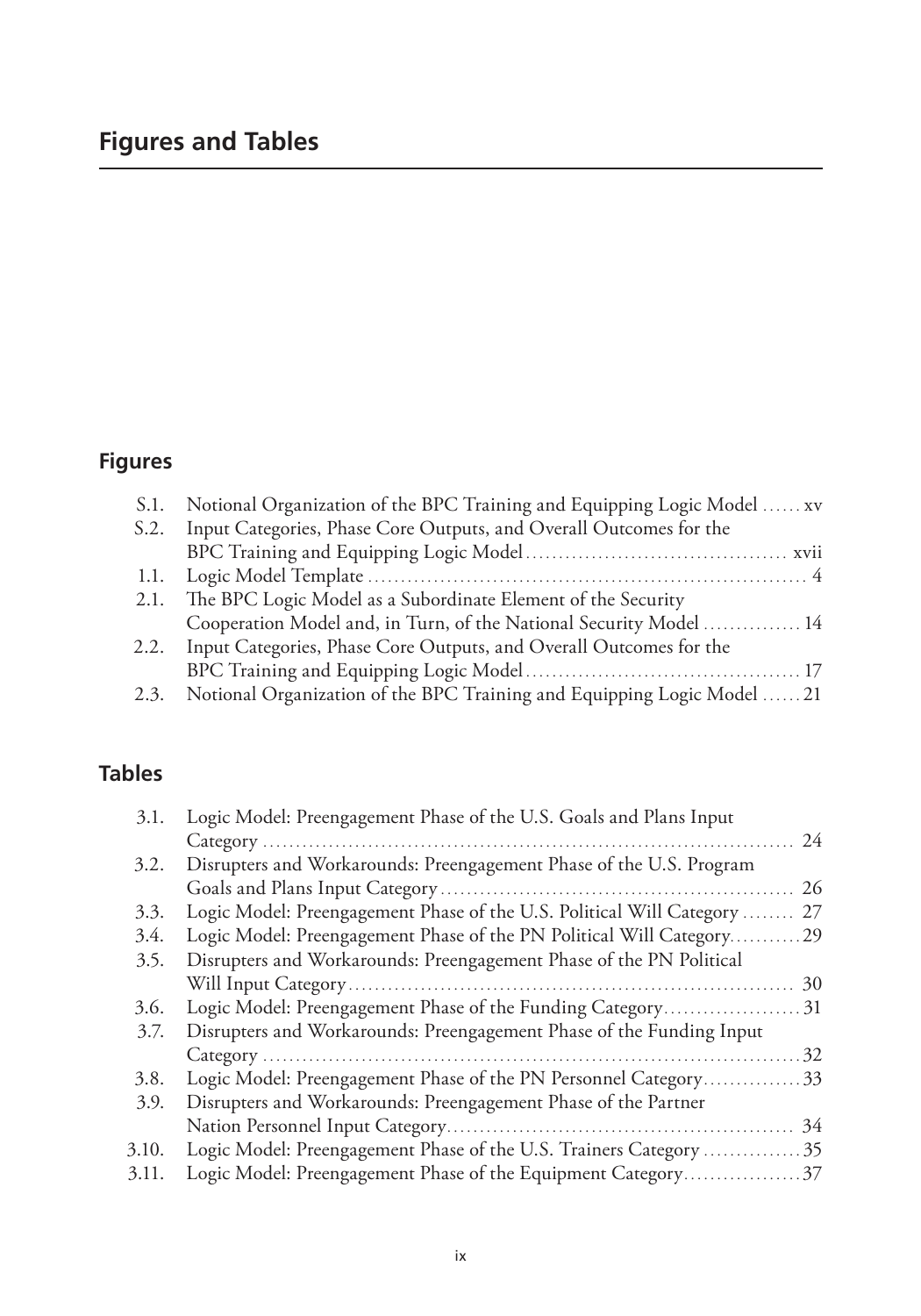| 3.12. | Disrupters and Workarounds: Preengagement Phase of the Equipment          |    |
|-------|---------------------------------------------------------------------------|----|
|       |                                                                           | 38 |
| 3.13. | Logic Model: Preengagement Phase of the Logistics and Transport           |    |
|       |                                                                           | 39 |
| 3.14. | Disrupters and Workarounds: Preengagement Phase of the Logistics and      |    |
|       |                                                                           | 40 |
| 3.15. | Logic Model: Preengagement Phase of the Facilities Category               | 42 |
| 3.16. | Disrupters and Workarounds: Preengagement Phase of the Facilities Input   |    |
|       |                                                                           | 43 |
| 3.17. | Logic Model: Preengagement Phase of the Curriculum and Training           |    |
|       |                                                                           | 44 |
| 3.18. | Disrupters and Workarounds: Preengagement Phase of the Curriculum         |    |
|       |                                                                           | 45 |
| 4.1.  | Logic Model: Engagement Phase of the U.S. Goals and Plans Input           |    |
|       | .                                                                         | 48 |
| 4.2.  | Logic Model: Engagement Phase of the U.S. Political Will Category 50      |    |
| 4.3.  | Logic Model: Engagement Phase of the PN Political Will Category52         |    |
| 4.4.  |                                                                           |    |
| 4.5.  | Disrupters and Workarounds: Engagement Phase of the Funding Input         |    |
|       |                                                                           |    |
| 4.6.  | Logic Model: Engagement Phase of the PN Personnel Category 55             |    |
| 4.7.  | Disrupters and Workarounds: Engagement Phase of the PN Personnel          |    |
|       |                                                                           | 56 |
| 4.8.  | Logic Model: Engagement Phase of the U.S. Trainers Category 57            |    |
| 4.9.  | Disrupters and Workarounds: Engagement Phase of the U.S. Trainers         |    |
|       |                                                                           |    |
| 4.10. | Logic Model: Engagement Phase of the Equipment Category58                 |    |
| 4.11. | Disrupters and Workarounds: Engagement Phase of the Equipment Input       |    |
|       |                                                                           |    |
| 4.12. | Logic Model: Engagement Phase of the Logistics and Transport Category 60  |    |
| 4.13. | Disrupters and Workarounds: Engagement Phase of the Logistics and         |    |
|       |                                                                           |    |
| 4.14. |                                                                           |    |
| 4.15. | Disrupters and Workarounds: Engagement Phase of the Facilities Input      |    |
|       | . 63                                                                      |    |
| 4.16. | Logic Model: Engagement Phase of the Curriculum and Training              |    |
|       |                                                                           |    |
| 5.1.  | Logic Model: Postengagement Phase of the U.S. Goals and Plans Input       |    |
|       |                                                                           |    |
| 5.2.  | Logic Model: Outcomes of the U.S. Goals and Plans Input Category 67       |    |
| 5.3.  | Disrupters and Workarounds: Outcomes Phase of the U.S. Program            |    |
|       |                                                                           |    |
| 5.4.  | Logic Model: Postengagement Phase of the U.S. Political Will Category  68 |    |
| 5.5.  |                                                                           |    |
|       |                                                                           |    |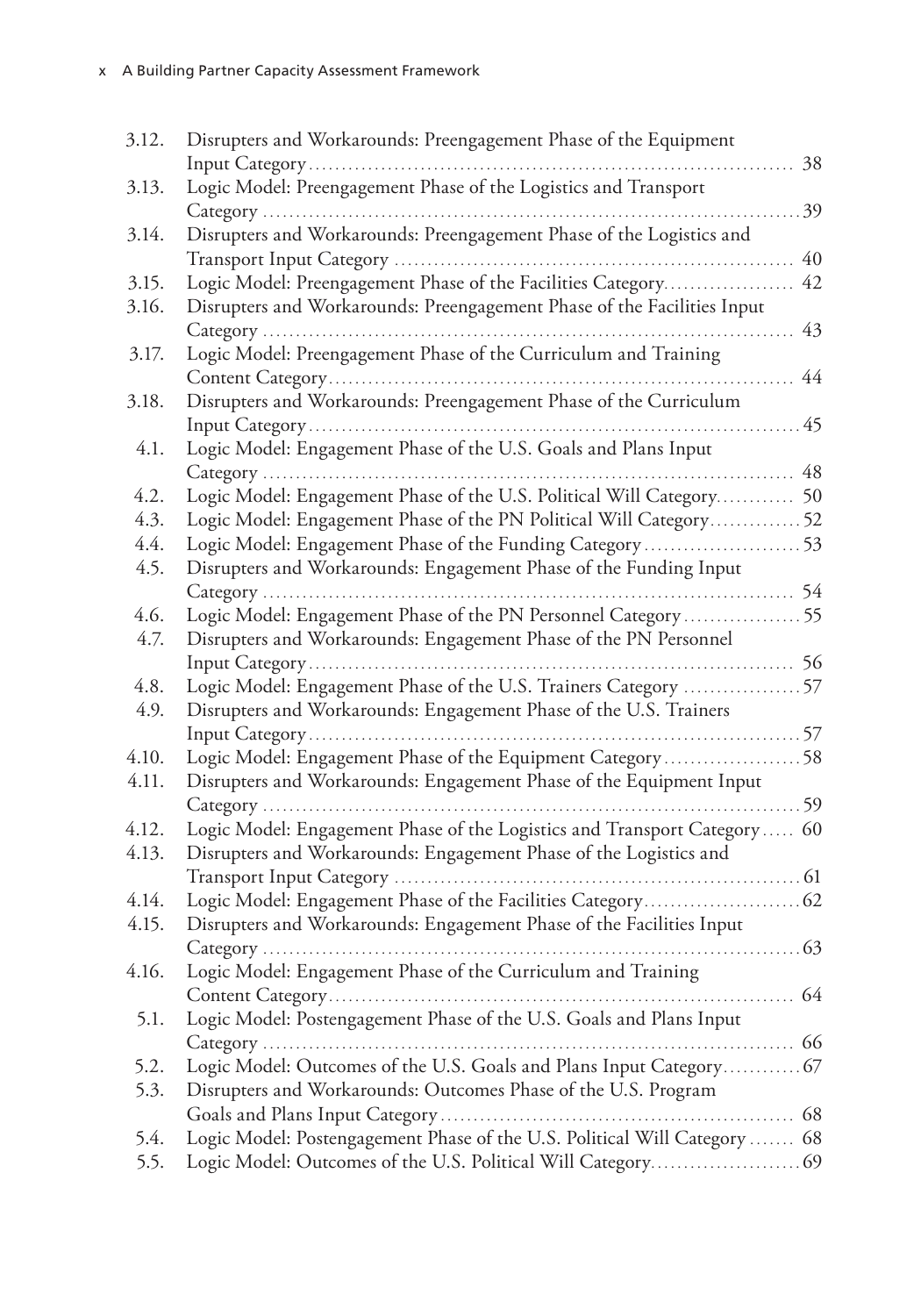| 5.6.  | Logic Model: Postengagement Phase of the PN Political Will Category 71    |
|-------|---------------------------------------------------------------------------|
| 5.7.  | Phase and Core Outputs from Postengagement Phase of the PN Political      |
|       |                                                                           |
| 5.8.  |                                                                           |
| 5.9.  | Logic Model: Postengagement Phase of the Funding Category74               |
| 5.10. | Logic Model: Postengagement Phase of the PN Personnel Category75          |
| 5.11. |                                                                           |
| 5.12. | Logic Model: Postengagement Phase of the U.S. Trainers Category  77       |
| 5.13. |                                                                           |
| 5.14. | Logic Model: Postengagement Phase of the Equipment Category79             |
| 5.15. |                                                                           |
| 5.16. | Logic Model: Postengagement Phase of the Logistics and Transport          |
|       |                                                                           |
| 5.17. | Logic Model: Outcomes of the Logistics and Transport Category  82         |
| 5.18. |                                                                           |
| 5.19. | Logic Model: Postengagement Phase of the Curriculum and Training          |
|       |                                                                           |
| 5.20. | Logic Model: Outcomes of the Curriculum and Training Content Category  85 |
|       |                                                                           |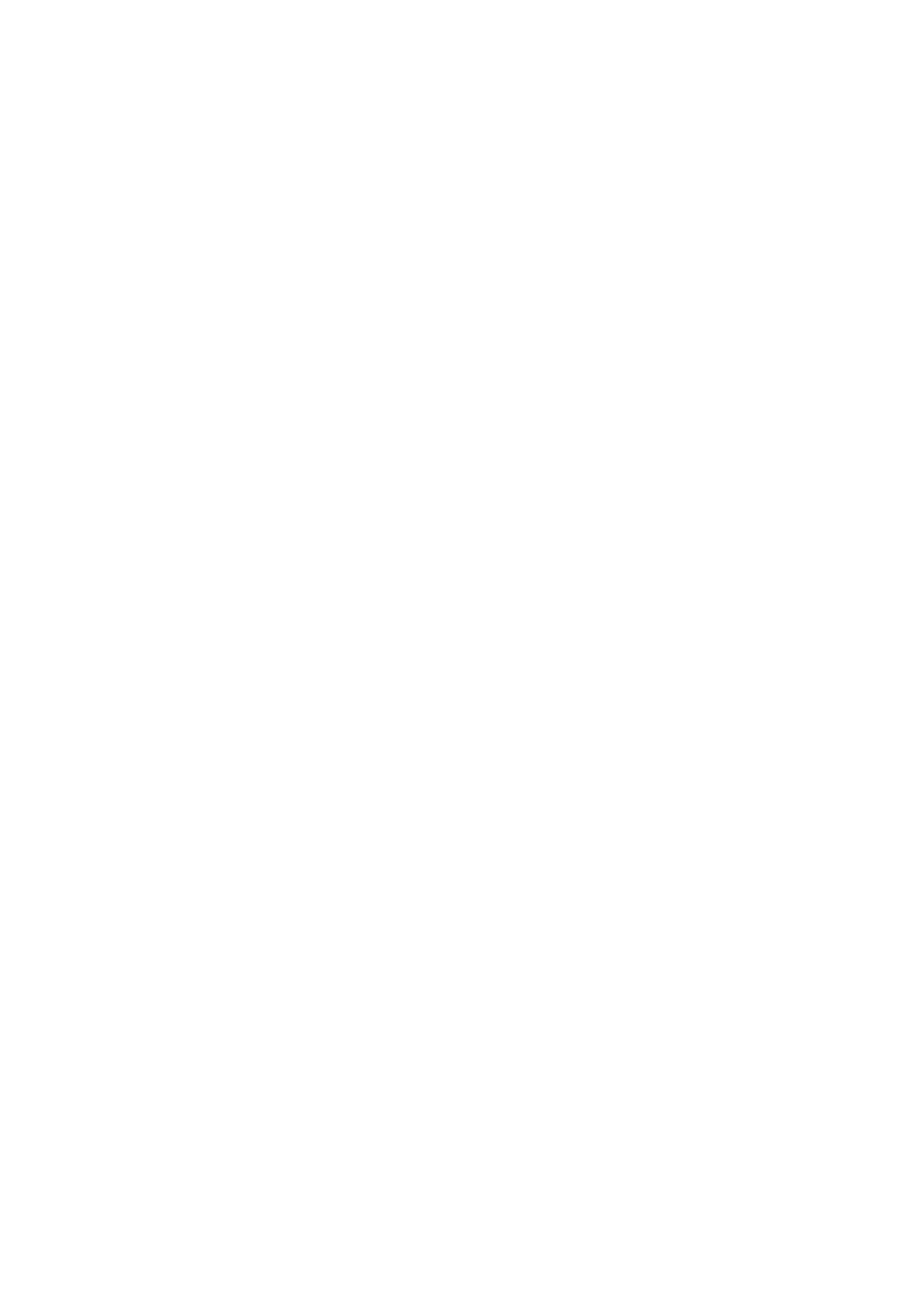Security cooperation remains an important instrument of the U.S. government and the Department of Defense. One of the key challenges in this area for policymakers and combatant commands is gaining a more-complete understanding of the real value of activities geared toward building partner capacity (BPC). Assessments of prior and ongoing BPC activities have become increasingly important, given the current fiscal climate and budgetary limitations. Efforts that can be made to work more efficiently should be; efforts that are not working need to be recognized and redesigned, terminated, or replaced. Effective assessment provides a good analytic foundation from which to make process improvements or to focus accountability and resource allocation.

This report provides a framework for planning and conducting assessment of BPC efforts. It primarily supports planning and process improvement but can also contribute to assessment for accountability.

This BPC assessment framework should help a potential user answer one (or more) of three questions, depending on when in the BPC process the framework is employed:

- Prior to execution, **what could go wrong with the planned BPC effort?**
- During BPC execution or delivery, **is everything going according to plan? If not, why not, and what can be done about it?**
- After BPC execution or delivery, **were all objectives achieved? If not, why not, and what could be done about it in the future (either in this context or elsewhere)?**<sup>1</sup>

# **Methods and Approach**

To develop an assessment framework for BPC, we drew on our familiarity with the literature on assessment and evaluation, and on experience with assessment of differ-

<sup>&</sup>lt;sup>1</sup> The framework offered here is fundamentally about assessing performance, not assessing needs or determining requirements. This framework assumes that a prior process has concluded that BPC is the right approach to supporting U.S. national security objectives for and in the country in question.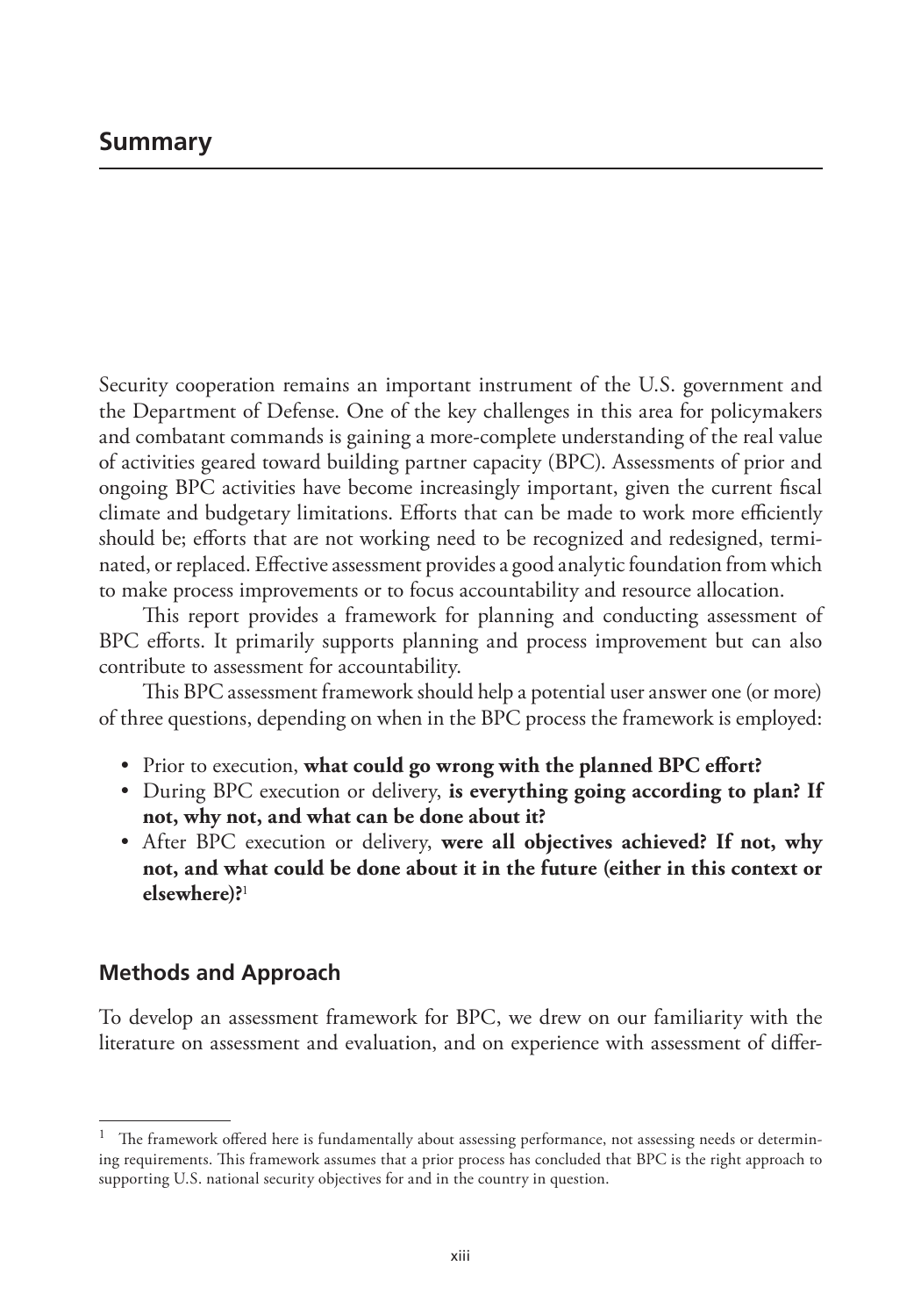ent activities.2 A *theory of change* is a statement of how you believe the things you are planning to do will lead to the objectives you seek. Implicit in many examples of effective assessment and explicit in much of the work of scholars of evaluation research is the importance of a theory of change to effective evaluation. The theory of change for an activity, line of effort, or operation is the underlying logic for how planners think elements of the overall activity, line of effort, or operation will lead to desired results.

This report uses a logic model as the cornerstone of the BPC assessment framework. A logic model is one way to collect and express the elements of a theory of change. Logic models traditionally include inputs, outputs, and outcomes; some styles of logic model also report activities (connecting inputs and outputs) and results (longterm outcomes). In addition to specifying inputs, activities, outputs, outcomes, and results, logic modeling provides an opportunity to think about things that might go wrong. Which assumptions are the most vulnerable? Which of the inputs are most vulnerable to delays? Which of the activities might an adversary disrupt or are contingent on the weather? Such things can be listed as part of the logic model and can be placed next to (or between) the nodes they might disrupt.

We approached the identification and refinement of logic model elements and their connections in two ways: deductively and inductively. Deductive input began from the top down and was based on previous experience and research on BPC, existing guidance, the extensive literature on the subject, and common sense and logic. The deductive contribution was primarily abstract or generic, summarizing characteristics from numerous experiences. Inductive input came from the results of four deep-dive case studies and was much more concrete and specific. Each case study contributed a case-specific preliminary logic model; the synthesis of four case-specific logic models with the broader, deductive logic model led to the initial BPC training and equipping logic model. The model was further refined (and demonstrated as a useful assessment tool) through application to the specific cases.

# **The BPC Training and Equipping Logic Model**

The resulting BPC training and equipping logic model is generic across all forms of BPC that emphasize training, equipping, or a combination of these (which is a considerable proportion of all BPC activities). The model (contained in a sizable Microsoft Excel spreadsheet associated with this report) lists the inputs, activities, outputs, and outcomes that logically accumulate to successful BPC, as well as the disrupters and workarounds. To organize the logic model and increase clarity for use and presenta-

<sup>2</sup> Christopher Paul, Jessica M. Yeats, Colin P. Clarke, and Miriam Mathews, *Assessing and Evaluating Efforts to Inform, Influence, and Persuade: Desk Reference*, Santa Monica, Calif.: RAND Corporation, RR-809/1-OSD, 2015; Jan Osburg, Christopher Paul, Lisa Saum-Manning, Dan Madden, and Leslie Adrienne Payne, *Assessing Locally Focused Stability Operations*, RR-387-A, 2014.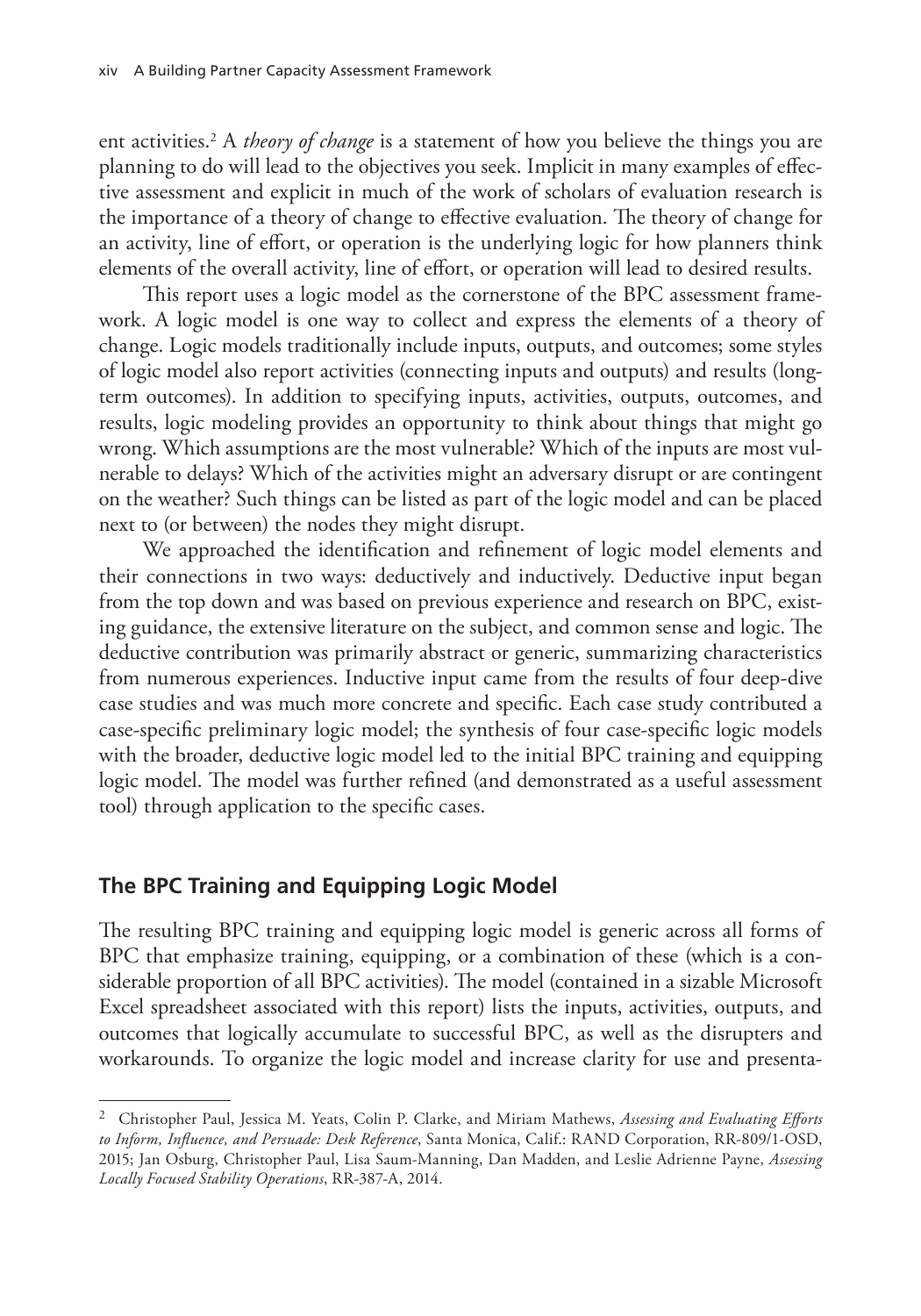tion, the model includes additional horizontal and vertical divisions. The horizontal divisions are temporal-sequential divisions, separating the BPC process into the preengagement phase, the engagement phase, and the postengagement phase. Outputs for earlier phases are often inputs to later phases, and this division makes that clearer and the overall logic easier to follow. The vertical division is a categorization of inputs, formed by grouping like inputs with like. Figure S.1 illustrates the overall organization of the logic model.

At the far right of Figure S.1 are the highest-level outcomes BPC seeks to attain through training and equipping. These are the culminating objectives against which BPC success should be measured. At a fairly high level of abstraction, the following are the desired outcomes of BPC training and equipping:

1. **Capacity has been built:** Capable units have been formed and equipped in accordance with objectives.

# **Figure S.1**



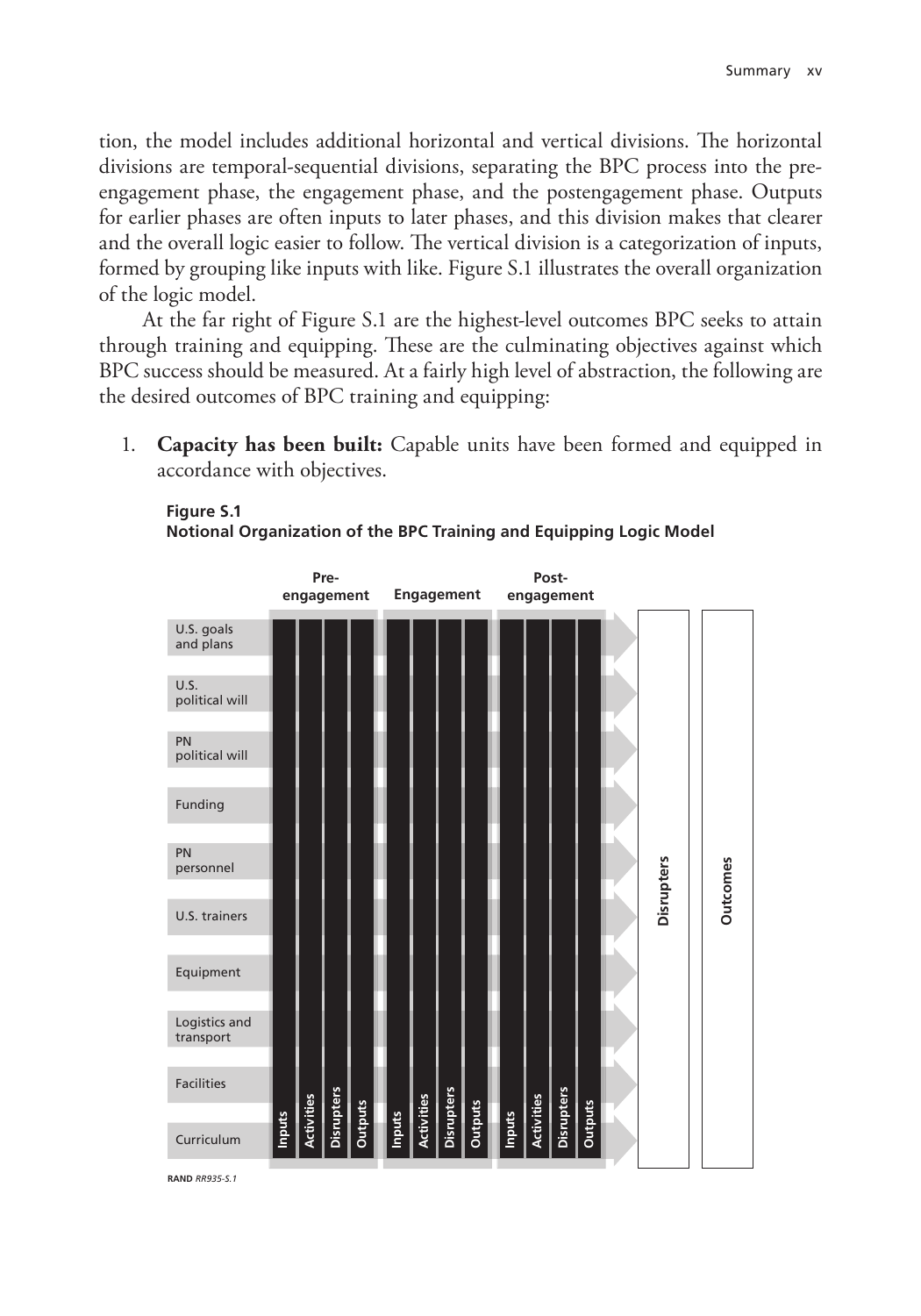- 2. **That capacity is being sustained:** Maintenance and sustainment are occurring and training capability is being preserved (or has been institutionalized).
- 3. **A relationship with the partner nation (PN) has been created and is being preserved:** This makes further security cooperation possible.

Each sequential phase (preengagement, during engagement or delivery, postengagement) produces a set of core outputs that, cumulatively, lead to the core outcomes of the overall model. The *preengagement phase* involves planning, preparation, mobilizing funding, and marshaling political will and has the following core outputs:

- 1. identification of all needed inputs
- 2. preparation of all needed inputs
- 3. promotion of agreement and willingness (and resources) to provide all needed inputs.

The *engagement phase* is all about execution and delivery and has the following core outputs:

- 1. the delivery of effective training
- 2. the required number of trainees completing the program and achieving certification
- 3. adequate preservation of training facilities, materials, and other resources for next use, cycle, or rotation.

Item 2, the required number of trainees successfully completing training, is chief among the core outputs. Achieving it, however, depends on item 1, and being able to achieve it more than once depends on item 3.

The *postengagement phase* is about taking short-term training and equipping successes and transforming them into meaningful and enduring partner capacity. In this phase, sustainment is key: the maintenance and sustainment of units and their training; the maintenance and sustainment of equipment; and the maintenance and sustainment of relationships, both between elements of the PN and the United States and between relevant PN elements. The following are the core outputs of the postengagement phase:

- 1. use of trained (and equipped) personnel to form and man units, augment existing units, or train others (as specified in program's specific objectives)
- 2. continuing maintenance and sustainment of new forces and equipment, training facilities, and materials
- 3. continuing maintenance and sustainment of necessary relationships between and across U.S. and PN elements.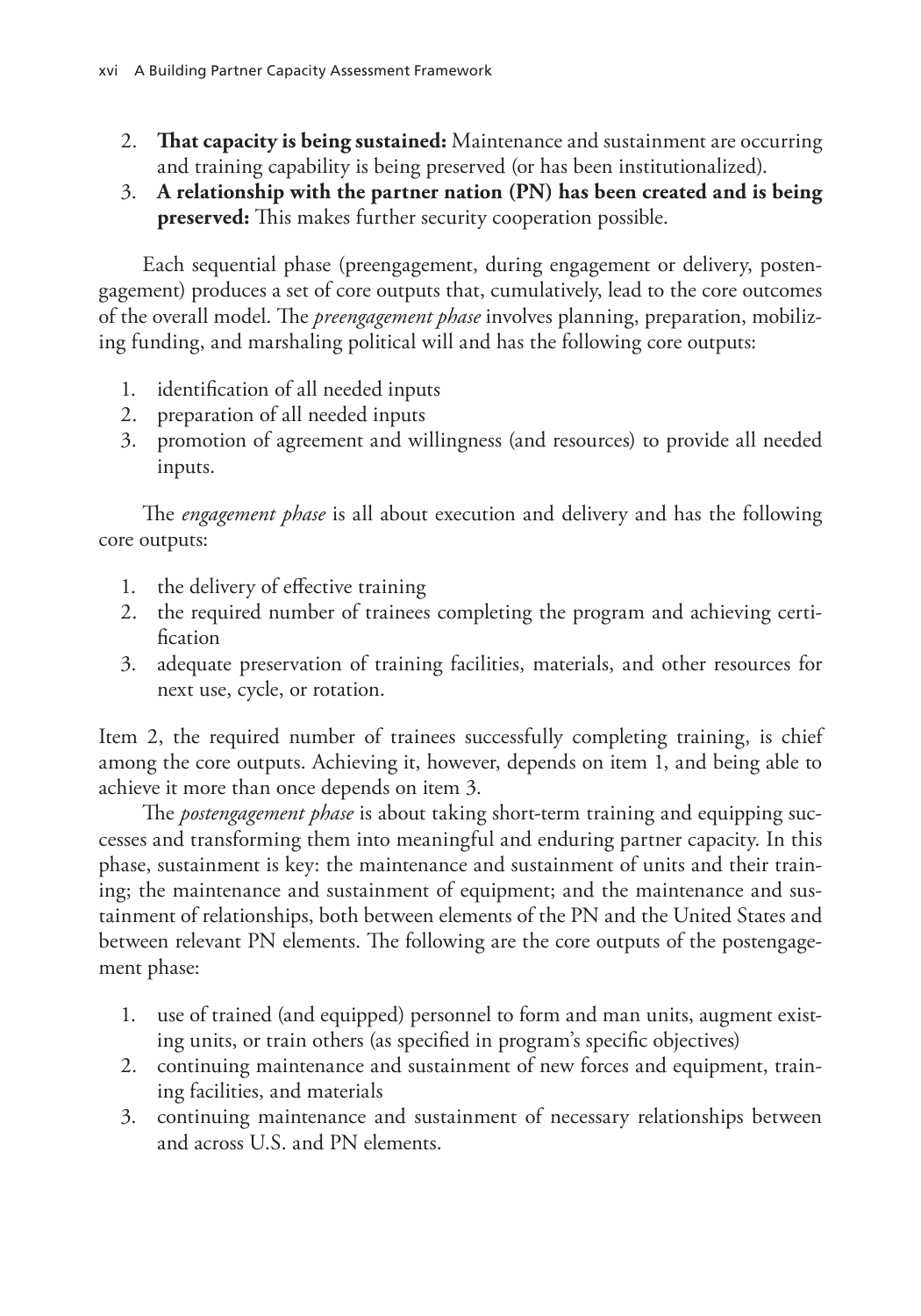Figure S.2 summarizes these central elements of the BPC training and equipping logic model, listing the ten input categories, the three core outputs of each sequential phase, and the three core outcomes of the overall logic model.

# **Using the BPC Training and Equipping Logic Model as Part of an Assessment Framework**

A logic model embodies the theory of change of a program or effort, the chain of logic that connects the resources provided and the activities conducted with production of the desired results and their consequences. Using a logic model, like the BPC training and equipping logic model, as part of an assessment framework allows the user to

#### **Figure S.2 Input Categories, Phase Core Outputs, and Overall Outcomes for the BPC Training and Equipping Logic Model**

|                                                | Pre-<br>engagement<br>outputs                                                   | <b>Engagement</b><br>outputs                                        | Post-<br>engagement<br>outputs                                                             | <b>Outcomes</b>                                                                                          |
|------------------------------------------------|---------------------------------------------------------------------------------|---------------------------------------------------------------------|--------------------------------------------------------------------------------------------|----------------------------------------------------------------------------------------------------------|
| U.S. goals<br>and plans                        |                                                                                 |                                                                     |                                                                                            |                                                                                                          |
| U.S.<br>political will<br>PN<br>political will | 1. Identification<br>of all needed<br>inputs<br>2. Preparation of<br>all needed | 1. Delivery of<br>effective<br>training<br>2. Required<br>number of | 1. Trained (and<br>equipped)<br>personnel are<br>used to form<br>and man units,<br>augment | 1. Capacity is built:<br>Capable units<br>are formed and<br>equipped in<br>accordance with<br>objectives |
| Funding                                        | inputs<br>3. Agreement<br>and                                                   | trainees<br>complete the<br>program and<br>achieve                  | existing units,<br>or train others<br>(as specified in<br>objectives)                      | 2. Capacity is<br>sustained:<br>Maintenance                                                              |
| PN<br>personnel                                | willingness<br>(and resources)<br>to provide all<br>need inputs                 | certification<br>3. Training<br>facilities.                         | 2. Continuing<br>maintenance<br>and sustainment                                            | and sustainment<br>are occurring,<br>and a training<br>capability has                                    |
| U.S. trainers                                  |                                                                                 | materials.<br>and other<br>resources                                | of new forces<br>and equipment,<br>training                                                | been preserved<br>(or institutional-<br>ized)                                                            |
| Equipment                                      |                                                                                 | adequately<br>preserved for<br>next use, cycle,<br>or rotation      | facilities, and<br>materials<br>3. Continuing                                              | 3. The relationship<br>with the PN<br>continues:                                                         |
| Logistics and<br>transport                     |                                                                                 |                                                                     | maintenance<br>and sustainment<br>of necessary<br>relationships                            | Relationships are<br>created or<br>preserved,<br>making further                                          |
| <b>Facilities</b>                              |                                                                                 |                                                                     | between and<br>across U.S. and<br>PN elements                                              | security<br>cooperation<br>possible                                                                      |
| Curriculum                                     |                                                                                 |                                                                     |                                                                                            |                                                                                                          |

**RAND** *RR935-S.2*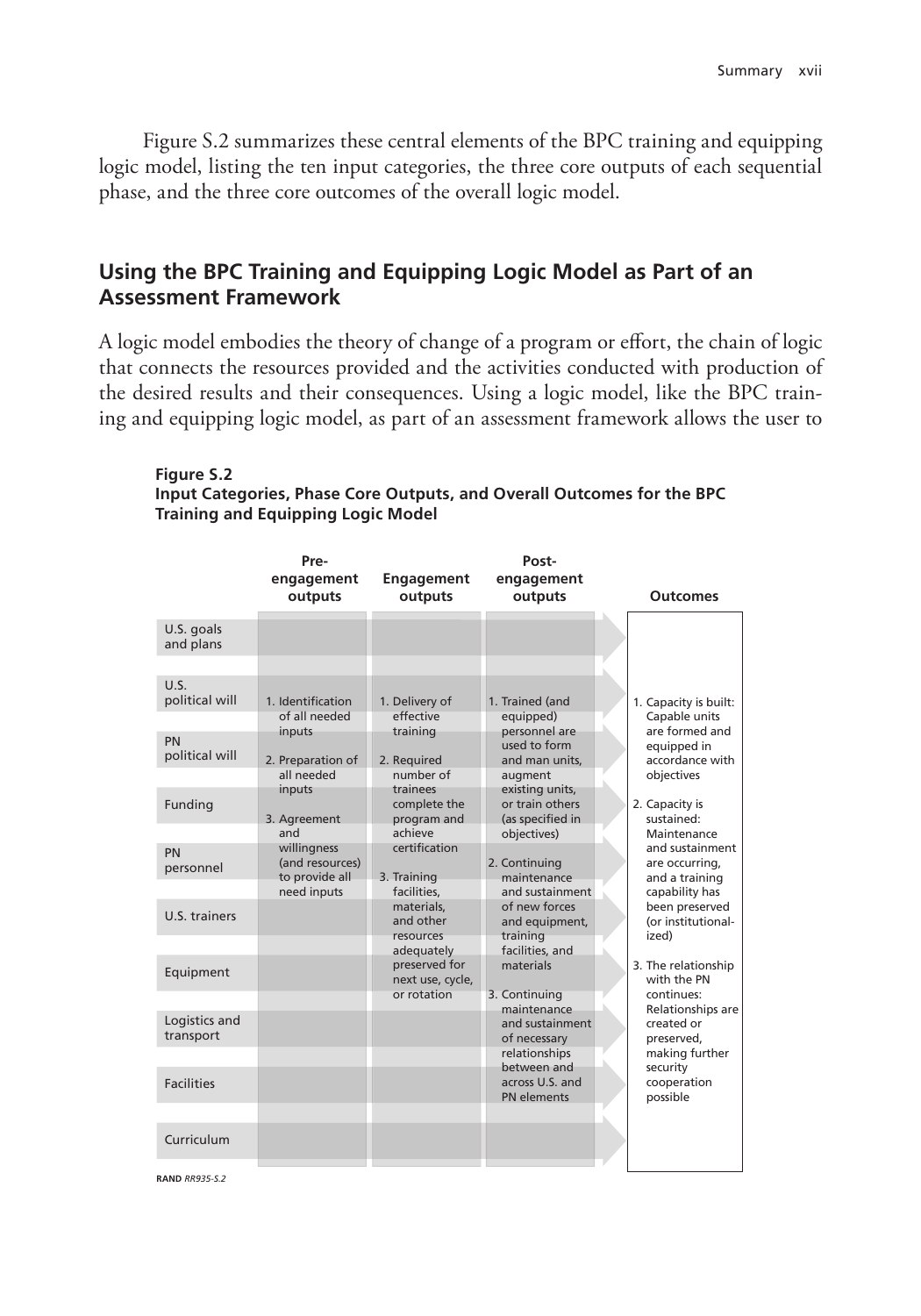identify where the chain of logic might break or has broken. Breaks in the chain of logic could stem from some sort of execution failure (inputs not being provided, activities not being executed, or activities not being properly executed) or from some kind of disrupter or barrier that is preventing inputs from being transformed into outputs or is keeping outputs from realizing intended outcomes. Once a break or potential break in the chain of logic has been identified, steps can be taken to find a correction, repair, or workaround.

As noted previously, the logic model can be used prior to execution to support asking **what could go wrong with the planned BPC effort,** during execution to support asking **what is going wrong and what can be done about it,** and postexecution to ask **what did go wrong and how it could be done better next time.**

Depending in part on when the logic model is being applied and in part on what assessors already know, there are at least three ways to begin using the logic model for assessment:

- Left to right: Start with the input categories and trace connections and nodes across the logic model until problems (or possible problems) are found.
- Right to left: Begin on the far right of the logic model, with the highest-level outcomes. If any are deficient, work backward along the logic model paths that should lead to them until the break in the chain of logic is discovered, then seek to explain it.
- Radiating out from a specific node: If executor or manager input points out a specific problem or deficiency, find the logic model node that best captures that concern or issue, then explore adjacent nodes to see what the disruption might affect and how the disruption might be fixed or worked around.

# **Measurement in the BPC Training and Equipping Logic Model**

In validations of the logic model on data from the four deep-dive case studies, we assessed logic model nodes qualitatively using categorical "stoplight" scores.<sup>3</sup> In most instances, these categorical scores proved to be perfectly adequate measures of the nodes of interest. That will usually be the case when using this logic model. For example, if delivery of equipment for training is "red" because the equipment was not delivered prior to the scheduled beginning of training, it is not particularly important to know exactly how many days the delivery was late. Knowing that gear was not present for training is sufficient to understand why training failed to meet equipment-related objectives. Understanding *why* the delivery was late is much more important than any

 $3$  Ultimately, we used slightly modified stoplights, including a fourth category, "orange," between "red" and "yellow" because "yellow" was given to too many nodes and contained both things that were not perfect but were not that bad and things that were pretty bad but not as disruptive as "red." Full details appear in the main text.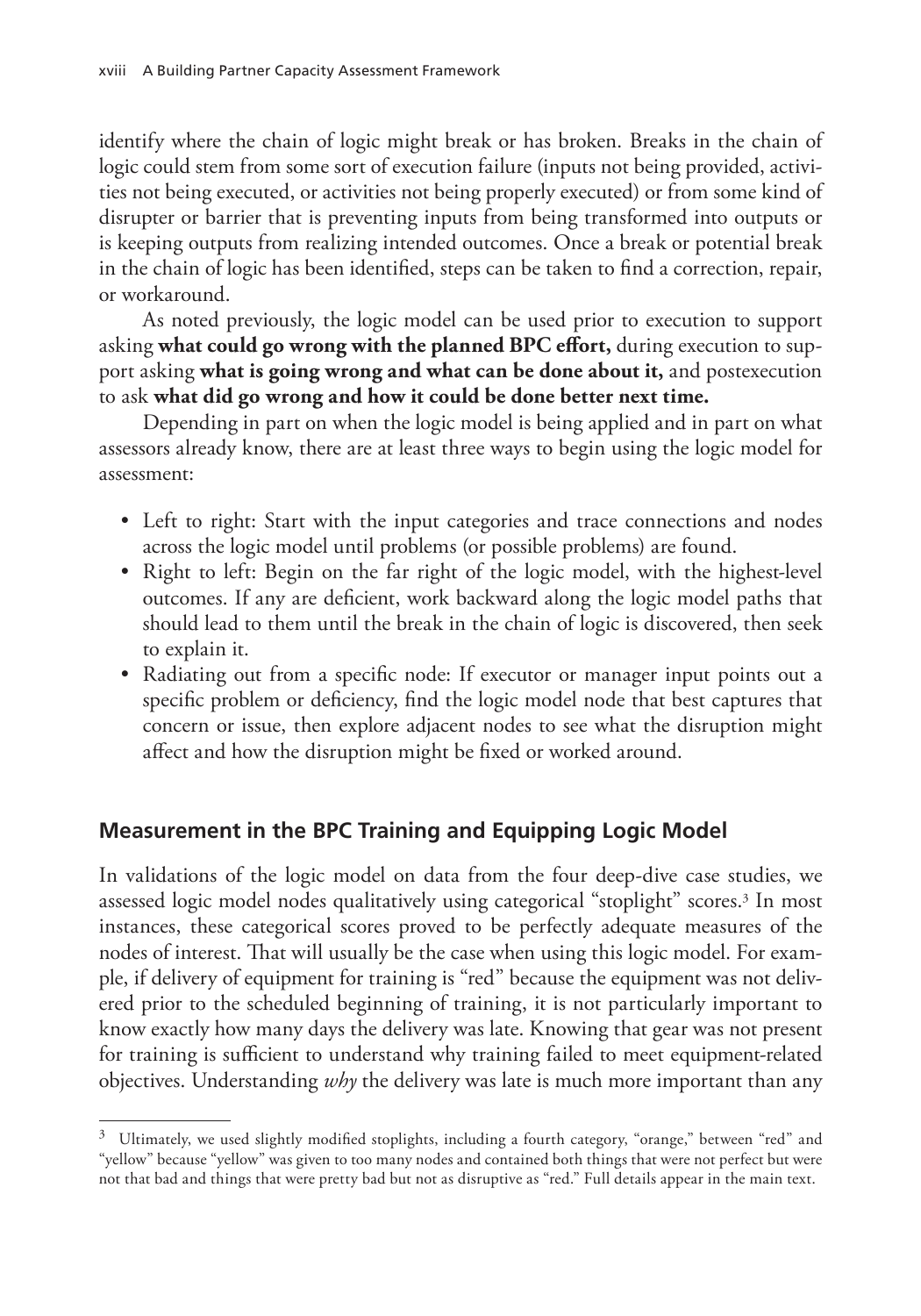precise quantitative measurement of lateness. Reaching such an understanding may require further inquiry, but narrative inquiry, not something requiring further detailed measurement.

However, for certain logic model nodes, more-precise measurement provides additional benefits. For example, a training completion rate is a useful overall measure of training efficiency and requires only two measures to calculate: number of trainees beginning training and number of trainees satisfactorily completing training. Further, these numbers are both useful measures for accounting (and accountability) purposes in their own right. If the training completion rate is low, the specific reasons for trainees not completing training become interesting; circumstances will dictate whether the reasons need to be precisely quantified or whether a qualitative assessment will again be sufficient.

A thoughtful collection of informal and qualitative data and more-precise quantitative data should enable users to conduct useful assessments based on this framework. Users should not be concerned if application of the framework suggests measuring dozens of nodes because only a small fraction of the measurements are likely to need to be precise and to be at all demanding to collect.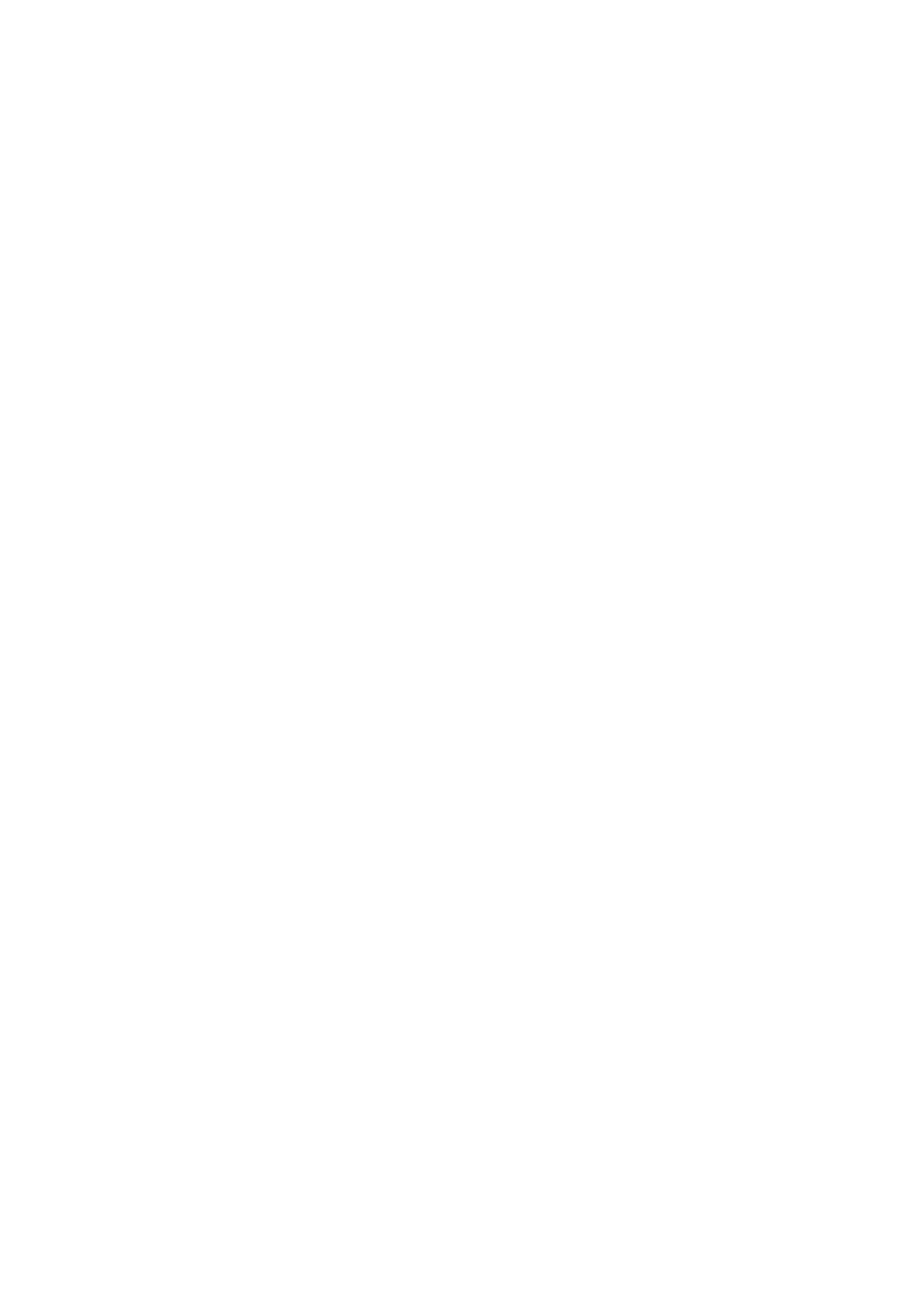We are indebted to our thoughtful and engaged sponsor points of contact: David Lowe and Louise Hoehl in the Office of Cost Assessment and Program Evaluation in the Office of the Secretary of Defense (OSD/CAPE), Maureen Bannon and Aaron Jay in the Office of the Under Secretary of Defense for Policy (OUSD[P]), and CAPT John Sniegowski and Sarah Braswell in the Joint Staff J5. Their guidance and support were instrumental in the development and dissemination of this report and its findings. We also owe debts of gratitude to several other DoD personnel who participated in earlier research in this area, attended interim briefings, commented on draft slides, or otherwise provided valuable feedback on the research: Timothy Bright, Thomas Johnson, and Melissa Kirkner of OSD/CAPE; James Miner of the Defense Security Cooperation Agency; and CAPT Connie Frizzell and CDR John Mann of the Joint Staff J5.

We thank several of our RAND colleagues who offered engaging discussion on this topic, foundational insights, or comments on draft materials: Seth Jones, Terrance Kelly, Thomas Szayna, Michael McNerney, and Jan Osburg. Joe Hogler, RAND adjunct staff, was instrumental in arranging and supporting interviews for one of our deep-dive case studies. RAND administrative assistant Maria Falvo, editor Phyllis Gilmore, and production editor Beth Bernstein contributed substantially to the form and fettle of the final product, as did the two scholars who reviewed this document as part of the RAND quality assurance process: Christopher Schnaubelt and James Schear.

Finally, we thank all the personnel in OSD, at the combatant commands, in the components, in the embassies and military groups, and elsewhere who took the time to share information and insights about BPC in the specific country cases. We refrain from thanking you all by name to keep the terms of our anonymous interviews, but you know who you are, and we appreciate your contributions.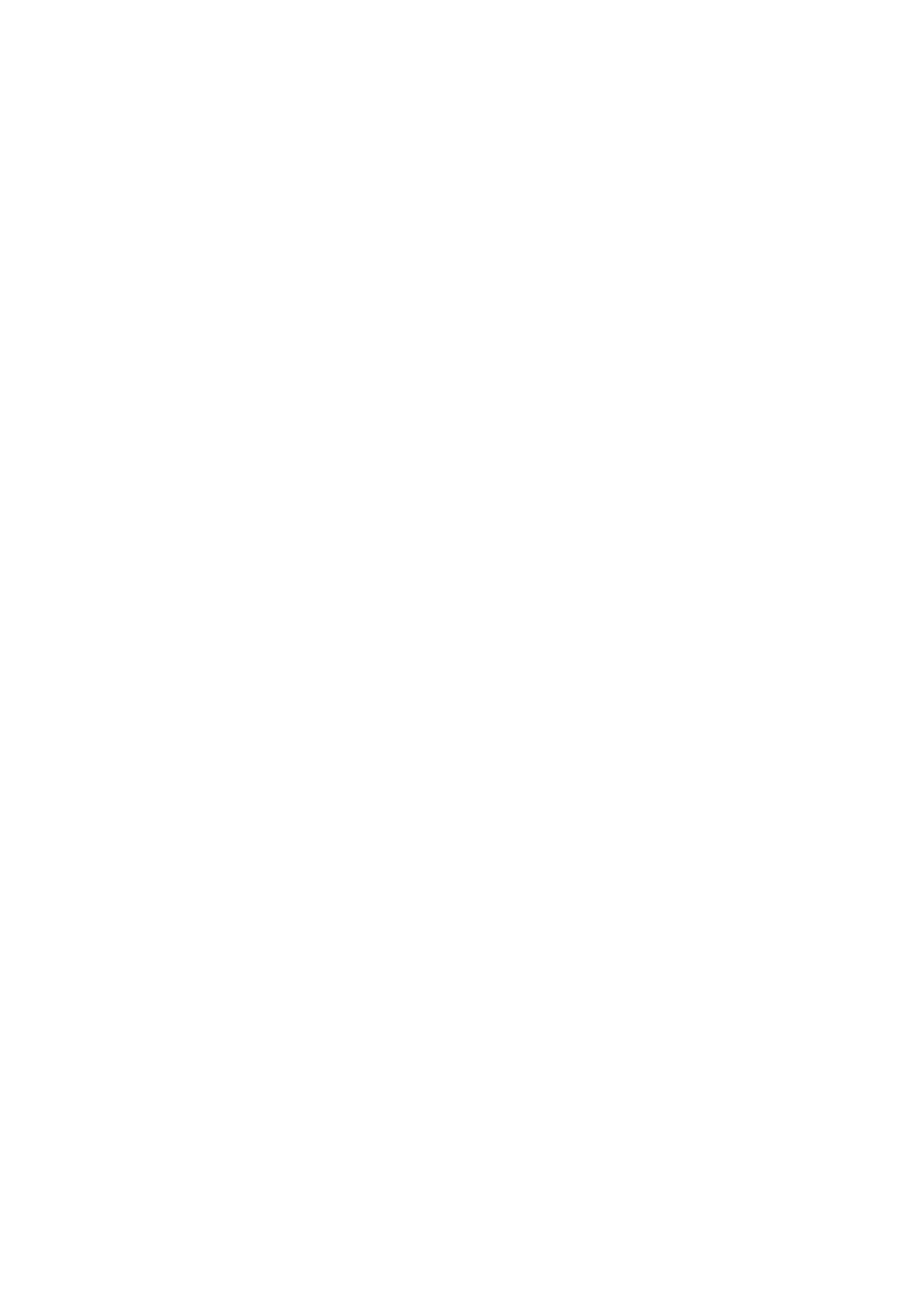| AAR             | after-action review                                                              |
|-----------------|----------------------------------------------------------------------------------|
| <b>AOR</b>      | areas of responsibility                                                          |
| <b>BPC</b>      | building partner capacity                                                        |
| <b>CCMD</b>     | combatant command                                                                |
| DoD             | Department of Defense                                                            |
| IT              | information technology                                                           |
| <b>MILGP</b>    | military group                                                                   |
| <b>OPTEMPO</b>  | operational tempo                                                                |
| <b>OSD/CAPE</b> | Office of the Secretary of Defense for Cost Assessment and Program<br>Evaluation |
| OUSD[P]         | Office of the Under Secretary of Defense for Policy                              |
| <b>PCS</b>      | permanent change of station                                                      |
| <b>PN</b>       | partner nation                                                                   |
| <b>SME</b>      | subject-matter expert                                                            |
| <b>SOF</b>      | special operations forces                                                        |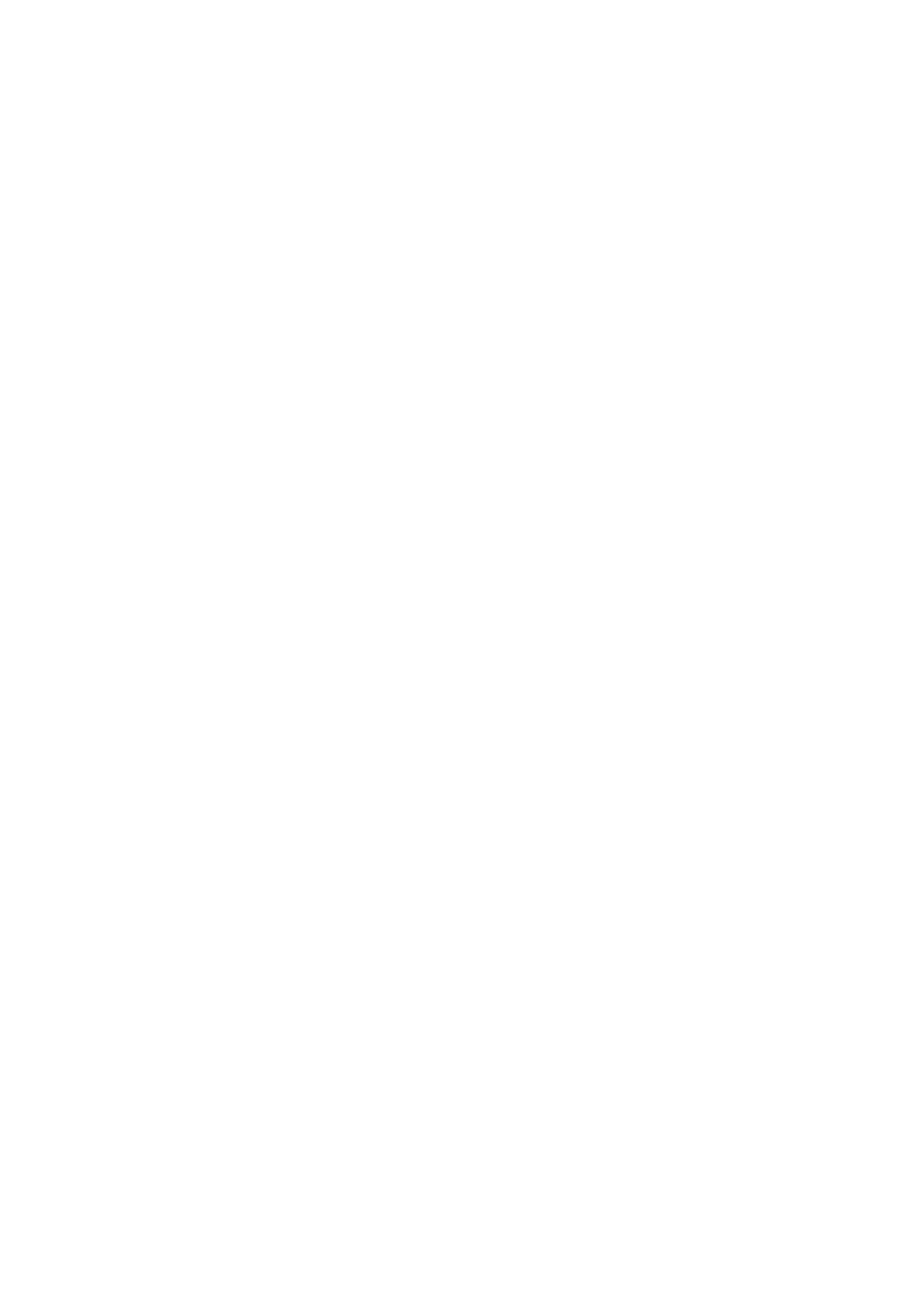Security cooperation has long been an important instrument of the U.S. government and the Department of Defense (DoD) for advancing national security objectives visà-vis allies and partner countries, including building critical relationships, securing peacetime and contingency access, and building partner capacity (BPC). Assessment of these activities, however, has often been a shortcoming.

Assessment or evaluation is fundamentally a judgment of merit against criteria or standards.1 But for what purpose? To what end do we make these judgments of merit? In other RAND research, we found that almost all types and classes of assessment align comfortably with one (or more) of three purposes: to improve planning, to improve effectiveness and efficiency, or to enforce accountability.2 Within the bounds of these three purposes, assessments are primarily either about accountability to an external stakeholder (focused up and out) or designed to support planning or improvement internally (focused down and in).

This report provides a framework for planning and conducting assessment of BPC efforts. The primary focus of assessment conducted within this framework will be down and in; this framework primarily supports planning and process improvement. Improved planning for assessment also improves planning in general by identifying desired outputs and outcomes more clearly. The framework can also support assessment for accountability, but this is not its primary function.<sup>3</sup>

This BPC assessment framework should help a potential user answer one (or more) of three questions, depending on when in the BPC process the framework is employed:

<sup>1</sup> Peter H. Rossi, Mark W. Lipsey, and Howard E. Freeman, *Evaluation: A Systematic Approach*, Thousand Oaks, Calif.: Sage Publications, 2004.

<sup>2</sup> Christopher Paul, Jessica M. Yeats, Colin P. Clarke, and Miriam Mathews*, Assessing and Evaluating Efforts to Inform, Influence, and Persuade: Desk Reference*, Santa Monica, Calif.: RAND Corporation, RR-809/1-OSD, 2015.

<sup>3</sup> Note that the framework is focused on *performance* assessment, how a BPC effort will work, is working, or has worked. This framework is not useful for *needs* assessment (or requirements determination), the process of deciding that BPC is the appropriate way to pursue national security goals in a given context, or how much BPC is needed to meet or support theater security strategic objectives. Such decisions logically precede what is offered here and are beyond the scope of this effort but remain important.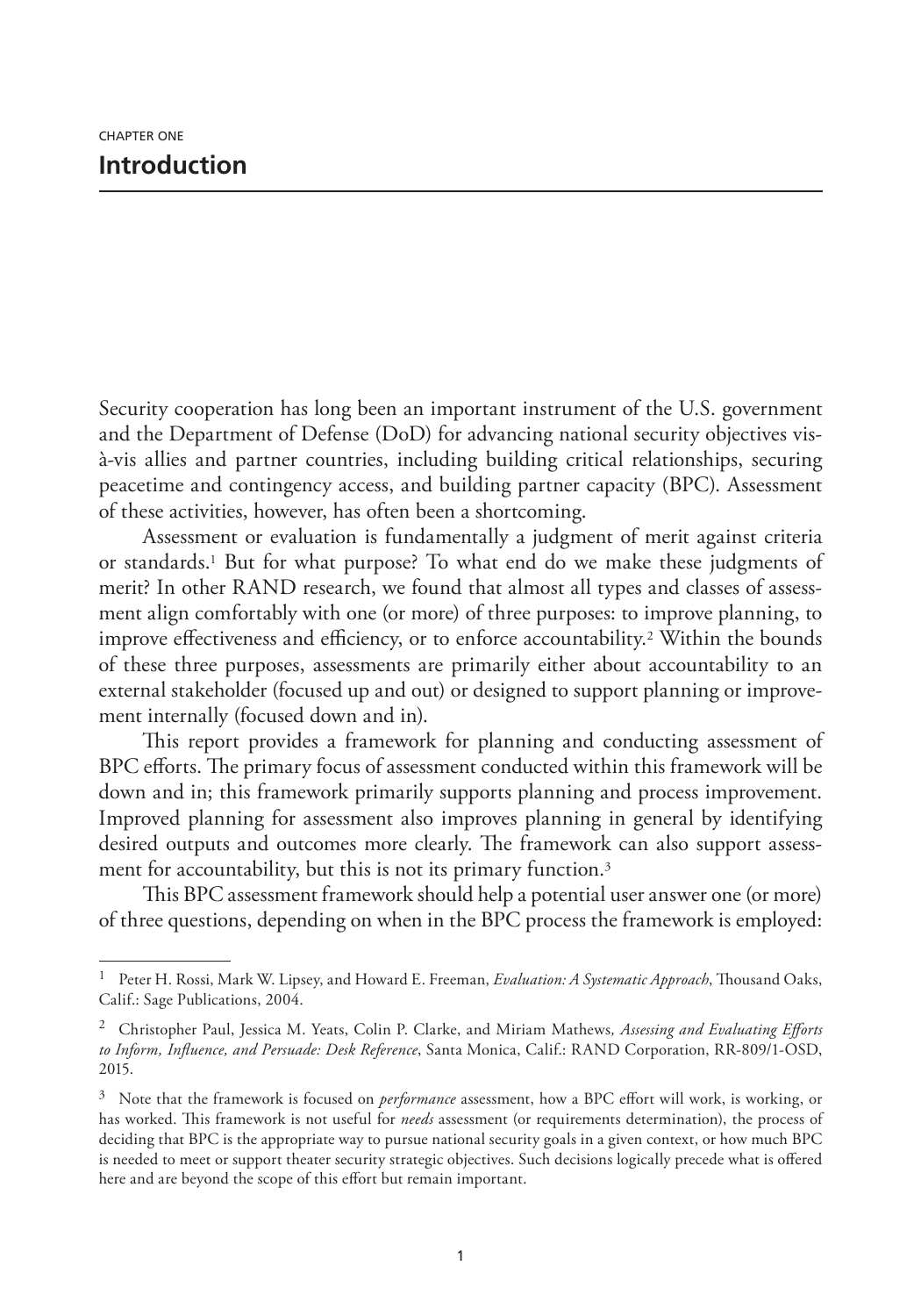- Prior to execution, this framework could help planners answer the question: **What could go wrong with the planned BPC effort?**
- During BPC execution or delivery, this framework could help managers answer the questions: **Is everything going according to plan? If not, why not, and what can be done about it?**
- After BPC execution or delivery, this framework could help managers answer the questions: **Were all objectives achieved? If not, why not, and what could be done about it in the future (either in this context or elsewhere)?**

Assessment contributes little to process improvement when everything is going well; as the old saying goes, "if it ain't broke, don't fix it." However, given the challenges inherent in BPC activities, everything rarely goes well. Some aspect of the process is less effective or efficient than planned, or something fails in a highly disruptive way. Good inward-focused assessment and assessment planning help answer one or more of the following questions and helps make needed improvements until everything (or enough things) goes right: What might go wrong? What is going wrong? What went wrong?

# **Study Background and Companion Reports**

This report is one of two produced by a larger study completed in 2013 and 2014. The study combined and extended three existing strands of research sponsored by the Joint Staff J5, the Office of Cost Assessment and Program Evaluation in the Office of the Secretary of Defense (OSD), and the Office of the Under Secretary of Defense for Policy.4 These three strands of research led to several important research questions, one of which is fundamentally about assessment: How can DoD best assess the effectiveness and efficiency of BPC efforts? This is the motivating question for this report.

# **Methods and Approach**

The goal of this research was to develop a framework for planning and conducting assessment of BPC efforts with the overall goal of improving the effectiveness and efficiency of such efforts.

<sup>4</sup> See Christopher Paul, Colin P. Clarke, Beth Grill, Stephanie Young, Jennifer D. P. Moroney, Joe Hogler, and Christine Leah, *What Works Best When Building Partner Capacity and Under What Circumstances?* Santa Monica, Calif.: RAND Corporation, MG-1253/1-OSD, 2013; Christopher Paul, Michael Nixon, Heather Peterson, Beth Grill, and Jessica Yeats*, The RAND Security Cooperation Prioritization and Propensity Matching Tool,*  Santa Monica, Calif.: RAND Corporation, TL-112-OSD, 2013; Jennifer D. P. Moroney, David E. Thaler, Joe Hogler, *Review of Security Cooperation Mechanisms Combatant Commands Utilize to Build Partner Capacity,* Santa Monica, Calif.: RAND Corporation, RR-413-OSD, 2013.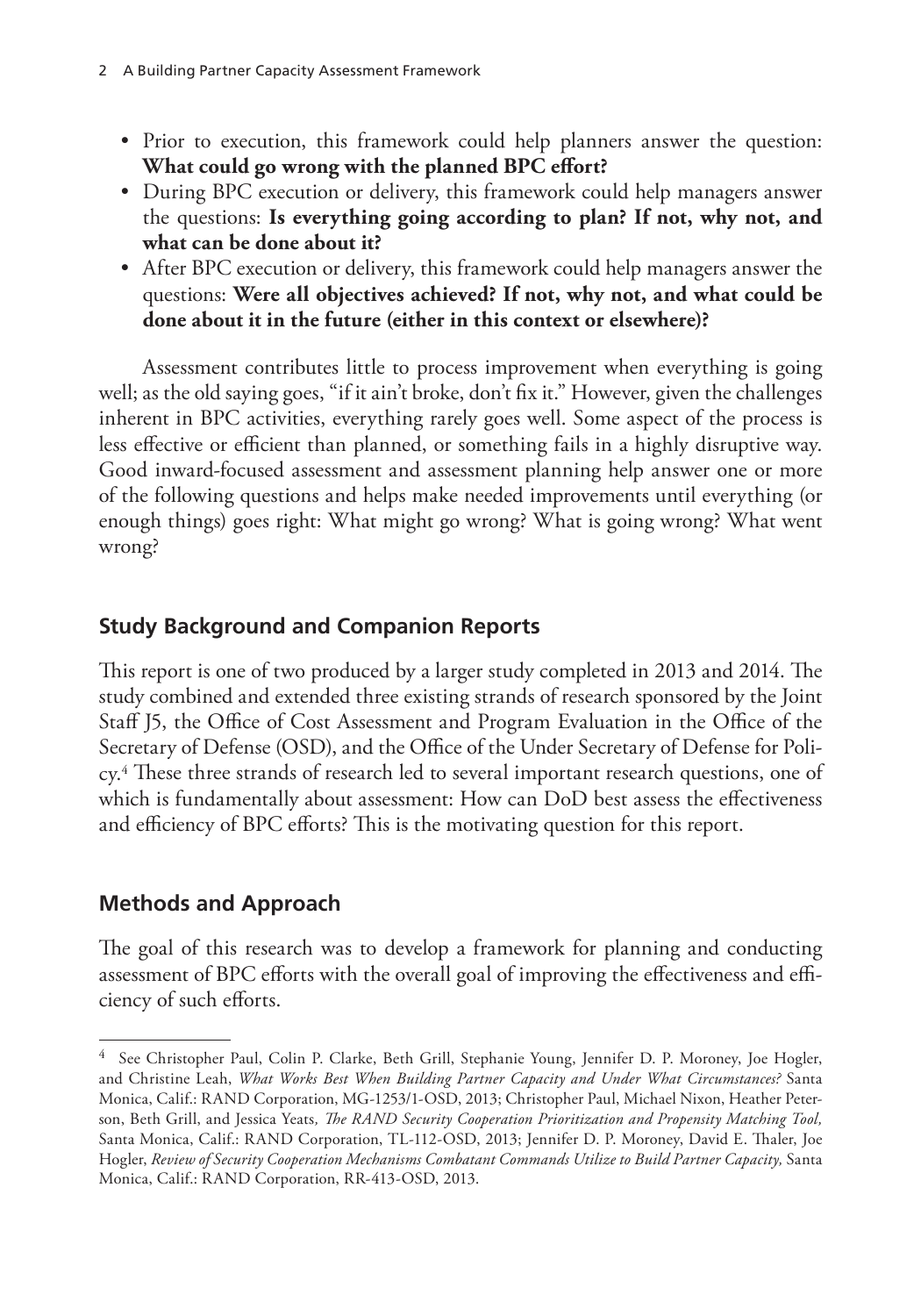Implicit in many examples of effective assessment and explicit in much of the work by scholars of evaluation research is the importance of a *theory of change* to effective evaluation.5 The theory of change for an activity, line of effort, or operation is the underlying logic for how planners think elements of the overall activity, line of effort, or operation will lead to desired results. Simply put, a theory of change is a statement of how you believe the things you are planning to do are going to lead to the objectives you seek. A theory of change can include logic, assumptions, beliefs, or doctrinal principles. The main benefit of articulating a theory of change in the assessment context is that it allows assumptions of any kind to be turned into *hypotheses*. These hypotheses can then be tested explicitly as part of the assessment process, with any failed hypotheses replaced in subsequent efforts until a validated, logical chain connects activities with objectives and objectives are met. This is exactly what is described in the *Commander's Handbook for Assessment Planning and Execution*: "Assumptions made in establishing cause and effect must be recorded explicitly and challenged periodically to ensure they are still valid."6 A theory of change is useful for assessment purposes but is also useful for the *design* of an effort or program. Including a clear theory of change in the design of a BPC effort could help implementers

- make assumptions explicit about what change is expected and how and why that change is expected
- weed out unrealistic program ideas and refine and clarify new ideas
- uncover gaps in planned programming where steps in the proposed logic are mistaken or missing
- make sure everyone involved in the program has the same understanding of how it is supposed to work.7

## **Logic Model Basics**

A logic model is one way to collect and express the elements of a theory of change: "The logic model is supposed to make the program's theory of change explicit. A theory of change describes how the activities, resources, and contextual factors work together to achieve the intended outcome."8 We chose to use logic models as the cornerstone of the BPC assessment framework.

<sup>5</sup> Some of the discussion in this section is drawn directly from Christopher Paul, "Foundations for Assessment: The Hierarchy of Evaluation and the Importance of Articulating a Theory of Change," *Small Wars Journal*, Vol. 10, No. 3, 2014.

<sup>6</sup> Joint Chiefs of Staff, *Commander's Handbook for Assessment Planning and Execution*, Suffolk, Va.: J-7, Joint and Coalition Warfighting, Version 1.0, September 9, 2011, p. II-10.

<sup>7</sup> Eileen Babbitt, Diana Chigas, and Robert Wilkinson, *Theories and Indicators of Change: Concepts and Primers for Conflict Management and Mitigation*, Washington, D.C.: U.S. Agency for International Development, 2013.

<sup>8</sup> Donna M. Mertens and Amy T. Wilson, *Program Evaluation Theory and Practice: A Comprehensive Guide*, New York, N.Y.: The Guilford Press, 2012, p. 244.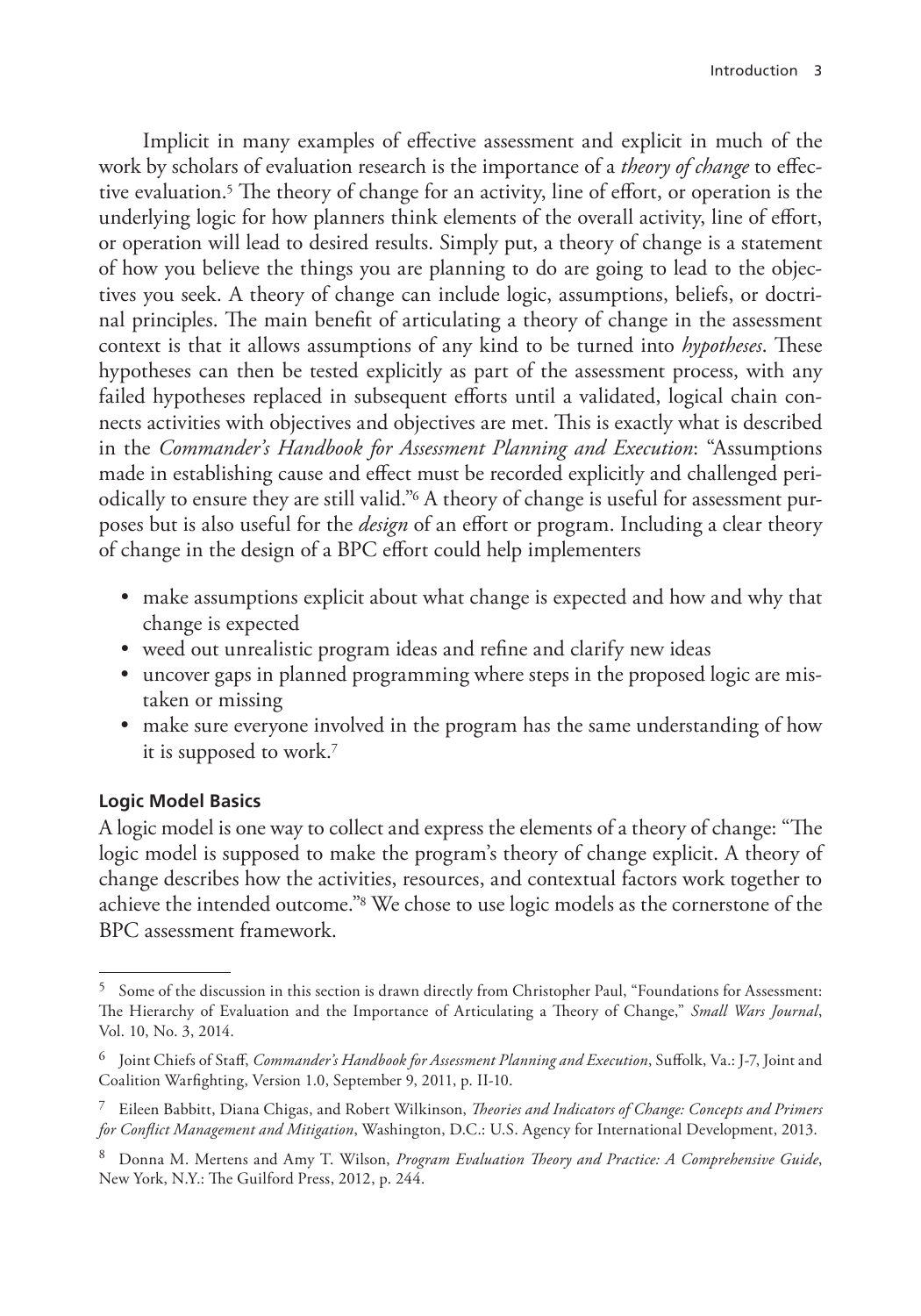Logic models traditionally include effort inputs, outputs, and outcomes. Some styles of logic model development also report activities and impacts. Figure 1.1 presents these elements in sequence.

#### *Inputs, Activities, Outputs, Outcomes, and Impacts*

The *inputs* to a program or effort are the resources required to conduct the program. These will, of course, include personnel and funding but can also include guidance, agreements, authorities, and plans (among other things). Inputs are often enumerated more precisely than the general categories listed in the previous sentence, perhaps indicating specific expertise required, numbers of personnel (or person hours or effort available), etc. An effort's *activities* are the verbs associated with the use of the inputs and are the undertakings of the program; these might include transportation and delivery of equipment or bringing together instructors, curriculum, and trainees within training facilities to deliver training. Activities involve the use of inputs to create outputs. In fact, some logic model templates omit activities, as activities just connect inputs to outputs and can often be inferred by imagining what has to be done with the inputs to generate the outputs.

*Outputs* are produced by conducting the activities with the inputs. Outputs include things that would be counted as part of traditional measures of performance and indicators that the activities have been executed as planned. These might include execution records, attendance records, and course completion rates. *Outcomes* (or effects) are "the state  $\ldots$  that a program is expected to have changed."<sup>9</sup> This is the result of the overall process: The inputs resource the activities, and the activities produce the outputs. The outputs lead to the outcomes (or, as noted, outputs can be inputs to other parts of a process, leading to further outputs, and eventually to outcomes). The connection between outputs and outcomes is a critical juncture from a theory-ofchange perspective because the mechanism that connects the outputs (training deliv-

#### **Figure 1.1 Logic Model Template**



<sup>9</sup> Rossi, Lipsey, and Freeman, 2004, p. 204.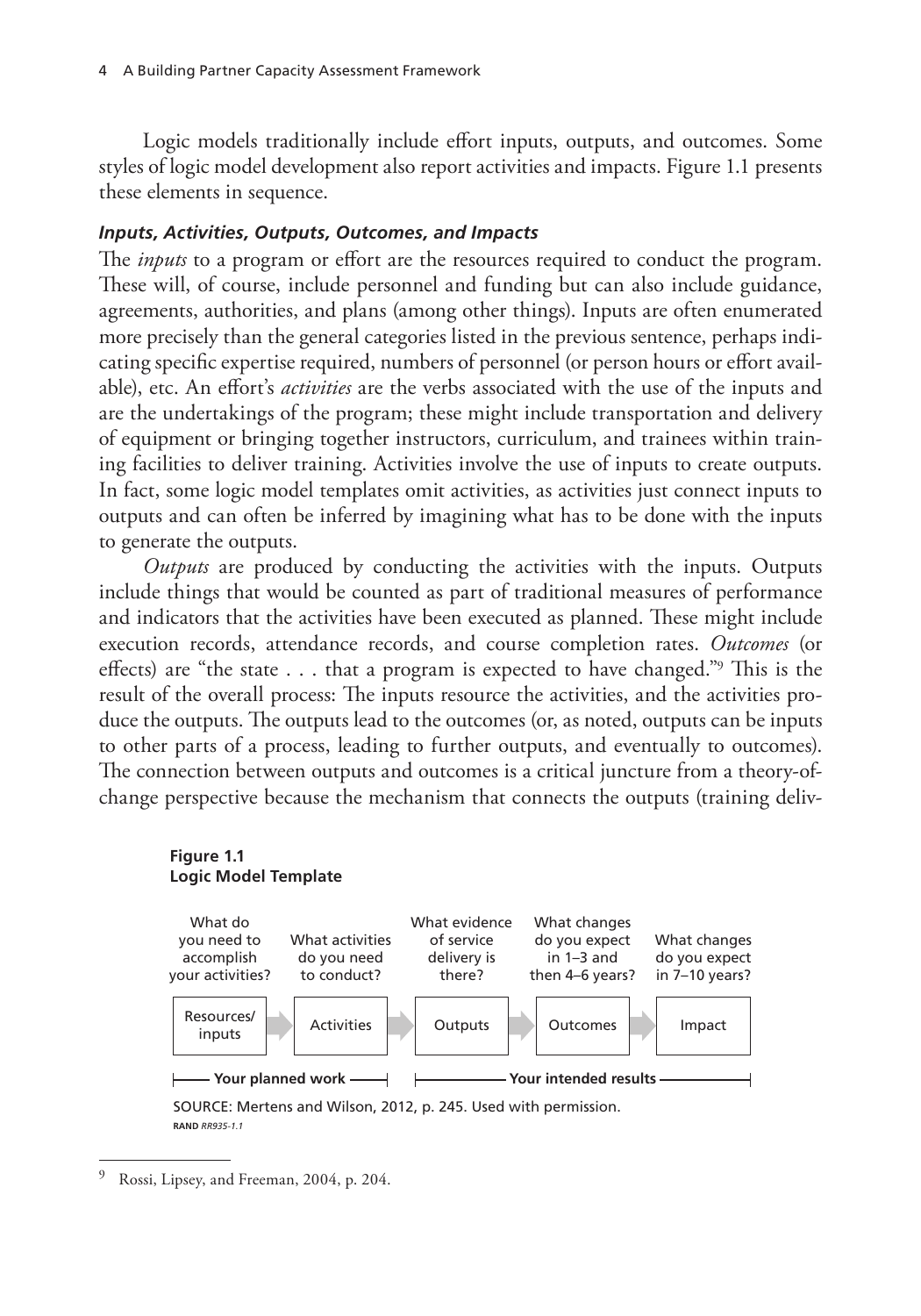ered, trainees certified) to the outcomes (units formed and assigned) is a potentially vulnerable assumption. Outcomes are characteristics or behaviors of the recipients, not of the program or effort. The outputs are related to the program or effort and describe the products, services, or messages the program provides. Outcomes refer to the results (or lack of results) of the outputs produced, not just their delivery or receipt.10

The *impact* of a program or effort is the expected cumulative, long-term, or enduring contribution. There is no clear dividing line between immediate and shortterm outcomes, medium-term outcomes, and long-term impacts. In fact, impact is beyond the scope of the BPC portion of the activities in many cases, being part of broader U.S. security cooperation or even foreign policy objectives.

## *Constraints, Barriers, Disrupters, and Unintended Consequences*

In addition to specifying inputs, activities, outputs, outcomes, and impacts, logic modeling provides an opportunity to think about things that might go wrong. Which assumptions are the most vulnerable? Which of the inputs are most likely to be late? Which of the activities might an adversary disrupt or are contingent on the weather? These things can be listed as part of the logic model, and placed next to (or between) the nodes they might disrupt. For example, if local contractors might abscond with funds allocated for training facility maintenance or if training exercises are vulnerable to weather that can wash out roads and prevent participants from arriving at the training site, these things could be noted between the relevant input and activity. If partner nation (PN) posttraining personnel assignment policies can prevent the translation of an output (certified trainees) into a longer-term outcome (formed units), it could be noted between outputs and outcomes.

Barriers, or "disrupters," do not necessarily completely disrupt processes (although some do), but all will at least slow down or diminish the rate of success, the rate (or efficiency) of conversion of inputs into outputs, or outputs into outcomes. Perhaps they are best thought of as being like the coefficient of friction in physics. A severe enough disrupter has a coefficient of 1, wholly precluding progress past it (a barrier); a minor disrupter might have a coefficient of 0.2, causing just 20-percent inefficiency in the conversion of an input to an output. Depending on the context, 20-percent inefficiency may be an acceptable level of inefficiency.

## **Workarounds**

If desired levels of results (either outputs or outcomes) are not being produced and if an identified disrupter is measured as being present, perhaps adjustments can be made. These adjustments might simply be to put more of an input or activity in place (realizing that a certain amount is being lost to "friction") or to identify some kind of workaround to minimize or remove the impact of the disrupter. If a logic model includes possible disrupters, it can also include possible workarounds.

<sup>10</sup> Rossi, Lipsey, and Freeman, 2004.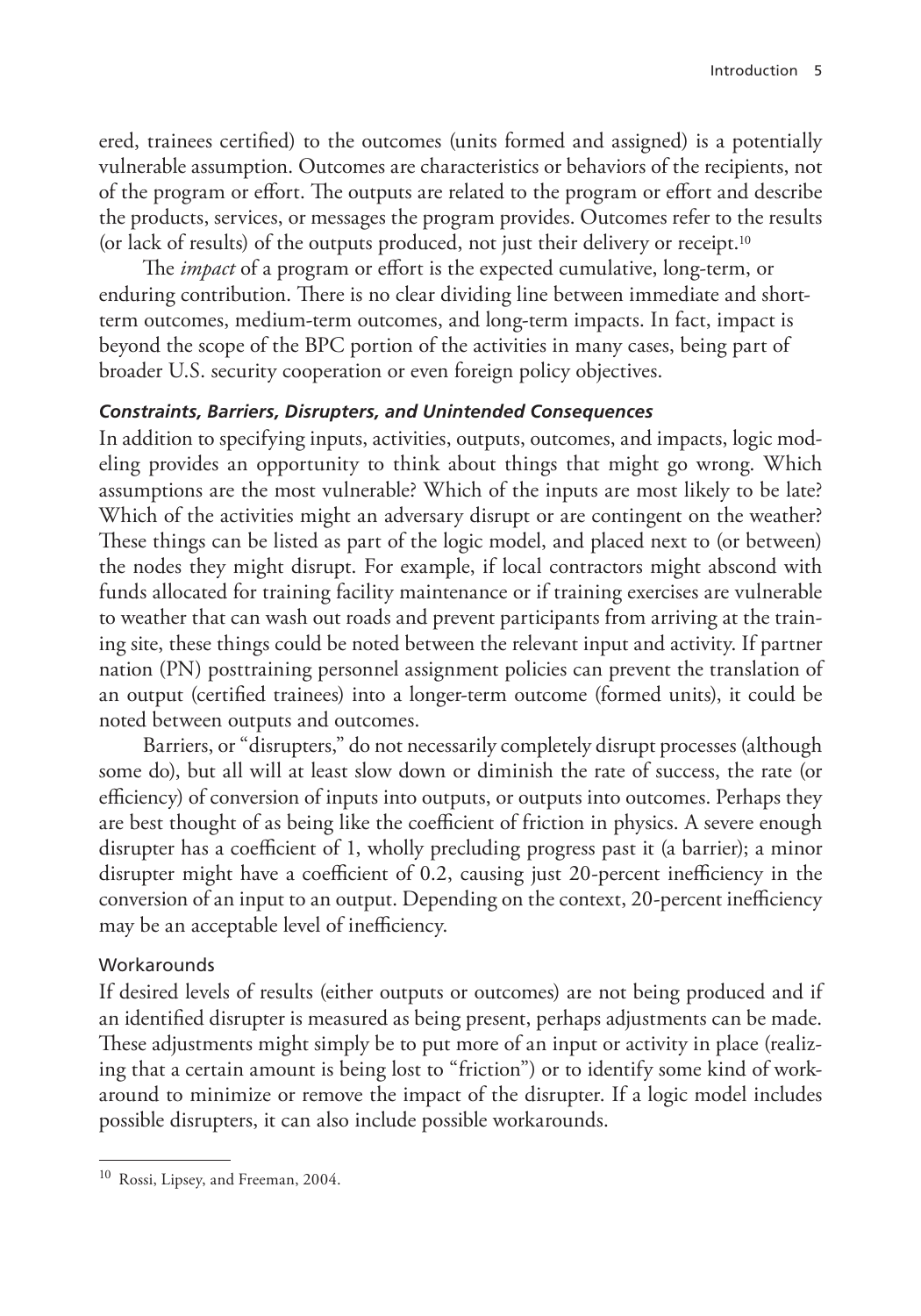## **Logic Modeling for BPC**

Ideally, every BPC program or effort would have its own explicit theory of change and its own well-developed logic model based on that theory. In practice, however, theories of change are often left implicit and are not articulated, and busy action officers often lack the time, training, and experience necessary to assemble a useful logic model. Fortunately, the logic underlying many BPC efforts is very similar. Our approach to developing an assessment framework for BPC began with the intention of developing one or more generic logic models to cover a range of BPC activities in a range of contexts. The specific range of activities was, at the outset, an open question. We were aware that BPC takes different forms and is used to pursue a range of different activities. We were also aware that different logic model elements can be described at different levels of abstraction (from specific to quite generic and anywhere in between) and that different types of activities or types of contexts might require different levels of abstraction for effective assessment. Just how many specific logic models would ultimately be required?

In previous work, we synthesized the wide range of goals that BPC is used to pursue into six BPC objective areas: five capacity-building objectives and a sixth objective that is not about capacity building but that is a foreign-policy objective pursued through BPC efforts (numbered "A" below to indicate its qualitative difference from objectives 1 through 5).<sup>11</sup> These are:

- 1. internal security, including counterinsurgency, counterterrorism, and forces for counternarcotics<sup>12</sup>
- 2. conventional forces for self-defense and regional security, including air and missile defense and coalition operations
- 3. specialty forces for external use, including counterterrorism, peacekeeping, peace enforcement, humanitarian assistance, reconstruction, other stability operations, counterpiracy, and counternarcotics
- 4. ministerial capacity, defense institution creation, and reform
- 5. border security, along with maritime security, counterpiracy, countertrafficking, and crop eradication
- A. relationship building or maintenance, securing access.

We hoped to develop logic models covering as many of the five BPC objective areas as possible, recognizing that each area might require its own logic model or that

<sup>11</sup> Paul, Clarke, et al., 2013.

<sup>12</sup> This category is substantially overlapping with what some DoD audiences prefer to discuss as Foreign Internal Defense.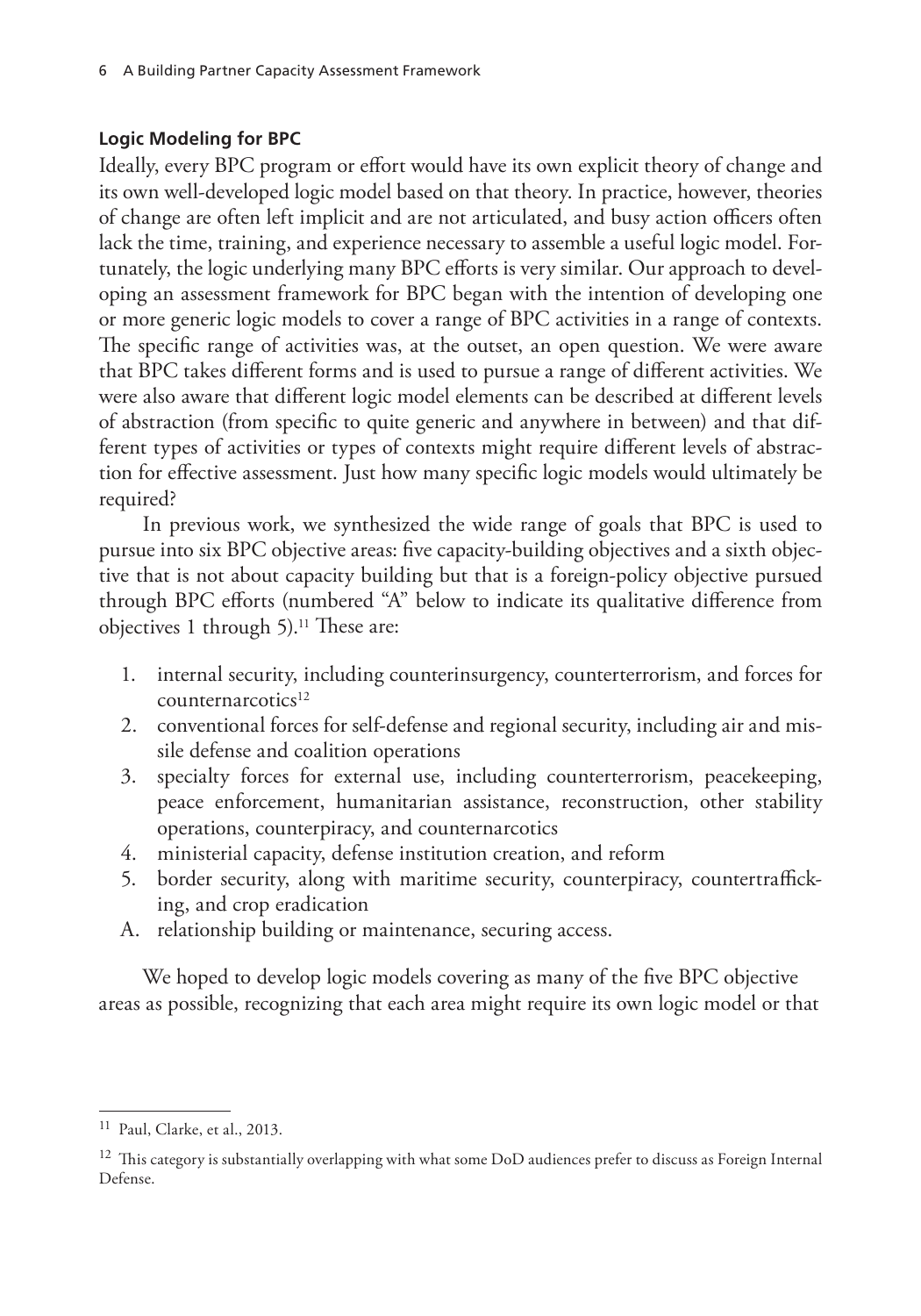specific classes of activity within each BPC area might require their own specific logic models.13

#### *Deductive and Inductive Contributions to Logic Model Development*

To develop generic BPC assessment logic models, we sought to populate inputs, activities, outputs, outcomes, disrupters (between each of the other categories of elements), and possible workarounds or solutions for the disrupters. We approached the identification and refinement of logic model elements and their connections both deductively and inductively. First, we began to model deductively, from the top down, in an abstract way based on our experience and research on BPC, existing guidance, the extensive literature on the subject, and common sense and logic. This deductive effort produced the large frame for the logic models and most of the specific model elements. Second, we sought inductive input from case studies. We built provisional logic models for the BPC efforts conducted in four cases (case selection is described later in this chapter). These case-specific logic models captured specific inputs, outputs, and disrupters that were important in these particular cases. The synthesis of four case-specific logic models with the broader deductively based logic model led to our initial BPC training and equipping logic model. This model was further refined (and demonstrated as a useful assessment tool) through application to the specific cases.

We elected to allow the number of logic models required and their level of specificity to be an empirical question whose answer would be based on the demonstrated effectiveness of draft logic models in the empirical cases. Ultimately, we concluded that the vast majority of BPC activities could be captured in a single logic model, a logic model for BPC training and equipping. Most activities in BPC objective areas 1, 2, 3, and 5 can be assessed based on this logic model. However, activities in BPC objective area 4, ministerial capacity building, are fundamentally different. Less about training and equipping, ministerial capacity building is about engagement, education, mentoring, and advising. More, while the outputs and outcomes for training and equipping are sufficiently similar across objective categories and contexts to be generalized into a single model, the outputs needed in ministerial capacity building vary from case to case, depending on the specific strengths and weaknesses of the ministry in question.

<sup>&</sup>lt;sup>13</sup> Note that the five BPC objective areas are constrained to capacity-building objectives—improving the capability and effectiveness of PN forces—and do not extend to broader national security objectives that such capacity building might serve. The sixth objective area deals with relationships or access, broader goals regarding what the PN might *do* with the capacity built. The implicit theory of change that supports our logic modeling efforts is constrained, then, to increasing capacity levels without theorizing about other changes that may be needed to meet national security objectives, such as changes in PN willingness to deploy their forces or in PN support for various U.S. policies or operations. This limitation (which the scope of this effort made necessary) allowed the assessment framework to be somewhat generic and to cover the capacity-building portion of a wide range of BPC efforts while excluding the connection between capacity building and broader national security objectives. See the discussion of nested logic models under "Nested Logic Models" in the next chapter.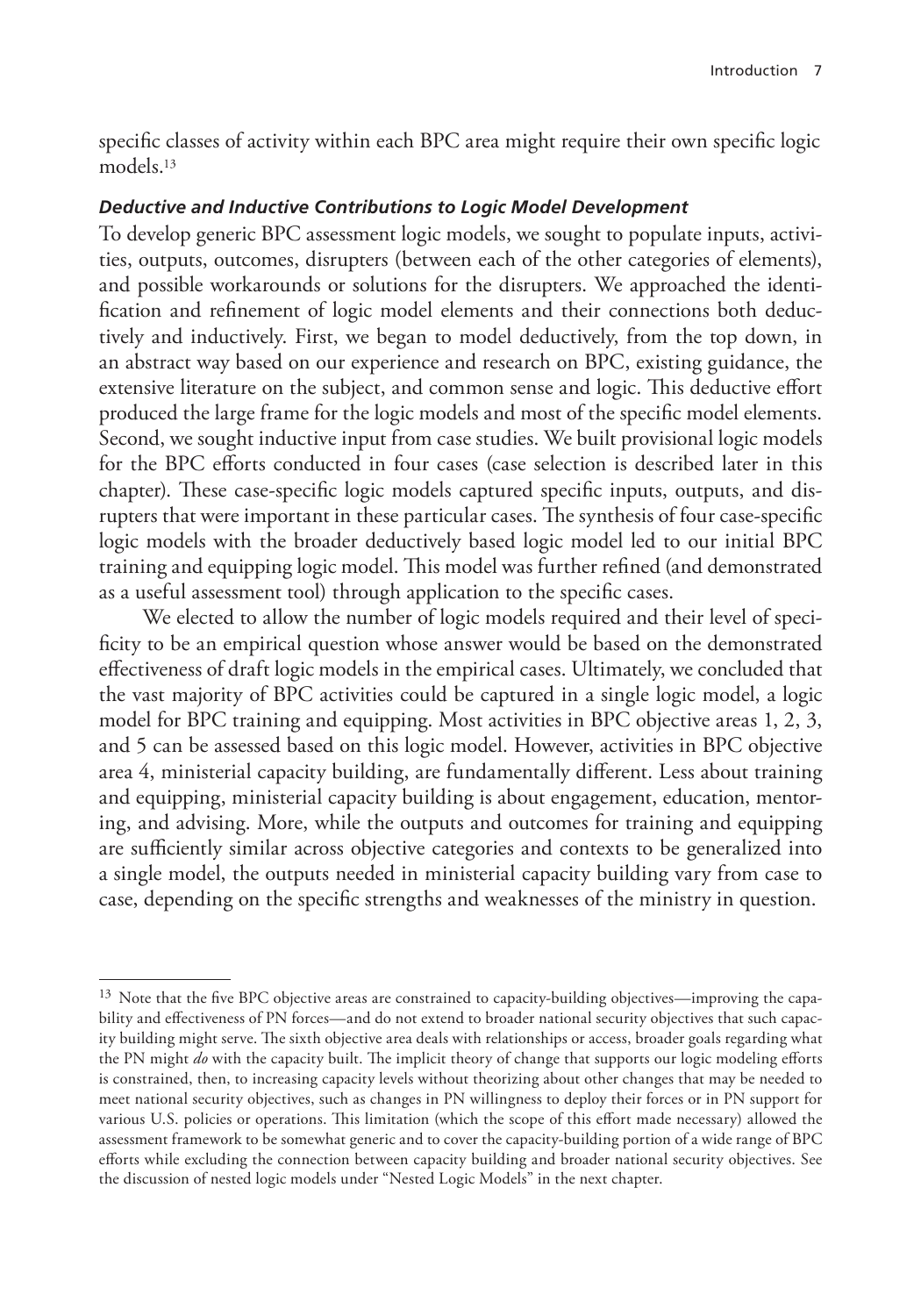We were able to complete a single comprehensive logic model for BPC training and equipping that covers (and will support assessment of) most of the activities of most BPC objective areas. The next chapter presents this model in detail. We recognize the need for an additional model or models to support ministerial capacity building but were unable to complete such a model with the time and resources available. This remains an important possible topic for future research.

## *Case Selection*

Case selection for these analyses was bounded by a number of constraints and preferences. Many of these constraints were not particularly methodological but had to do with resource constraints and stakeholder equities. Other constraints were methodological but were relevant only to the other strand of research being supported using these same cases.14 Case selection constraints were as follows:

- **• There should be a total of between three and six cases.** Previous experience analyzing case studies for U.S. BPC efforts left us prepared for the fact that such cases are usually both complicated and poorly documented.15 To be able to collect case data to the desired depth with the resources available, we had to limit the cases to a manageable target number.
- **• All cases should represent instances of BPC in challenging contexts.** While not being of primary relevance to this inquiry, this constraint ensured identification of a wider range of disrupters than if the case contexts were less challenging.
- **• Outcomes should vary.** This constraint was also not of primary relevance, but including less-successful cases ensured exposure to ways in which the logic of BPC could be threatened and supported identification of critical disrupters.
- **• The cases should involve significant levels of U.S. BPC engagement.** In addition to wanting cases that included contextual challenges, we wanted to be able to examine efforts to conduct BPC while facing contextual challenges, which required some level of U.S. BPC engagement. Further, the presence of more effort would provide more data points, so we favored a significant level of BPC engagement.
- **• The cases should have some history of U.S. BPC engagement.** Similarly, we sought cases in which U.S. BPC had been going on for some time, so that it would be possible (and meaningful) to consider its level of success. Countries that have only recently become the object of significant BPC efforts would have been less useful.

<sup>14</sup> See Christopher Paul, Jennifer D. P. Moroney, Beth Grill, Colin P. Clarke, Lisa Saum-Manning, Heather Peterson, Brian Gordon, *What Works Best When Building Partner Capacity in Challenging Contexts?* Santa Monica, Calif.: RAND Corporation, RR-937-OSD, 2015.

<sup>&</sup>lt;sup>15</sup> See Paul, Clarke, et al., 2013.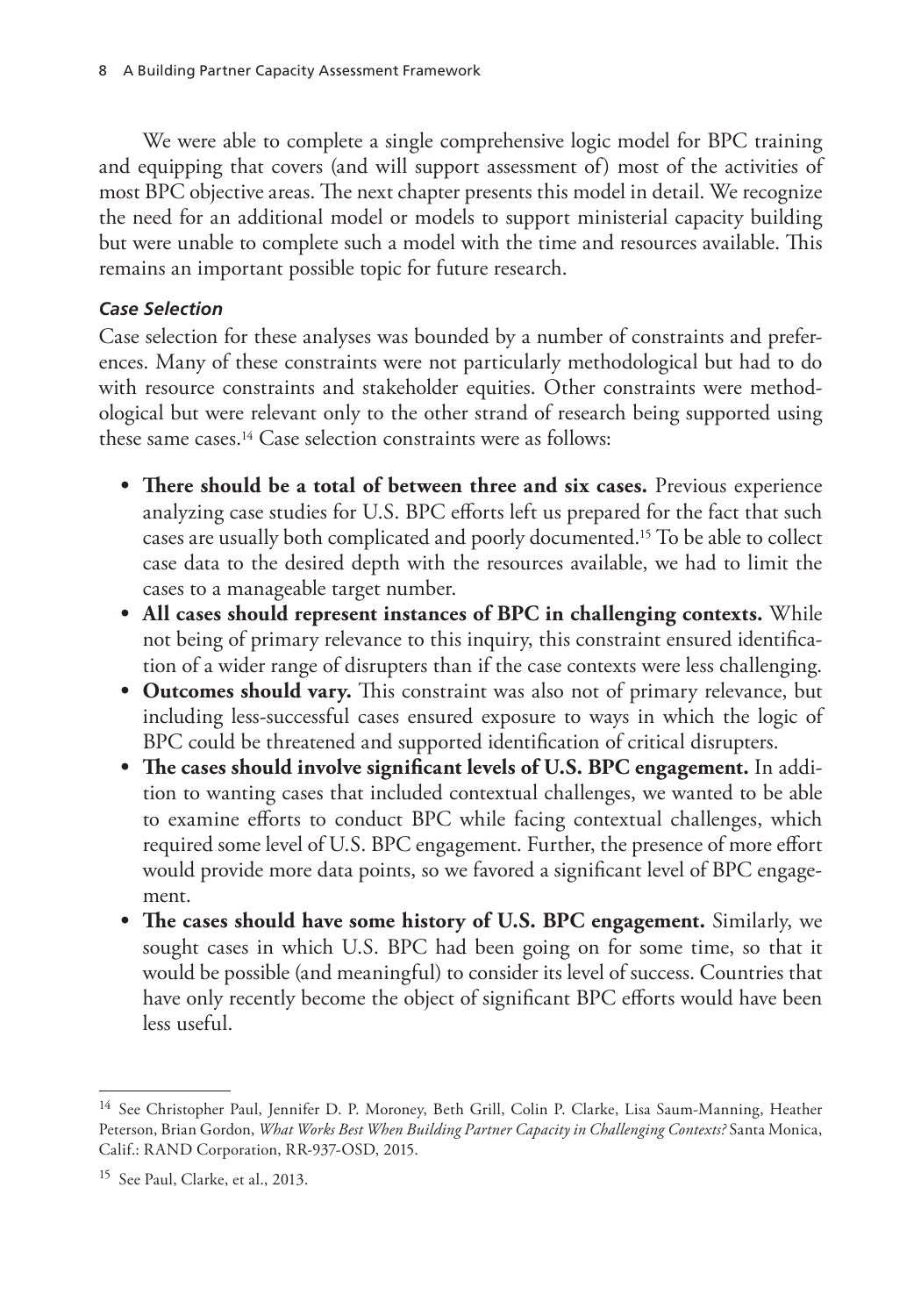- **• The cases should represent multiple BPC objective areas.** We sought cases in which BPC efforts spanned more than one BPC objective area. A case with multiple objective areas would allow us to see whether challenging contexts affect different BPC areas differently. Further, the multiple BPC objective areas would allow us to develop and test assessment frameworks applicable across areas.
- **• The cases should have BPC objective areas in common.** Just as having multiple BPC objective areas available has analytic benefits, having one or more BPC objective areas common to one or more cases would be useful for discerning whether observed differences were due to differences in contextual challenges, other differences in context, or differences in BPC due to the different objective areas.
- **• In no case should "relationship building" be a primary BPC objective area.** As we have noted elsewhere,<sup>16</sup> conducting BPC primarily to build relationships or gain access has importance qualitative differences from conducting BPC primarily to build actual capacity. While relationship building is an important part of foreign policy and security cooperation more broadly, we preferred cases that focused primarily on capacity building for developing assessment methods and identifying effective practices within challenging contexts.
- **• Multiple combatant command (CCMD) areas of responsibility (AORs) should be represented.** So that the final set of cases would be broadly representative of the kinds of context in which the United States conducts BPC and to include multiple CCMD stakeholders in the research process, we sought cases from multiple CCMD AORs.

To identify candidate cases that jointly met these criteria, we began with data already available to RAND. We considered 29 cases from RAND previous research to form a preliminary list.17 DoD considers the specific cases discussed (both candidates throughout the selection process and those ultimately selected) to be sensitive, so we have not listed them anywhere in this report. We drew the examples throughout this report from cases familiar to us, including examples outside the 29 studied in previous research and the four studied in detail in support of this effort. Readers should *not* assume that cases mentioned by name are necessarily cases selected as part of this process and studied specifically for this project.

In addition to the 29 cases for which we already had substantial data, we drew on global data from other RAND research to identify countries with low propensity for BPC success.18 Of the 29 cases with which we began, 13 did not have relationship building or access as a primary BPC objective **and** were in the bottom half of overall

<sup>16</sup> Paul, Clarke, et al., 2013.

<sup>17</sup> Paul, Clarke, et al., 2013.

<sup>18</sup> Paul, Nixon, et al., 2013.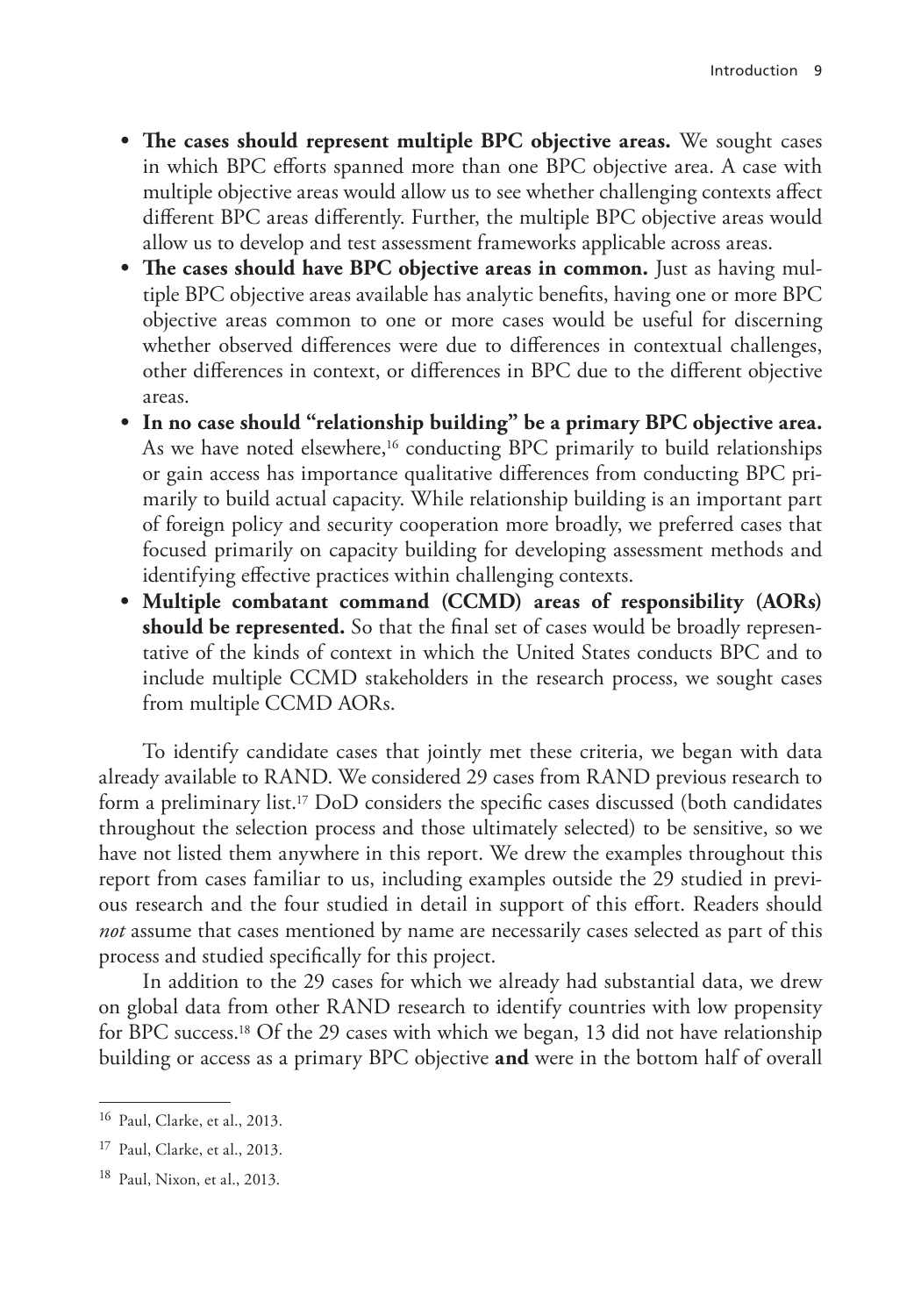propensity scores (a first-cut proxy for having challenging contextual features) and so qualified as initial candidates.19

We also prepared a list of all countries in the bottom half of overall BPC propensity scores. We reviewed this list jointly with sponsors to make sure we were considering other cases of potential interest (additional cases from underrepresented CCMDs or cases that had been prominent in recent discussions inside sponsor organizations and thus might serve other interests if studied). This review led to the addition of eight candidate cases to our existing list of 13.

We began preliminary data collection on this list of 21 initial candidates to ascertain which collection of cases best met the selection criteria. A quick review of the BPC funding history for all candidates quickly revealed that efforts in four of the candidates were too nascent to satisfy that criterion, for example. After compiling preliminary data and reviewing results, we identified (in concert with the sponsor) eight cases as serious candidates that appeared to meet all selection criteria.

We then collected additional data on each of these eight cases for a viability review prior to selecting the final cases. Four of the eight cases were confirmed as strong candidates (additional data collection validated their satisfaction of individual case criteria, and as a set, they adequately satisfied collective case criteria). With the sponsors' concurrence, we elected to move forward to intensive ("deep-dive") case study data collection and analyses for these four cases.

The four selected cases satisfy all the case-selection criteria. All were confirmed as cases of BPC in challenging contexts; the level of success of the BPC efforts varied, both within and between cases; all had significant histories of significant BPC engagement; each came from a different CCMD AOR; and they included three different BPC objective areas (four cases included BPC for border security or maritime forces; four cases included ministerial capacity building; and three cases included BPC for forces for internal security).

These four cases are not "statistically" representative (that is, they were not randomly selected from a specified population, and the probability that they might have been selected from such a population cannot be meaningfully quantified). However, they were chosen in accordance with a reasonable set of criteria and were intended to be broadly representative of a range of BPC activities and a range of contextual challenges that such activities might face. We used each case heuristically, to contribute to the development of a model rather than to test (or quantify) the effectiveness of specific variables. While confidence in the generalizability of findings based on these cases cannot be precisely quantified, the results make sense intuitively, correspond with the authors' collective experience with BPC, and are likely to hold across a wide range of similar efforts and contexts. Although we developed the assessment framework using BPC conducted in challenging contexts, the resulting framework is also applicable

<sup>19</sup> Paul, Nixon, et al., 2013.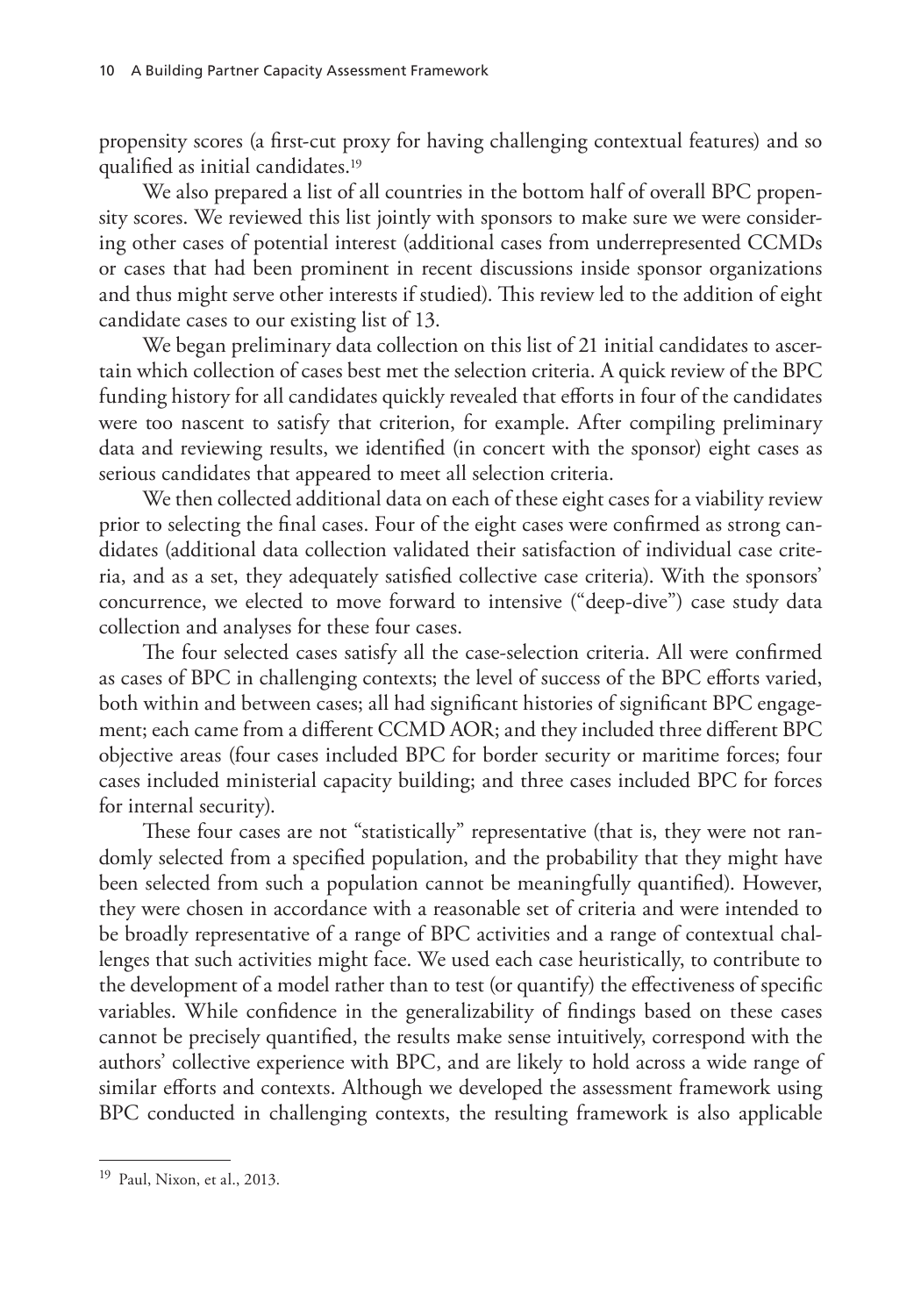in less-challenging contexts. The BPC logic model (described beginning in the next chapter) does contain elements that are specific to challenging contexts, but these can be safely ignored (or simply scored as not present or not applicable) in less-challenging contexts.

Throughout the remainder of the report, we use open-source examples to illustrate elements of the BPC training and equipping logic model. The examples we drew from include cases beyond the four selected ones, cases with which we are familiar that successfully illustrate a point. Mention of a specific country case elsewhere in the report should not lead the reader to assume that it is one of four selected core cases.

# **Outline of the Remainder of the Report**

Chapter Two introduces the BPC training and equipping logic model and its organizing principals. Chapter Three describes the logic model elements in the preengagement phase; Chapter Four describes elements in the engagement phase; and Chapter Five describes both elements in the postengagement phase and highest level outcomes. Chapter Six offers practical advice for using the logic model in a number of different ways as part of a larger assessment framework. There are no conclusions and recommendations because our goal was only to produce an assessment framework. The sole recommendation, then, is to make use of the framework in support of BPC assessment and design, as outlined in Chapter Six, as appropriate.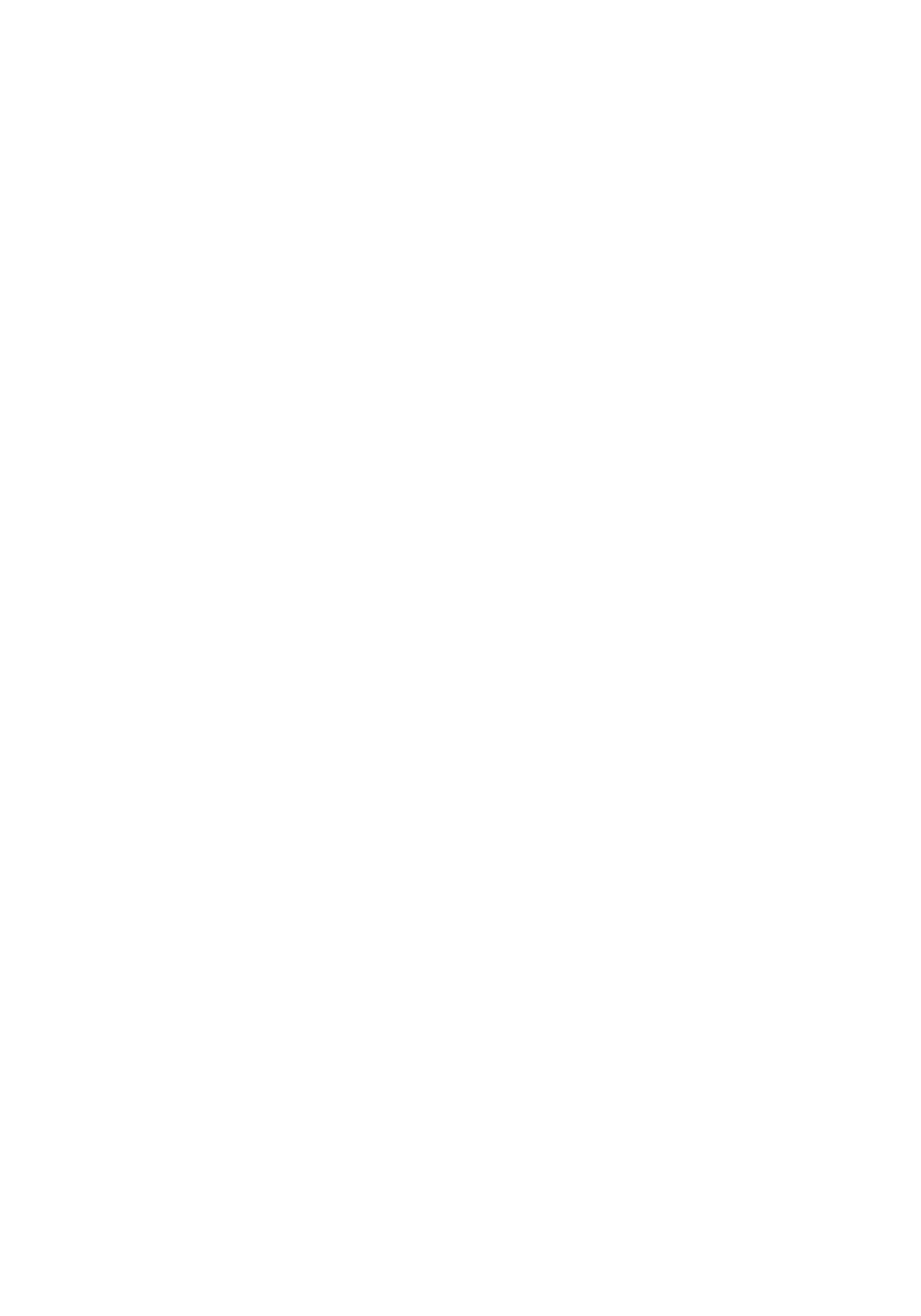This chapter begins the presentation of the BPC training and equipping logic model that is foundational to the assessment framework developed as part of this research. The subsequent three chapters complete the presentation, with each chapter describing all the elements of one logic model phase (preengagement [pre-], during engagement [during], and postengagement [post-]). This chapter is expository, walking through the logic of BPC through training and equipping and breaking that logic down into inputs, activities, outputs, and outcomes; disrupters between these stages; and possible workarounds for disrupters.

# **Nested Logic Models**

BPC is a subordinate element of security cooperation more broadly, which itself is a subordinate element of national security policy. BPC is and should be integrated into broader security cooperation and foreign policy activities; ideally, all these things should be assessed. However, we believe it is possible to assess BPC in a strictly programmatic sense, focusing on performance in relation to capacity building and not on BPC's (very important) connection to larger national security objectives.

From a logic modeling perspective, this implies several nested logic models. In this view, the largest logic model would be for national security, in which security cooperation would be one line of possible inputs and outputs available to contribute to foreign policy outcomes, and BPC would be one line of inputs and outputs subordinate to security cooperation. Each of these nested lines of effort could be a logic model in its own right. See Figure 2.1. In this nested logic model view, there is always more logic model potentially both to the "left" and to the "right" of the model at hand. To the left are all the things logically prior to the inputs. If inputs include plans, the decisional processes that led to a need for plans and the generation of the plans would come first. If inputs include personnel, the recruitment and training of these personnel would logically come first. To the right are larger processes and objectives, as well as longer-term, higher-level outcomes and impacts. So, in a sense, all of BPC can (accu-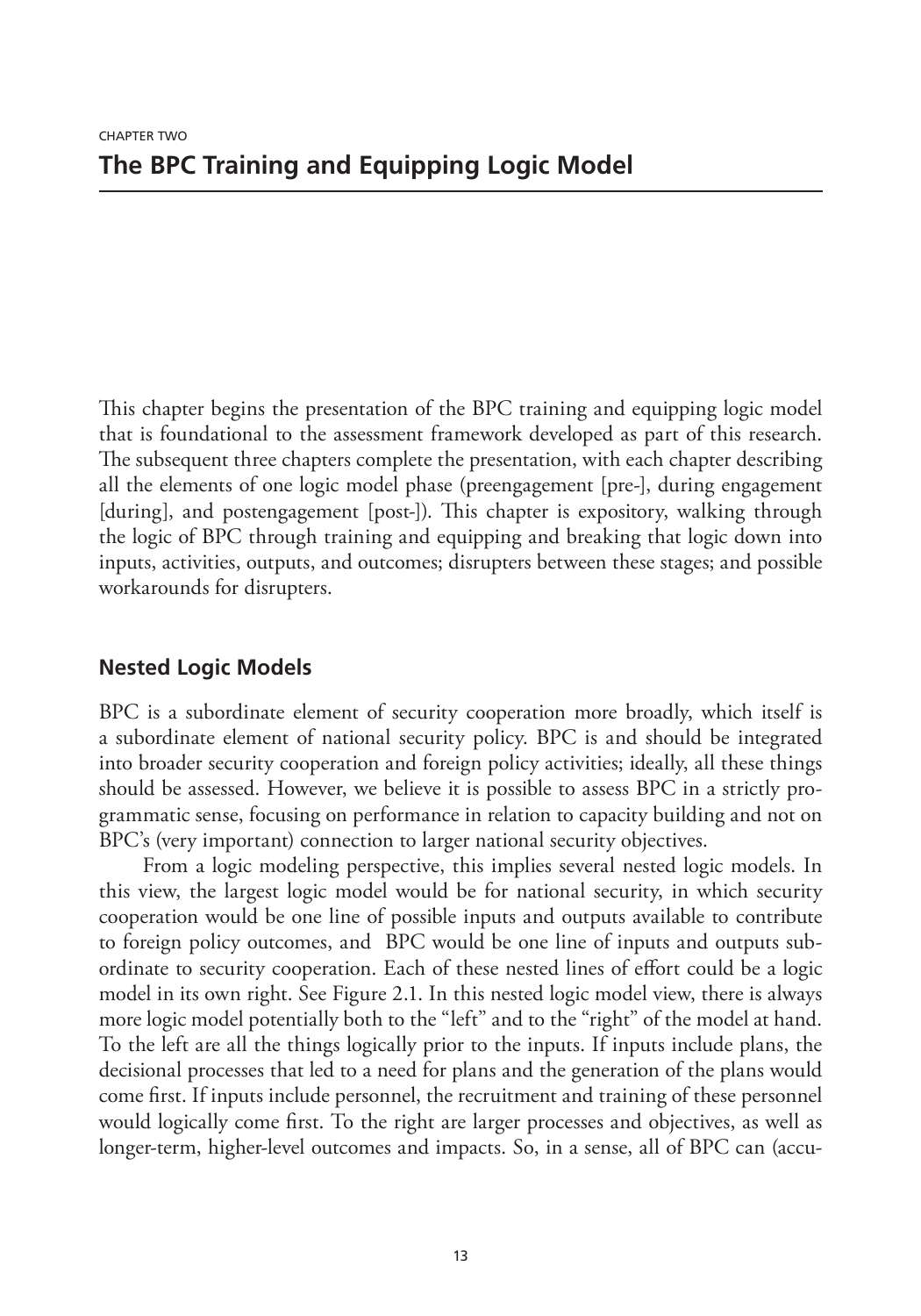**Figure 2.1 The BPC Logic Model as a Subordinate Element of the Security Cooperation Model and, in Turn, of the National Security Model**



rately) be thought of as an input toward producing broader national security and foreign policy outputs.

Deciding where to bound a logic model (both on the right and left) is at least as much art as science. There is constant pressure to continue in both directions. To the left, details cry out to be added; to the right, there is a constant pull to make the connection all the way to broader strategic objectives and national security goals. We made conscious and intentional decisions about the bounds of this logic model. This is *only* a BPC logic model, with the model ending on the right with outcomes concerning capacity being built and sustained. While the model certainly points toward broader security cooperation and still broader foreign policy outcomes and impacts, it does not include them. This leaves the possibility that a framework using this logic model could declare a BPC event a success (all capacity building and sustainment outputs and outcomes having been achieved), while a foreign policy or strategic-level assessment might view the event as a failure, because built capacity was not used or was not used in ways that aligned with broader objectives. While those planning and executing BPC must keep larger strategic objectives in mind, assessment of success at BPC can and should be separate and different from assessment of broader foreign policy success.<sup>1</sup>

Another way in which logic models nest concerns the sequence of elements. During preliminary collection of elements for draft logic models for this project, we

<sup>&</sup>lt;sup>1</sup> This view corresponds with the aphorism, "the operation was a success, but the patient died." In the operating room and in the security cooperation domain, this can happen. Strategic choices about where or where not to conduct BPC because of possible variations in whether successful BPC will contribute to broader foreign policy goals are very important. They are also, however, beyond the scope of this report.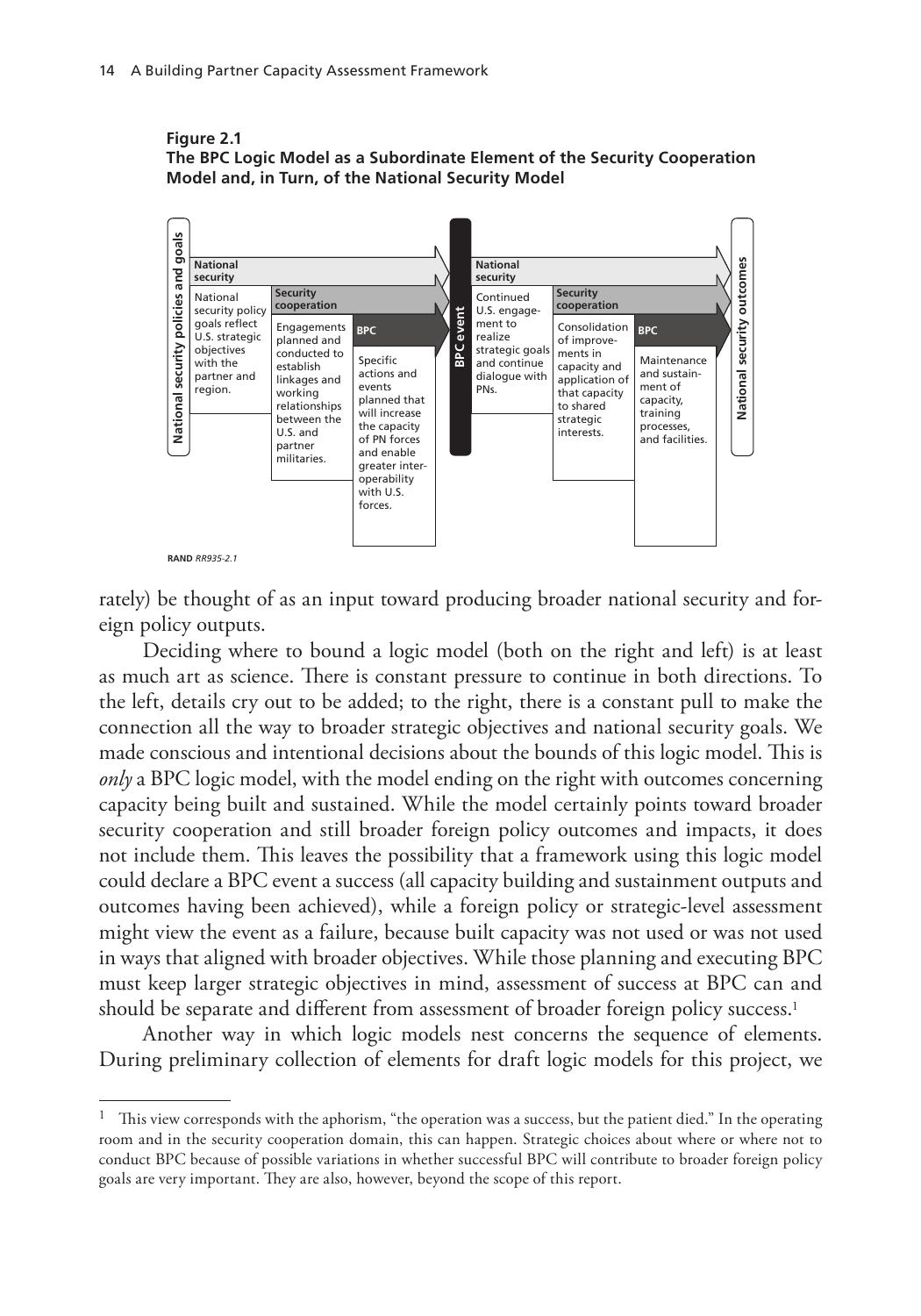routinely noted that outputs from one part of the process were inputs to another part of the process. For example, the outputs of the planning process were then inputs to execution. Although this made perfect sense, it provided a challenge for traditional logic modeling, in which inputs and outputs are listed separately. On further examination, we noticed that the sequences of outputs becoming inputs to later processes followed a clear time phase pattern. We experimented with breaking the model into three phases: a preengagement or delivery phase, an engagement or delivery phase, and a postengagement or delivery phase, with each phase having its own set of inputs, activities, outputs, and disrupters. This almost entirely resolved the problem. Under this scheme, outputs of the preengagement phase were often also inputs to the engagement phase, but were clearly indicated as outputs in the pre- portion of the model, and inputs in the during portion of the model. We preserved this exploratory separation, and the final model has submodels for each corresponding phase (pre-, during, and post-). Each submodel includes inputs, activities, outputs, disrupters, and workarounds for that phase of the process.

# **Target High-Level Outcomes in the BPC Training and Equipping Logic Model**

The elements to the farthest right of the logic model are the high-level outcomes BPC sought to achieve through training and equipping. These are the culminating objectives against which BPC success should be measured. We begin on the far right (rather than on the left, at the "beginning") because a logic model should always have a clear destination. The importance of clear objectives to assessment is well documented elsewhere.<sup>2</sup> At a fairly high level of abstraction, the following are the desired outcomes of BPC through training and equipping (generic and able to be matched to the corresponding BPC area):

- 1. **Capacity is built:** Capable units have been formed and equipped in accordance with objectives.<sup>3</sup>
- 2. **Capacity is sustained:** Maintenance and sustainment are occurring, and training capability is being preserved (or has been institutionalized).
- 3. **The relationship with the PN continues:** Relationships are created or preserved, making further security cooperation possible.

<sup>2</sup> Paul, Yeats, et al., 2015.

 $3$  Exactly what levels of capability and capacity are desired needs to be detailed in a specific BPC plan; the logic model is generic regarding both.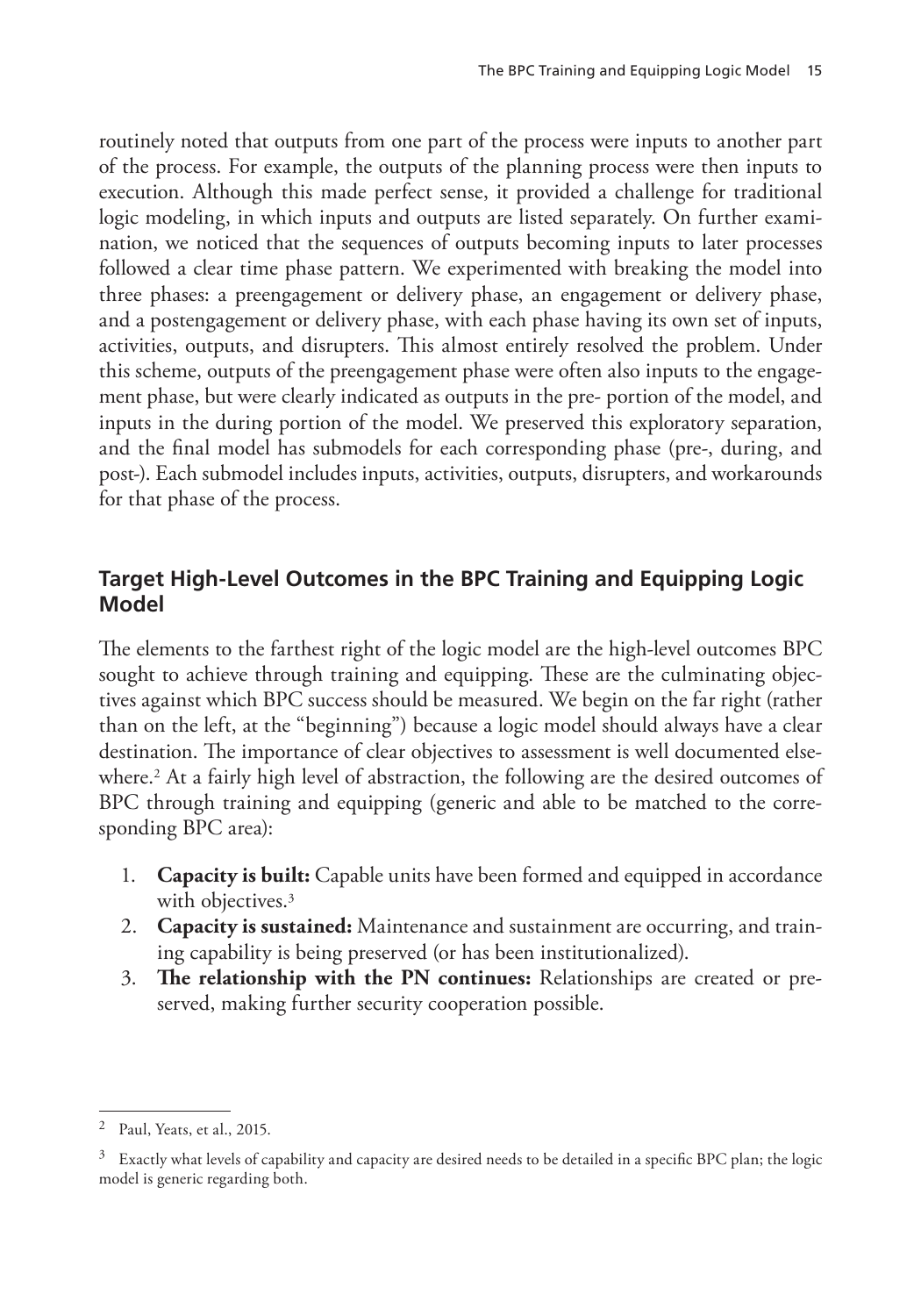All the outputs from the different sequential phases and the different input categories explicitly support the achievement of these three outcomes. They are listed at the top right of the full logic model spreadsheet but are then repeated as appropriate in the rightmost column of the logic model, at the end of each set of input category rows, to show which aspects of each input set support which outcomes.

# **Target Core Outputs of the Sequential Phases of the BPC Training and Equipping Logic Model**

Each of the sequential phases (pre-, during, and post-) produces a set of core outputs that, cumulatively, lead to the core outcomes of the overall model. Remember that the outputs of early phases are usually inputs to later phases.

The *preengagement phase* is a phase of planning, of preparation, of mobilizing funding and marshaling political will and has the following core outputs:

- 1. identification of all needed inputs
- 2. preparation of all needed inputs
- 3. agreement and willingness (and resources) to provide all needed inputs.

The *engagement phase* is all about execution and delivery and has the following core outputs:

- 1. delivery of effective training
- 2. required number of trainees complete the program and achieve certification
- 3. adequate preservation of training facilities, materials, and other resources for next use, cycle, or rotation.

Item 2, the required number of trainees successfully completing training, is chief among the core outputs. Achieving it, however, depends on item 1, and being able to achieve it more than once depends on item 3. For example, although an ample number of PN personnel may complete training, many often rotate out of the unit, taking what they have learned with them. Effective unit training cannot be achieved if that unit's key resource—its talent base—is in constant upheaval and thus institutional knowledge is not being adequately preserved.

The *postengagement phase* is about taking short-term training and equipping successes and transforming them into meaningful and enduring partner capacity. In this phase, sustainment is key: the maintenance and sustainment of units and their training; the maintenance and sustainment of equipment; and the maintenance and sustainment of relationships, both between elements of the PN and the United States and between relevant PN elements. The core outputs of the postengagement phase are: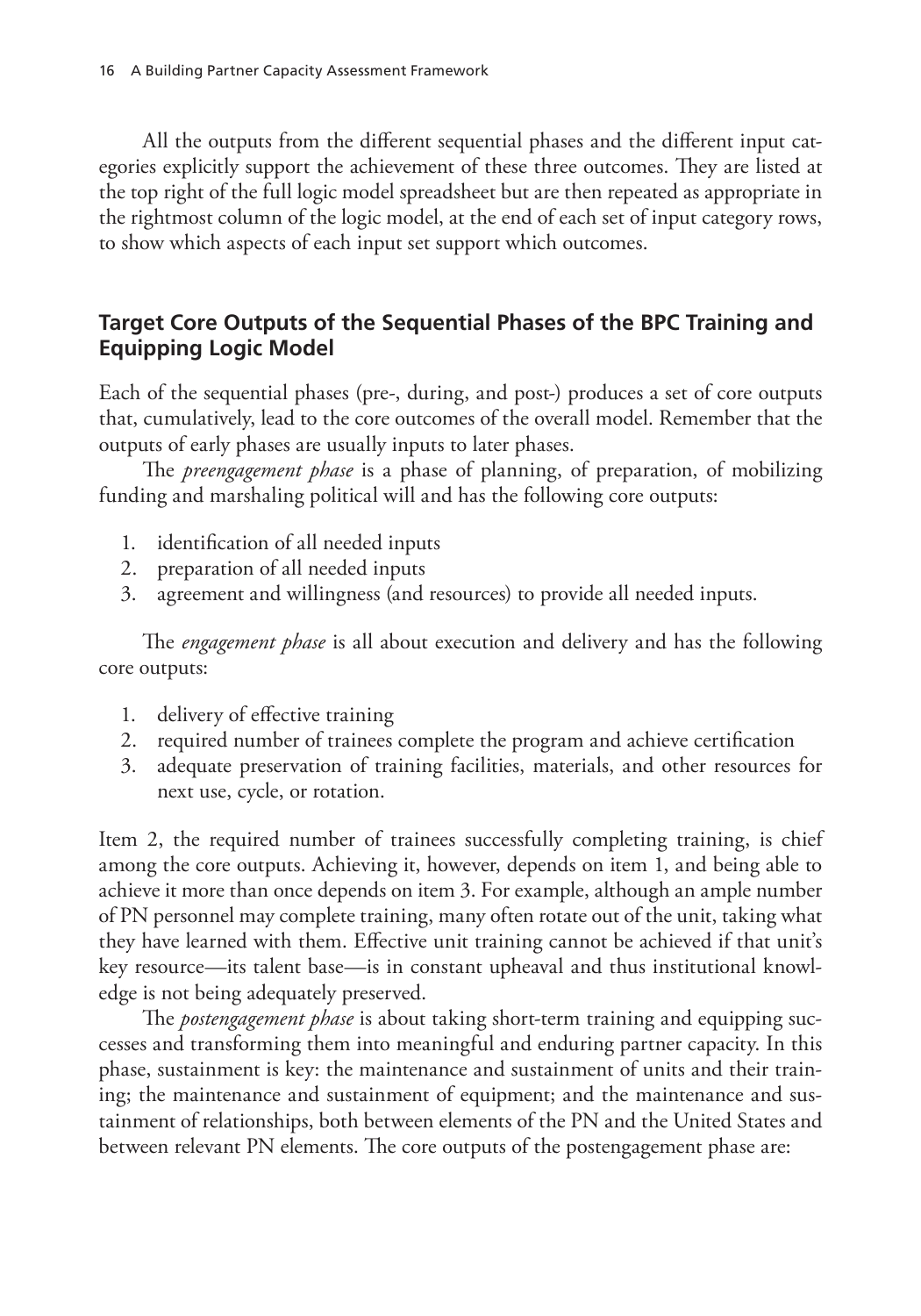- 1. trained (and equipped) personnel are used to form and man units, augment existing units, or train others (as specified in objectives)
- 2. continuing maintenance and sustainment of new forces and equipment, training facilities, and materials
- 3. continuing maintenance and sustainment of necessary relationships between and across U.S. and PN elements.

Figure 2.2 summarizes these central elements of the BPC training and equipping logic model, listing the ten input categories (listed in the next section), the three core outputs of each sequential phase, and the three core outcomes of the overall logic model.

#### **Figure 2.2**

**Input Categories, Phase Core Outputs, and Overall Outcomes for the BPC Training and Equipping Logic Model**

|                            | Pre-<br>engagement<br>outputs  | <b>Engagement</b><br>outputs                    | Post-<br>engagement<br>outputs                         | <b>Outcomes</b>                               |
|----------------------------|--------------------------------|-------------------------------------------------|--------------------------------------------------------|-----------------------------------------------|
| U.S. goals<br>and plans    |                                |                                                 |                                                        |                                               |
|                            |                                |                                                 |                                                        |                                               |
| U.S.<br>political will     | 1. Identification              | 1. Delivery of                                  | 1. Trained (and                                        | 1. Capacity is built:                         |
|                            | of all needed                  | effective<br>training                           | equipped)<br>personnel are                             | Capable units<br>are formed and               |
| PN<br>political will       | inputs<br>2. Preparation of    | 2. Required                                     | used to form<br>and man units.                         | equipped in<br>accordance with                |
|                            | all needed                     | number of                                       | augment                                                | objectives                                    |
| Funding                    | inputs<br>3. Agreement         | trainees<br>complete the<br>program and         | existing units,<br>or train others<br>(as specified in | 2. Capacity is<br>sustained:                  |
|                            | and                            | achieve                                         | objectives)                                            | Maintenance                                   |
| PN<br>personnel            | willingness<br>(and resources) | certification                                   | 2. Continuing                                          | and sustainment<br>are occurring,             |
|                            | to provide all<br>need inputs  | 3. Training<br>facilities.                      | maintenance<br>and sustainment                         | and a training<br>capability has              |
| U.S. trainers              |                                | materials.<br>and other                         | of new forces<br>and equipment,                        | been preserved<br>(or institutional-          |
|                            |                                | resources                                       | training                                               | ized)                                         |
| Equipment                  |                                | adequately<br>preserved for<br>next use, cycle, | facilities, and<br>materials                           | 3. The relationship<br>with the PN            |
|                            |                                | or rotation                                     | 3. Continuing                                          | continues:                                    |
| Logistics and<br>transport |                                |                                                 | maintenance<br>and sustainment<br>of necessary         | Relationships are<br>created or<br>preserved, |
|                            |                                |                                                 | relationships                                          | making further                                |
| <b>Facilities</b>          |                                |                                                 | between and<br>across U.S. and<br>PN elements          | security<br>cooperation<br>possible           |
|                            |                                |                                                 |                                                        |                                               |
| Curriculum                 |                                |                                                 |                                                        |                                               |
|                            |                                |                                                 |                                                        |                                               |

**RAND** *RR935-2.2*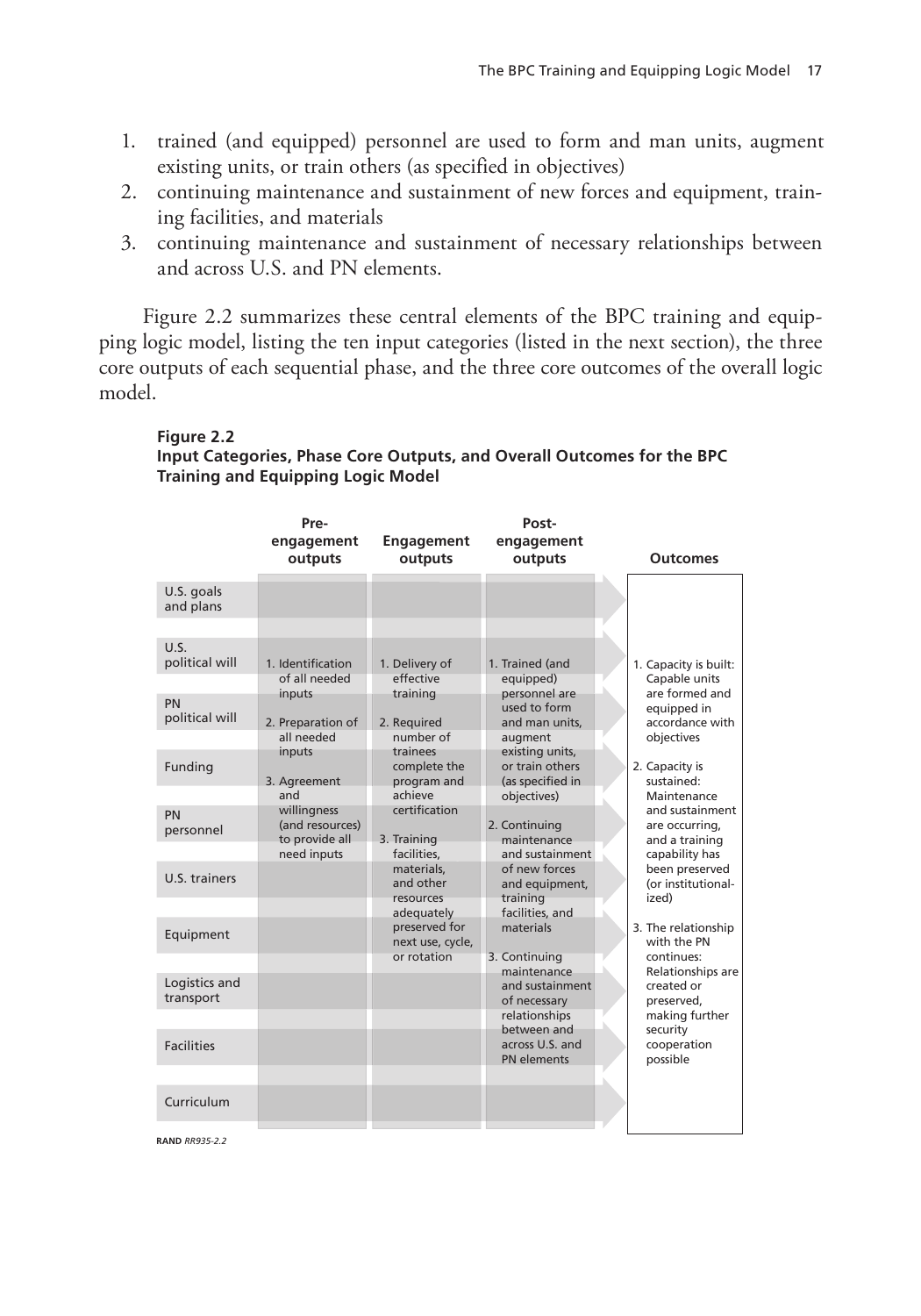# **Input Categories**

In addition to the horizontal divisions in the logic model caused by arraying the sequential phases from left to right (and arraying inputs to outputs from left to right within phases), the model has vertical divisions.<sup>4</sup> These vertical divisions are categories that put like sequences of action next to each other. Since the primary organizing principle in creating these categories ended up corresponding very closely to grouping like inputs together, we label these categories "input categories." The model contains ten input categories.

## **U.S. Program Goals and Plans**

This input category sets the stage for all the others and contains inputs related to planning and to connecting the proposed BPC activities to broader strategic goals and objectives. While in the terms of this logic model strategic outcomes are often "off to the right" of the model, many of the inputs in this category specifically point toward the higher-level intentions.

### **U.S. Political Will**

To conduct an effective BPC program, the will to engage the PN, allocate resources, and execute a role in the effort must exist across the spectrum of U.S. policymaking. The stakeholders involved in this phase of the effort will likely vary by country and certainly by program size but may include Congress members and staff, National Security Council and other executive branch officials, or U.S. law enforcement agencies. At a minimum, the will for engagement must exist within the embassy and in-country team (including the military group [MILGP] if applicable) and the responsible CCMD.

This line of effort in the logic model addresses the need to gain, maintain, and continue program support among U.S. policymakers. Actions in this input category focus on outcome 3 (relationship). The intent is to generate support among U.S. officials, maintain it through efficient execution of the program, and ensure that support for future engagements is maintained.

### **PN Political Will**

Just as political will among U.S. stakeholders is essential for planning and executing a successful BPC program, the willingness of PN officials to support the program is also essential. This political will may entail several more dimensions than does that of the United States. In this case, not only do senior- and ministerial-level officials need to be predisposed or convinced to support the BPC program, but the operational and midlevel defense officials also need to support it. A program may enjoy broad support in

<sup>4</sup> Further note that, in practice, BPC efforts do not always progress linearly, with execution feedback loops that the logic model explicitly captures (or implies). An example would be that if a PN unit does not meet training objectives, program managers could loop back and retrain it.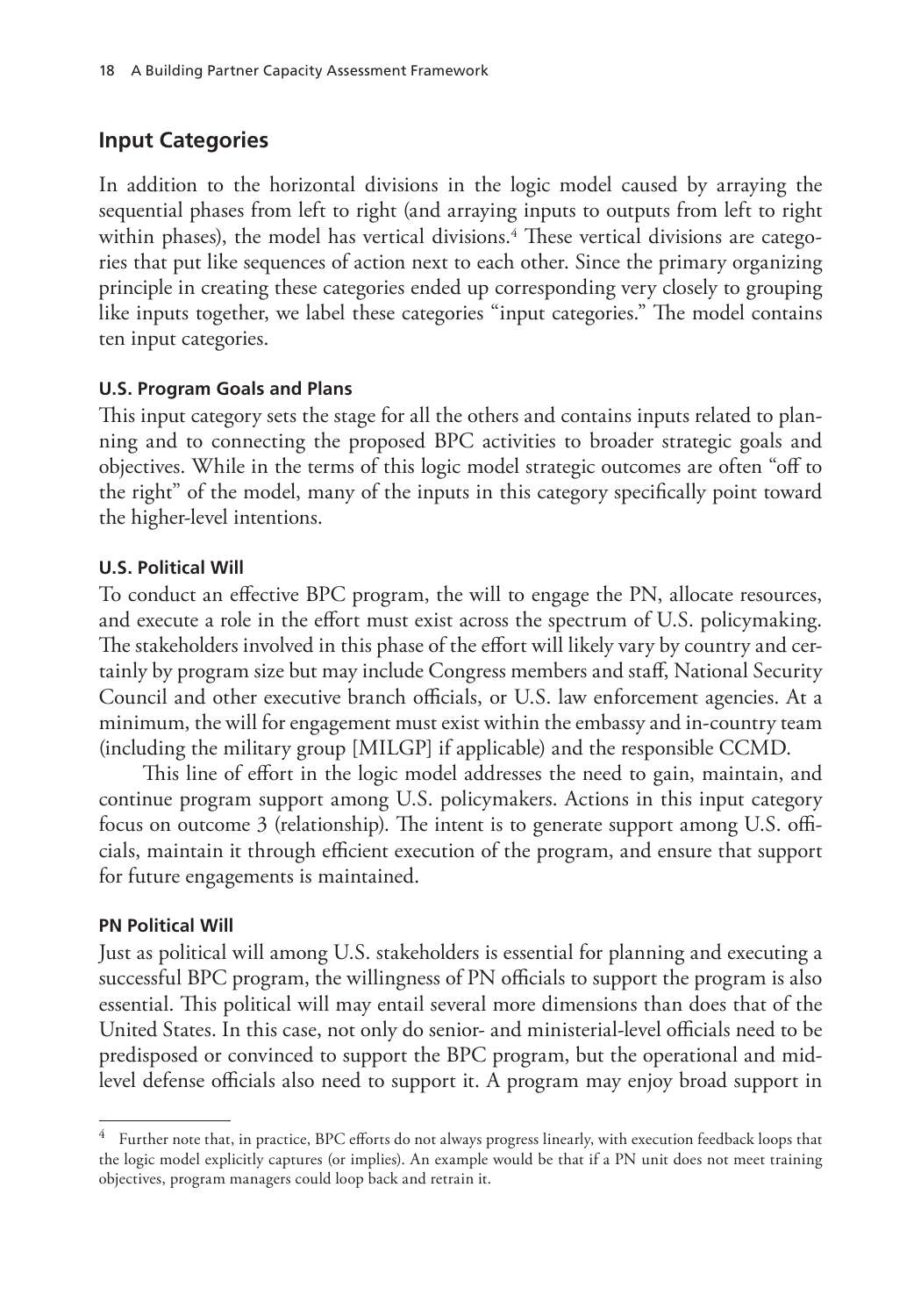Washington and in the PN's ministry, but without the concurrence of relevant operational, base, and unit commanders, the program is unlikely to be successful. As with U.S. political will, the desired end state of these actions is what has been identified as outcome 3 (relationship).

# **Funding**

No BPC effort can be executed without timely and adequate funding. The source of that funding will vary from case to case, with the United States shouldering some or all of the burden in many scenarios. But whatever the ratio of funding the United States and the PN agree to provide, the total needs to be enough to ensure success or at least to get the program off the ground. For the purposes of this model, we assumed that neither side will proceed until both have agreed to an appropriate amount of funding and allocated it. Therefore, unlike the lines of effort for political will, we combined the contributions of the United States and its partner. The informative portions of the model in this line of effort are not necessarily the activities and outputs, which are largely intuitive, but the myriad disrupters that may complicate program implementation.

The overall outcome that the funding line of effort aims to produce is outcome 1 (capacity is built).

# **PN Personnel (Trainees)**

The personnel the PN assigns to the BPC effort are a, if not the, key input to the process. It is these personnel who will ultimately facilitate the increase in capacity that the program seeks. The personnel assigned must be the right ones, be assigned on time, and be utilized following the program in a manner that will accomplish the program's goals. The allocation, assignment, and retention of PN personnel affect the building of capacity through overall outcome 1 (capacity is built) and outcome 2 (capacity is sustained).

## **U.S. Trainers**

As essential as the right PN personnel are to a successful BPC effort, the trainers (who presumably come from the United States) are similarly essential. The right trainers must be assembled; briefed on the intent of the effort; transported; and provided with essential equipment, provisions, and safety measures throughout the process. This input category contributes primarily to overall outcome 1 (capacity is built) but can be important to institutionalization (outcome 2, capacity is sustained) and relationships (outcome 3) as well.

## **Equipment**

The role of equipment will vary between training programs. It may be the entire focus of the training, an aid to facilitate training, or a parameter of PN operations that must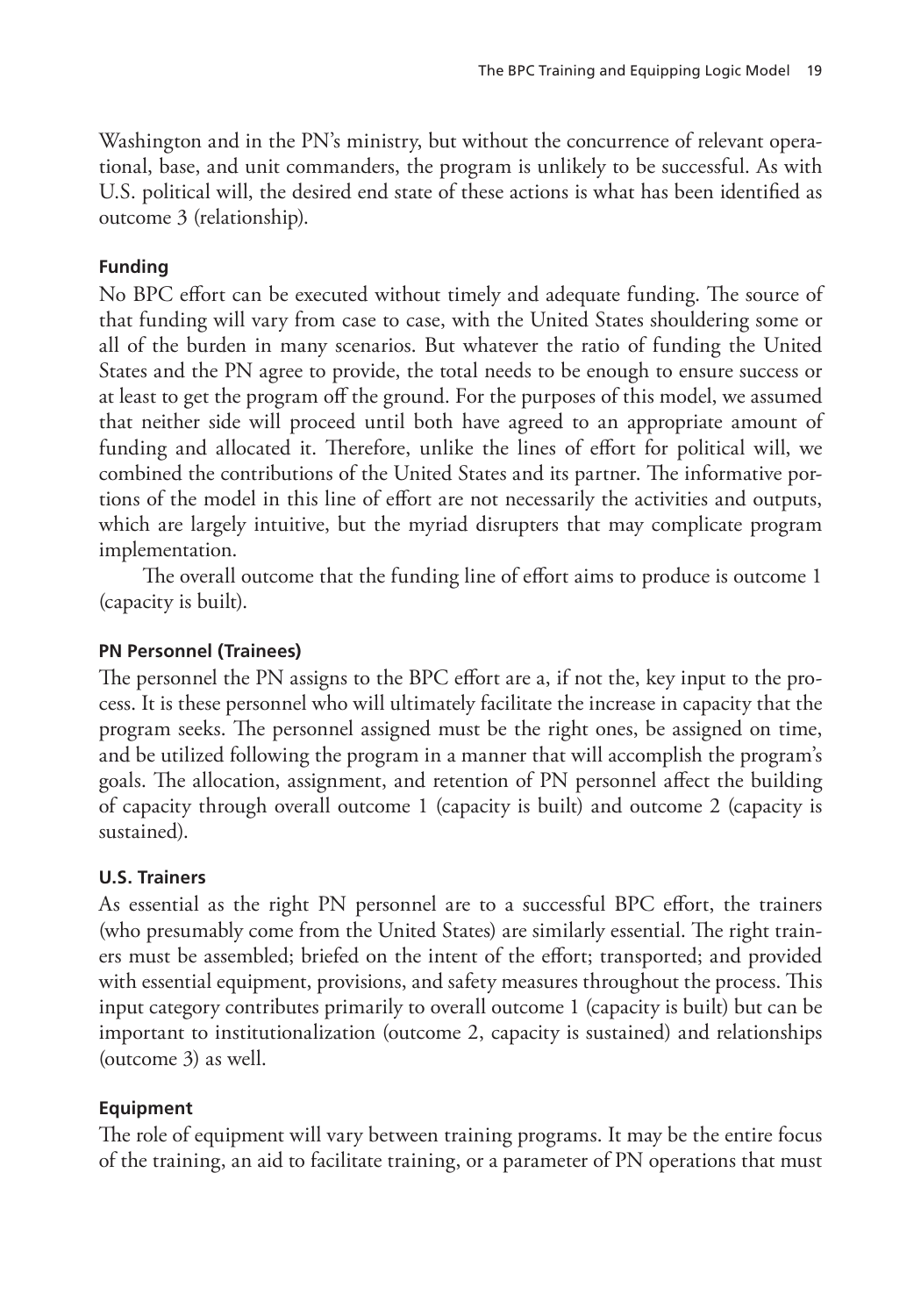be accounted for in developing the training program. The equipment used in a BPC effort may be what the PN has on hand, or the United States may give it or sell it to the PN. In any case, it is unlikely that a substantive BPC effort will be conducted in which equipment does not figure prominently. This line of effort is focused on providing the model's overall outcome 1 (capacity is built).

### **Logistics and Transport**

Little capacity building can take place without a functioning logistics operation. This is even more true if the program is taking place within the PN and if U.S. officials must move people, equipment, and supplies to the location. PN forces may or may not be able to provide effective transport and logistics support. This is therefore a critical line of effort in determining the success of the BPC program. Outputs from the various stages of this effort support overall outcome 2 (capacity is sustained).

### **Facilities**

Facilities include not only field training areas but also classroom space, office space for administration, living quarters, and force-protection requirements. For any BPC effort taking place in the PN, a significant amount of planning will revolve around the selection and suitability of facilities.

The activities in this line of effort support overall outcome 2 (capacity is sustained), and output 3 (relationship)

## **Curriculum, Program of Instruction, and Training Content**

Although the previously discussed lines of effort are all essential to the success of the BPC program, it is the curriculum and training content that actually provides the potential for an increase in capability. Development and delivery of the curriculum are tasks that occur throughout each phase of the BPC program as the training program must be agreed on, delivered, and evaluated for improvements following the course. As such, this effort addresses all three of the model's overall outcomes.

# **BPC Training and Equipping Logic Model Overview**

Thus the overall structure of the logic model runs the input categories as rows, and the sequential phases (pre-, during, post-) as columns, with each phase containing corresponding phase inputs, activities, disrupters, workarounds, and outputs. See Figure 2.3.

The next three chapters detail and describe the various elements of the BPC training and equipping logic model, giving open source examples where appropriate. Some of the examples are sanitized (omitting country and force details) to protect their sensitivity; other examples are drawn broadly from our experience with BPC, a pool of cases that is much broader than the four core cases that supported the development of this framework.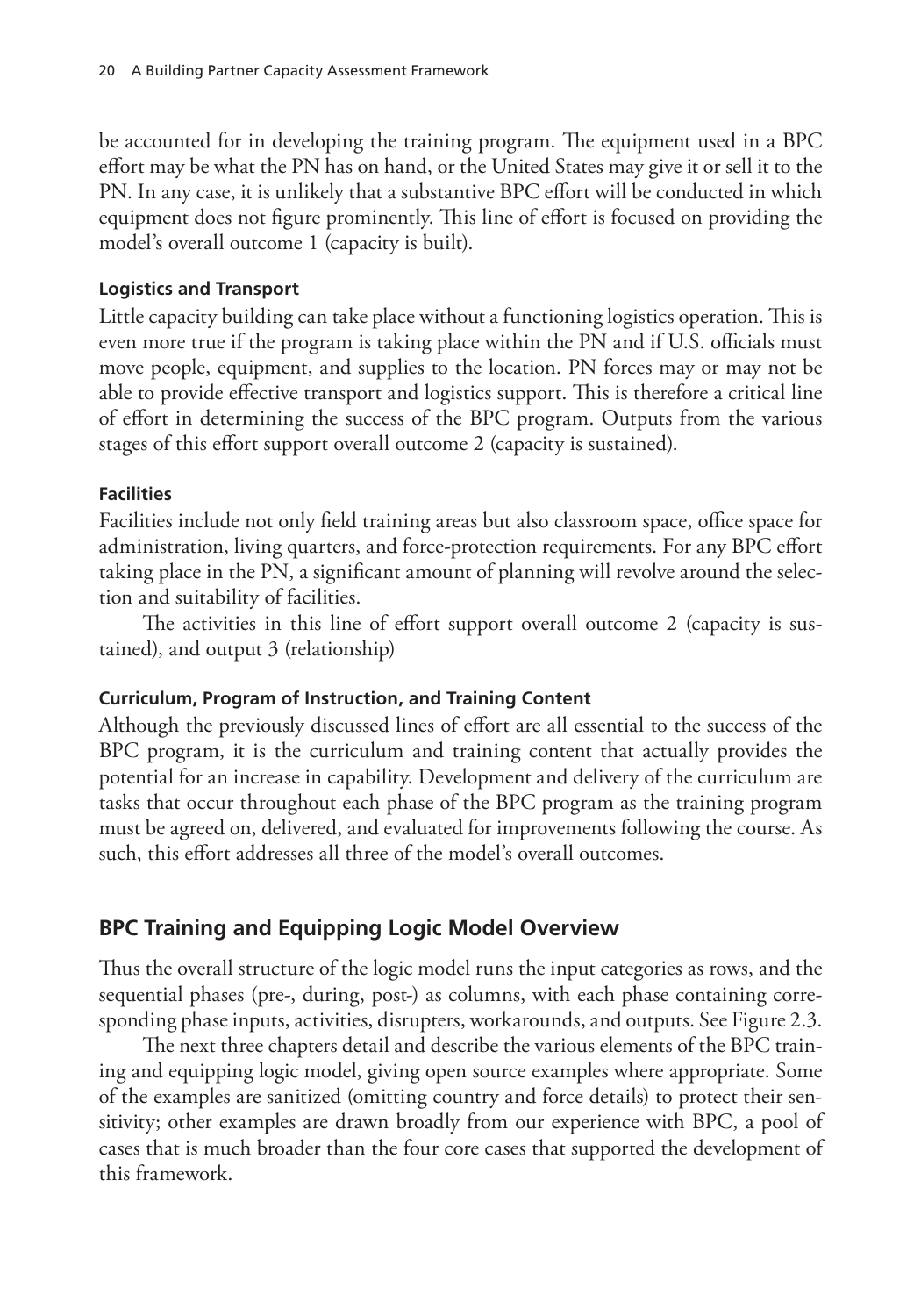

### **Figure 2.3 Notional Organization of the BPC Training and Equipping Logic Model**

**RAND** *RR935-2.3*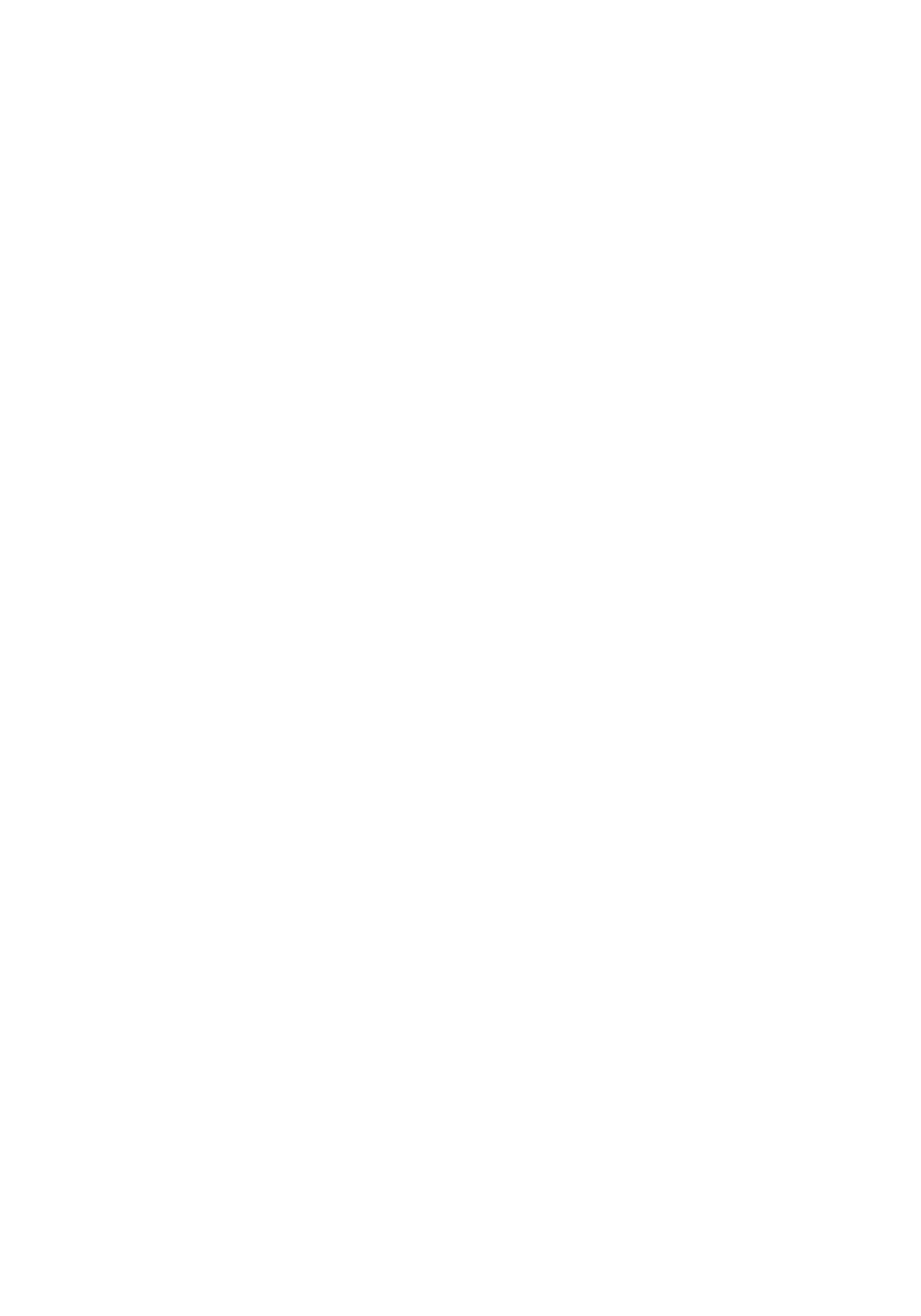Having presented the high-level objectives of the whole model (core outcomes) and of each sequential phase (phase core outputs), the discussion now turns to the logic of achieving these outputs and outcomes, detailing the inputs, activities, and subordinate outputs within each input category. We begin, in this chapter, with the preengagement phase. After presenting inputs, activities, and outputs, we also present things that can interfere with the progressive logic (the disrupters), and possible workarounds for those disrupters.

Many of the tables in this and subsequent chapters are sections of the larger logic model. The outputs are represented by the shaded blocks. Outputs that are sufficient but not ideal are in parentheses.

# **U.S. Program Goals and Plans: Preengagement**

In the preengagement phase, this category contains seven inputs (Table 3.1). Two of these seek to match BPC plans with broader U.S. national security goals and CCMD objectives for the PN:

- identification of increased PN capabilities that would support U.S. goals
- identification of CCMD goals that this effort would support.

One input involves being able to explain and justify the need, the benefit, and the likely costs as risks:

• justification for direct U.S. involvement in country or for extending invitations for U.S. training.

Three inputs explicitly involve planning and coordination:

- a plan to increase PN capabilities that requires direct U.S. support
- assessment plans, including identification of observable measures of program accomplishment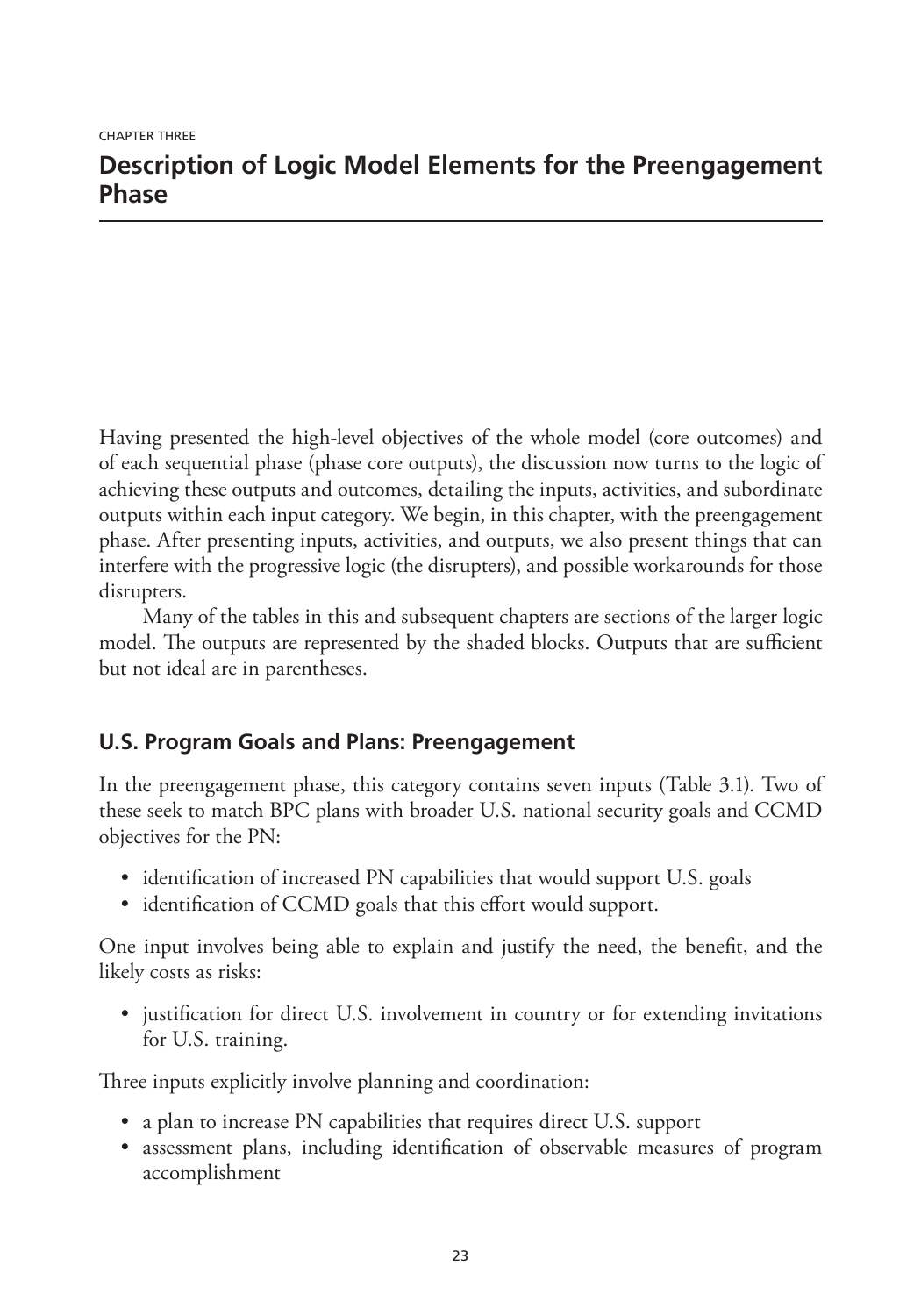| Table 3.1                                                                   |  |
|-----------------------------------------------------------------------------|--|
| Logic Model: Preengagement Phase of the U.S. Goals and Plans Input Category |  |

| <b>Specific</b><br>Inputs                                                                                             | <b>Activities</b>                                                                                                    | <b>Disrupters</b>                                          | Workarounds<br>(Activities-Outputs) (Activities-Outputs)                                                                                                                               | Subordinate<br>Outputs-Ideal<br>(Sufficient)                                                | Category<br><b>Phase Outputs</b><br>Contribute to              |
|-----------------------------------------------------------------------------------------------------------------------|----------------------------------------------------------------------------------------------------------------------|------------------------------------------------------------|----------------------------------------------------------------------------------------------------------------------------------------------------------------------------------------|---------------------------------------------------------------------------------------------|----------------------------------------------------------------|
| Identification<br>of increased PN<br>capabilities that<br>would support<br>U.S. goals                                 |                                                                                                                      | Disagreement on PN<br>needs for training                   | Assess preengagement<br>needs of current PN<br>capabilities                                                                                                                            | Identification of<br>issues that need to<br>be resolved prior to<br>training                |                                                                |
| Plan to increase<br>PN capabilities<br>that requires<br>direct U.S.<br>support                                        |                                                                                                                      | Disagreement on<br>resourcing                              |                                                                                                                                                                                        |                                                                                             |                                                                |
| Justification<br>for direct U.S.<br>involvement<br>in country or<br>for extending<br>invitations for<br>U.S. training | Coordinate<br>plans between<br>responsible U.S.<br>government<br>agencies and<br>in-country team<br>(embassy, MILGP, | Disagreement on<br>methodology                             | Resolve at lowest<br>organizational level<br>possible                                                                                                                                  | Coordinated plan<br>and performance<br>measures that all U.S.<br>stakeholders agree<br>with | Phase core output 1,<br>identification of all<br>needed inputs |
| Identification of<br>CCMD goals that<br>are supported<br>by this effort                                               | etc.)                                                                                                                |                                                            |                                                                                                                                                                                        |                                                                                             |                                                                |
| Assessment<br>plans, including<br>identification<br>of observable<br>measures<br>of program<br>accomplishment         |                                                                                                                      | Disagreement on<br>program longevity                       |                                                                                                                                                                                        |                                                                                             |                                                                |
| Coordination<br>and<br>deconfliction<br>with other<br>security                                                        | Identify points<br>of contact.<br>coordinators, and                                                                  | Lack of continuity<br>(personnel rotations,                | Assign only U.S.<br>personnel who will be<br>available throughout<br>program or for a<br>required amount of<br>time                                                                    | Identification of<br>supporting U.S.                                                        |                                                                |
| assistance<br>providers<br>(interagency,<br>international)                                                            | responsible U.S.<br>units                                                                                            | etc.)                                                      | Engage appropriate<br>attaché or other<br>U.S. official who can<br>engage with PN over<br>the long term                                                                                | personnel and units                                                                         |                                                                |
| Understanding<br>of PN political<br>and military<br>structure                                                         | Embassy and other<br>in-country staff<br>assess potential<br>engagement<br>points for U.S.<br>officials              | Lack of understanding<br>of PN structures and<br>personnel | Engage PN officials<br>within the United<br>States (or at the United<br>Nations) to determine<br>receptiveness<br>to BPC and get<br>recommendations<br>for appropriate<br>counterparts | Informed decisions<br>about departments<br>and levels with which<br>to engage               |                                                                |

• coordination and deconfliction with other security assistance providers (interagency and international).

The final input is a prerequisite to effective BPC planning: understanding the PN political and military structure. Three principal activities involve transforming these prerequisite inputs into the subordinate outputs in this phase:

• coordinating plans between responsible U.S. government agencies and in-country team (embassy, MILGP, etc.)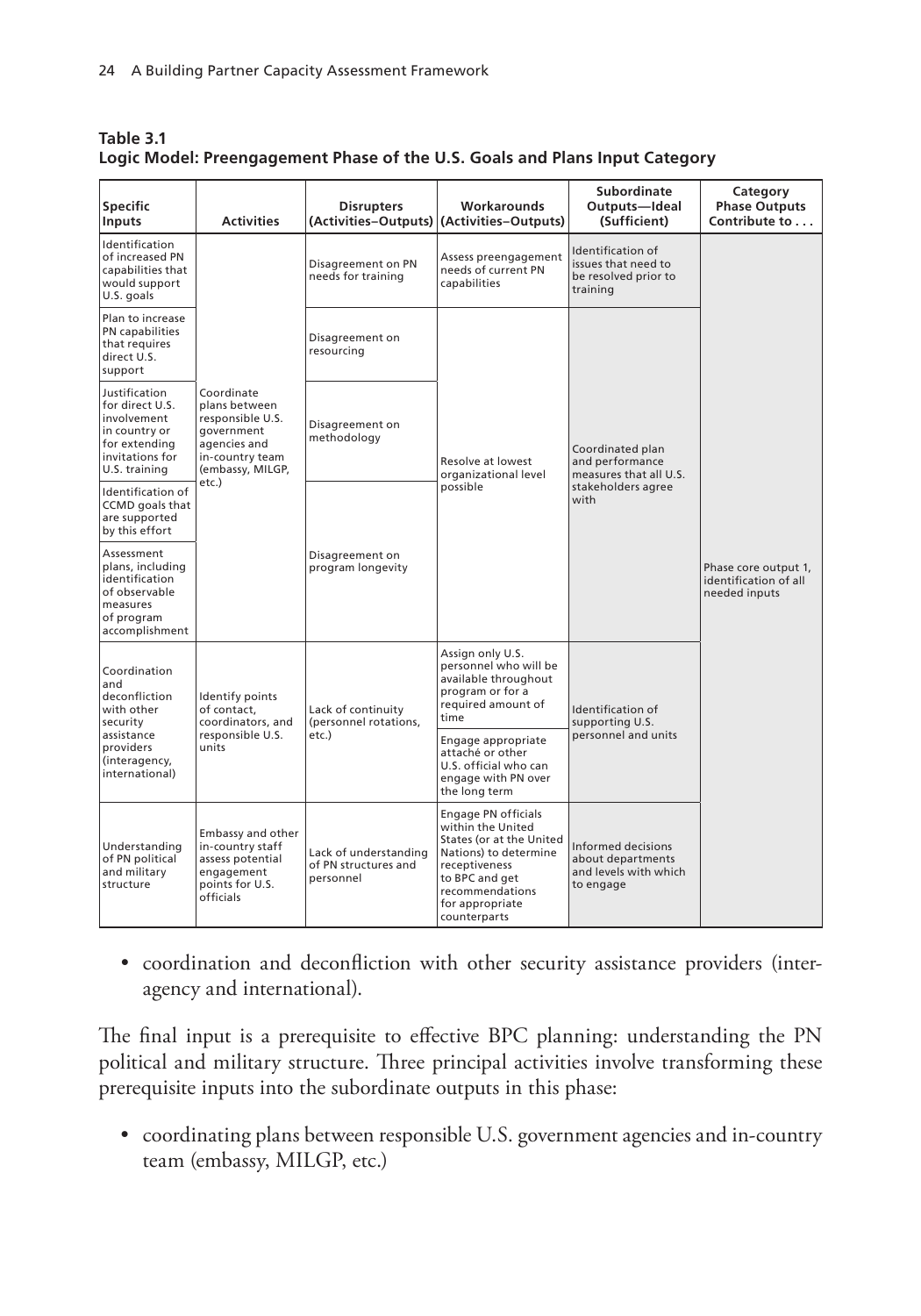- identifying points of contact, coordinators, and responsible U.S. units
- embassy and other in-country staff assessing potential engagement points for U.S. officials.

If the various stakeholders provide the inputs and conduct the activities, this input category should produce four subordinate outputs in this phase:

- identification of issues that need to be resolved prior to training
- agreement of all U.S. stakeholders on a coordinated plan and performance measures
- identification of supporting U.S. personnel and units
- making of informed choices about PN departments and levels with which to engage.

All these subordinate outputs contribute to phase core output 1 (identification of all needed inputs).

So, for example, improving the counterterrorism capabilities of PNs in vulnerable regions like the Middle East and South Asia would support overarching U.S. goals of combating violent extremist organizations like Al Qaeda and other groups of its ilk. To do so, U.S. planners must identify issues that need to be resolved prior to training, such as gaining PN support and acquiring congressional funding for U.S. military engagement. Many BPC efforts will be nested within a larger whole-of-government approach to security cooperation, so any specific BPC activities will need to be incorporated into the broader approach and ideally worked through a coordinating body that includes all key players. In one case we examined, this type of consultation process helped identify (sometimes competing) goals and facilitated discussions to help these U.S. entities communicate and sometimes act together to develop measures of performance to assess progress.1 Gaining a more-comprehensive understanding of what type of assistance is needed and what other organizations are involved in the broader effort also helped DoD planners identify which U.S. personnel and units are best suited for the mission and allowed planners to make informed decisions regarding which PN entities they should focus their efforts on.

## **Disrupters (and Workarounds)**

The logic model explicitly identifies six possible disrupters that can hinder the process at this phase and in this input category. Table 3.2 lists these disrupters and possible work-

 $1$  The United States will also integrate the efforts of the host nations, nongovernmental organizations, and international organizations. For example, the Organization of American States is using funding provided under the Central American Regional Security Initiative to dispose of large quantities of seized drug precursor chemicals in Guatemala. Moreover, most projects implemented under the initiative include letters of agreement signed at the ministerial level.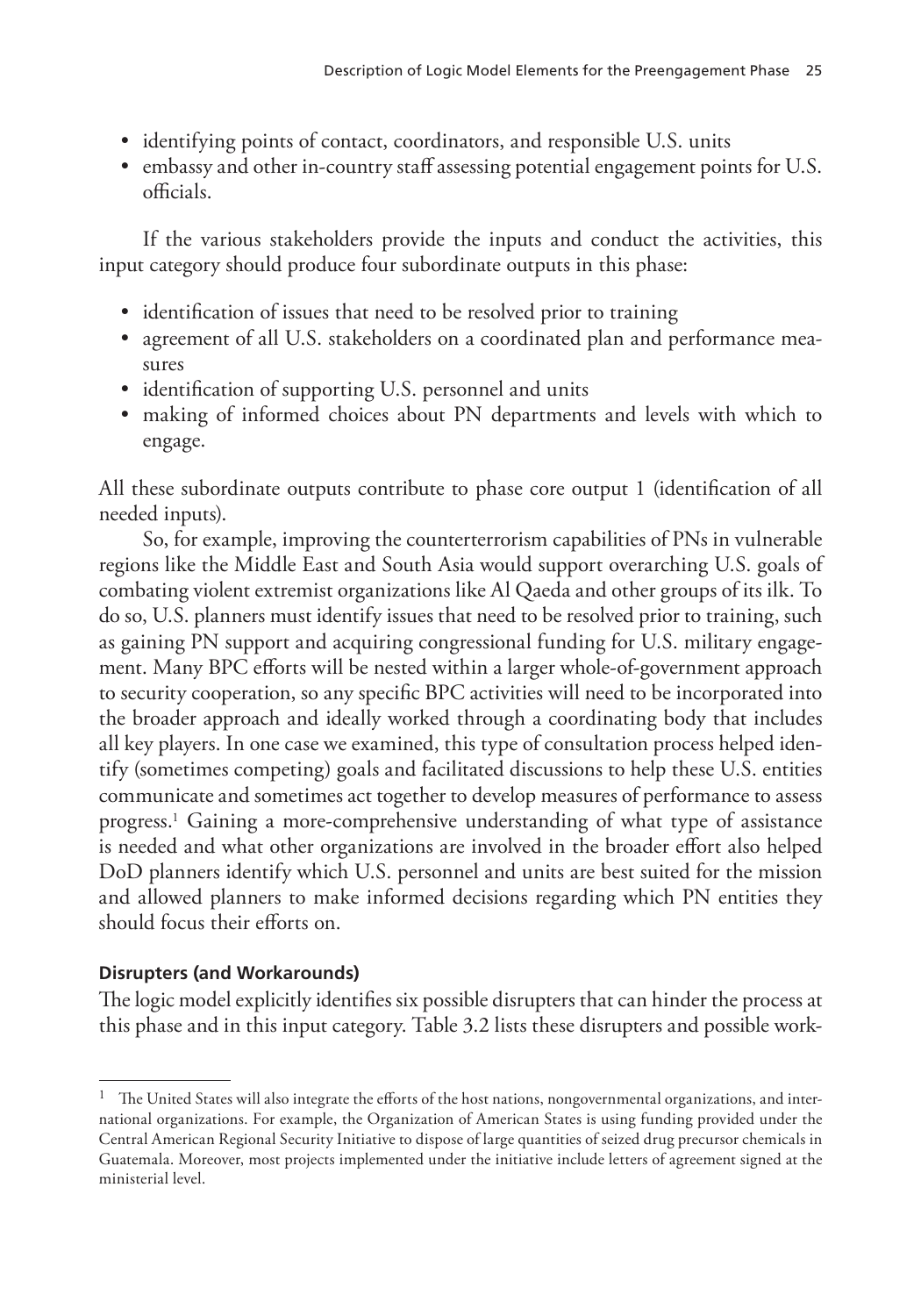arounds. This is neither an exhaustive list of the disrupters nor of the workarounds; other difficulties are possible, and alternative solutions may prove more effective in different contexts.

As an example of a disrupter, a lack of understanding of PN structures and an undiscovered disagreement on methodology became significant barriers to BPC success in one case we considered. In this case, the intended training model followed the train-the-trainer concept, in which U.S. trainers would train a cadre of PN trainers, who would then return to their units and pass on the training. However, this did not work as well as intended because the PN made no effort to place the trained trainers where they would be able to pass on their knowledge. Trained trainers rotated to other postings sooner than expected, often to postings without opportunities to train (staff or administrative roles) or to units that did not need the training in question.

# **U.S. Political Will: Preengagement**

The preengagement phase of U.S. political will is the foundation of developing and planning the BPC engagement (Table 3.3). Two specific inputs exist in this phase. First, there must be a *desire to effect a change within the PN* that a BPC program could bring about. The broader U.S. policy goals for that country or the region must be served by a targeted increase in capacity within the PN's defense structure. The realization of U.S. goals must be clearly linked to the increase in PN capacity that the BPC program is intended to bring about. This cannot be taken for granted. For example, since establishment of limited Palestinian autonomy in the mid-1990s, the United States has given more than \$5 billion U.S. dollars to the Palestinian Authority as part of the 2003 Roadmap for Peace process. This includes more than \$392 million in assistance to the

| <b>Disrupters</b>                                    | Workarounds                                                                                                                                                          |
|------------------------------------------------------|----------------------------------------------------------------------------------------------------------------------------------------------------------------------|
| Disagreement on PN needs for training                | Assess preengagement needs of current PN capabilities                                                                                                                |
| Disagreement on resourcing                           | Resolve at lowest organizational level possible                                                                                                                      |
| Disagreement on methodology                          | Resolve at lowest organizational level possible                                                                                                                      |
| Disagreement on program longevity                    | Resolve at lowest organizational level possible                                                                                                                      |
| Lack of continuity (personnel rotations, etc.)       | Assign only U.S. personnel who will be available throughout<br>program or for a required amount of time                                                              |
|                                                      | Engage appropriate attaché or other U.S. official who can engage<br>with PN over the long term                                                                       |
| Lack of understanding of PN structures and personnel | Engage PN officials within the United States (or at the<br>United Nations) to determine receptiveness to BPC and get<br>recommendations for appropriate counterparts |

**Table 3.2 Disrupters and Workarounds: Preengagement Phase of the U.S. Program Goals and Plans Input Category**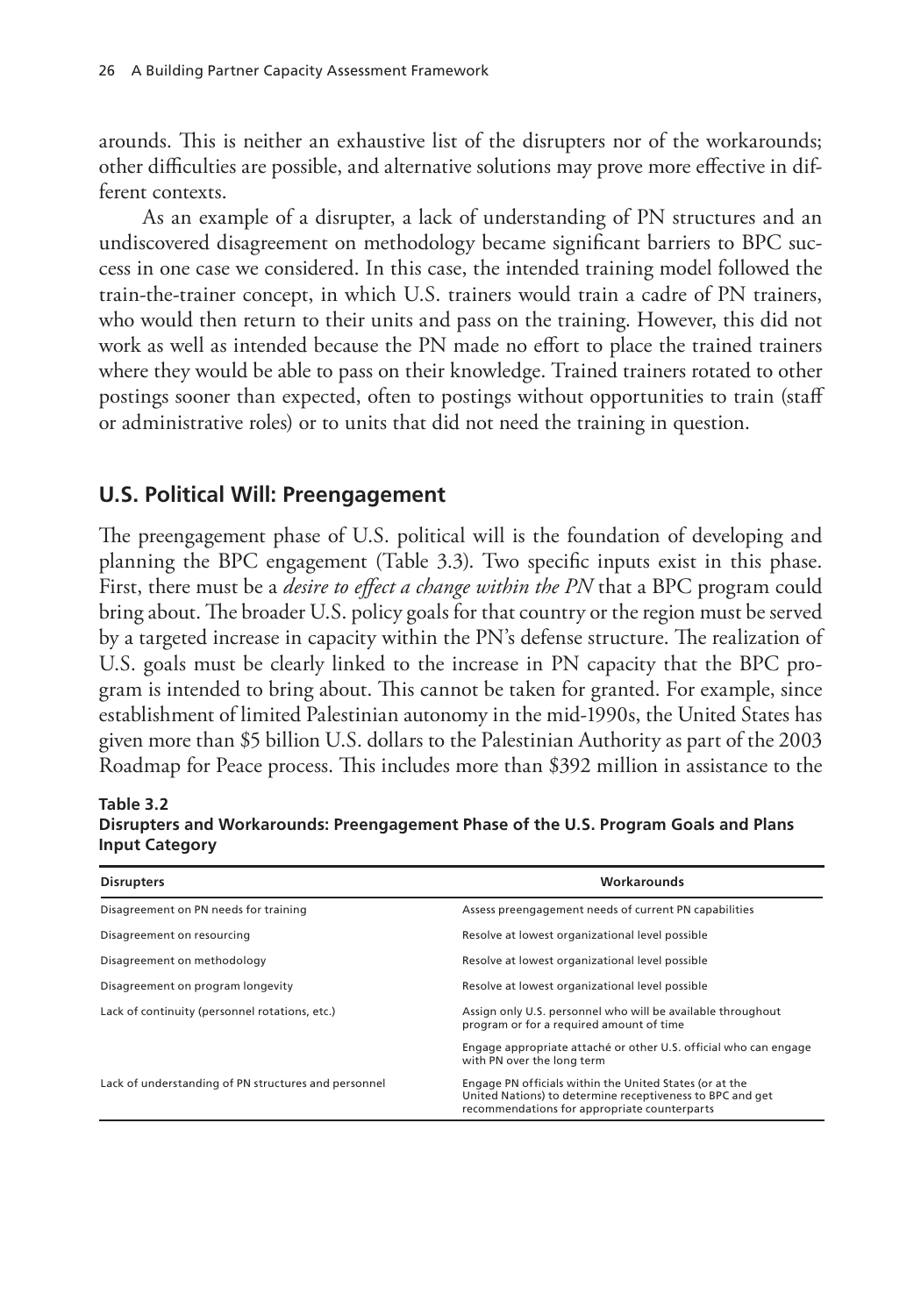| <b>Specific</b><br><b>Inputs</b>                                    | <b>Activities</b>                         | <b>Disrupters</b>                                          | <b>Workarounds</b><br>(Activities-Outputs) (Activities-Outputs)                                 | Subordinate<br>Outputs-Ideal<br>(Sufficient)          | <b>Category Phase</b><br><b>Outputs Contribute</b><br>to $\ldots$                                       |
|---------------------------------------------------------------------|-------------------------------------------|------------------------------------------------------------|-------------------------------------------------------------------------------------------------|-------------------------------------------------------|---------------------------------------------------------------------------------------------------------|
| Desire to effect<br>change in PN                                    | Brief program                             | Resistance at<br>congressional, OSD,<br>and/or CCMD levels | Ensure program design<br>complies with statutory<br>constraints, such as the<br>Leahy Amendment | Authorizations and<br>approvals to execute<br>mission | Phase core output 2,<br>preparation of all<br>needed inputs                                             |
| Determination<br>of U.S. level of<br>effort required<br>for success | and goals to<br>appropriate<br>principals | Resistance from in-<br>country staff (embassy<br>or MILGP) |                                                                                                 | <b>Embassy and CCMD</b><br>support for BPC efforts    | Phase core output 3,<br>agreement and<br>willingness (and<br>resources) to provide all<br>needed inputs |

**Table 3.3 Logic Model: Preengagement Phase of the U.S. Political Will Category**

Palestinian National Security Forces as of 2010.2 Yet this support may contradict the U.S. policy of pursuing a two-state solution in two ways. First, U.S. support threatens to delegitimize the Palestinian National Security Forces by making them appear to be "Israel's cops" to residents of the territories.<sup>3</sup> Second, the fragmented nature of Palestinian governance risks the possibility of a power-sharing deal, with Hamas placing U.S. funded and -trained security forces under the direction of a terrorist group. Indeed, such an agreement was brokered between Fatah and Hamas in April 2014, although the extent to which it would be implemented and the implications of the agreement were not clear as of this writing.

Second, a *determination of the required level of U.S. effort* must be made. As later facets of the logic model will address, the effort required for this increase in PN capacity may involve a combination of short-, medium-, and long-term activities. Multiple training iterations may need to be conducted. Maintenance and sustainment of equipment may need to remain a U.S. activity for some time.

The activity involved with this phase of U.S. political will is straightforward. The appropriate U.S. *principals must be briefed on the program and goals*, the desired PN change, and the level of commitment that change is expected to require. As previously stated, these principals may include congressional personnel for approval or appropriations, embassy staff for approval, and CCMD officials for resource allocation. The sufficient (and ideal) outputs for this activity are the *approvals to execute the mission* and *embassy support for BPC efforts*. These outputs contribute to phase core outputs 2 (preparation of all needed inputs) and 3 (agreement and willingness to provide all needed inputs).

<sup>2</sup> U.S. Government Accountability Office, *Palestinian Authority: U.S. Assistance Is Training and Equipping Security Forces, but the Program Needs to Measure Progress and Faces Logistical Constraints*, Washington, D.C., GAO-10-505, May 2010.

<sup>3</sup> Jim Zanotti, "U.S. Security Assistance to the Palestinian Authority," Washington, D.C.: Congressional Research Service, January 2010, p. 35.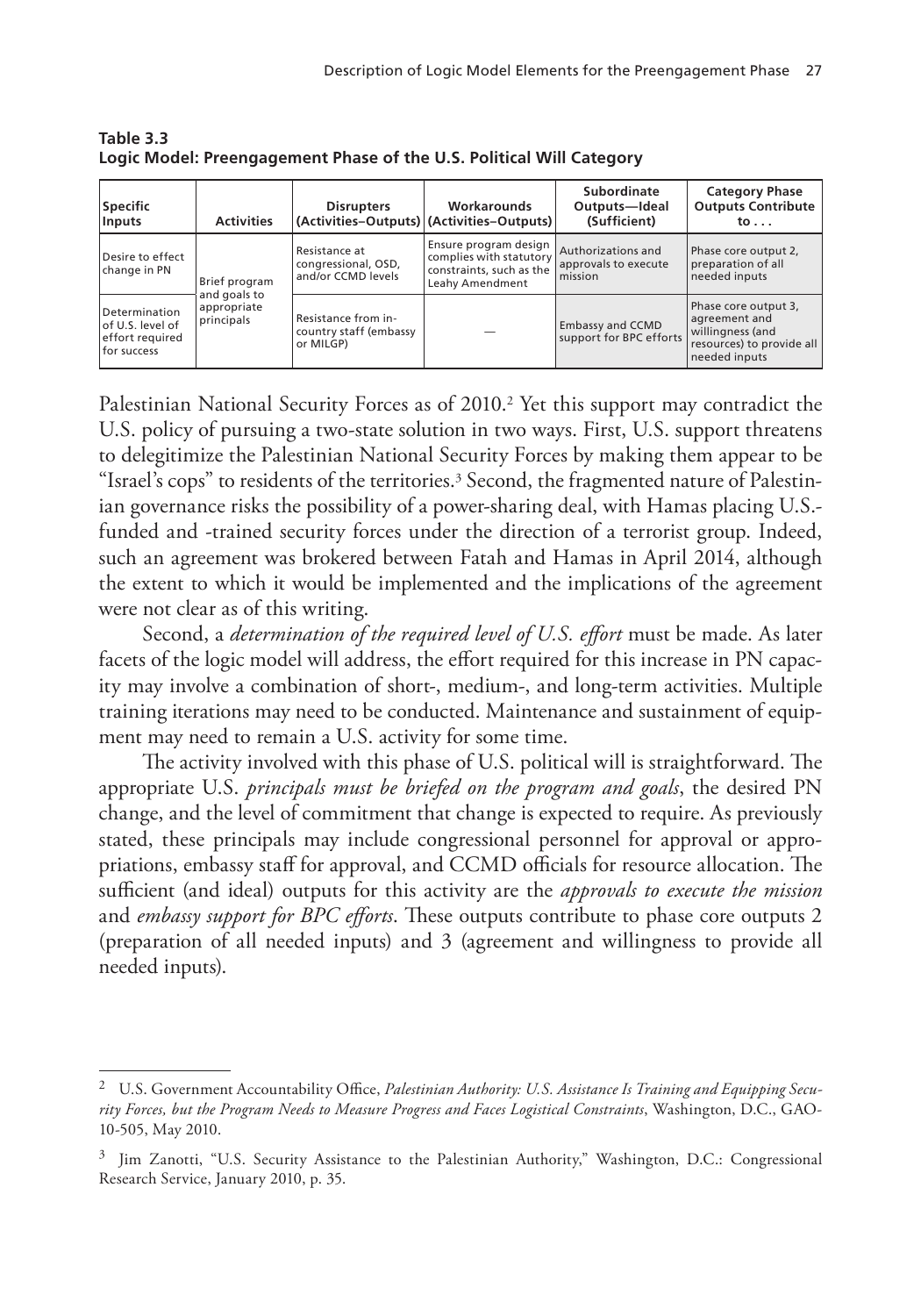#### **Disrupters (and Workarounds)**

The disrupter for this category in this phase is *resistance among any of the U.S. stakeholders*. Resistance among congressional, OSD, or CCMD officials will likely make it impossible to conduct any part of the BPC effort until all issues are resolved. For example, in more than one case examined, countries or specific military units within countries that failed to live up to international human rights standards were prohibited from receiving congressionally appropriated BPC funding. Reservations that U.S. principals have will need to be addressed before the program can move forward. Thus, one potential workaround to resistance from U.S. stakeholders is to ensure that the proposed program complies with all relevant statutes, such as the Leahy Amendment in the case of human rights standards.

### **Partner Nation Political Will: Preengagement**

The preengagement phase consists of two specific inputs (Table 3.4). The first, very similar to that of the U.S. political will preengagement section, is a *willingness to affect a specific type of change within the PN's forces*. That change must be attainable through the BPC program and should be aligned as closely as possible to the U.S. conception of what capacities will be developed. A difference in the desired change between U.S. and partner personnel may cause issues to arise in the future.

The second specific input in this phase is *support on the part of partner officials for U.S. engagement and assistance*. In many countries or in certain situations, this type of engagement with the United States may involve either domestic or foreign political complications for the partner. While the support need not necessarily be public (many BPC activities could take place clandestinely or at least out of public view), PN officials would need to be comfortable with the prospect of accepting U.S. assistance to improve their own capabilities. For example, even for a long-standing partner, such as India, working with the United States can expose the incumbent government to criticism from opposition parties that wish to capitalize on Delhi's reputation as a proud and independent rising power.<sup>4</sup>

The activity for this phase consists only of *briefing the PN officials on the specifics of the planned BPC effort and discussing any modifications they may desire*. The subordinate outputs for this phase amount to a set of agreements between U.S. and PN officials on the goals and methods of the program. The first subordinate output is that the program briefed to the PN *satisfies both its requirements and those of the United States.* The second output is critical to a successful program—*the establishment of communications channels between U.S. and partner officials to address any issues that arise during the program*. This entails overall program acceptance, designating points of contact, and establish-

<sup>4</sup> Manu Pubby, "Indo-US Exercise: Antony Wary of Political Fallout," *Indian Express*, September 6, 2011.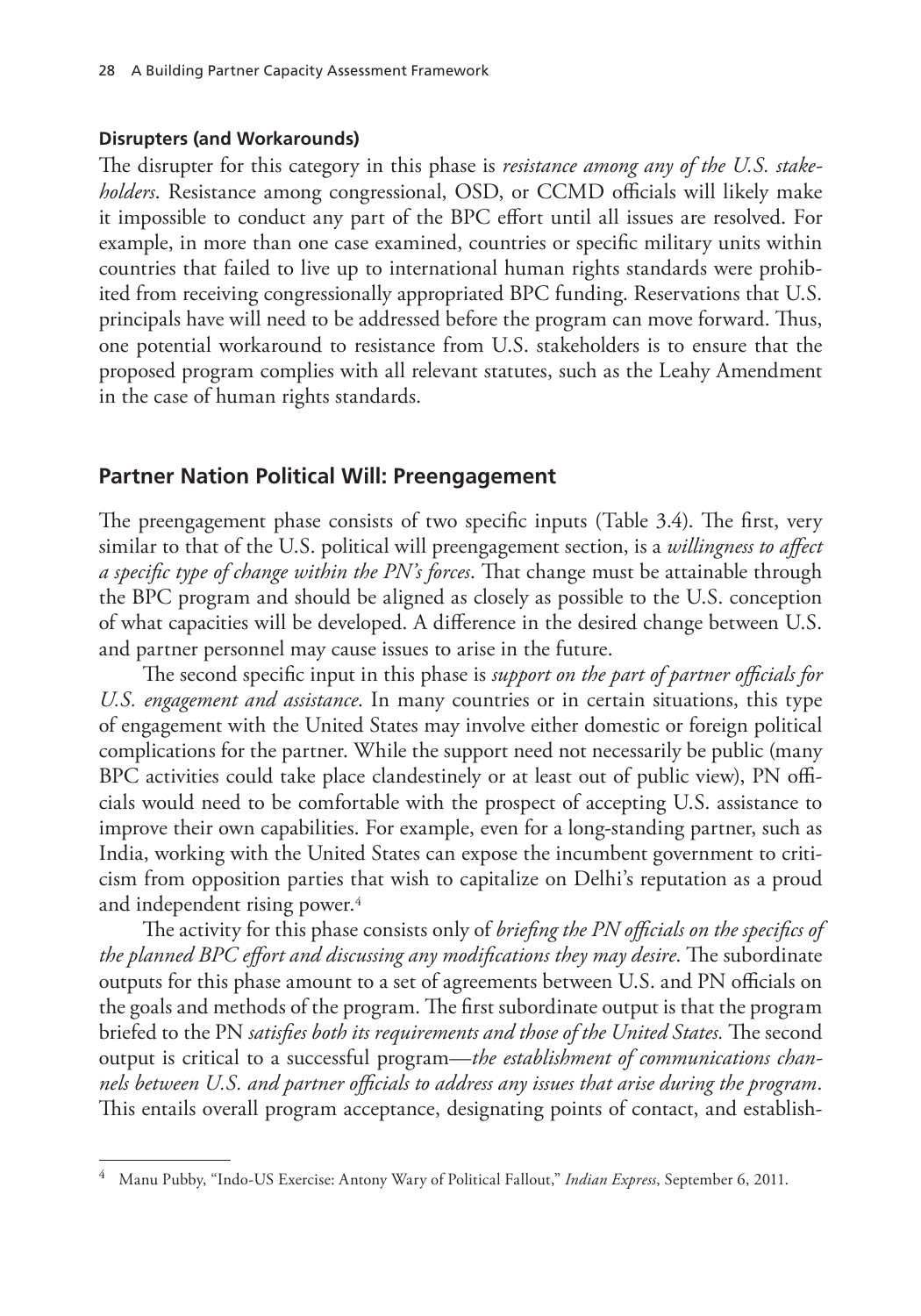| <b>Specific</b><br>Inputs                                               | <b>Activities</b>                                        | <b>Disrupters</b>                                                                                                           | <b>Workarounds</b><br>(Activities-Outputs) (Activities-Outputs)                                                   | Subordinate<br>Outputs-Ideal<br>(Sufficient)                                                                                                                                                                                                                                                                                                                                                                                                                                                                                                                                      | <b>Category Phase</b><br><b>Outputs Contribute</b><br>to $\ldots$                                       |
|-------------------------------------------------------------------------|----------------------------------------------------------|-----------------------------------------------------------------------------------------------------------------------------|-------------------------------------------------------------------------------------------------------------------|-----------------------------------------------------------------------------------------------------------------------------------------------------------------------------------------------------------------------------------------------------------------------------------------------------------------------------------------------------------------------------------------------------------------------------------------------------------------------------------------------------------------------------------------------------------------------------------|---------------------------------------------------------------------------------------------------------|
| Desire to<br>establish<br>or increase<br>capability within<br>PN forces |                                                          | PN supports BPC<br>efforts but does not<br>prioritize the mission<br>BPC is intended to<br>enhance                          | Plan dual-purpose BPC<br>activities that satisfy<br>both governments                                              | A program plan that<br>satisfies requirements<br>of both U.S. and PN<br>Program acceptance<br>from PN officials<br>and establishment<br>of communication<br>channels for issues<br>during program<br>(PN permission to<br>tentatively move<br>forward with the<br>program or PN<br>points of contact<br>for continued<br>coordination)<br>(U.S. and PN<br>agreement on an<br>achievable set of<br>training events)<br>Approval of formal<br>standards for<br>certification of<br>students (U.S. and<br>PN agreement<br>on measurable<br>improvements in<br>trainee proficiencies) | Phase core output 1,<br>identification of all<br>needed inputs                                          |
| PN leadership<br>support of U.S.<br>involvement in<br>country           |                                                          | Disagreement exists<br>between what PN<br>wants and what United<br>States thinks the PN<br>needs                            | Enlist senior U.S.<br>officials to arque for<br>U.S. position; make<br>changes if necessary                       |                                                                                                                                                                                                                                                                                                                                                                                                                                                                                                                                                                                   |                                                                                                         |
|                                                                         | Brief program<br>goals to<br>appropriate PN<br>officials | PN government and<br>ministerial support<br>are not communicated<br>to or not shared by<br>frontline units and<br>personnel | Ensure PN leadership<br>addresses PN personnel<br>directly in support of<br><b>BPC</b> program                    |                                                                                                                                                                                                                                                                                                                                                                                                                                                                                                                                                                                   | Phase core output 3,<br>agreement and<br>willingness (and<br>resources) to provide all<br>needed inputs |
|                                                                         |                                                          | PN is resistant because<br>of concerns that U.S.<br>training will unbalance<br>internal power<br>dynamics                   | Restructure training<br>plan to address<br>PN cultural and<br>organizational<br>concerns                          |                                                                                                                                                                                                                                                                                                                                                                                                                                                                                                                                                                                   |                                                                                                         |
|                                                                         |                                                          | PN support is lacking<br>because of an honest<br>misunderstanding or<br>translation issue                                   | Use embassy personnel<br>with established<br>relationships to<br>communicate U.S.<br>intentions                   |                                                                                                                                                                                                                                                                                                                                                                                                                                                                                                                                                                                   |                                                                                                         |
|                                                                         |                                                          | PN does not agree to<br>focus on sustainment<br>and maintenance                                                             | Specify that U.S. effort<br>will not be expended<br>without a viable<br>sustainment plan<br>following the program |                                                                                                                                                                                                                                                                                                                                                                                                                                                                                                                                                                                   |                                                                                                         |
|                                                                         |                                                          | Types or age of PN<br>equipment present<br>limitations                                                                      | Restrict the scope<br>of training effort<br>to ensure that PN<br>capable of meeting all<br>requirements           |                                                                                                                                                                                                                                                                                                                                                                                                                                                                                                                                                                                   | Phase core output 3,<br>agreement and<br>willingness (and<br>resources) to provide all<br>needed inputs |
|                                                                         |                                                          | Disagreement exists<br>over measures of<br>student competence                                                               | U.S. and PN officials<br>jointly establish<br>standards and testing<br>guidelines                                 |                                                                                                                                                                                                                                                                                                                                                                                                                                                                                                                                                                                   |                                                                                                         |

**Table 3.4 Logic Model: Preengagement Phase of the PN Political Will Category**

ing a schedule of communication among various individuals involved with the process. The third subordinate output is that *an attainable set of program events and standards for completion* must be agreed on to consider PN political will to be supportive of the BPC effort.

The outputs for the PN's political will differ slightly from those of the U.S. line of effort. Both aim to bring about phase core output 3 (agreement or willingness to provide all needed inputs for the program). Regardless of how much of the total funding or resources the United States contributes, assistance and support will almost certainly be needed to move equipment, disburse funds, or conduct other support activities that only the PN will be able to provide. In the case of PN political will, phase core output 1 (identification of all needed inputs) is also applicable. Without the support of the PN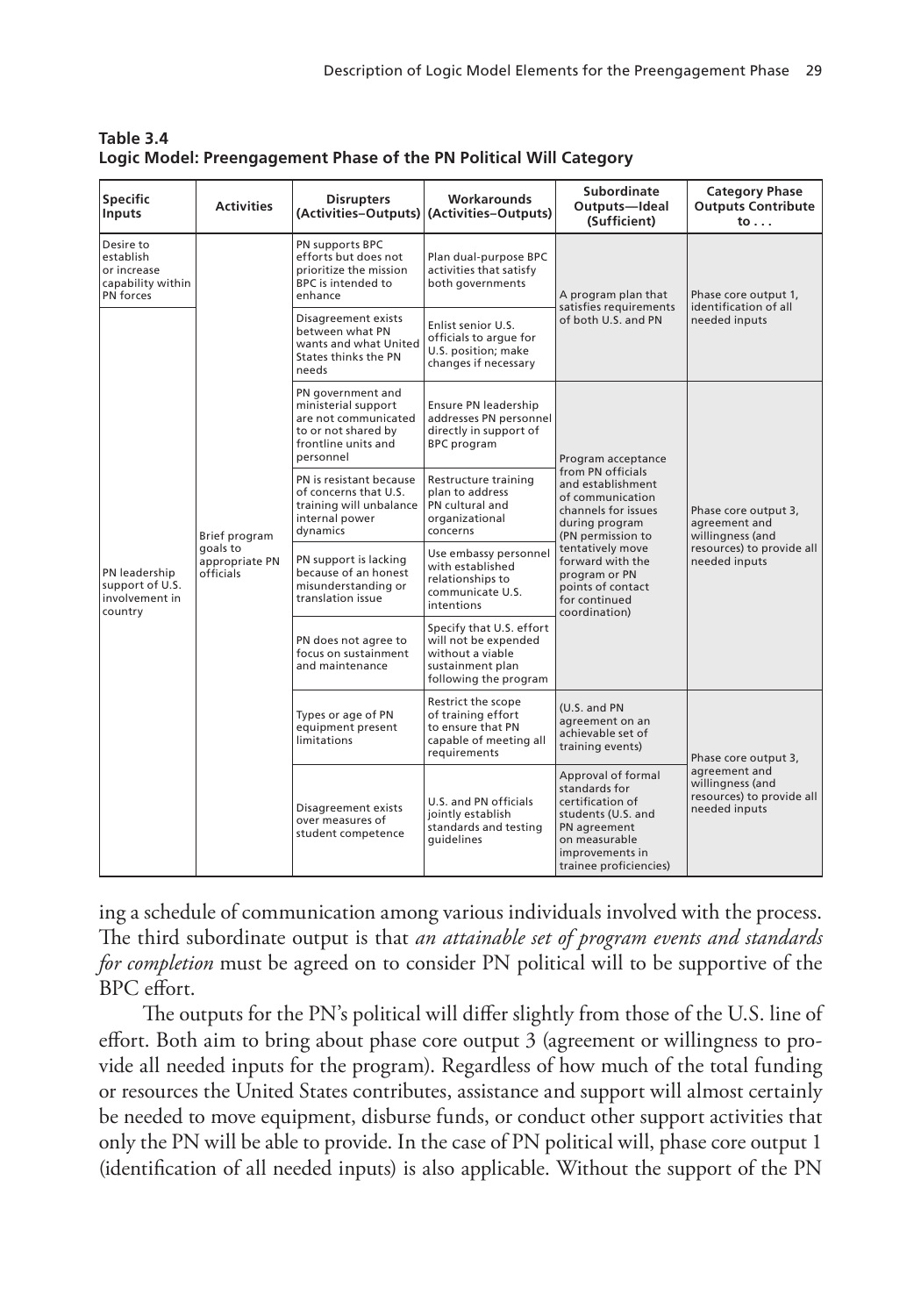establishment, it is unlikely the United States will have sufficient visibility to determine the "who, when, and how" of the BPC program.

#### **Disrupters (and Workarounds)**

Obtaining approval from PN officials may be a delicate and complicated process. Several disrupters were identified in the preengagement phase for this effort (Table 3.5). Most of these disrupters relate to a mismatch between U.S. and PN goals or the means of pursuing them. In Colombia, early U.S. BPC efforts struggled because the U.S. goal was counternarcotics, while the Colombian goal was counterinsurgency. However, after September 11, 2001, both countries broadened their interests (with the United States having more interest in counterterrorism and the Colombians being more willing to be concerned about drug trafficking), and much greater levels of success were achieved.<sup>5</sup> In another one of the contemporary cases, misaligned security objectives were brought in line by building dual-use units that could achieve both U.S objectives (counterdrug operations) and PN priorities (population security, where needed).

Other disrupters relate to internal PN dynamics. The first of these is the possibility that *support from senior officials does not translate to support from operational or " frontline" personnel*. This disrupter deserves special consideration from U.S. planners because such an atmosphere may not be easy to detect before the BPC program starts. If there are concerns about the possibility of this situation, U.S. planners should attempt to arrange early and frequent visits and events involving senior PN officials

| <b>Disrupters</b>                                                                                               | Workarounds                                                                                              |
|-----------------------------------------------------------------------------------------------------------------|----------------------------------------------------------------------------------------------------------|
| PN supports BPC efforts but does not prioritize the mission BPC is<br>intended to enhance                       | Plan dual-purpose BPC activities that satisfy both governments                                           |
| Disagreement exists between what PN wants and what United<br>States thinks the PN needs                         | Enlist senior U.S. officials to argue for U.S. position; make changes<br>if necessary                    |
| PN government and ministerial support are not communicated to<br>or not shared by frontline units and personnel | Ensure PN leadership addresses PN personnel directly in support of<br><b>BPC</b> program                 |
| PN is resistant because of concerns that U.S. training will<br>unbalance internal power dynamics                | Restructure the training plan to address PN cultural and<br>organizational concerns                      |
| PN support is lacking because of an honest misunderstanding or<br>translation issue                             | Use embassy personnel with established relationships to<br>communicate U.S. intentions                   |
| PN does not agree to focus on sustainment and maintenance                                                       | Specify that U.S. effort will not be expended without a viable<br>sustainment plan following the program |
| Types or age of PN equipment present limitations                                                                | Restrict the scope of the training effort to ensure that PN is capable<br>of meeting all requirements    |
| Disagreement exists over measures of student competence                                                         | U.S. and PN officials jointly establish standards and testing<br>guidelines                              |

**Table 3.5 Disrupters and Workarounds: Preengagement Phase of the PN Political Will Input Category**

<sup>5</sup> Peter DeShazo, Tanya Primiani, and Philip McLean, "Back from the Brink: Evaluating Progress in Colombia, 1999–2007," Washington, D.C.: Center for Strategic and International Studies, November 2007.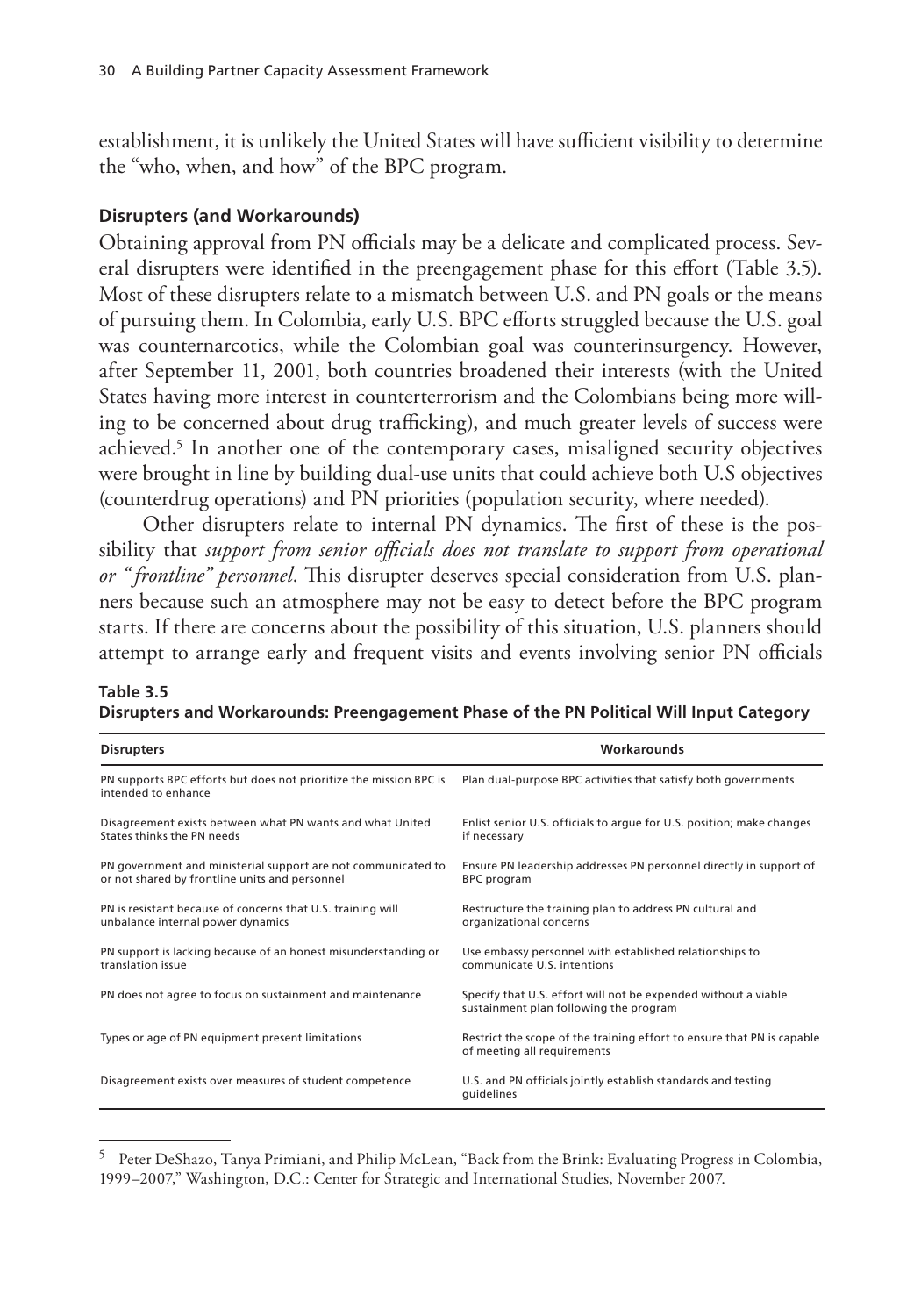with a goal of communicating the ministry's support of the program to more-junior personnel. The second potential disrupter a reluctance of PN officials to participate out of concern that the training the United States provides will alter their internal power dynamics. There is no easy workaround for this disrupter because it comes from the PN's organizational culture. U.S. officials should recognize the issue and modify the program to the greatest extent possible to satisfy these concerns.

# **Funding: Preengagement**

The specific inputs for the preengagement phase of funding are outputs from the same phases of U.S. and PN political will—*authorizations and approvals being in place to execute the mission and PN acceptance of the program* (Table 3.6). It is assumed that no funds can be allocated to the effort without buy-in from the policymakers of both countries. The activity for this phase is to *allocate the funds necessary to resource personnel, logistics, and training development*. The subordinate outputs are the United States and PN each providing the necessary funds to cover the their own responsibilities.

Funding activities in the preengagement phase addresses two outputs: phase core outputs 2 (preparation of all needed inputs) and 3 (agreement and willingness to resource all needed inputs.

## **Disrupters (and Workarounds)**

Several disrupters were identified that may prevent achievement of the subordinate and core outputs (Table 3.7). These disrupters focus on the inability to provide the needed funding through bureaucratic delays, corruption, or allocation to only one specific set of units or missions.

#### **Table 3.6**

| <b>Specific</b><br>Inputs                                                                                                       | <b>Activities</b>                                                                        | <b>Disrupters</b>                                                                                                                          | Workarounds<br>(Activities-Outputs) (Activities-Outputs)                                    | Subordinate<br>Outputs-Ideal<br>(Sufficient)                       | <b>Category Phase</b><br><b>Outputs Contribute</b><br>$\mathsf{to} \ldots$                              |
|---------------------------------------------------------------------------------------------------------------------------------|------------------------------------------------------------------------------------------|--------------------------------------------------------------------------------------------------------------------------------------------|---------------------------------------------------------------------------------------------|--------------------------------------------------------------------|---------------------------------------------------------------------------------------------------------|
| Authorizations<br>and approvals in<br>place to execute<br>mission                                                               | Allocate funds<br>to resource<br>personnel,<br>logistics,<br>and training<br>development | Funding or obligation<br>of funds is delayed                                                                                               | Delay beginning of<br>program                                                               | Necessary funds<br>to cover U.S.<br>responsibilities in<br>program | Phase core output 2,<br>preparation of all<br>needed inputs                                             |
|                                                                                                                                 |                                                                                          | It is difficult to disburse   Consider obligating<br>funds in country                                                                      | funds to embassy                                                                            |                                                                    |                                                                                                         |
|                                                                                                                                 |                                                                                          | Funding is limited to<br>units or activities in<br>one particular sector<br>(such as a specific<br>border) that is not<br>practical for PN | Delay beginning of<br>program until funding<br>can be opened to all<br>necessary activities |                                                                    |                                                                                                         |
| Program<br>acceptance from<br>PN officials and<br>establishment of<br>communication<br>channels for<br>issues during<br>program | Allocate funds<br>to resource<br>personnel,<br>logistics,<br>and training<br>development | Corruption diverts<br>funding or other<br>resources                                                                                        | U.S. oversees the<br>resourcing system to<br>the extent PN officials<br>permit              | Necessary funds<br>to cover PN<br>responsibilities in<br>program   | Phase core output 3,<br>agreement and<br>willingness (and<br>resources) to provide all<br>needed inputs |
|                                                                                                                                 |                                                                                          | Funding or obligation<br>of funds is delayed                                                                                               | Delay beginning of<br>program or resource<br>from U.S. funds                                |                                                                    |                                                                                                         |

**Logic Model: Preengagement Phase of the Funding Category**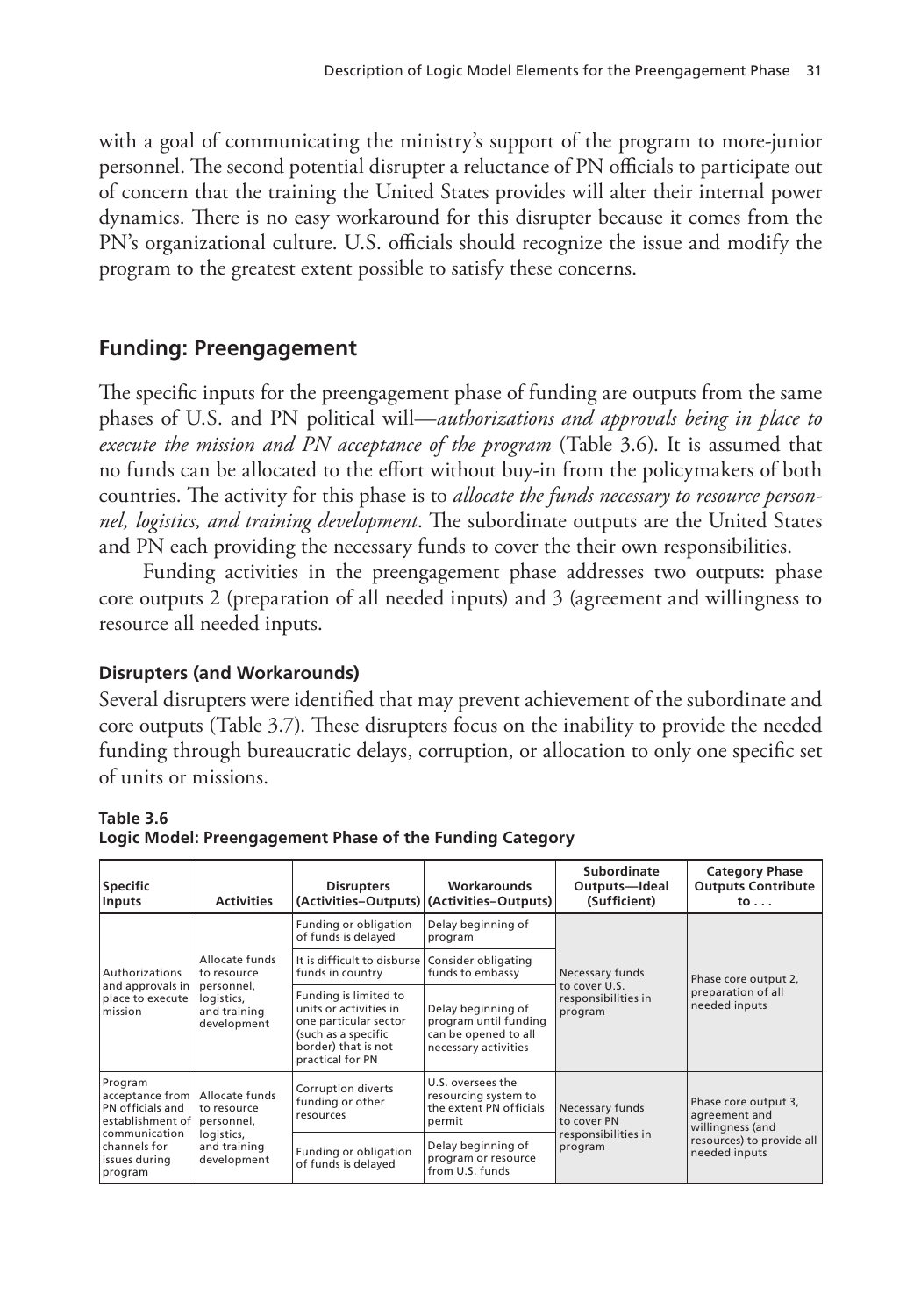| <b>Disrupters</b>                                                                                                              | Workarounds                                                                           |
|--------------------------------------------------------------------------------------------------------------------------------|---------------------------------------------------------------------------------------|
| Funding or obligation of funds is delayed                                                                                      | Delay beginning of program                                                            |
| It is difficult to disburse funds in country                                                                                   | Consider obligating funds to embassy                                                  |
| Funding is limited to units or activities in one particular sector<br>(such as a specific border) that is not practical for PN | Delay beginning of program until funding can be opened to all<br>necessary activities |
| Corruption diverts funding or other resources                                                                                  | U.S. oversees the resourcing system to the extent PN officials<br>permit              |
| Funding or obligation of funds is delayed                                                                                      | Delay beginning of program or resource from U.S. funds                                |

**Table 3.7 Disrupters and Workarounds: Preengagement Phase of the Funding Input Category**

One of the most common sources of friction in challenging contexts is corruption within PN bureaucracies. Equipment is sold on black markets instead of reaching its intended destination; customs agents seize portions of shipments in the name of unofficial "taxes"; and military leaders divert resources for personal gain. Corruption rarely causes the loss of all equipment or resources but does dramatically decrease the efficiency and throughput of inputs. For example, in Peru, the arrest of a notorious drug trafficker nicknamed "El Vaticano" and his relationship with Peru's head of intelligence, Vlad Montesinos, proved how disastrous corruption was for attempts to build PN counternarcotic capability in Peru.<sup>6</sup>

#### **Partner Nation Personnel: Preengagement**

The preengagement phase of the PN personnel line of effort focused on assignment and transportation of assigned personnel (Table 3.8). The specific input for this phase is an output from the PN political will effort—*PN personnel support for the BPC program.* It is assumed that, without support for the program from these officials, PN personnel assignment will be inappropriate, late, or insufficient.

The first activity in this phase is the *identification of PN personnel according to the program plan*. These are the personnel with the appropriate specialties, rank, and experience to build capacity in the manner intended. Second, either the PN or the United States acting through the partner must fund the *relocation of the identified personnel to the training facility*. Third, the *pay and subsistence of the assigned personnel must be funded*, again, either directly by the PN, directly by the United States or by the latter through the former. This is not a major point for more advanced militaries, but in one in which pay is still given out in cash, this activity can be logistically difficult. Finally, *PN authorities must be proactive in resourcing personnel* so that the program can start on time.

<sup>6</sup> Vanda Felbab-Brown, *Shooting Up: Counterinsurgency and the War on Drugs*, Washington D.C.: Brookings Institution Press, 2009, p. 59.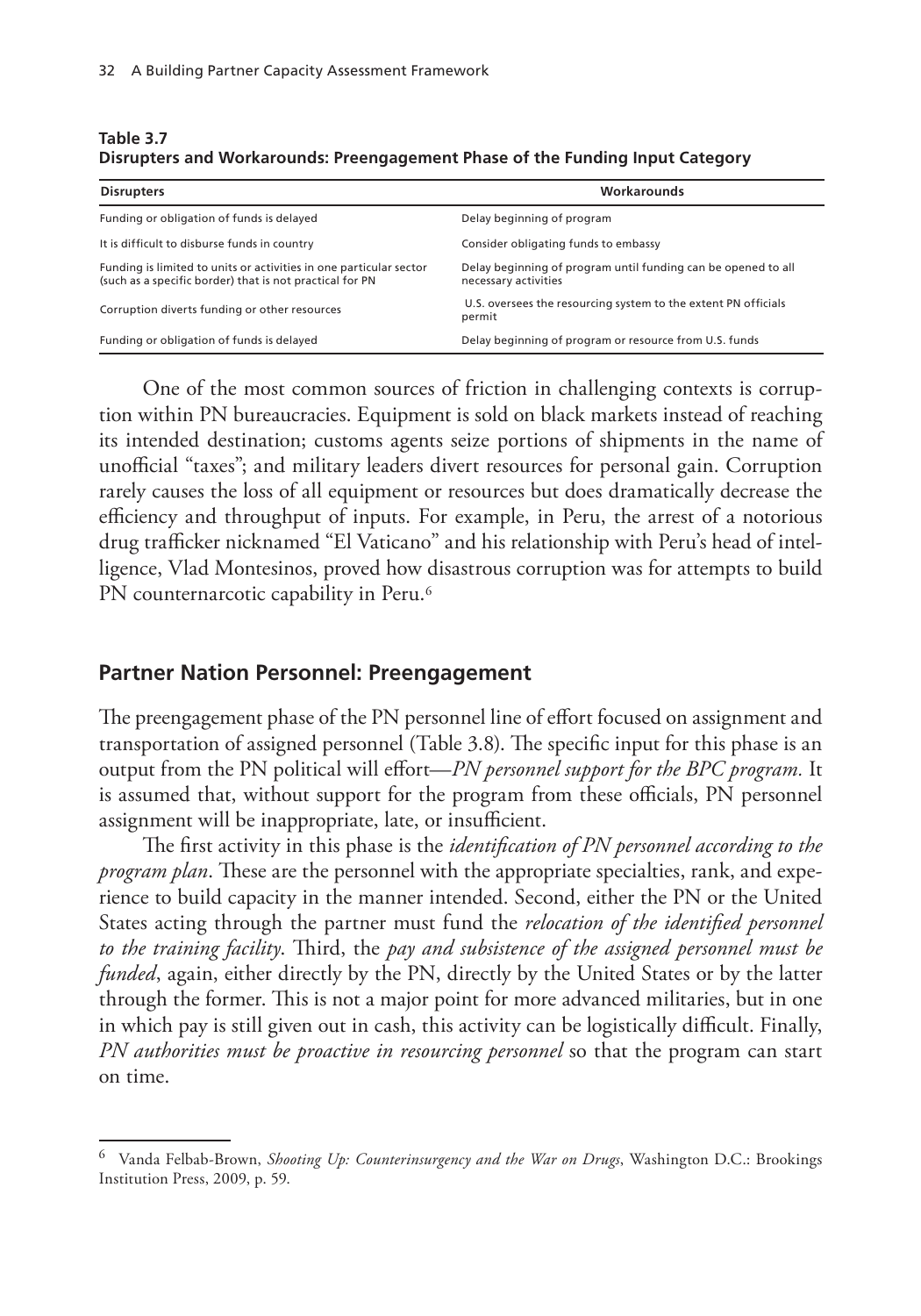| Specific<br>Inputs                           | <b>Activities</b>                                            | <b>Disrupters</b>                                                                                                                             | Workarounds<br>(Activities-Outputs) (Activities-Outputs)                                                    | <b>Subordinate</b><br>Outputs-Ideal<br>(Sufficient)                                          | <b>Category Phase</b><br><b>Outputs Contribute</b><br>to    |
|----------------------------------------------|--------------------------------------------------------------|-----------------------------------------------------------------------------------------------------------------------------------------------|-------------------------------------------------------------------------------------------------------------|----------------------------------------------------------------------------------------------|-------------------------------------------------------------|
|                                              |                                                              | PN does not provide<br>sufficient personnel                                                                                                   |                                                                                                             |                                                                                              |                                                             |
|                                              |                                                              | Number of trainees<br>assigned does not<br>account for expected<br>attrition rate                                                             | Suspend activity and<br>reengage appropriate<br>decisionmakers                                              |                                                                                              |                                                             |
|                                              |                                                              | Culture clashes<br>within PN forces.<br>such as interservice<br>or interdepartmental<br>rivalries                                             | Focus training on issues<br>specific to civilian-<br>military culture                                       |                                                                                              | Phase core output 2,<br>preparation of all needed<br>inputs |
|                                              |                                                              | <b>Bureaucratic hurdles to</b><br>vetting exist                                                                                               | Engage U.S. in-country<br>team early to screen<br>through International<br>Vetting and Security<br>Tracking |                                                                                              |                                                             |
|                                              | Identify<br>appropriate<br>PN personnel<br>according to plan | Insufficient personnel<br>clear the vetting process                                                                                           | Train personnel<br>immediately after basic<br>training                                                      | (Assignment of<br>sufficient PN personnel<br>with appropriate<br>qualifications as trainees) |                                                             |
|                                              |                                                              |                                                                                                                                               | Request that PN establish<br>a new unit that is not<br>engaged in disqualifying<br>activities               |                                                                                              |                                                             |
| BPC enjoys the<br>support of PN<br>officials |                                                              | Insufficient language-<br>fluent PN personnel are<br>available                                                                                | Contract translators with<br>appropriate backgrounds                                                        |                                                                                              |                                                             |
|                                              |                                                              |                                                                                                                                               | Initiate language training<br>in country (for example,<br>with Defense Language<br>Institute support)       |                                                                                              |                                                             |
|                                              |                                                              | Trainees lack the<br>prerequisite basic<br>familiarity with<br>equipment or assigned<br>tasks                                                 | Engage appropriate PN<br>counterparts to reassign<br>personnel                                              |                                                                                              |                                                             |
|                                              |                                                              |                                                                                                                                               | Modify training plan<br>to include introductory<br>section on basic skills, if<br>practical                 |                                                                                              |                                                             |
|                                              | <b>Fund relocation</b><br>of trainees to<br>facility         | PN does not fund<br>transfer of personnel                                                                                                     | Use U.S. assets to<br>relocate PN trainees                                                                  |                                                                                              |                                                             |
|                                              | Fund trainee pay<br>and subsistence                          | Corruption prevents<br>trainees from receiving<br>full pay; unequal pay<br>compared with other<br>services creates jealousy<br>and resistance | Reform the payment<br>process and/or equalize<br>the pay structure                                          |                                                                                              |                                                             |
|                                              | PN authorities<br>resource trainees<br>proactively           | PN slow-rolls process or<br>assigns inferior personnel<br>to program                                                                          | Suspend the activity and<br>reengage appropriate<br>decisionmakers                                          |                                                                                              |                                                             |

**Table 3.8 Logic Model: Preengagement Phase of the PN Personnel Category**

The subordinate output for this phase is to assign a *sufficient number of PN personnel, with appropriate qualifications*. This supports the phase core output 2 (preparation of all needed inputs).

### **Disrupters (and Workarounds)**

Numerous disrupters and workarounds for the assignment of PN personnel were identified in the model (Table 3.9). Most involve the PN's inability or lack of willingness to resource the appropriate personnel. However, two disrupters pertain to the vetting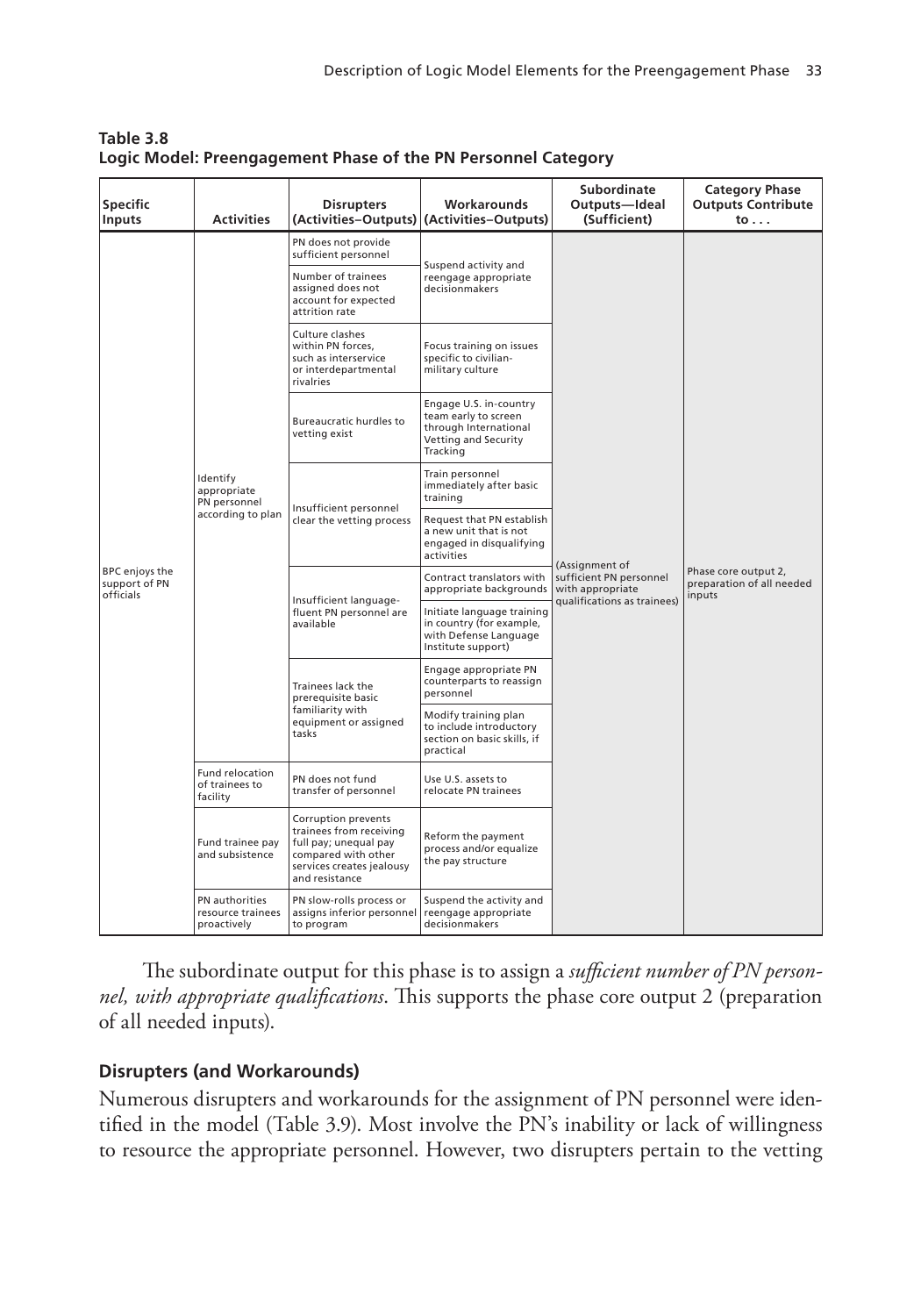#### **Table 3.9 Disrupters and Workarounds: Preengagement Phase of the Partner Nation Personnel Input Category**

| <b>Disrupters</b>                                                                                                                 | Workarounds                                                                                        |
|-----------------------------------------------------------------------------------------------------------------------------------|----------------------------------------------------------------------------------------------------|
| PN does not provide sufficient personnel                                                                                          | Suspend activity and reengage appropriate decisionmakers                                           |
| Number of trainees assigned does not account for expected<br>attrition rate                                                       | Suspend activity and reengage appropriate decisionmakers                                           |
| Culture clashes within PN forces, such as interservice or<br>interdepartmental rivalries                                          | Focus training on issues specific to civilian-military culture                                     |
| Bureaucratic hurdles to vetting exist                                                                                             | Engage U.S. in-country team early to screen through International<br>Vetting and Security Tracking |
| Insufficient personnel clear the vetting process                                                                                  | Train personnel immediately after basic training                                                   |
|                                                                                                                                   | Request that PN establish a new unit that is not engaged in<br>disqualifying activities            |
| Insufficient language-fluent PN personnel are available                                                                           | Contract translators with appropriate backgrounds                                                  |
|                                                                                                                                   | Initiate language training in country (for example, with Defense<br>Language Institute support)    |
| Trainees lack the prerequisite basic familiarity with equipment<br>or assigned tasks                                              | Engage appropriate PN counterparts to reassign personnel                                           |
|                                                                                                                                   | Modify training plan to include introductory section on basic skills,<br>if practical              |
| PN does not fund transfer of personnel                                                                                            | Use U.S. assets to relocate PN trainees                                                            |
| Corruption prevents trainees from receiving full pay; unequal pay<br>compared with other services creates jealousy and resistance | Reform the payment process and/or equalize the pay structure                                       |
| PN slow-rolls process or assigns inferior personnel to program                                                                    | Suspend the activity and reengage appropriate decisionmakers                                       |

of PN personnel by U.S. officials, both of which could lead to an inability to conduct an effective BPC effort.

Past human rights violations significantly restrict the number of personnel who can receive U.S. training. There is sometimes a significant and disappointing lag between improvements in human rights behavior and relaxation of attendant restrictions. In one case with enduring legacy human rights-based constraints, DoD worked only with vetted personnel assigned to select elite units. Unfortunately, this amounted to less than 3 percent of the entire PN security force. The partner in this case had more than 1,000 miles of coastline and multiple porous borders to patrol; hence, even the best equipped and best prepared of vetted personnel could achieve only a limited effect.

## **U.S. Trainers: Preengagement**

There are two specific inputs for the U.S. trainers line of effort (Table 3.10). The first is the *coordinated plan agreed to by U.S. stakeholders* that was an output of the U.S. goals and plans category. It is this plan that informs how the team of trainers should be constituted. Second, a *sufficient number of personnel available to serve as trainers* is an input. If these are military personnel, they need to be taken off their current duties. If civilian, they must be hired and contracted to facilitate the program.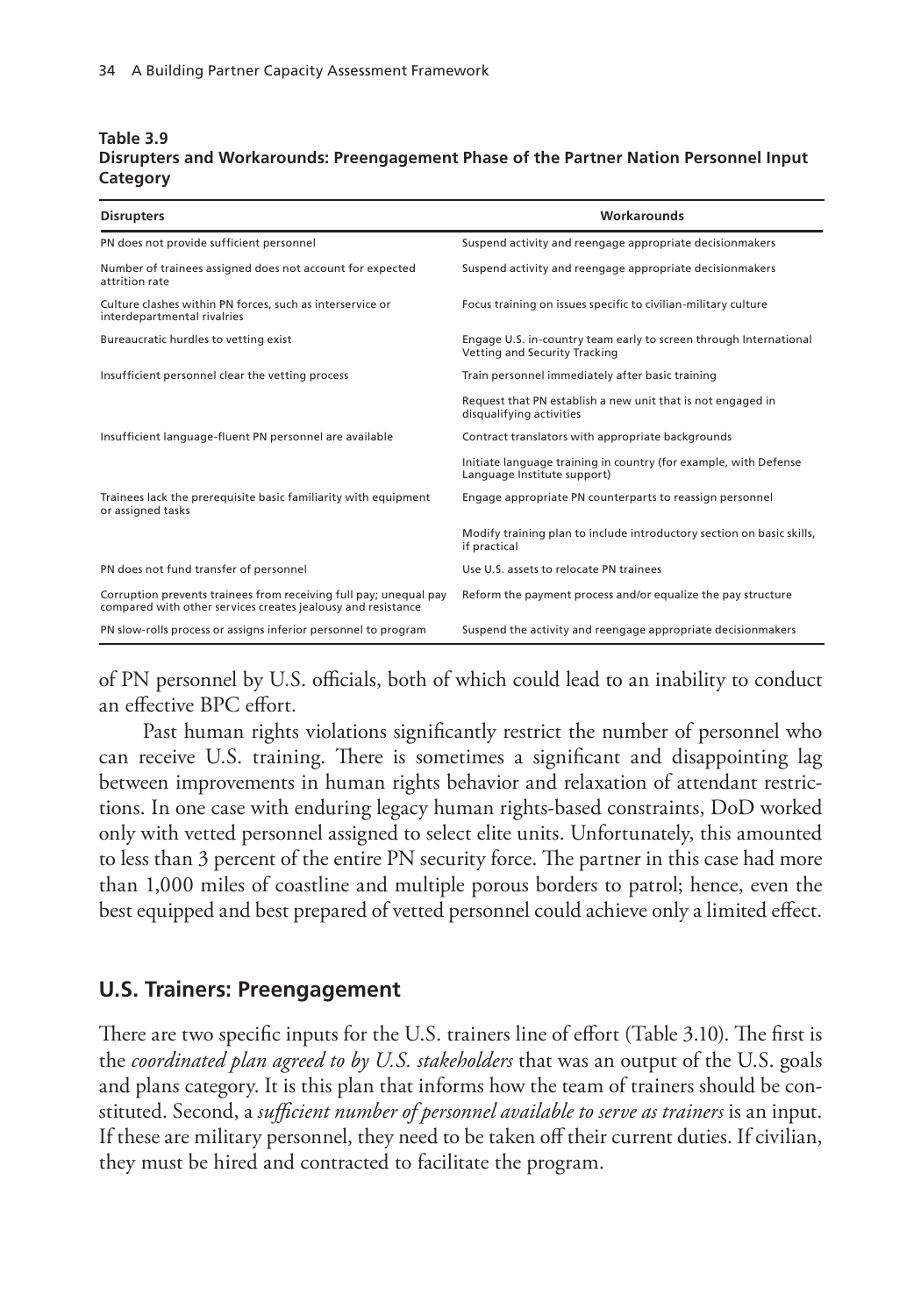| <b>Specific</b><br><b>Inputs</b>                                                                | <b>Activities</b>                                                                                                              | <b>Disrupters</b>                                                                  | <b>Workarounds</b><br>(Activities-Outputs) (Activities-Outputs)                                      | Subordinate<br>Outputs-Ideal<br>(Sufficient)                                                                               | <b>Category Phase</b><br><b>Outputs Contribute</b><br>to $\ldots$ |
|-------------------------------------------------------------------------------------------------|--------------------------------------------------------------------------------------------------------------------------------|------------------------------------------------------------------------------------|------------------------------------------------------------------------------------------------------|----------------------------------------------------------------------------------------------------------------------------|-------------------------------------------------------------------|
| Agreement<br>of U.S.<br>stakeholders on<br>a coordinated<br>plan and<br>performance<br>measures | Assemble, train,<br>and deploy<br>a cadre with<br>the ability<br>to execute<br>the training<br>program<br>according to<br>plan | Trainers lack sufficient<br>subject-matter or<br>training expertise                | Engage different<br>contract trainers or<br>another U.S. unit with<br>more appropriate<br>experience | (Trainers who are<br>knowledgeable on<br>subject matter and<br>able to communicate<br>material effectively to<br>trainees) | Phase core output 2,<br>preparation of all<br>needed inputs       |
|                                                                                                 |                                                                                                                                |                                                                                    | Conduct<br>preengagement<br>training for trainers to<br>acquire expertise                            |                                                                                                                            |                                                                   |
|                                                                                                 |                                                                                                                                | <b>Trainers</b> are<br>insufficiently familiar<br>with PN languages and<br>customs | Contract interpreters<br>with necessary<br>technical expertise                                       |                                                                                                                            |                                                                   |
|                                                                                                 |                                                                                                                                |                                                                                    | Select trainers with<br>previous experience in<br>country or in countries<br>with similar cultures   |                                                                                                                            |                                                                   |
|                                                                                                 |                                                                                                                                |                                                                                    | Conduct cultural<br>familiarization training<br>for U.S. personnel prior<br>to engagement            |                                                                                                                            |                                                                   |
| Sufficient<br>personnel to<br>serve as trainers                                                 |                                                                                                                                | Trainers are unfamiliar<br>with the goals and<br>intent of the training            | Conduct a<br>preengagement<br>orientation for trainers<br>on the training plan<br>and expectations   |                                                                                                                            |                                                                   |

**Table 3.10 Logic Model: Preengagement Phase of the U.S. Trainers Category**

These inputs lead to the only activity for this phase—*assembling, training, and deploying a cadre with the ability to execute the training program according to plan*. The subordinate output from this activity is *trainers who are knowledgeable on the subject matter and are able to communicate material effectively to trainees*. The output of this effort is phase core output 2 (preparation of all needed inputs).

### **Disrupters (and Workarounds)**

Three disrupters were identified for this effort, each related to trainers who are inadequate for the requirements of the effort.

- Trainers lack sufficient subject-matter expertise or training expertise.
	- The intuitive workaround for this is to deploy new trainers with the required expertise either by hiring them or by assigning a U.S. unit with a background in the subject.
- Trainers are insufficiently familiar with PN languages and customs. Depending on the circumstances, there could be several workarounds to this:
	- Contract interpreters with the necessary technical expertise.
	- Select trainers with previous expertise in country or in countries with similar cultures.
	- Conduct cultural familiarization training for U.S. personnel prior to engagement.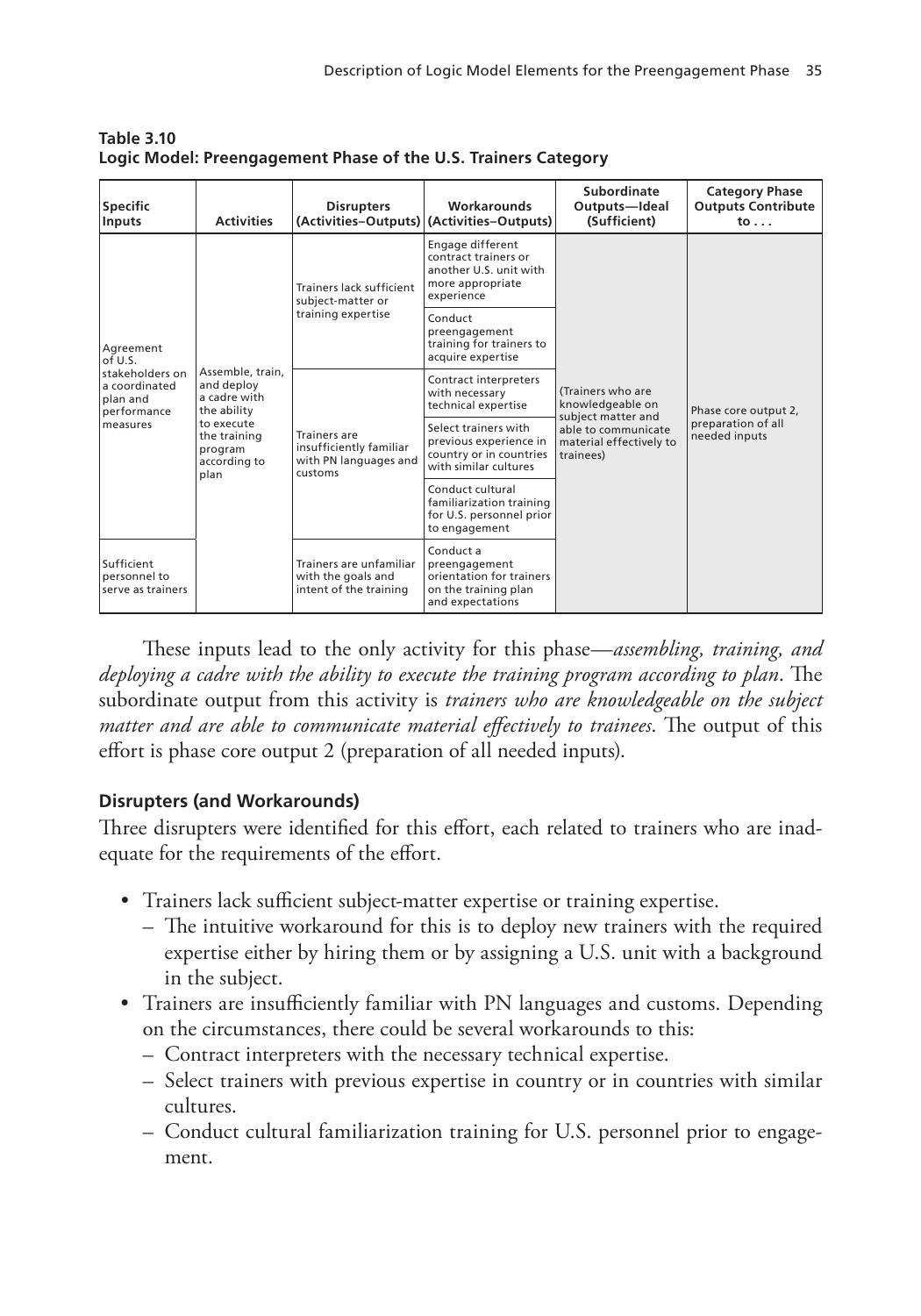- Trainers are unfamiliar with goals and intent of the BPC effort.
	- An orientation should be conducted prior to engagement that ensures trainers understand U.S. goals and the broader context of U.S. assistance to the PN.

The U.S. Army's experiment with the new regionally aligned forces concept is an example of a disrupter in this area. While this concept promises to deploy tailored, trained, and consistently available Army units consisting of personnel with regional, cultural, and language capability,<sup>7</sup> interviews suggested that deployed personnel have yet to fully meet these expectations, lacking sufficient language and cultural skills. As a workaround in one case, in which personnel lacked language skills, the unit was augmented with interpreters who were familiar with PN language and cultural norms.

### **Equipment: Preengagement**

Several specific inputs are required for equipment in the preengagement phase (Table 3.11). These inputs address not only the equipment itself but also its operation and maintenance. Since the role of equipment will vary from program to program, each of these inputs should be considered "if applicable." In each case, providing these inputs and transporting them to the training site constitute the activities associated with this phase.

The successful obtaining and provision of these inputs leads to five subordinate outputs from this phase and all these outputs contribute to the phase core output 1 (identification of needed inputs) and output 2 (preparation of needed inputs).

#### **Disrupters (and Workarounds)**

Identifying and providing equipment for a training event is a complex task. It is therefore not surprising that numerous disrupters may prevent accomplishment of the desired outputs in this phase (Table 3.12).

For some potential disrupters, the risk of injury, loss, or ineffective training is too high to allow training to proceed until they are addressed. Yet several of the workarounds are themselves showstoppers, delaying or stopping training until resolution. As with many lines of effort, the overarching recommendation is an early and constructive engagement with the PN to identify and address these issues promptly. In one case we considered, there was such a disconnect and lack of communication between those doing the training and those tasked with overseeing the training at a higher level that, when the latter ordered equipment, it was the wrong type of equipment and could not be used in the PN at all.

<sup>7</sup> "Regionally Aligned Forces and Global Engagement," presented to the Contemporary Military Forum III , 2013 AUSA Conference, October 18, 2013.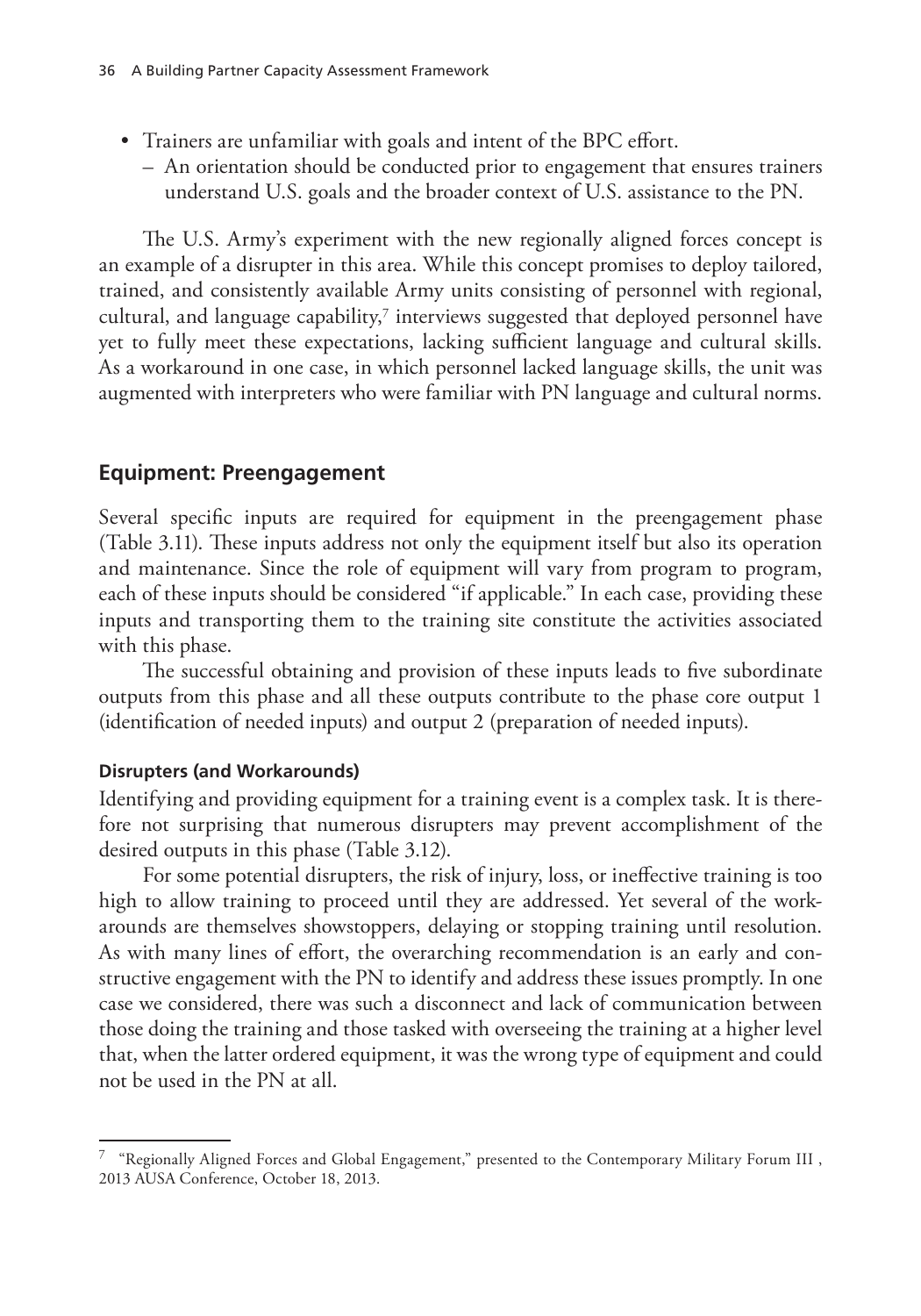| <b>Specific</b><br>Inputs                                                          | <b>Activities</b>                                                                                       | <b>Disrupters</b>                                                                                                                                                                     | Workarounds<br>(Activities-Outputs) (Activities-Outputs)                                     | Subordinate<br>Outputs-Ideal<br>(Sufficient)                                                                                                                                                             | Category<br><b>Phase Outputs</b><br>Contribute to              |
|------------------------------------------------------------------------------------|---------------------------------------------------------------------------------------------------------|---------------------------------------------------------------------------------------------------------------------------------------------------------------------------------------|----------------------------------------------------------------------------------------------|----------------------------------------------------------------------------------------------------------------------------------------------------------------------------------------------------------|----------------------------------------------------------------|
| All U.S.<br>stakeholders<br>agree to the<br>coordinated<br>plan and<br>performance |                                                                                                         | The United States and<br>PN disagree on the role<br>of equipment in the<br>training program<br>PN does not believe the<br>equipment is necessary<br>or appropriate to the<br>training | Suspend activity and<br>reengage appropriate<br>decisionmakers                               | Coordination of an<br>effective plan for<br>use of equipment<br>in training between<br><b>United States and</b><br>PN (U.S. and PN<br>agreement on inclusion<br>of equipment in the<br>training program) | Phase core output 1,<br>identification of all<br>needed inputs |
| measures                                                                           |                                                                                                         | Sustainment is not<br>part of the training<br>curriculum                                                                                                                              | Revise curriculum and<br>obtain PN approval                                                  |                                                                                                                                                                                                          |                                                                |
|                                                                                    | Synthesize<br>equipment with                                                                            |                                                                                                                                                                                       | Suspend activity and<br>reengage appropriate<br>decisionmakers                               | (Identification of<br>equipment appropriate<br>for training prior to<br>training)                                                                                                                        |                                                                |
| Sufficient<br>PN-provided<br>equipment for<br>training                             | the training plan                                                                                       | PN does not release<br>or diverts equipment<br>prior to training                                                                                                                      | Warehouse equipment<br>in country in U.S.<br>facilities and distribute<br>as necessary       |                                                                                                                                                                                                          |                                                                |
|                                                                                    |                                                                                                         |                                                                                                                                                                                       | Loan U.S. equipment<br>that will be returned<br>at the completion of<br>training             |                                                                                                                                                                                                          |                                                                |
| Sufficient<br>new or gifted                                                        |                                                                                                         | Equipment<br>procurement is<br>not sufficient or<br>differs from what                                                                                                                 | Investigate relaxing of<br>foreign military sales<br>restrictions to boost PN<br>inventory   |                                                                                                                                                                                                          |                                                                |
| equipment                                                                          |                                                                                                         | the in-country team<br>requested                                                                                                                                                      | Utilize assets lawfully<br>seized from adversaries                                           |                                                                                                                                                                                                          |                                                                |
| Service<br>manuals (in the<br>appropriate<br>language)                             | Provide<br>manuals for any<br>equipment used<br>or maintained<br>during training (if<br>required)       | Manuals have not<br>been written in the<br>correct language or on<br>a level PN personnel<br>understand                                                                               | Contract translation<br>services and vendor<br>to develop suitable<br>manuals prior to event | (Supporting materials<br>necessary for<br>equipment utilization<br>are on hand prior to<br>training)                                                                                                     | Phase core output 2,<br>preparation of all<br>needed inputs    |
|                                                                                    |                                                                                                         | Manuals have not been<br>cleared through the<br>foreign disclosure or<br>copyright process                                                                                            |                                                                                              |                                                                                                                                                                                                          |                                                                |
| Ammunition<br>for any live-fire<br>exercises                                       | Provide<br>ammunition for<br>live-fire exercises<br>to be conducted<br>during training (if<br>required) | PN cannot provide<br>ammunition and<br>requires types not in<br>the U.S. inventory                                                                                                    | Contract a third party<br>to provide ammunition                                              |                                                                                                                                                                                                          |                                                                |
|                                                                                    |                                                                                                         | Ammunition is<br>diverted from training,<br>or PN personnel sell<br>ammunition                                                                                                        | Warehouse<br>ammunition in country<br>in U.S. facilities and<br>distribute as needed         |                                                                                                                                                                                                          |                                                                |
| Appropriate<br>parts to<br>maintain<br>equipment<br> throughout<br>training cycle  | Stock appropriate<br>parts for<br>equipment<br>maintenance                                              | PN cannot provide<br>parts or requires parts<br>not in U.S. inventory                                                                                                                 |                                                                                              | A maintenance plan<br>and equipment parts<br>are on hand                                                                                                                                                 |                                                                |
|                                                                                    |                                                                                                         | PN does not provide<br>appropriate parts or<br>diverts parts due to<br>corruption                                                                                                     | Contract third party to<br>provide parts                                                     |                                                                                                                                                                                                          |                                                                |
| A preventative<br>maintenance<br>plan for the<br>equipment<br>(cleaning, etc.)     | Conduct common<br>equipment<br>maintenance                                                              | PN personnel are<br>unaccustomed to or<br>unwilling to perform<br>daily maintenance<br>actions                                                                                        | Include as requirement<br>of training completion                                             |                                                                                                                                                                                                          |                                                                |
| Communications<br>equipment                                                        | Use<br>communications<br>gear to facilitate<br>training and<br>logistics                                | PN lacks sufficient gear                                                                                                                                                              | Provide U.S. equipment                                                                       | Communications gear<br>necessary for training<br>is on hand prior to<br>training                                                                                                                         |                                                                |

**Table 3.11 Logic Model: Preengagement Phase of the Equipment Category**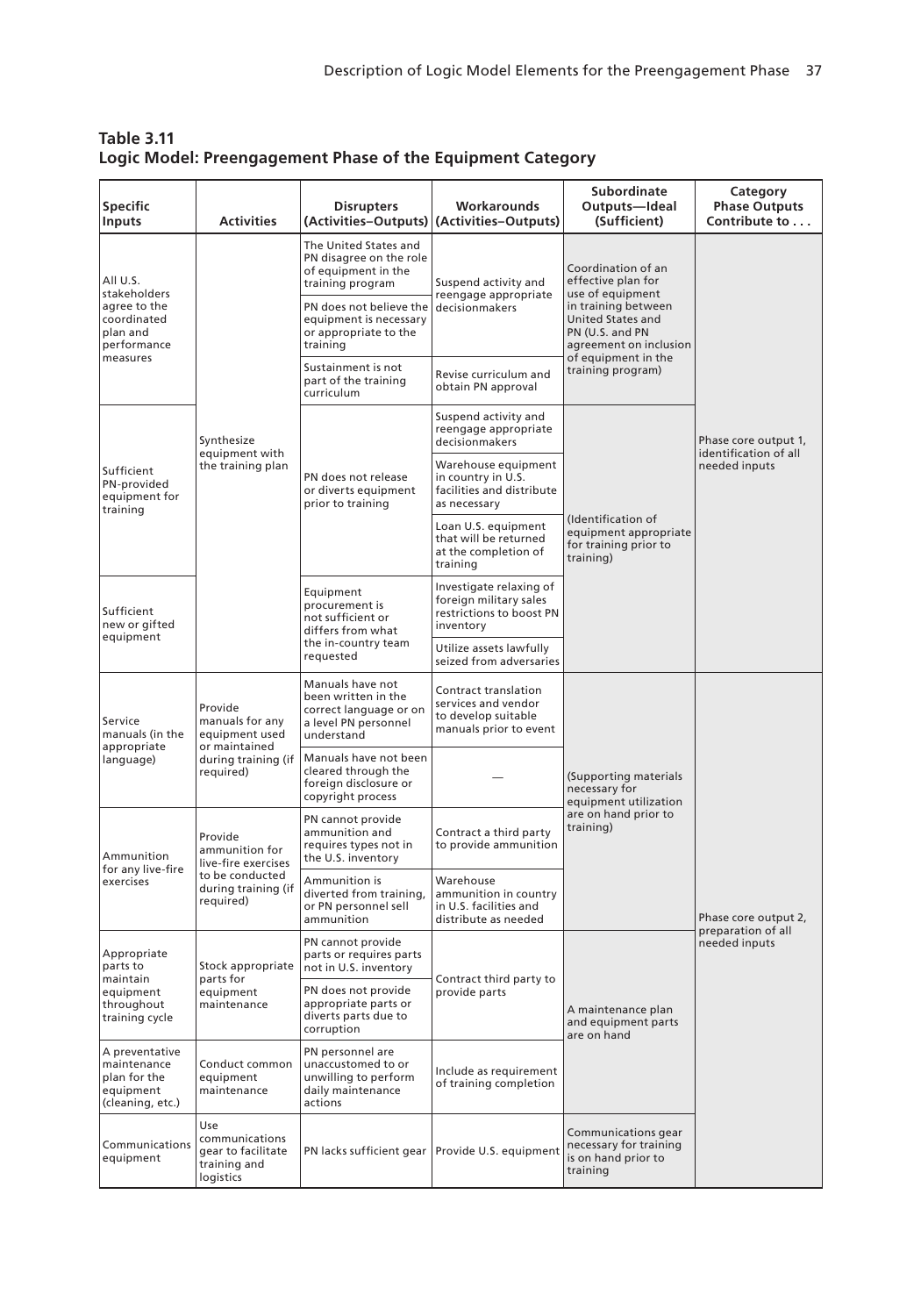#### **Table 3.12 Disrupters and Workarounds: Preengagement Phase of the Equipment Input Category**

| <b>Disrupters</b>                                                                                                                              | Workarounds                                                                                                                           |  |  |
|------------------------------------------------------------------------------------------------------------------------------------------------|---------------------------------------------------------------------------------------------------------------------------------------|--|--|
| The United States and PN disagree on the role of equipment in the Suspend activity and reengage appropriate decisionmakers<br>training program |                                                                                                                                       |  |  |
| PN does not believe the equipment is necessary or appropriate to<br>the training                                                               | Suspend activity and reengage appropriate decisionmakers                                                                              |  |  |
| Sustainment is not part of the training curriculum                                                                                             | Revise curriculum and obtain PN approval                                                                                              |  |  |
| PN does not release or diverts equipment prior to training                                                                                     | Suspend activity and reengage appropriate decisionmakers                                                                              |  |  |
|                                                                                                                                                | Warehouse equipment in country in U.S. facilities and distribute as<br>necessary                                                      |  |  |
|                                                                                                                                                | Loan U.S. equipment that will be returned at the completion of<br>training                                                            |  |  |
| Equipment procurement is not sufficient or differs from what the<br>in-country team requested                                                  | Investigate relaxing of foreign military sales restrictions to boost PN<br>inventory                                                  |  |  |
|                                                                                                                                                | Utilize assets lawfully seized from adversaries                                                                                       |  |  |
| Manuals have not been written in the correct language or on a<br>level PN personnel understand <sup>a</sup>                                    | Contract translation services and vendor to develop suitable<br>manuals prior to event                                                |  |  |
| Manuals not cleared through foreign disclosure or copyright<br>process                                                                         | Contract translation services and vendor to develop suitable<br>manuals prior to event                                                |  |  |
| PN cannot provide ammunition and requires types not in the U.S.<br>inventory                                                                   | Contract with third party to provide necessary materials; warehouse<br>ammunition and parts and distribute as necessary for the event |  |  |
| Ammunition is diverted from training, or PN personnel sell<br>ammunition                                                                       | Warehouse ammunition in country in U.S. facilities and distribute<br>as needed                                                        |  |  |
| PN cannot provide parts or requires parts not in U.S. inventory                                                                                | Contract third party to provide parts                                                                                                 |  |  |
| PN does not provide appropriate parts or diverts parts due to<br>corruption                                                                    | Contract third party to provide parts                                                                                                 |  |  |
| PN personnel are unaccustomed to or unwilling to perform daily<br>maintenance actions                                                          | Include as requirement of training completion                                                                                         |  |  |
| PN lacks sufficient gear                                                                                                                       | Provide U.S. equipment                                                                                                                |  |  |

a Note that this disrupter implicitly connects with the PN personnel input category, engagement phase, disrupter "Trainees lack literacy, aptitude, or physical conditioning for training" (see Table 2.8). There is an implicit tension to be balanced between manuals written to the language and literacy skills of ideal candidates and manuals written to lowest-common denominator trainee abilities.

## **Logistics and Transport: Preengagement**

Numerous specific inputs are required to plan and implement a logistics effort (Table 3.13). First, *sufficient funding needs to be in place to resource the supplies and means of conveyance necessary* (this input is an output from the funding line of effort). Second, the actual *support to move personnel and equipment to the training facility* must be present. This may be contracted or provided from a nearby military unit. Third, replacement *parts must be on hand, and a maintenance plan must be in place to ensure that enough transport assets will be available*. Fuel must also be on hand.

*Medical support, supplies, and transport* are also inputs to this process. If not immediately available at the training location, a suitable facility must be identified or the capability must be provided through other means, such as additional U.S. personnel. Finally, a *means of transport and emergency response must be available for any U.S. trainers who will be in country*. In many countries, PN forces will cover this reliably, but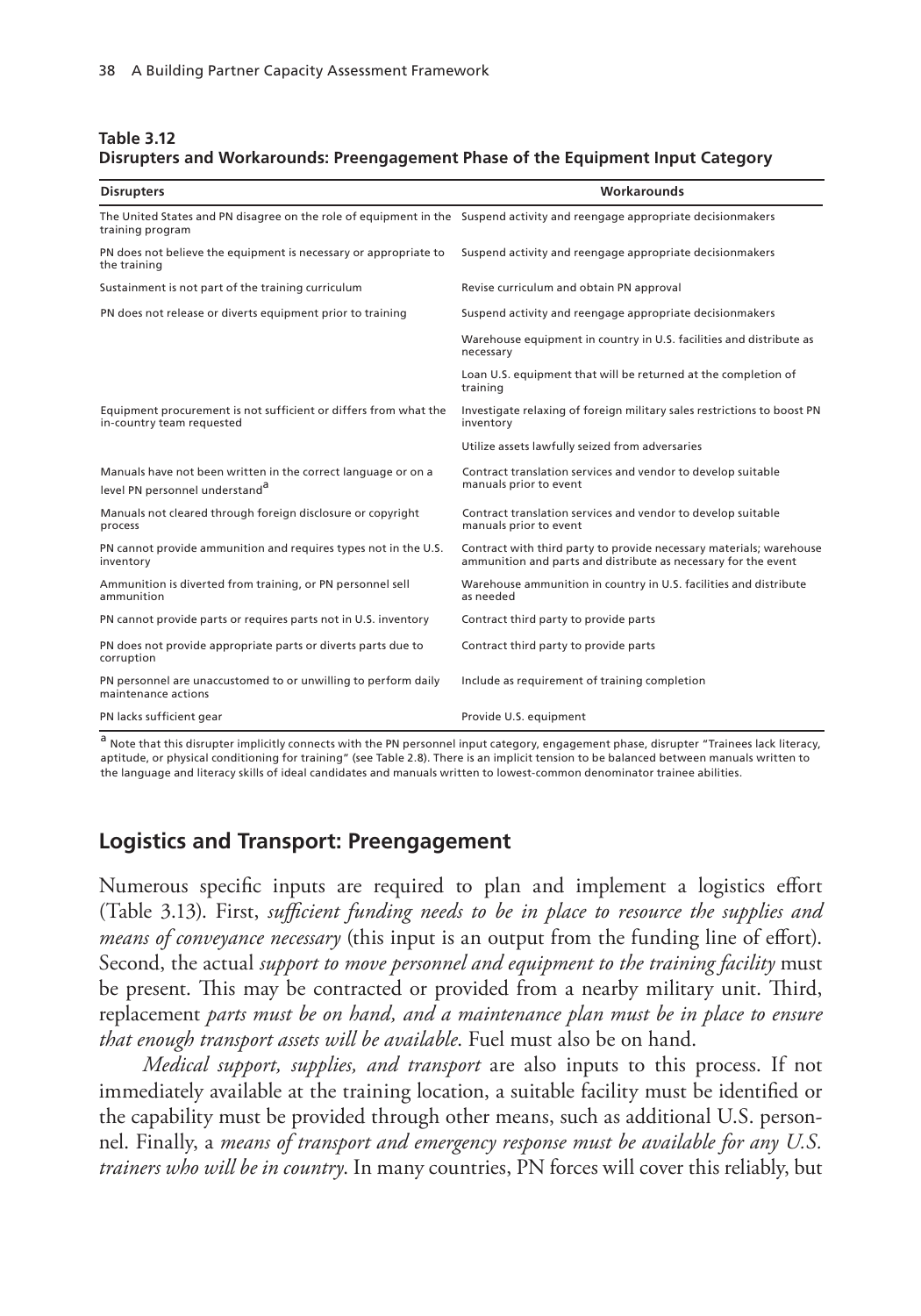| Table 3.13                                                               |
|--------------------------------------------------------------------------|
| Logic Model: Preengagement Phase of the Logistics and Transport Category |

| <b>Specific</b><br>Inputs                                                             | <b>Activities</b>                                                              | <b>Disrupters</b>                                                                                                         | Workarounds<br>(Activities-Outputs) (Activities-Outputs)                                        | <b>Subordinate</b><br>Outputs-Ideal<br>(Sufficient)                                                                                                                                                                   | Category<br><b>Phase Outputs</b><br>Contribute to           |
|---------------------------------------------------------------------------------------|--------------------------------------------------------------------------------|---------------------------------------------------------------------------------------------------------------------------|-------------------------------------------------------------------------------------------------|-----------------------------------------------------------------------------------------------------------------------------------------------------------------------------------------------------------------------|-------------------------------------------------------------|
| Sufficient<br>program<br>funding to<br>resource all<br>inputs and<br>activities       | Use funds to<br>establish effective<br>logistics effort                        |                                                                                                                           |                                                                                                 | Resources available<br>for logistics efforts<br>in timely manner<br>(Resources sufficient<br>to ensure logistics<br>support at various<br>stages of program, such<br>as prestage and trainee<br>arrival, are on hand) |                                                             |
| Support<br>necessary to<br>move personnel<br>and equipment<br>to training<br>facility | Move personnel<br>and equipment                                                | Infrastructure available<br>for movement is<br>inadequate (poor<br>roads, etc.)                                           | Consider alternative<br>training location<br>(including the<br>possibility of third<br>country) | (All or sufficient<br>personnel and<br>equipment are in place<br>before start of training)                                                                                                                            | Phase core output 2,<br>preparation of all<br>needed inputs |
|                                                                                       |                                                                                |                                                                                                                           | Evaluate cost<br>of improving<br>infrastructure to<br>permit movement and<br>staging            |                                                                                                                                                                                                                       |                                                             |
|                                                                                       |                                                                                | Customs or<br>bureaucracy delays<br>or impedes materiel<br>delivery                                                       | Engage with PN<br>officials and U.S. in-<br>country team to ensure<br>timely delivery           |                                                                                                                                                                                                                       |                                                             |
|                                                                                       |                                                                                | Transport resources<br>are used for other<br>purposes or missions<br>(considered higher<br>priority by PN)                | Engage with PN<br>counterparts on<br>priority of transport                                      |                                                                                                                                                                                                                       |                                                             |
|                                                                                       |                                                                                |                                                                                                                           | Consider providing U.S.<br>transport assets                                                     |                                                                                                                                                                                                                       |                                                             |
| Plan and<br>parts on hand                                                             | Establish a<br>transport capacity<br>and authorities to<br>move repair parts   | Infrastructure and<br>transport resources are<br>unavailable                                                              | Consider providing U.S.<br>transport assets                                                     | Plan and parts are<br>on hand to maintain<br>equipment                                                                                                                                                                |                                                             |
| to maintain<br>equipment                                                              | Receive and store<br>adequate fuel for<br>the training cycle                   | Infrastructure and<br>transport resources are<br>unavailable                                                              | Consider providing U.S.<br>transport assets                                                     | (Sufficient fuel is<br>available for training)                                                                                                                                                                        |                                                             |
| Means of<br>transport and<br>emergency<br>response for U.S.<br>trainers               | Transport U.S.<br>trainers; identify<br>and prestage<br>means of<br>evacuation | It is difficult to move<br>U.S. trainers to the<br>training facility safely                                               | Engage with PN<br>officials to provide<br>appropriate transport<br>and remove delays            | (U.S. personnel move<br>safely to training<br>location)                                                                                                                                                               |                                                             |
|                                                                                       |                                                                                | <b>Extracting U.S. trainers</b><br>in the event of natural<br>disaster, security<br>breach, etc., would be<br>challenging | Coordinate with<br>in-country team for<br>appropriate force<br>protection plans                 | (A viable plan exists<br>for evacuating U.S.<br>personnel in case of<br>emergency)                                                                                                                                    |                                                             |
| Medical                                                                               | Ensure that<br>appropriate                                                     |                                                                                                                           | Train medical<br>personnel                                                                      | Medical requirements<br>have been satisfied                                                                                                                                                                           |                                                             |
| personnel,<br>supplies, and<br>facilities                                             | medical personnel<br>and supplies are<br>on hand for all<br>events             | PN lacks adequate<br>medical capabilities                                                                                 | Stock from U.S. sources                                                                         | prior to start of<br>training (Medical<br>personnel are on call<br>and can respond within<br>a reasonable time)                                                                                                       |                                                             |

in others, the United States will want to obtain an independent means of transport in case of emergency.

These inputs enable such activities as moving personnel and equipment, establishing medical facilities, prestaging fuel, and developing an evacuation scenario for U.S. personnel that will be part of an overall force protection plan. The activities produce several subordinate outputs: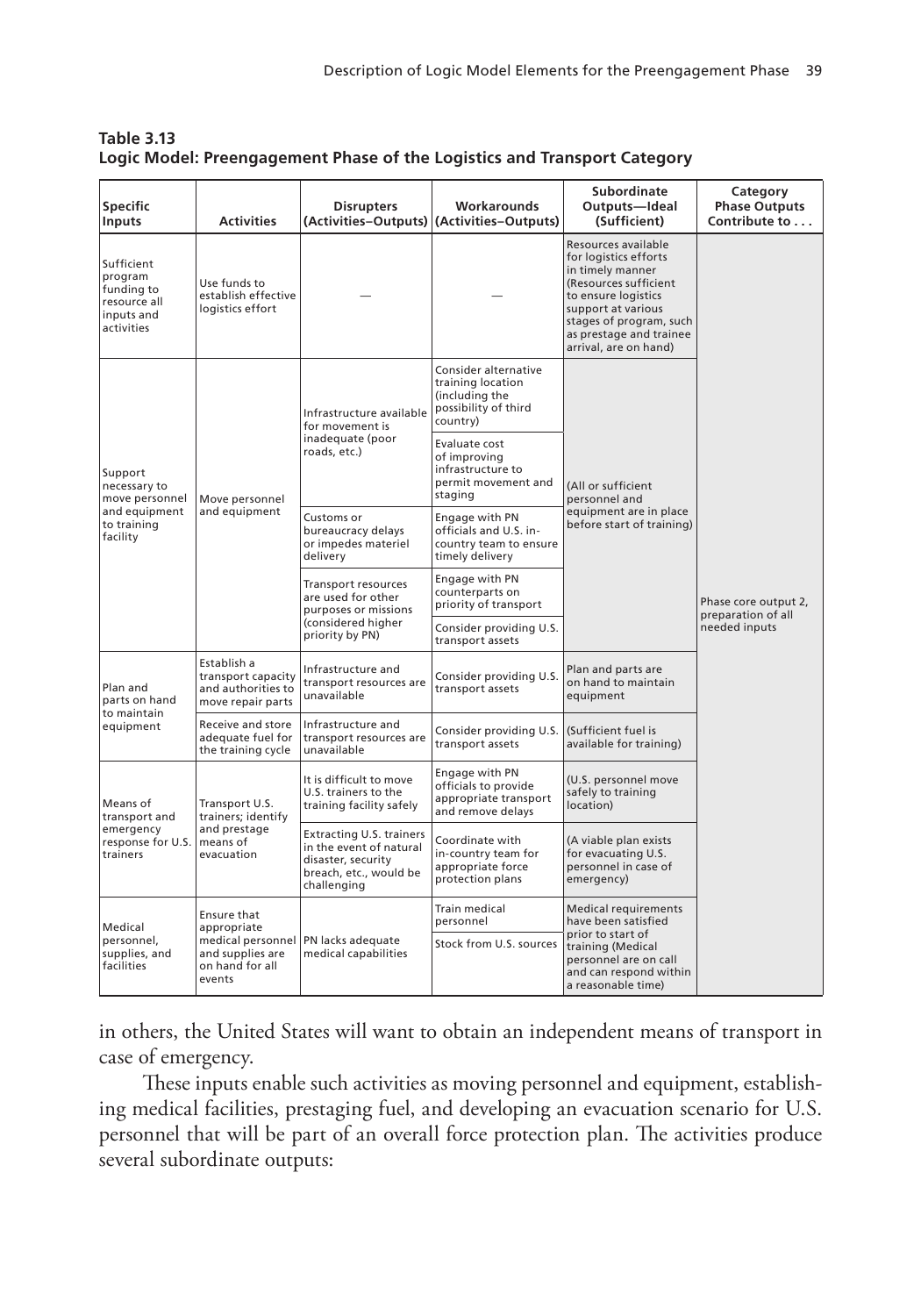- Resources are available for logistics efforts in a timely manner.
- All (or sufficient number) of personnel are in place prior to commencement of training.
- Plan and parts are on hand to maintain equipment.
- Sufficient fuel is available for training.
- U.S. personnel are moved safely to training location.
- Viable plan exists to evacuate U.S. personnel in case of emergency.
- Medical requirements are satisfied prior to the start of training (in this case, this means having medical personnel on call and able to respond within a reasonable time throughout training).

#### **Disrupters (and Workarounds)**

In this line of effort and stage of the program, numerous issues can arise. Table 3.14 offers examples. Prior planning and ensuring some redundancy in capability are important steps to ensure the event can happen as scheduled.

#### **Table 3.14 Disrupters and Workarounds: Preengagement Phase of the Logistics and Transport Input Category**

| <b>Disrupters</b>                                                                                         | Workarounds                                                                            |  |  |
|-----------------------------------------------------------------------------------------------------------|----------------------------------------------------------------------------------------|--|--|
| Infrastructure available for movement is inadequate (poor roads,<br>etc.)                                 | Consider alternative training location (including the possibility of<br>third country) |  |  |
|                                                                                                           | Evaluate cost of improving infrastructure to permit movement and<br>staging            |  |  |
| Customs or bureaucracy delays or impedes materiel delivery                                                | Engage with PN officials and U.S. in-country team to ensure timely<br>delivery         |  |  |
| Transport resources are used for other purposes or missions                                               | Engage with PN counterparts on priority of transport                                   |  |  |
| (considered higher priority by PN)                                                                        | Consider providing U.S. transport assets                                               |  |  |
| Infrastructure and transport resources are unavailable                                                    | Consider providing U.S. transport assets                                               |  |  |
| Infrastructure and transport resources are unavailable                                                    | Consider providing U.S. transport assets                                               |  |  |
| PN does not have adequate medical capability                                                              | Conduct training for medical personnel; stock supplies from U.S.<br>sources            |  |  |
| It is difficult to move U.S. trainers to the training facility safely                                     | Engage with PN officials to provide appropriate transport and<br>remove delays         |  |  |
| Extracting U.S. trainers in the event of natural disaster, security<br>breach, etc., would be challenging | Coordinate with in-country team for appropriate force protection<br>plans              |  |  |
| PN lacks adequate medical capabilities                                                                    | Train medical personnel                                                                |  |  |
|                                                                                                           | Stock from U.S. sources                                                                |  |  |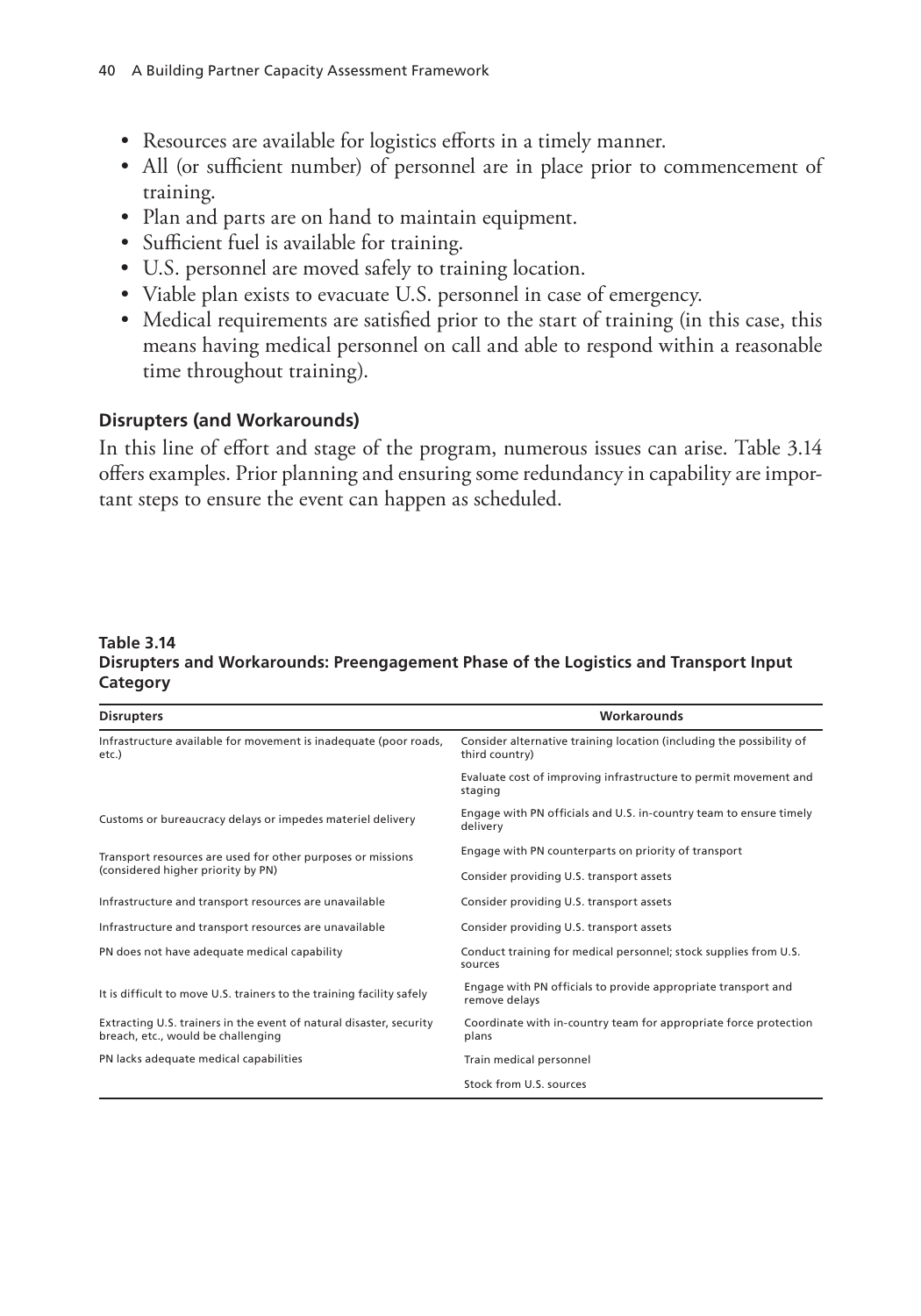# **Facilities: Preengagement**

As with logistics, numerous specific inputs are required to begin preparing facilities for the BPC program (Table 3.15). The first two are outputs from previous lines of effort. *Identification of issues that need to be resolved prior to training* was an output from U.S. goals and plans and may involve a preengagement site survey with appropriate experts to determine what changes need to be made prior to the event. The *program being funded to a sufficient level* was an output from the funding line of effort and is required here because modifications to facilities may be costly.

There are three additional specific inputs. First, *information technology* (*IT) equipment and support that is appropriate for the training and for PN capabilities* are required. Second, *force protection measures* must be in place for U.S. personnel. Many of these measures involve facility configurations. Finally, a *full-time staff dedicated to operating the training facility* is required.

The activities in this phase center on making sure training facilities are adequate for use. Site surveys; identification of living quarters, if necessary; and formulation of a force protection plan will need to be conducted. Since any deficiencies must be addressed, funds may be utilized to refurbish facilities; changes may be made to support force protection requirements; and the United States may provide IT equipment, if the existing equipment is not sufficient. Finally, the staff required to operate the facility needs to be put in place if not already present.

These activities result in numerous subordinate outputs for this phase:

- identification of all facility-related issues that need to be resolved prior to training
- provision of adequate and secure quarters for all personnel prior to the start of training
- provision of space for training, with the minimum being sufficient space for lectures and administration
- preparation of field areas prior to the start of training
- establishment of adequate and reliable electrical supply prior to the start of training, with the minimum being an electrical infrastructure reliable enough to not impede training
- ensuring that resources are available for facilities in a timely manner
- ensuring that the necessary IT equipment is on hand and functioning prior to training
- ensuring that the facilities conform to U.S. force protection requirements
- effective manning and operation of the facility effectively throughout the program.

These outputs, with the exception of the identification of needed changes and facility staffing, form the inputs for the engagement phase. In this phase, they support phase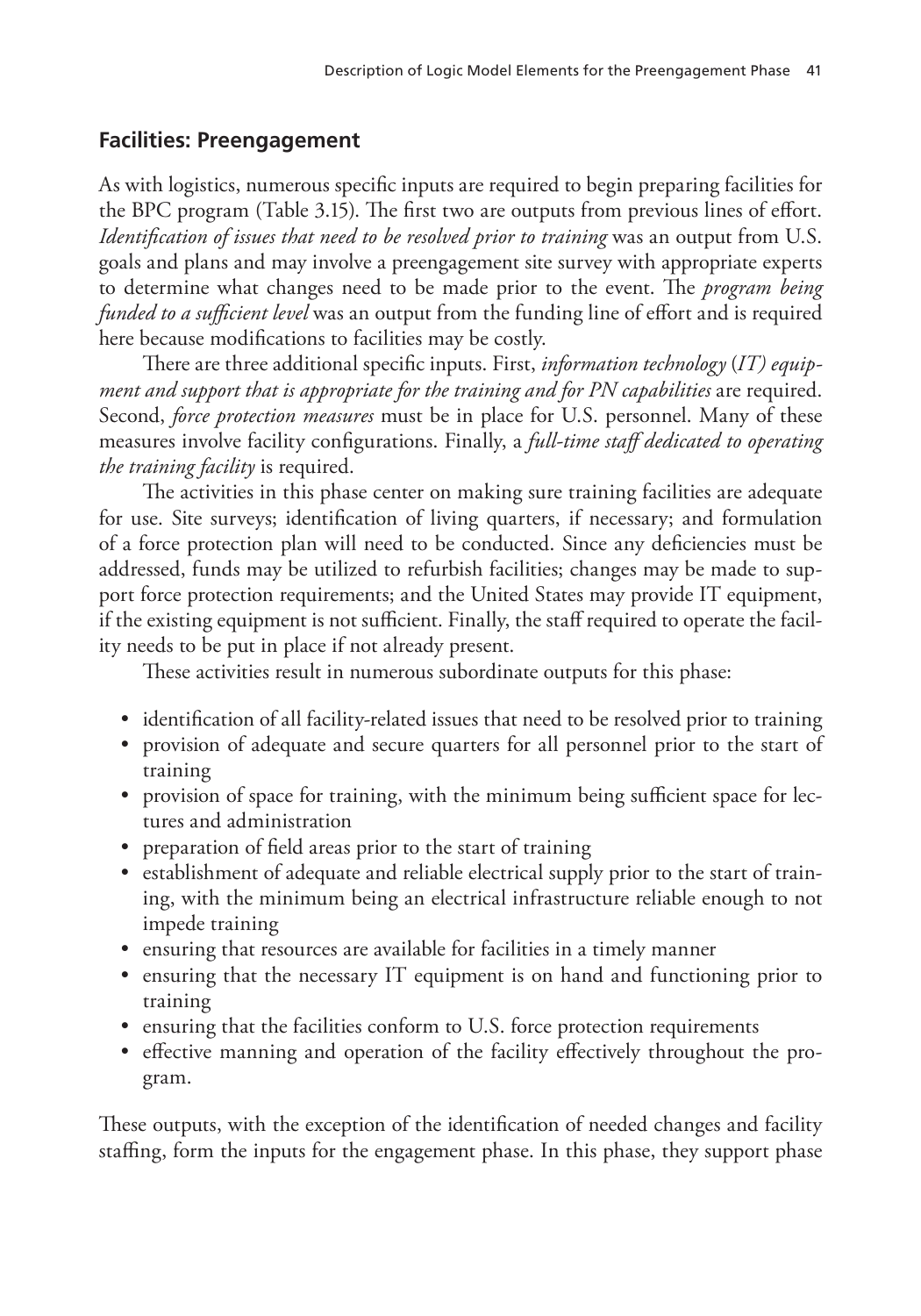**Table 3.15 Logic Model: Preengagement Phase of the Facilities Category**

| <b>Specific</b><br><b>Inputs</b>                                                | <b>Activities</b>                                                                                                                                       | <b>Disrupters</b>                                                                                          | Workarounds<br>(Activities-Outputs) (Activities-Outputs)                                                                    | Subordinate Outputs-<br><b>Ideal (Sufficient)</b>                                                                                                                                      | Category<br><b>Phase Outputs</b><br>Contribute to                 |
|---------------------------------------------------------------------------------|---------------------------------------------------------------------------------------------------------------------------------------------------------|------------------------------------------------------------------------------------------------------------|-----------------------------------------------------------------------------------------------------------------------------|----------------------------------------------------------------------------------------------------------------------------------------------------------------------------------------|-------------------------------------------------------------------|
|                                                                                 | <b>Survey facilities</b><br>to be used<br>throughout the<br>training process<br>(housing,<br>training,<br>medical, etc.)<br>to determine<br>suitability | PN is reluctant to<br>provide access to<br>examine facilities                                              | Suspend activity and<br>reengage appropriate<br>decisionmakers                                                              | Identification of facility<br>issues that need to be<br>resolved prior to training                                                                                                     | Phase core<br>output 1,<br>identification of all<br>needed inputs |
|                                                                                 |                                                                                                                                                         | <b>Current base facilities</b><br>are inadequate for                                                       | Contract to refurbish<br>existing structures                                                                                | (Adequate and secure<br>quarters have been<br>provided for all trainers                                                                                                                |                                                                   |
|                                                                                 | Identify and<br>evaluate living<br>quarters for                                                                                                         | quarters                                                                                                   | Consider change of<br>venue                                                                                                 |                                                                                                                                                                                        |                                                                   |
|                                                                                 | personnel                                                                                                                                               | Base does not meet<br>force protection<br>standards                                                        | House U.S. trainers at a<br>separate location                                                                               | and trainees prior to start<br>of training)                                                                                                                                            |                                                                   |
| Identification of<br>issues that need<br>to be resolved<br>prior to training    | Prepare                                                                                                                                                 | Base lacks adequate<br>functional space                                                                    | Consider providing<br>temporary,<br>prefabricated buildings                                                                 | Space is available that                                                                                                                                                                | Phase core<br>output 2,<br>preparation of all                     |
|                                                                                 | adeguate<br>classroom and<br>office space                                                                                                               | PN does not provide<br>adequate supplies<br>(textbooks, smart<br>boards, medical<br>training aids, etc.)   | Provide from U.S.<br>sources                                                                                                | facilitates training (Space<br>is available for lectures and<br>administration)                                                                                                        | needed inputs                                                     |
|                                                                                 | Prepare and<br>maintain field<br>areas appropri-<br>ately for training                                                                                  | Field areas are in<br>disrepair                                                                            | Contract to prepare<br>adequate areas                                                                                       | (Field areas have been<br>prepared prior to start of<br>training)                                                                                                                      |                                                                   |
|                                                                                 |                                                                                                                                                         | Base has insufficient<br>field areas for training                                                          | Consider alternative<br>training location                                                                                   |                                                                                                                                                                                        |                                                                   |
|                                                                                 | Provide<br>adequate<br>electricity<br>for night and<br>emergency<br>operations                                                                          | PN electrical grid is<br>inadequate                                                                        | Provide generators                                                                                                          | An adequate and reliable<br>electrical supply has been<br>established prior to start<br>of training (The electrical<br>infrastructure is reliable<br>enough not to impede<br>training) | Phase core<br>output 2,<br>preparation of all<br>needed inputs    |
|                                                                                 |                                                                                                                                                         | Base infrastructure<br>does not support the<br>electrical demand                                           | Contract to improve<br>base infrastructure                                                                                  |                                                                                                                                                                                        |                                                                   |
| Sufficient<br>program<br>funding to<br>resource all<br>inputs and<br>activities | Detail facilities,<br>including<br>housing, in the<br>program plan                                                                                      | PN officials are<br>reluctant to have U.S.<br>personnel living near<br>the training facility               | Investigate possibility<br>of lodging U.S.<br>personnel in<br>embassy housing and<br>transporting them to<br>training daily | (Housing is adequate<br>for the program and PN<br>officials have agreed to<br>allow U.S. trainers to use<br>the housing)                                                               |                                                                   |
|                                                                                 | Use funds<br>to construct<br>or refurbish<br>appropriate<br>training facilities                                                                         | Military construction<br>funds are not available<br>or not permitted to be<br>used for training            | Consider augmenting<br>PN funds with U.S.<br>funds                                                                          | (Resources are available for<br>facilities in timely manner)                                                                                                                           |                                                                   |
| IT equipment<br>and support<br>appropriate for<br>PN capabilities               | Provide U.S. or<br>obtain PN IT<br>equipment, if<br>necessary                                                                                           | Base equipment and<br>infrastructure are<br>insufficient                                                   | <b>Fund infrastructure</b><br>improvements if<br>possible; modify<br>training curriculum to<br>limit reliance on IT         | (Necessary IT equipment is<br>on hand and functioning<br>prior to training)                                                                                                            | Phase core<br>output 2,<br>preparation of all<br>needed inputs    |
| Security and<br>force protection<br>measures for<br>U.S. personnel              | Make physical<br>changes to PN<br>base; contract<br>security guards;<br>establish<br>evacuation<br>procedures                                           | PN will not permit<br>changes or procedures<br>that would conform<br>with force protection<br>requirements | Suspend activity and<br>reengage appropriate<br>decisionmakers                                                              | (Facilities conform to<br>U.S. force protection<br>requirements)                                                                                                                       |                                                                   |
| Full-time staff<br>dedicated<br>to operating<br>training facility,<br>if needed | Staff operating<br>facility                                                                                                                             | PN is unwilling or<br>unable to provide staff                                                              | Provide from U.S.<br>sources for the<br>duration of training                                                                | Facilities are effectively<br>manned and operated<br>throughout the program<br>(Facility manning is<br>sufficient to support the<br>training program)                                  |                                                                   |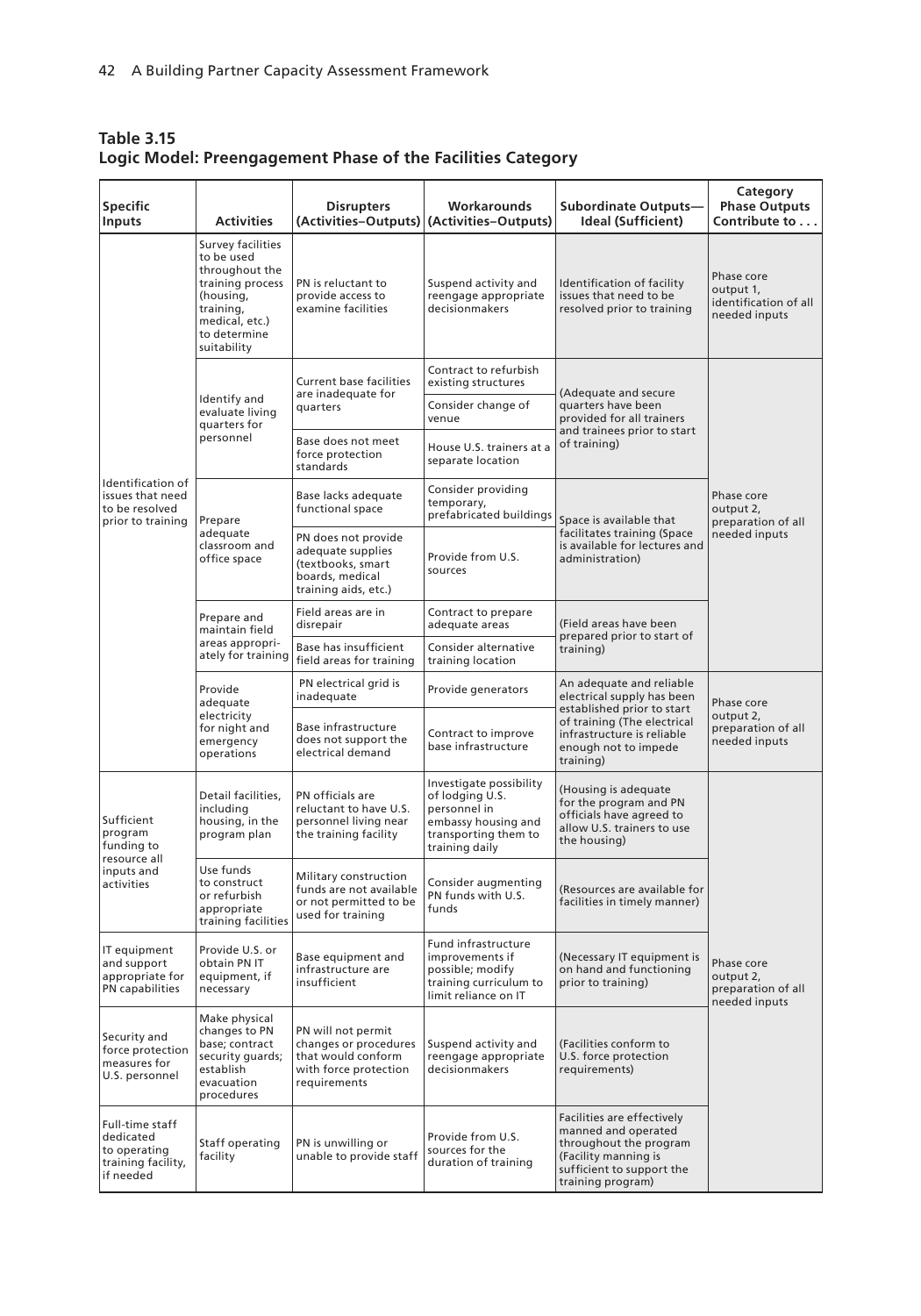core outputs 1 (identification of all needed inputs) and 2 (preparation of all needed inputs.

### **Disrupters (and Workarounds)**

It should be expected that with so large an effort there would be numerous disrupters that prevent the achievement of the outputs (Table 3.16). Several of these disrupters are the result of poor facilities that are difficult to bring up to standards. Others are due to PN officials not being willing to work through planning or force-protection concerns.

# **Curriculum and Training Content: Preengagement**

*Formal standards for certification (or graduation)* are a necessary input in the preengagement phase (Table 3.17). In this model, that is a subordinate output in the PN political will category, but agreement must be reached between U.S. and PN officials. An additional input may apply in some cases. *International standards for training* may be an important part of curriculum development if the BPC effort seeks to make PN forces capable and eligible to deploy in international or peacekeeping efforts.

The activities in this phase consist of *developing the curriculum based on the guidelines stakeholders have agreed to* and *synthesizing any required materials with the training* 

| <b>Disrupters</b>                                                                                 | Workarounds                                                                                                     |  |  |
|---------------------------------------------------------------------------------------------------|-----------------------------------------------------------------------------------------------------------------|--|--|
| PN is reluctant to provide access to examine facilities                                           | Suspend activity and reengage appropriate decisionmakers                                                        |  |  |
| Current base facilities are inadequate for quarters                                               | Contract to refurbish existing structures                                                                       |  |  |
|                                                                                                   | Consider change of venue                                                                                        |  |  |
| Base does not meet force protection standards                                                     | House U.S. trainers at a separate location                                                                      |  |  |
| Base lacks adequate functional space                                                              | Consider providing temporary, prefabricated buildings                                                           |  |  |
| PN does not provide adequate supplies (textbooks, smart boards,<br>medical training aids, etc.)   | Provide from U.S. sources                                                                                       |  |  |
| Field areas are in disrepair                                                                      | Contract to prepare adequate areas                                                                              |  |  |
| Base has insufficient field areas for training                                                    | Consider alternative training location                                                                          |  |  |
| PN electrical grid is inadequate                                                                  | Provide generators                                                                                              |  |  |
| Base infrastructure does not support the electrical demand                                        | Contract to improve base infrastructure                                                                         |  |  |
| PN officials are reluctant to have U.S. personnel living near the<br>training facility            | Investigate possibility of lodging U.S. personnel in embassy housing<br>and transporting them to training daily |  |  |
| Military construction funds are not available or not permitted to<br>be used for training         | Consider augmenting PN funds with U.S. funds                                                                    |  |  |
| Base equipment and infrastructure are insufficient                                                | Fund infrastructure improvements if possible; modify training<br>curriculum to limit reliance on IT             |  |  |
| PN will not permit changes or procedures that would conform<br>with force protection requirements | Suspend activity and reengage appropriate decisionmakers                                                        |  |  |
| PN is unwilling or unable to provide staff                                                        | Provide from U.S. sources for the duration of training                                                          |  |  |

**Table 3.16 Disrupters and Workarounds: Preengagement Phase of the Facilities Input Category**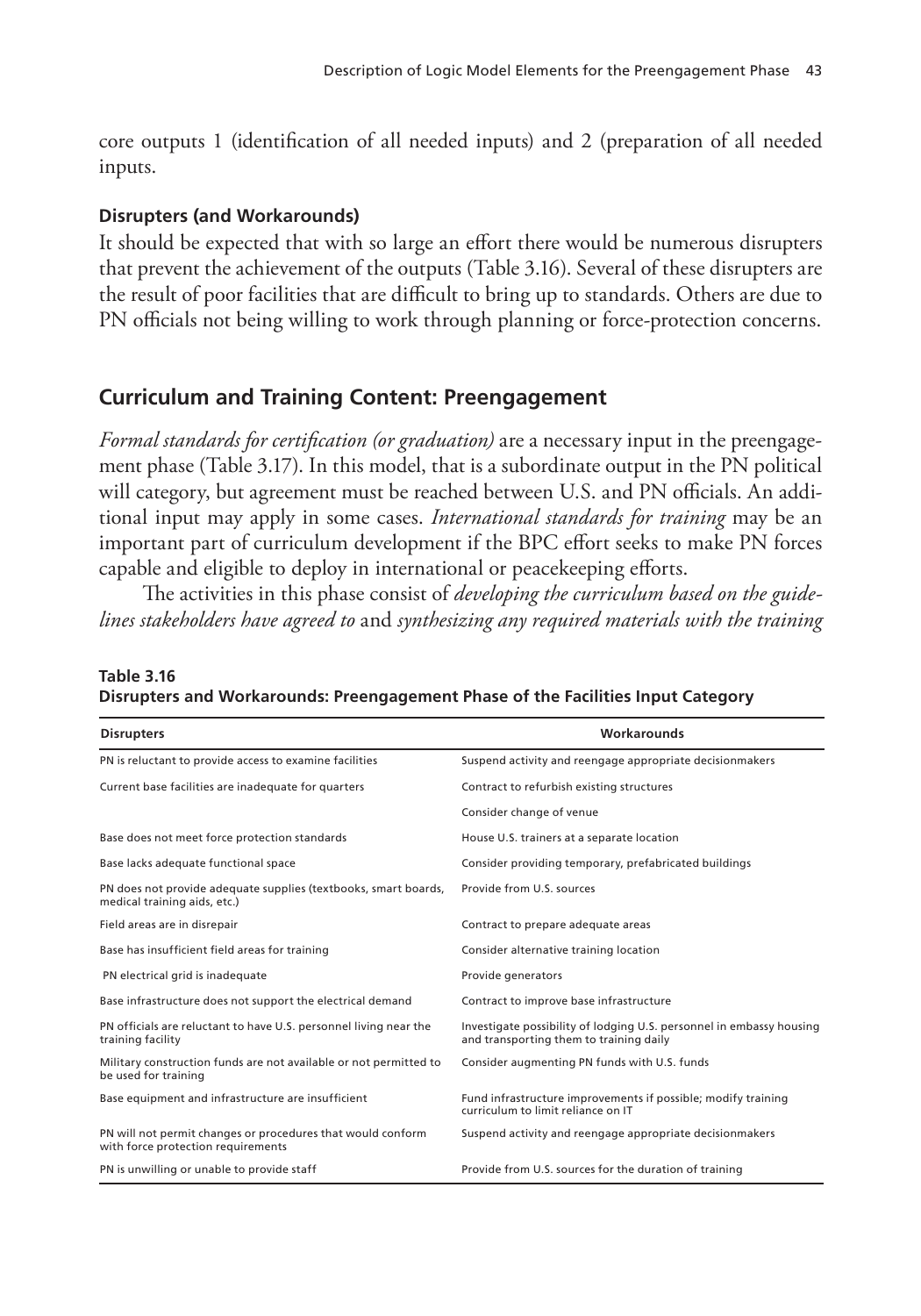| <b>Specific</b><br>Inputs                                        | <b>Activities</b>                                                                                                                                            | <b>Disrupters</b>                                                                                     | Workarounds<br>(Activities-Outputs) (Activities-Outputs)                                                                   | Subordinate<br>Outputs-Ideal<br>(Sufficient)                                                                                                                                                                                    | <b>Category Phase</b><br><b>Outputs Contribute</b><br>$\mathsf{to} \ldots$ |
|------------------------------------------------------------------|--------------------------------------------------------------------------------------------------------------------------------------------------------------|-------------------------------------------------------------------------------------------------------|----------------------------------------------------------------------------------------------------------------------------|---------------------------------------------------------------------------------------------------------------------------------------------------------------------------------------------------------------------------------|----------------------------------------------------------------------------|
| Approved<br>formal standards<br>for certification<br>of students | Develop<br>curriculum that<br>supports the<br>attainment of<br>standards                                                                                     | Standards are not likely<br>to be attained within<br>the allotted training<br>time                    | Engage with PN<br>counterparts to alter<br>training time line or<br>revisit standards                                      | (The curriculum<br>provides each trainee<br>the opportunity to<br>meet standards)                                                                                                                                               | Phase core output 2,<br>preparation of all<br>needed inputs                |
|                                                                  |                                                                                                                                                              | Curriculum does not<br>follow a form familiar<br>to PN trainees                                       | Include PN<br>counterparts<br>in curriculum<br>development                                                                 |                                                                                                                                                                                                                                 |                                                                            |
|                                                                  |                                                                                                                                                              | Standards have not<br>been matched to the<br>baseline proficiency of<br>available PN trainees         | Engage with PN<br>counterparts to alter<br>training time line,<br>revisit standards, or<br>designate different<br>trainees |                                                                                                                                                                                                                                 |                                                                            |
|                                                                  | Synthesize<br>materials with                                                                                                                                 | U.S. and PN disagree<br>on the utility of the<br>the training plan   instructional materials          | Gain program<br>acceptance from PN<br>officials and establish<br>communication<br>channels for issues<br>during program    | All materials are in a<br>language or dialect<br>and at a technical<br>level with which PN<br>personnel will be<br>comfortable (Materials<br>sufficient match the<br>language, dialect,<br>and technical levels of<br>trainees) |                                                                            |
| International<br>standards for<br>training                       | Develop a<br>curriculum that<br>is in line with<br>international<br>standards (e.g.,<br><b>United Nations</b><br>Department of<br>Peacekeeping<br>standards) | International standards on importance of<br>are unattainable<br>within allotted time<br>and resources | Engage PN ministry<br>meeting international<br>standards, and revisit<br>program goals if<br>appropriate                   | The curriculum<br>provides an<br>opportunity for<br>trainees and<br>units to certify<br>for international<br>operations<br>(Curriculum teaches<br>capabilities necessary<br>for international<br>operations)                    |                                                                            |

**Table 3.17 Logic Model: Preengagement Phase of the Curriculum and Training Content Category**

*plan*. If international standards are applicable, *bringing the curriculum in line with the right set of standards* would be an additional activity. These activities seek to accomplish three subordinate outputs:

- a curriculum that provides the opportunity for each trainee to meet standards
- materials in a language or dialect and at technical level with which PN personnel will be comfortable
- a curriculum that provides an opportunity for trainees and units to certify for international operations if desired.

This realizes phase core output 2 (preparation of all needed inputs).

# **Disrupters (and Workarounds)**

Despite the straightforward appearance of activities in the preengagement phase, several disrupters could have a detrimental effect on the training program if not mitigated (Table 3.18). Each of the workarounds for these disrupters involves engaging PN officials to revise agreements or address program shortfalls.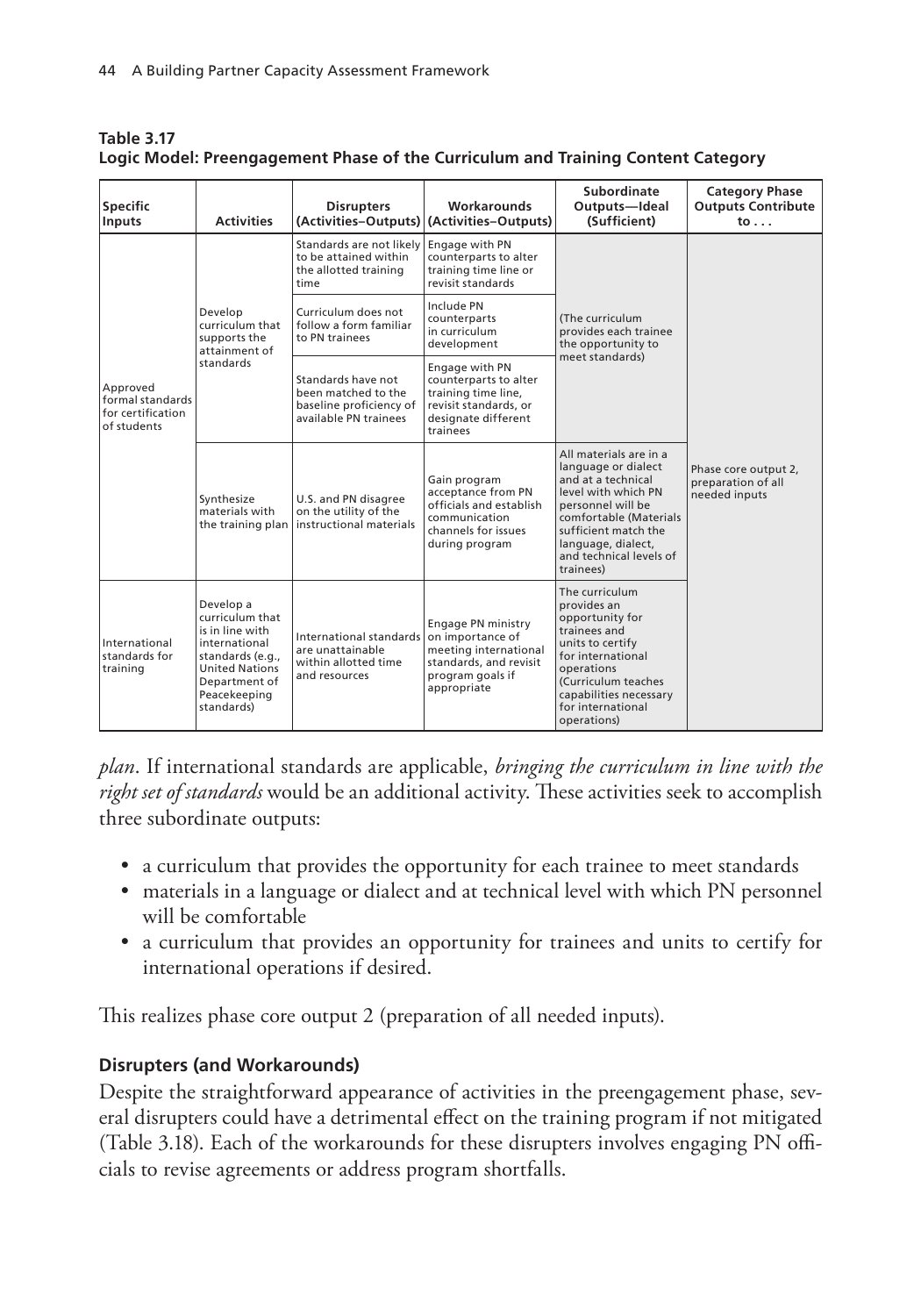#### **Table 3.18 Disrupters and Workarounds: Preengagement Phase of the Curriculum Input Category**

| <b>Disrupters</b>                                                    | Workarounds                                                                                                 |
|----------------------------------------------------------------------|-------------------------------------------------------------------------------------------------------------|
| Standards are not likely to be attained within the allotted training | Engage with PN counterparts to alter training time line or revisit                                          |
| time                                                                 | standards                                                                                                   |
| Curriculum does not follow a form familiar to PN trainees            | Include PN counterparts in curriculum development                                                           |
| Standards have not been matched to the baseline proficiency of       | Engage with PN counterparts to alter training time line, revisit                                            |
| available PN trainees                                                | standards, or designate different trainees                                                                  |
| U.S. and PN disagree on the utility of the instructional materials   | Gain program acceptance from PN officials and establish<br>communication channels for issues during program |
| International standards are unattainable within allotted time and    | Engage PN ministry on importance of meeting international                                                   |
| resources                                                            | standards, and revisit program goals if appropriate                                                         |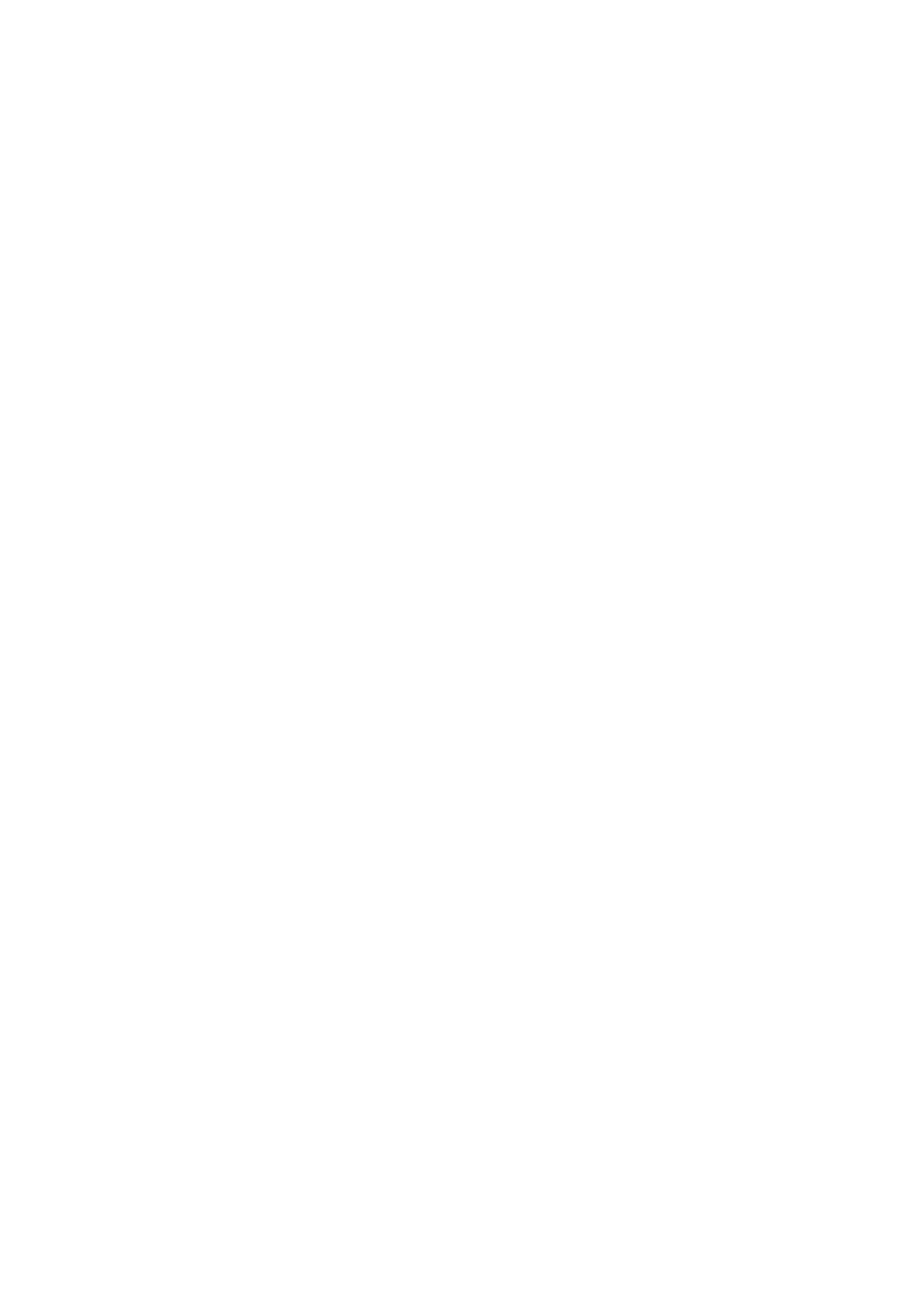The engagement phase represented in the logic model is intended to be the period during which U.S. personnel are working directly with their PN counterparts to achieve the desired BPC outcome. Figure 2.1 showed this period as a "BPC event," with planning, coordination, resourcing, and assessment taking place before and after. This chapter details how the logic model was constructed to reflect actions taken during these individual events.

# **U.S. Program Goals and Plans: During Engagement**

Goal alignment and planning are primarily the provenance of the preengagement phase. The outputs of the previous phase become the inputs to this phase (Table 4.1). This phase contains only three inputs in this category:

- the agreement of all U.S. stakeholders on a coordinated plan and performance measures
- identification of all supporting U.S. personnel and units
- making informed choices about departments and levels with which to engage.

These inputs support two activities. Both of these activities require other inputs to complete, and so will also appear in subsequent input categories:

- Conduct training according to the letter and spirit of U.S. and PN agreements.
- Engage PN personnel and conduct activities per the training plan.

These inputs and activities lead to two outputs, one concerning adherence to plans and the other concerning coordination and communication with the PN. Both outputs have two levels, "sufficient" and "ideal." This distinction also appears elsewhere in the model. The sufficient level is the minimum required for the logic of the logic model to remain intact and for the outputs to be sufficient to support subsequent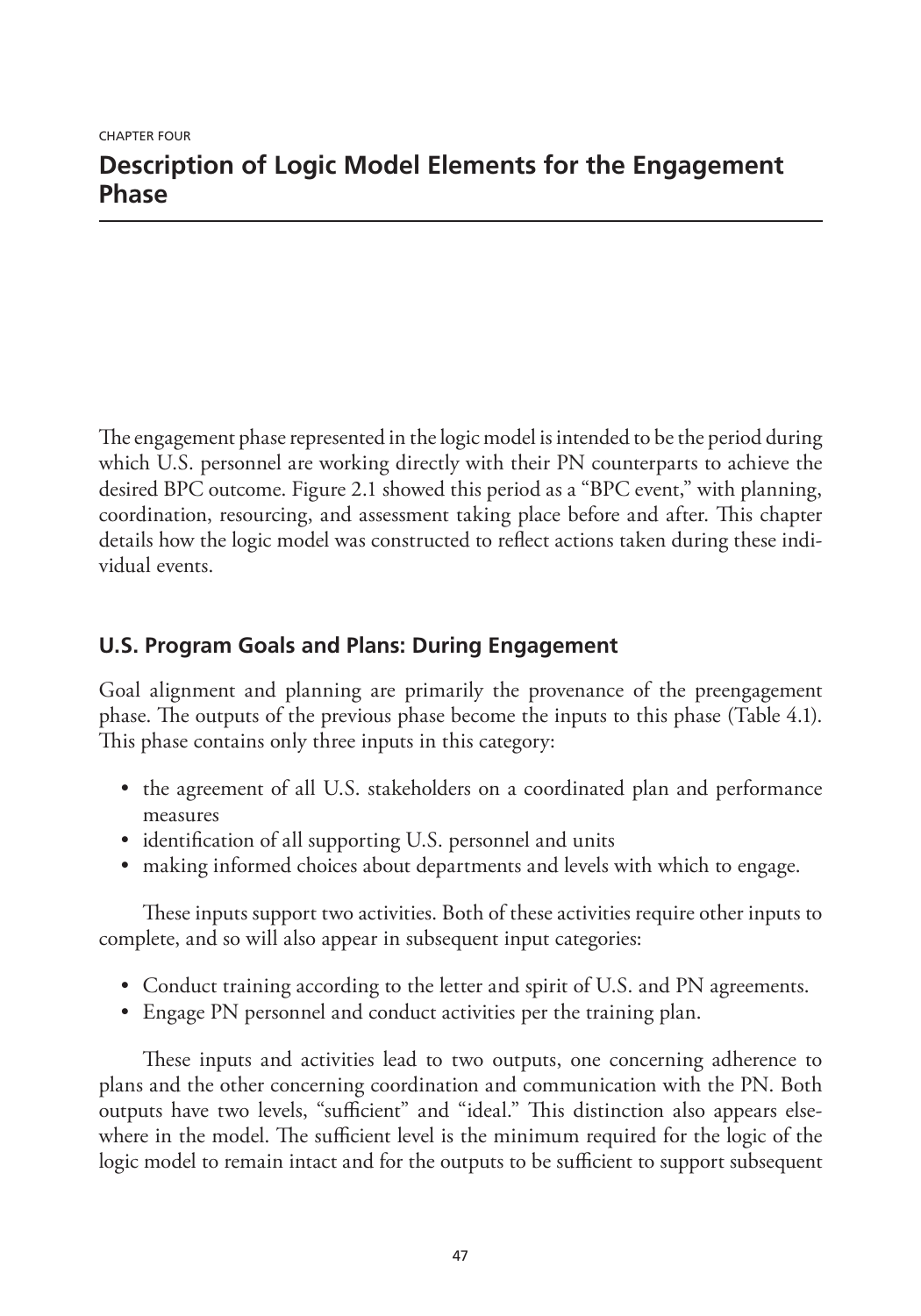| <b>Specific</b><br>Inputs                                                                         | <b>Activities</b>                                                                         | <b>Disrupters</b><br>(Activities-<br>Outputs)                                                        | <b>Workarounds</b><br>(Activities-<br>Outputs)                                                                  | Subordinate<br>Outputs-Ideal<br>(Sufficient)                                                                                                                                                          | Category<br><b>Phase Outputs</b><br>Contribute to         |
|---------------------------------------------------------------------------------------------------|-------------------------------------------------------------------------------------------|------------------------------------------------------------------------------------------------------|-----------------------------------------------------------------------------------------------------------------|-------------------------------------------------------------------------------------------------------------------------------------------------------------------------------------------------------|-----------------------------------------------------------|
| Coordinated<br>plan and<br>performance<br>measures<br>that all U.S.<br>stakeholders<br>agree with | Conduct training<br>according to the<br>letter and spirit<br>of U.S. and PN<br>agreements | U.S. or PN facilitators<br>deviate from agreed-<br>to plans                                          | Supervise training<br>with U.S. and PN<br>representatives from<br>in-country team and<br>ministry               | Training delivered is a<br>product coordinated<br>among U.S. and PN<br>officials and meets the<br>expectations of each<br>(Training delivered<br>is more or less as<br>envisioned in program<br>plan) |                                                           |
| Identification of<br>supporting U.S.<br>personnel and<br>units                                    | Engage PN<br>personnel and<br>conducting<br>activities per the<br>training plan           | An insufficient or<br>excess number of<br>U.S. personnel are<br>assigned to cover PN<br>interactions | Engage PN<br>counterparts to<br>adjust number of<br>U.S. personnel during<br>program if required                | Continuous points<br>of contact for U.S.<br>and PN are sustained<br>throughout the<br>training process                                                                                                | Phase core output 1,<br>delivery of effective<br>training |
| Informed<br>decisions about<br>departments<br>and levels with<br>which to engage                  |                                                                                           | Senior PN officials<br>cannot be reached or<br>engaged                                               | <b>Brief senior U.S.</b><br>policymakers to discuss<br>program in their<br>interactions with PN<br>counterparts | (Communication<br>procedures and<br>relationships<br>established between<br>PN and U.S. are<br>sufficient to allow<br>troubleshooting<br>during training)                                             |                                                           |

**Table 4.1 Logic Model: Engagement Phase of the U.S. Goals and Plans Input Category**

desired outcomes. The ideal outputs are beneficial if not strictly required, but achieving them may make this BPC effort (or subsequent ones) go better and should be sought whenever possible.

*Delivering training more or less in accordance with plans* is an example of a sufficient output in this phase and input category. The ideal output, however, would be *delivering training as a coordinated product between U.S. and PN officials that meets the expectations of each*. Our research revealed that this can be a significant challenge. In one case, the United States and the PN had divergent expectations with respect to how and where to employ a newly established fixed-point border patrol unit. While the United States aimed to build a counterdrug unit focused on one border, the PN government tasked the unit to conduct expeditionary population security missions away from the border. The counterdrug priorities the government did have sat squarely at points of entry along a different border rather than on points of exit along the border of greater interest to the United States. If any lesson is to be learned, it is that successful BPC requires a negotiated compromise to ensure that U.S. and PN interests are mutually supportive and that the activities conducted meet expectations.

Similarly, regarding coordination and communication, the sufficient output is only that there be enough of a *communication procedure in place to troubleshoot any problems that arise during training*. Ideally, these connections would be both more than sufficient and more enduring.

These two subordinate outputs contribute to during engagement phase core output 1 (delivery of effective training).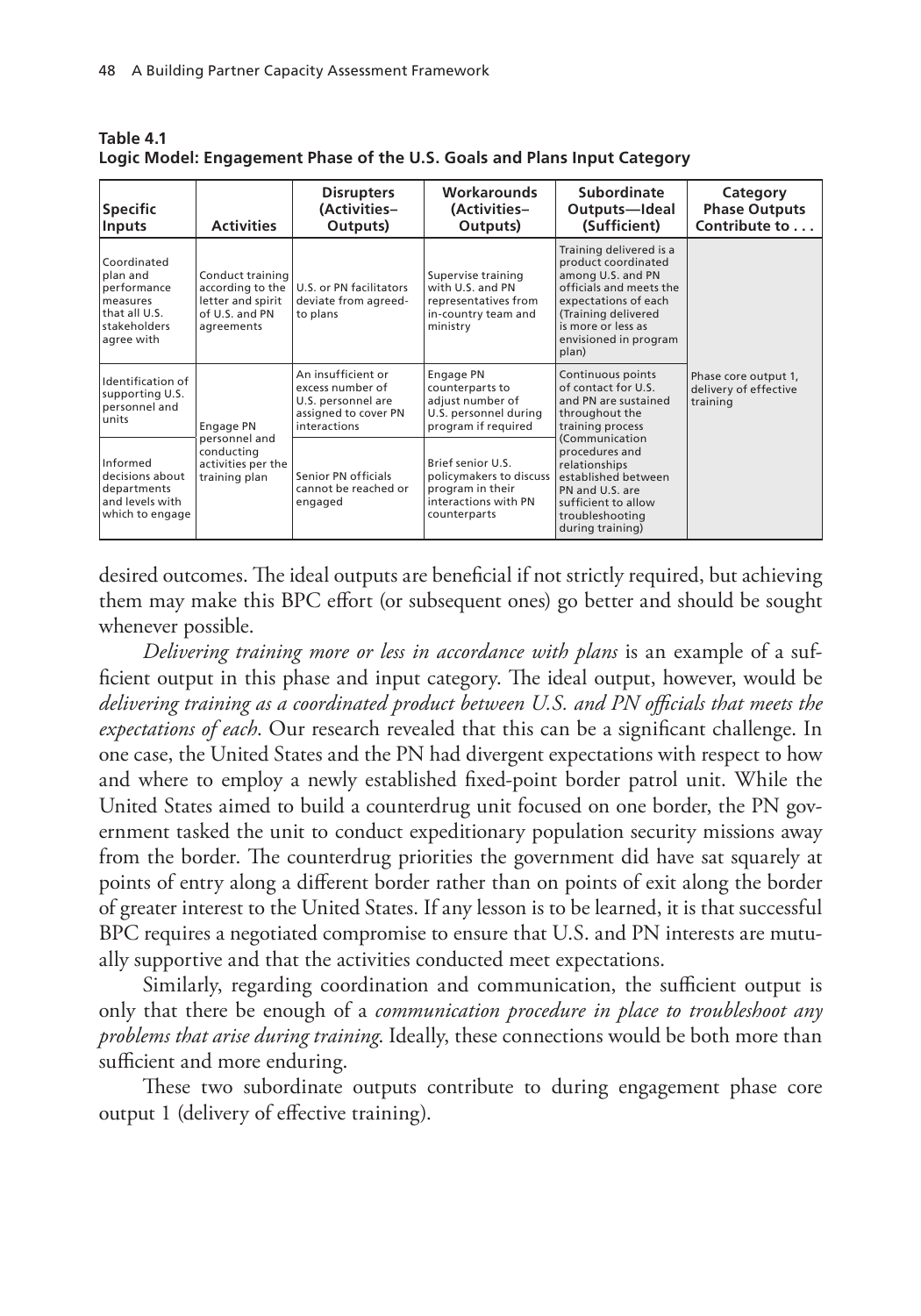### **Disrupters (and Workarounds)**

The disrupters and workarounds for U.S. program goals and plans in the engagement phase center on executing the program in a manner that supports U.S. interests and staying engaged with PN officials to address any problems that may arise. Three disrupters and workarounds were identified:

- *• U.S. or PN facilitators deviate from agreed-to plans*. This can lead to U.S. goals not being met despite conducting one or several events. One workaround for this might be to ensure that both U.S. in-country and PN ministerial teams supervise the training.
- *• The number of U.S. personnel assigned is insufficient or in excess of what is needed to cover PN interactions*. In one case, the MILGP found itself limiting the number of U.S. personnel deploying to conduct BPC missions because the PN units did not have the absorption capacity (time or manpower to divert from ongoing security responsibilities) to receive additional training. If execution of the training program reveals that the number of U.S. personnel assigned is not optimal, PN officials should be engaged to adjust the number, if required.
- *• An inability to reach or engage PN officials during the program*. The United States may not attain its goals if PN officials do not remain engaged throughout the process. In one country case we reviewed, U.S. officials recounted that, even in the midst of a joint training program, senior defense officials from the PN would leave the country for weeks at a time, during which there would be no communication. One potential remedy is to brief senior U.S. officials to mention or discuss the program during interactions with their PN counterparts to raise awareness and engagement.

# **U.S. Political Will: During Engagement**

With the *program approvals* and *embassy support* from the preengagement phase carrying over as inputs, this phase focuses on ensuring the program is executed in a manner consistent with stakeholders' desires and keeping them informed on progress (Table 4.2). The first activity is *execution of the BPC program only within the bounds of the approvals*. While this seems straightforward, personnel conducting the BPC effort may run up against the bounds of approval in several ways. PN officials or trainees may be interested in material that is not in the curriculum; personnel or entities that have not been vetted or approved for training may attempt to join; or U.S. personnel may be invited to observe operations following training. For example, the United States granted Thailand's requests for replacement F-16s in the 1980s, but by the mid-1990s, the United States and Thailand seemed to have different goals for BPC. The United States thus declined to provide F/A-18s to the Thais, who then complained about a lack of access to the newest technologies. Moreover, some members of the Thai military elite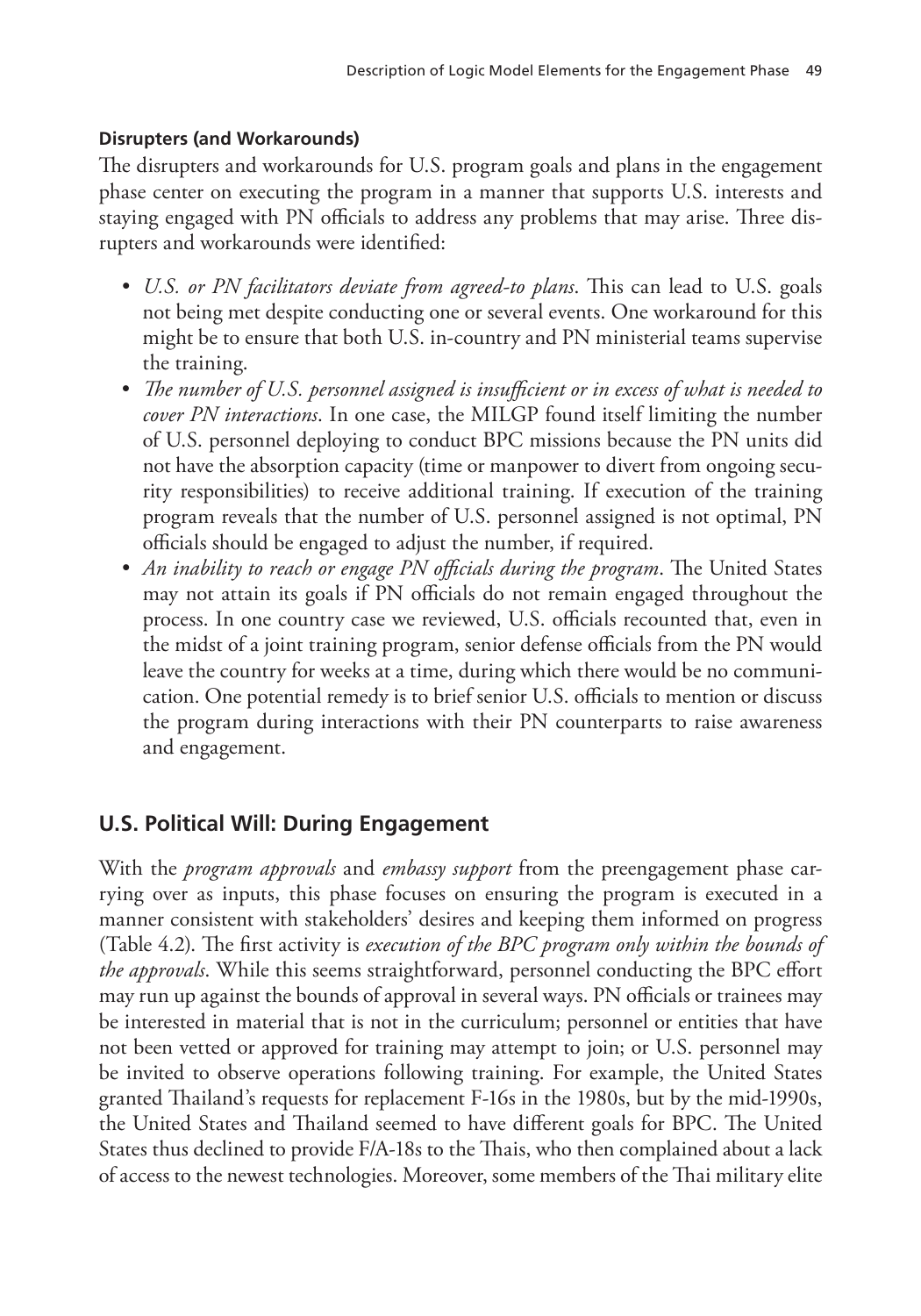| <b>Specific</b><br><b>Inputs</b>                      | <b>Activities</b>                                                                  | <b>Disrupters</b><br>(Activities-<br>Outputs)                                                      | <b>Workarounds</b><br>(Activities-<br>Outputs)                                                                                                                 | Subordinate<br>Outputs-Ideal<br>(Sufficient)                                                                                                                                 | Category<br><b>Phase Outputs</b><br>Contribute to                                                                     |
|-------------------------------------------------------|------------------------------------------------------------------------------------|----------------------------------------------------------------------------------------------------|----------------------------------------------------------------------------------------------------------------------------------------------------------------|------------------------------------------------------------------------------------------------------------------------------------------------------------------------------|-----------------------------------------------------------------------------------------------------------------------|
| Authorizations<br>and approvals to<br>execute mission | Execute BPC<br>plan within<br>bounds of<br>approvals                               | Objectives or mission<br>scope change                                                              | Embassy and/or CCMD<br>monitor training<br>program                                                                                                             | Training conducted<br>conforms to what<br>senior U.S. officials<br>desired from effort<br>(Training is evaluated<br>to have sufficiently<br>conformed with<br>training plan) | Phase core output 1,                                                                                                  |
|                                                       | Conduct BPC<br>efforts with PN<br>personnel and<br>organizations                   | Actual activities are<br>restricted to subset<br>of planned activities                             | Identify larger<br>numbers of candidate<br>trainees from<br>acceptable entities or<br>organizations                                                            |                                                                                                                                                                              | delivery of effective<br>training                                                                                     |
|                                                       | to bring about<br>desired U.S.<br>results                                          | or interactions with<br>specific PN entities                                                       | Change training<br>locations or types of<br>training provided                                                                                                  |                                                                                                                                                                              | Phase core output 3,                                                                                                  |
| Embassy support<br>for BPC efforts                    | <b>Embassy officials</b><br>remain engaged<br>in training<br>program<br>throughout | <b>Embassy officials focus</b><br>on other efforts and<br>are not involved once<br>training begins | Schedule visits and<br>observations by<br>ambassador and other<br>senior U.S. officials<br>to keep spotlight on<br>program and develop<br>shared understanding |                                                                                                                                                                              | training facilities,<br>materials, and other<br>resources adequately<br>preserved for next use,<br>cycle, or rotation |

**Table 4.2 Logic Model: Engagement Phase of the U.S. Political Will Category**

felt that Thailand was being narrowly defined by capacity-building assistance in such areas as peacekeeping, disaster response preparation, and counterterrorism training.1

The second activity during engagement is *conducting BPC efforts with personnel and organizations that will bring about the desired results for U.S. stakeholders*. The program must be restricted to the personnel in units from the ministries, units, or regions identified as necessary and appropriate to supporting U.S. goals.

Finally, *U.S. officials must remain engaged throughout the process*. This may entail scheduling VIP visits during the course of instruction; arranging for embassy officials to observe the BPC effort; or, at least, providing regular status updates to the responsible in-country and CCMD officials. This effort to maintain U.S. stakeholder engagement makes it possible to respond more rapidly to any issues that may arise and allows a more efficient postevent assessment.

The output from this phase is that the *training conducted conforms to what senior U.S. officials desired from the effort*. Achievement of this output not only ensures that the current program is continued and resourced but also provides the foundation for developing follow-on efforts with the PN that U.S. officials will approve. This output contributes to the phase core outputs 1 (delivery of effective training) and 3 (adequate preservation of training facilities, materials, and other resources for next use, cycle, or rotation.

### **Disrupters (and Workarounds)**

The model notes several possible disrupters, including

<sup>1</sup> Lewis M. Stern, "Diverging Roads: 21st Century U.S.-Thai Defense Relations," *Strategic Forum*, No. 241, June 2009, p. 2.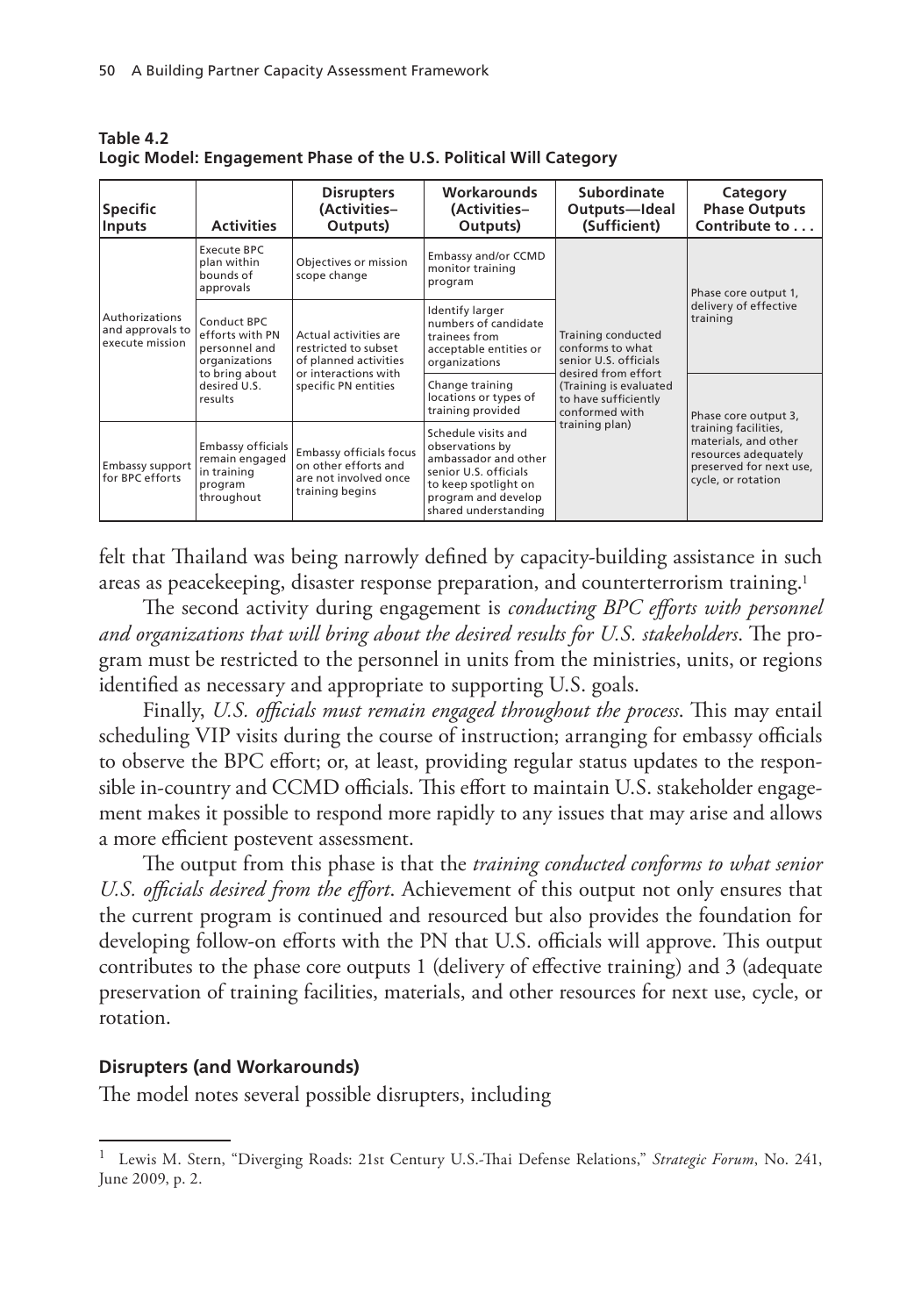- changing objectives or mission scope
- restriction of actual activities to a subset of planned activities or interactions with specific PN entities
- embassy officials focusing on other efforts and not being involved once training begins.

The model also includes several possible workarounds for these disrupters. Changing objectives can occur when original objectives have been met but vested interests keep the assistance going. For example, in one case, stakeholders described a situation in which contractors involved in certain aspects of BPC may have downplayed PN progress to ensure lucrative follow-on contracts. From the PN perspective, once capacity has been built, U.S. assistance presumably goes away, leading some PN units to underreport achievements to ensure the mission continues. Mission creep can also occur when the situation or the objectives change; when goals or objectives really change, such changes should be reflected in guidance, and BPC efforts should either be formally revised to correspond to the new mission or be supplemented with new efforts that will meet the expanding mission requirements. Mission creep might be avoided by monitoring activities at the CCMD or the embassy level. Restrictions on training or participants may require revising plans to focus on permissible training or to conduct training at different locations (if the restrictions are location based) or identifying larger numbers of trainee candidates from unrestricted PN organizations. Insufficient attention from the embassy might be corrected through reengagement or regular engagement with the embassy, by providing the ambassador opportunities for direct observation, or by eliciting engagement from other senior officials.

### **Partner Nation Political Will: During Engagement**

The specific inputs for the engagement phase of this line of effort are made up entirely of the subordinate outputs from the preengagement phase (Table 4.3). The *program acceptance and lines of communication, an agreed-to set of events,* and *standards of certification* are all necessary to move to the engagement phase and each establishes a foundation for the BPC program effort. The only activity in this line of effort during the engagement itself is the *involvement of PN officials in the execution and monitoring of the effort*. Circumstances will dictate the nature of this involvement. In some programs, PN officers may be lead instructors. In other cases, involvement may be limited to visits from ministerial officials.

The *active involvement in the program* is itself a subordinate output of this phase. Experience has shown that keeping a focus on the BPC program, particularly a longer program, can be challenging. Two other subordinate outputs relate to PN officials' perceptions of the effort. The first output is *a belief among these officials that the training*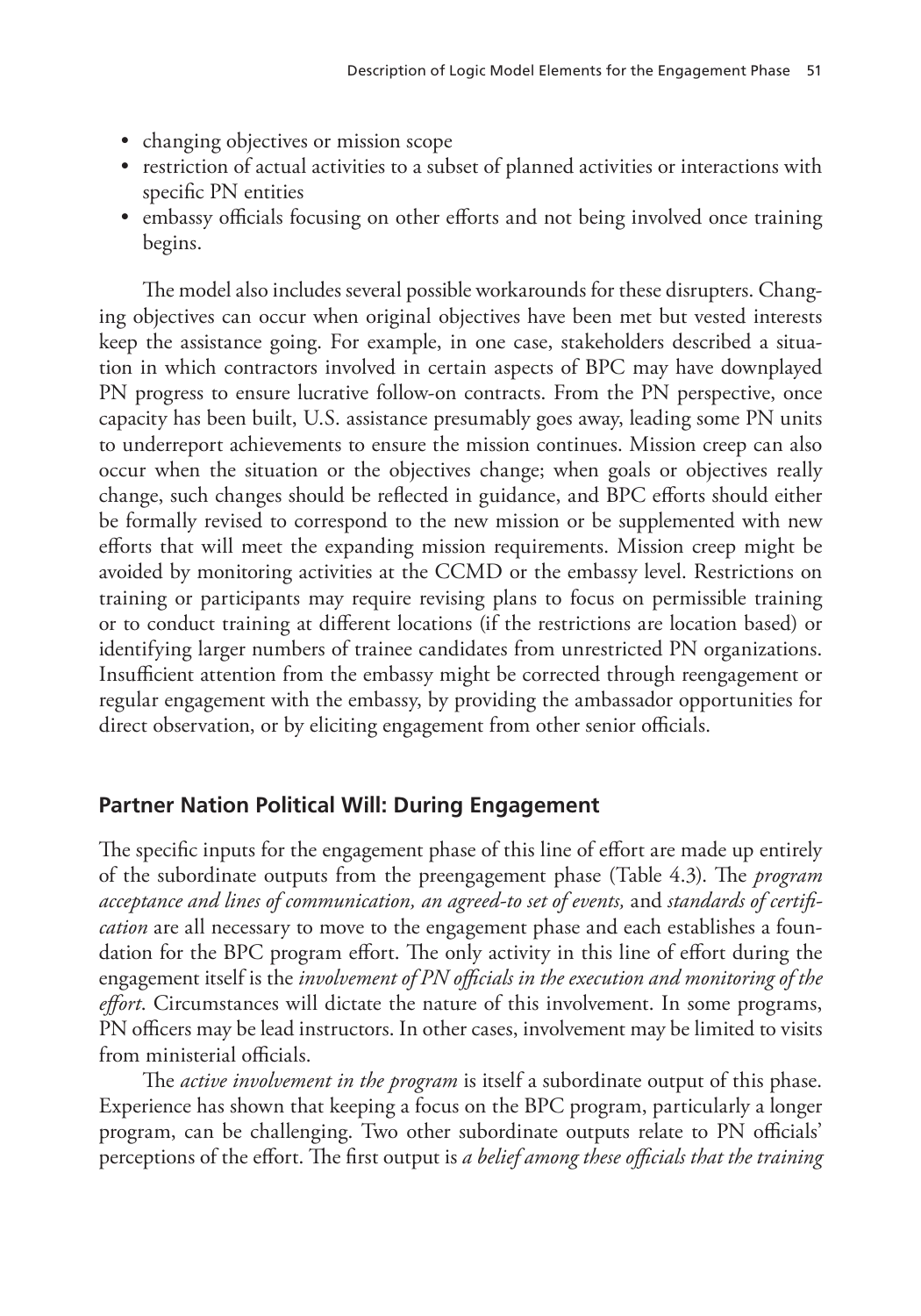| <b>Specific</b><br><b>Inputs</b>                                                                                                                                                                   | <b>Activities</b>                                                                           | <b>Disrupters</b><br>(Activities-<br>Outputs)                                          | <b>Workarounds</b><br>(Activities-<br>Outputs)                                                                                              | Subordinate<br>Outputs-Ideal<br>(Sufficient)                                                                                                                                                                                                                           | Category<br><b>Phase Outputs</b><br>Contribute to                                                                                                 |
|----------------------------------------------------------------------------------------------------------------------------------------------------------------------------------------------------|---------------------------------------------------------------------------------------------|----------------------------------------------------------------------------------------|---------------------------------------------------------------------------------------------------------------------------------------------|------------------------------------------------------------------------------------------------------------------------------------------------------------------------------------------------------------------------------------------------------------------------|---------------------------------------------------------------------------------------------------------------------------------------------------|
|                                                                                                                                                                                                    |                                                                                             | PN counterparts<br>change                                                              | Maintain frequent<br>contact with PN<br>officials to promote<br>handoffs and joint<br>briefings in the<br>event of a change in<br>personnel |                                                                                                                                                                                                                                                                        |                                                                                                                                                   |
| Program<br>acceptance from<br>PN officials and<br>establishment of<br>communication<br>channels for<br>issues during<br>program<br>U.S. and PN<br>agreement on<br>an achievable<br>set of training | PN officials<br>are involved<br>in planning,<br>executing, and<br>monitoring the<br>program | PN officials focus on<br>other efforts and are<br>not involved once<br>training begins | Schedule visits and<br>observations by senior<br>PN officials to keep<br>spotlight on program                                               | PN officials are actively<br>involved throughout<br>the training process<br>(PN officials are kept<br>informed of progress<br>throughout program)<br>PN officials believe<br>the training program<br>is increasing their<br>capacity (PN officials<br>are receptive to | Phase core output 3,<br>adequate preservation<br>of training facilities,<br>materials, and other<br>resources for next use,<br>cycle, or rotation |
| events<br>Approval of<br>formal standards<br>for certification<br>of students                                                                                                                      |                                                                                             |                                                                                        |                                                                                                                                             | continuing training<br>efforts)<br>PN officials believe<br>certification of trainees<br>is increasing PN<br>capacity (PN officials<br>are satisfied with<br>trainee progress)                                                                                          |                                                                                                                                                   |

**Table 4.3 Logic Model: Engagement Phase of the PN Political Will Category**

*program is increasing their capacity*. This belief will likely be easier to achieve by keeping the officials engaged and up to date. The minimum version of this output is that the officials are receptive to continuing training or other BPC events. The second output is *a belief among partner officials that the certification of trainees is increasing their capacity*. More specifically, this output is that they recognize that their personnel are gaining important knowledge or skills from the process. The sufficient version of this output is that the officials are satisfied with trainee progress.

Each of these feeds phase core output 3 (adequate preservation of training facilities, materials, and other resources for next use, cycle, or rotation). As will be discussed in subsequent sections, the involvement of PN officials during the BPC program not only enhances the program but ensures that the groundwork is laid for future efforts.

### **Disrupters (and Workarounds)**

Two disrupters were identified for this phase. The first is that the *PN officials are focused on other matters and not involved once the training begins*. As previously discussed, the involvement of PN officials not only gives legitimacy to the effort and enables prompt resolution of any issues but is also essential for planning follow-on efforts. The workaround that was identified for this was to schedule visits from U.S. officials of ranks corresponding to those of the PN officials involved and then extending invitations to the officials. If senior ministerial officials are not taking the opportunity to observe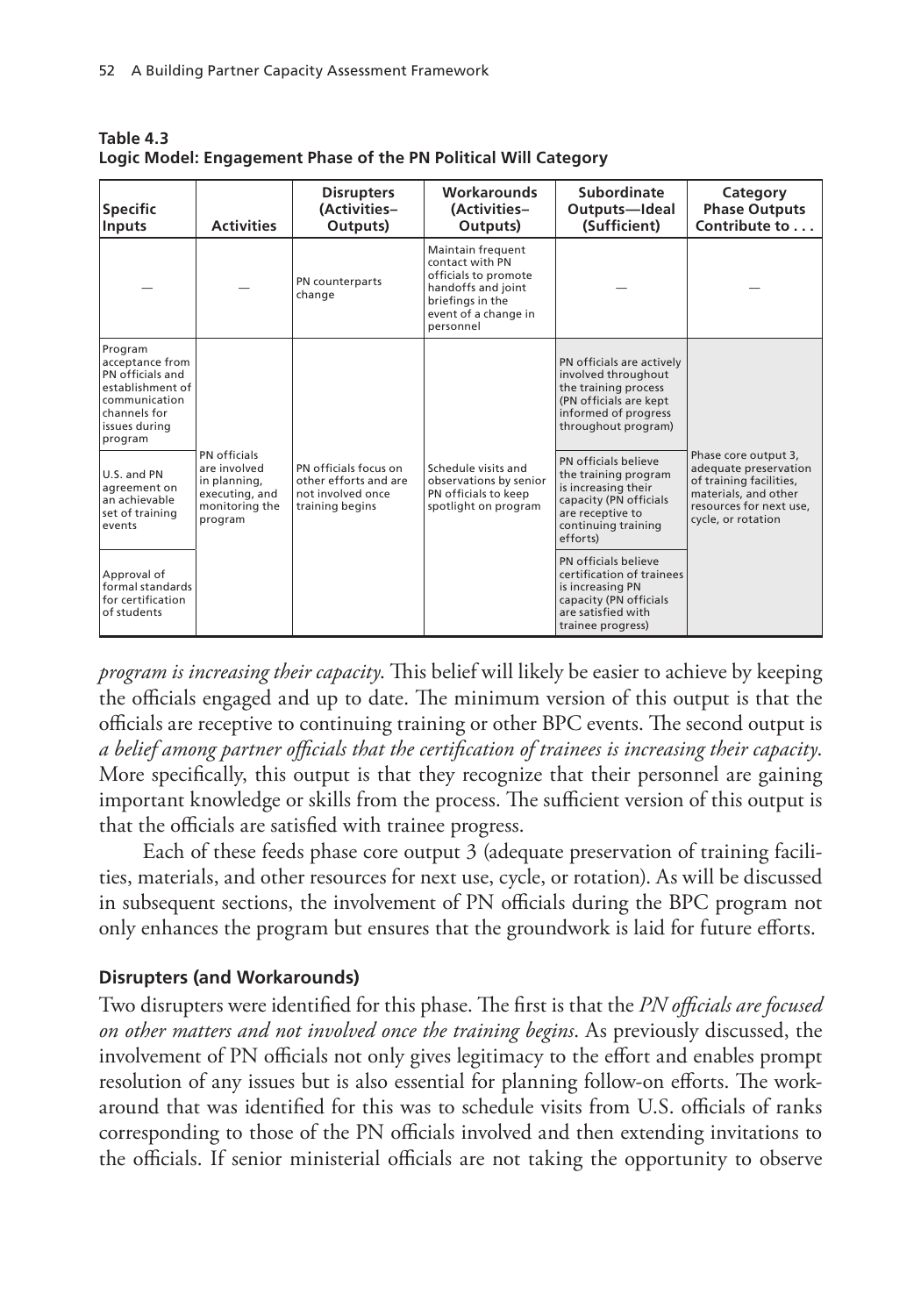events, the U.S. ambassador inviting the officials to accompany him or her on a visit to training facilities might prompt participation.

The second disrupter is that the *PN counterparts change during the course of the program*, which may be very likely if the BPC effort spans several months or years. Maintaining regular communications with counterparts is the best workaround for this. Early knowledge of a change in personnel can facilitate handoff or joint briefings that may smooth the transition.

# **Funding: During Engagement**

The funding effort during engagement is straightforward if no complications arise (Table 4.4). The specific inputs are the provided funds from both the United States and PN that were the outputs of the previous phase. The activity is to *fund the BPC effort according to any agreements that were reached between U.S. and PN officials*. Doing so effectively results in the subordinate output *of program activities being conducted with no stoppage or interruptions due to funding shortfalls*. This, in turn, supports phase core output 1 (delivery of effective training).

## **Disrupters (and Workarounds)**

We identified five disrupters for this phase of the effort. Each is listed in Table 4.5 with one potential workaround.

| <b>Specific</b><br><b>Inputs</b>                                   | <b>Activities</b>                                                                                                                                                                                    | <b>Disrupters</b><br>(Activities-<br>Outputs)                                                                             | <b>Workarounds</b><br>(Activities-<br>Outputs)                                                                            | Subordinate<br>Outputs-Ideal<br>(Sufficient)                                                               | Category<br><b>Phase Outputs</b><br>Contribute to         |
|--------------------------------------------------------------------|------------------------------------------------------------------------------------------------------------------------------------------------------------------------------------------------------|---------------------------------------------------------------------------------------------------------------------------|---------------------------------------------------------------------------------------------------------------------------|------------------------------------------------------------------------------------------------------------|-----------------------------------------------------------|
| Necessary funds<br>to cover U.S.<br>responsibilities<br>in program | U.S. funds<br>program<br>activities                                                                                                                                                                  | Projected U.S. funds<br>are insufficient, and<br>funding is used up<br>prior to completion of<br>program                  | Obtain program<br>acceptance from PN<br>officials and establish<br>communication<br>channels for issues<br>during program | (Program activities<br>are conducted with<br>no stoppage or<br>interruptions due to<br>funding shortfalls) | Phase core output 1,<br>delivery of effective<br>training |
|                                                                    |                                                                                                                                                                                                      | In-country team<br>cannot redirect funds<br>if problems arise                                                             | Appropriate funds<br>so that in-country<br>team has maximum<br>flexibility                                                |                                                                                                            |                                                           |
|                                                                    |                                                                                                                                                                                                      | Funds do not carry into<br>following fiscal years                                                                         | Appropriate funds<br>with two- or three-year<br>money, if possible                                                        |                                                                                                            |                                                           |
| Necessary funds<br>to cover PN<br>responsibilities<br>in program   | PN funds are<br>exhausted or halted<br>due to instability or<br>other reasons beyond<br>counterparts' control<br>PN funds<br>program<br>activities<br>Resources are<br>reallocated during<br>program |                                                                                                                           | Supplement with<br>additional U.S. funding                                                                                |                                                                                                            |                                                           |
|                                                                    |                                                                                                                                                                                                      | Obtain program<br>acceptance from PN<br>officials and establish<br>communication<br>channels for issues<br>during program |                                                                                                                           |                                                                                                            |                                                           |

### **Table 4.4**

| Logic Model: Engagement Phase of the Funding Category |  |  |  |  |  |  |  |
|-------------------------------------------------------|--|--|--|--|--|--|--|
|-------------------------------------------------------|--|--|--|--|--|--|--|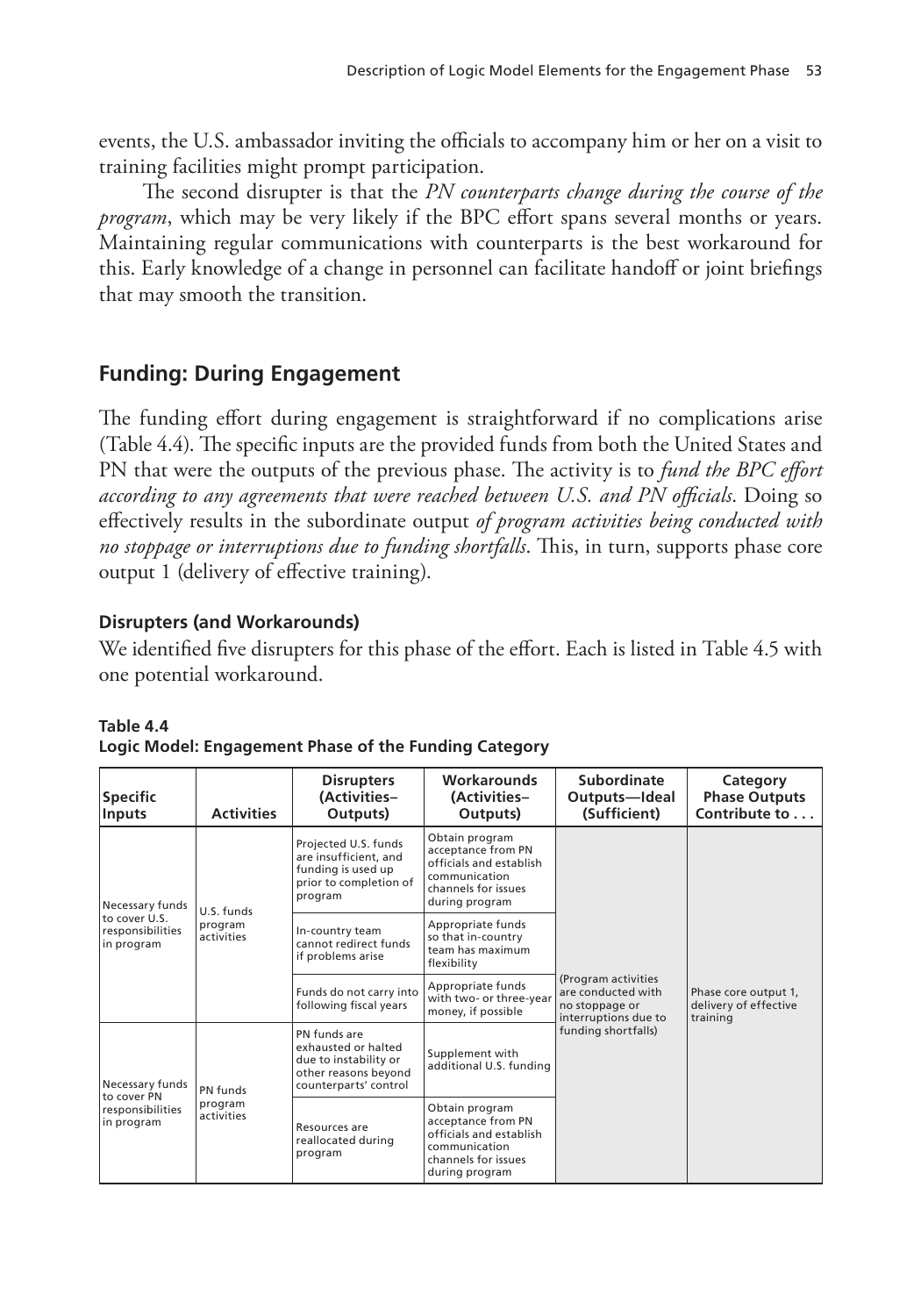| <b>Disrupters</b>                                                                                    | Workarounds                                                                                                   |
|------------------------------------------------------------------------------------------------------|---------------------------------------------------------------------------------------------------------------|
| Projected U.S. funds are insufficient, and funding is used up prior<br>to completion of program      | Obtain program acceptance from PN officials and establish<br>communication channels for issues during program |
| In-country team cannot redirect funds if problems arise                                              | Appropriate funds so that in-country team has maximum flexibility                                             |
| Funds do not carry into following fiscal years                                                       | Appropriate funds with two- or three-year money, if possible                                                  |
| PN funds are exhausted or halted due to instability or other<br>reasons beyond counterparts' control | Supplement with additional U.S. funding                                                                       |
| Resources are reallocated during program                                                             | Obtain program acceptance from PN officials and establish<br>communication channels for issues during program |

#### **Table 4.5 Disrupters and Workarounds: Engagement Phase of the Funding Input Category**

The workarounds involving program acceptance from PN officials are outputs of the preengagement phase of PN political will. This speaks to the importance of engagement with PN officials and establishing channels of communication in resolving issues that arise during the course of training. The remaining workarounds center on the legal and bureaucratic mechanisms of fund allocation. In obtaining approvals from U.S. stakeholders, planners should attempt to build as much flexibility in fund allocation as possible into the program plan.

#### **Partner Nation Personnel: During Engagement**

Several specific inputs contribute to actions in the engagement phase regarding PN personnel (Table 4.6). The first is what will be an output in the logistics line of effort discussed later—that *all (or enough) personnel are in place prior to the start of training*. *Trainees having the necessary time, abilities, and willingness to train* are also specific inputs for this effort. Additionally, the *availability of maintenance and support personnel for the facilities* is an input (assuming the PN provides the personnel).

The support personnel would perform one activity in this phase: *fix equipment, operate ranges, maintain facilities, etc*. The other activity is simply *trainees attend and participate in training*. Both activities lead to the desired subordinate outputs for this phase. The first is that *training is run safely, and all equipment is in working order at the end of the BPC event* (the sufficient output being that insufficient maintenance does not impede training). The second output is that the *required number of trainees complete the program and achieve certification*. The second output doubles as phase core output 2 (required number of trainees complete the program and achieve certification). The other result of this effort is phase core output 1 (delivery of effective training)*.*

#### **Disrupters (and Workarounds)**

As with the preengagement phase, we identified several critical disrupters and workarounds (Table 4.7). The workarounds for many of these disrupters involve engaging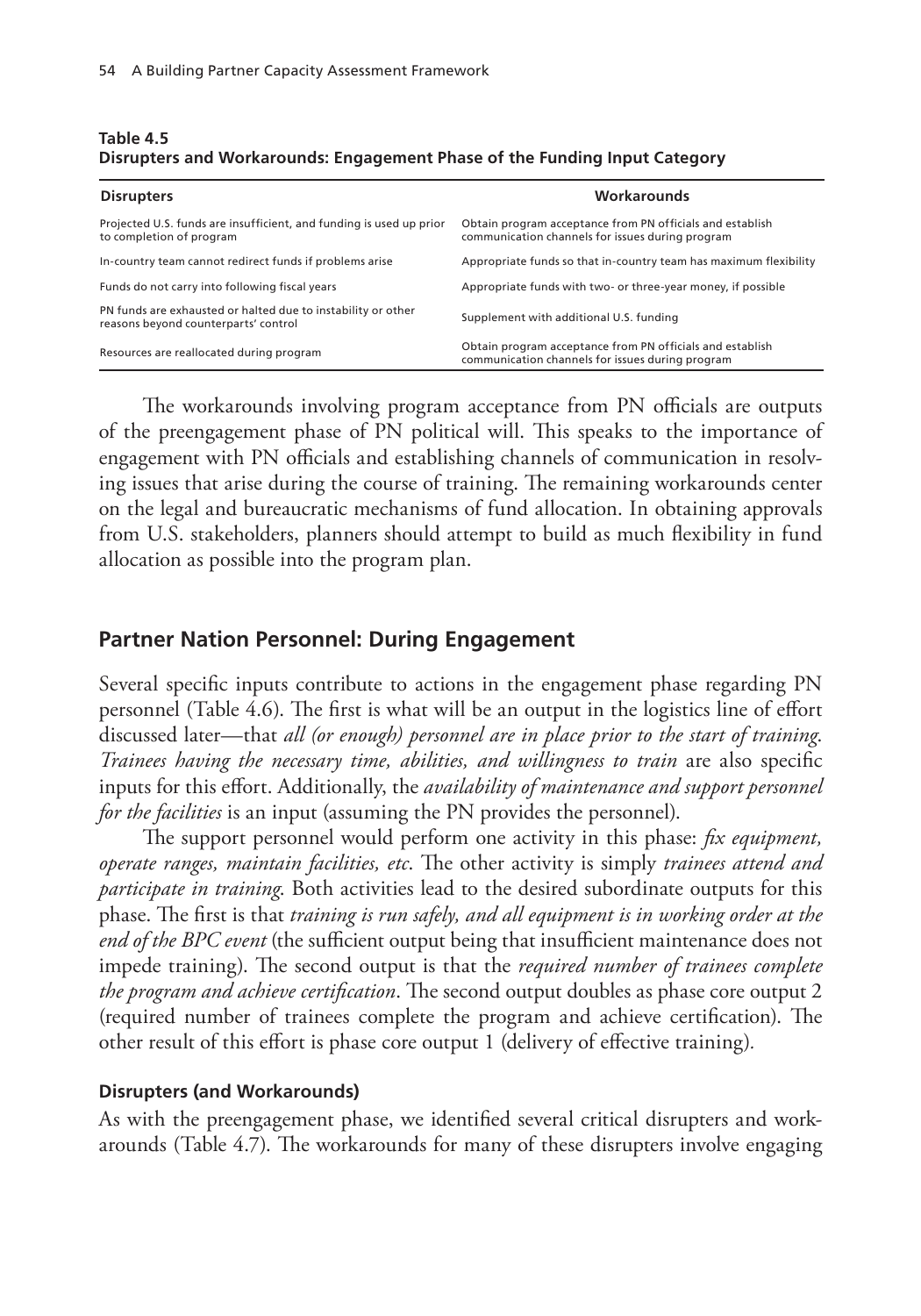| <b>Specific</b><br><b>Inputs</b>                                                     | <b>Activities</b>                                        | <b>Disrupters</b><br>(Activities-<br>Outputs)                                                     | Workarounds<br>(Activities-<br>Outputs)                                                                                              | <b>Subordinate</b><br>Outputs-Ideal<br>(Sufficient)                                                                                          | Category<br><b>Phase Outputs</b><br>Contribute to                                                           |
|--------------------------------------------------------------------------------------|----------------------------------------------------------|---------------------------------------------------------------------------------------------------|--------------------------------------------------------------------------------------------------------------------------------------|----------------------------------------------------------------------------------------------------------------------------------------------|-------------------------------------------------------------------------------------------------------------|
| All (or sufficient)<br>personnel in<br>place prior to<br>commencement<br>of training |                                                          | Inadequate<br>infrastructure<br>is available for<br>movement (poor roads,<br>etc.)                | Reconsider training<br>location: consider<br>improvements<br>to surrounding<br>infrastructure, if<br>practical.                      | (The required number<br>of trainees completes<br>the program and<br>achieves certification)                                                  |                                                                                                             |
| Willingness of<br>trainees to train                                                  |                                                          | PN personnel are not<br>motivated to train                                                        | Engage with PN<br>counterparts to<br>reassign personnel                                                                              |                                                                                                                                              |                                                                                                             |
| Sufficient time<br>to complete<br>training                                           |                                                          | <b>OPTEMPO</b> restricts<br>time available for<br>training                                        | Modify training plan;<br>conduct less training<br>or focus on "train the<br>trainer"                                                 |                                                                                                                                              | Phase core output 2,<br>required number of<br>trainees complete the<br>program and achieve<br>certification |
| Trainees'<br>availability to<br>train                                                | <b>Trainees attend</b><br>and participate<br>in training | Trainee attention is<br>lacking (distracted,<br>high, fatiqued,<br>unauthorized absence,<br>etc.) | Modify training plan<br>(e.g., strict daily<br>schedule)                                                                             |                                                                                                                                              |                                                                                                             |
|                                                                                      |                                                          | PN trainees are not<br>assigned in a timely<br>manner                                             | Engage with PN<br>counterparts to ensure<br>assignments                                                                              |                                                                                                                                              |                                                                                                             |
|                                                                                      |                                                          | Trainees are unable to<br>attend due to other<br>duty requirements                                | Engage to have<br>trainees assigned<br>"PCS" or modify<br>training schedule to<br>accommodate PN<br>personnel's other<br>obligations |                                                                                                                                              |                                                                                                             |
| <b>Basic trainee</b><br>skills                                                       |                                                          | Trainees lack literacy,<br>aptitude, or physical<br>conditioning for<br>training                  | Engage with<br>appropriate PN<br>counterparts to<br>reassign personnel                                                               |                                                                                                                                              | Phase core output 1,<br>delivery of effective<br>training                                                   |
|                                                                                      |                                                          |                                                                                                   | Adjust training<br>program to train<br>smaller number of<br>qualified personnel                                                      |                                                                                                                                              |                                                                                                             |
| Maintainers<br>and support<br>personnel for PN<br>equipment and<br>facilities        | Fix equipment,<br>manage ranges,<br>etc.                 | PN does not provide<br>sufficient support<br>personnel                                            | Contract an external<br>provider                                                                                                     | Training is run safely,<br>and equipment is<br>in working order at<br>conclusion (Training<br>not impeded<br>by insufficient<br>maintenance) |                                                                                                             |

**Table 4.6 Logic Model: Engagement Phase of the PN Personnel Category**

PN counterparts to correct an issue, further underscoring the utility of establishing a path of communications prior to the beginning of the event.

Trainees may be absent for many reasons. In one of our case studies, a program had lower-than-expected attendance numbers because PN personnel were too busy conducting daily security responsibilities to take time out for additional training. As another example, U.S. trainers working with reconstituted Iraqi Army units frequently found unit strength to be at 60 to 75 percent during the training cycle.2 One reason

<sup>2</sup> U.S. Senate, Committee on Armed Services, *The Findings of the Iraqi Security Forces Independent Assessment Commissio*n, 110th Cong., 1st sess., September 6, 2007, p. 65.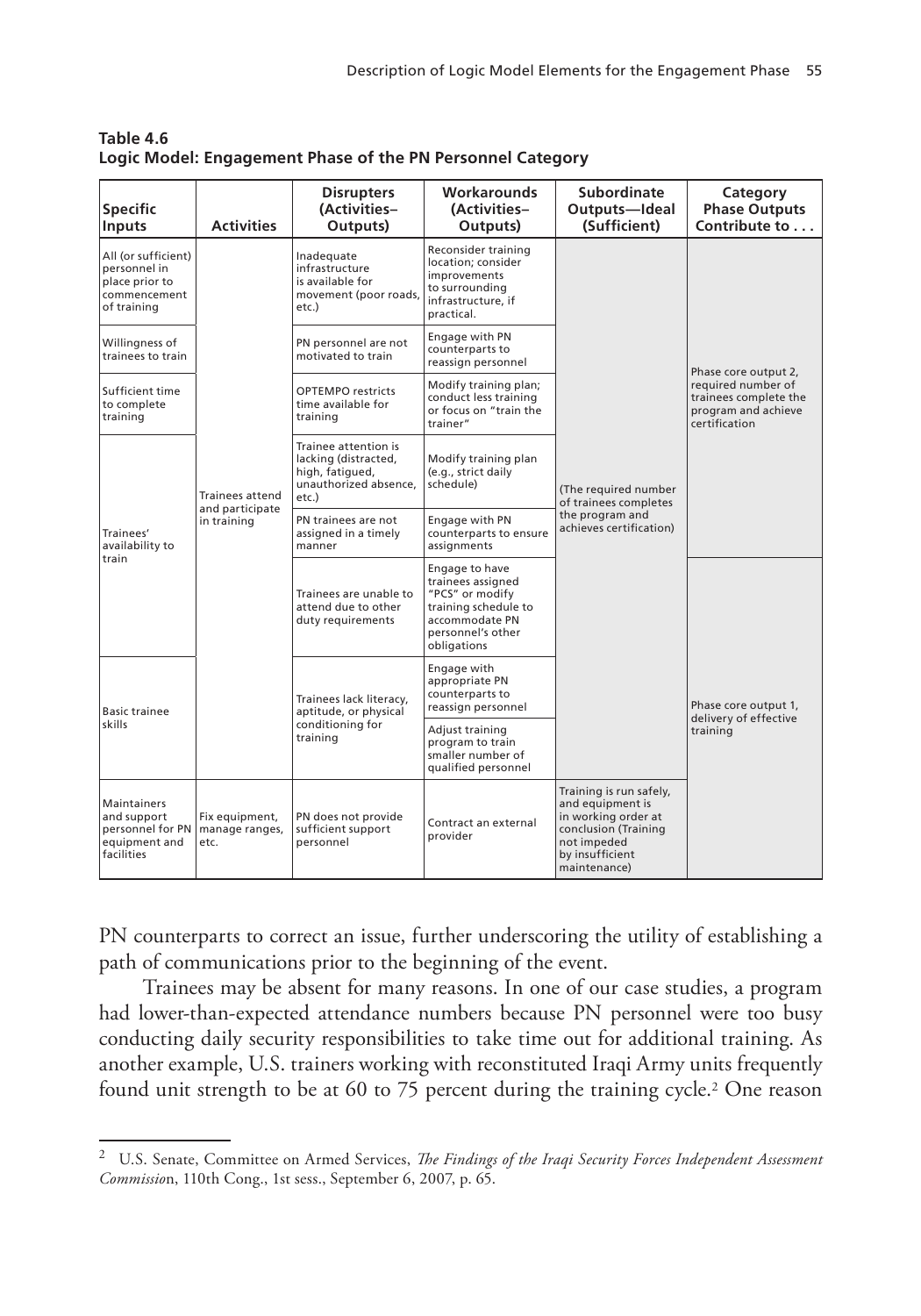| Table 4.7                                                                       |  |
|---------------------------------------------------------------------------------|--|
| Disrupters and Workarounds: Engagement Phase of the PN Personnel Input Category |  |

| <b>Disrupters</b>                                                                        | Workarounds                                                                                                           |  |  |
|------------------------------------------------------------------------------------------|-----------------------------------------------------------------------------------------------------------------------|--|--|
| Inadequate infrastructure is available for movement (poor roads,<br>etc.)                | Reconsider training location; consider improvements to surrounding<br>infrastructure, if practical.                   |  |  |
| PN personnel are not motivated to train                                                  | Engage with PN counterparts to reassign personnel                                                                     |  |  |
| OPTEMPO restricts time available for training                                            | Modify training plan; conduct less training or focus on "train the<br>trainer"                                        |  |  |
| Trainee attention is lacking (distracted, high, fatiqued,<br>unauthorized absence, etc.) | Modify training plan (e.g., strict daily schedule)                                                                    |  |  |
| PN trainees are not assigned in a timely manner                                          | Engage with PN counterparts to ensure assignments                                                                     |  |  |
| Trainees are unable to attend due to other duty requirements                             | Engage to have trainees assigned "PCS" or modify training schedule<br>to accommodate PN personnel's other obligations |  |  |
| Trainees lack literacy, aptitude, or physical conditioning for<br>training               | Engage with appropriate PN counterparts to reassign personnel                                                         |  |  |
|                                                                                          | Adjust training program to train smaller number of qualified<br>personnel                                             |  |  |
| PN does not provide sufficient adequate support personnel                                | Contract an external provider                                                                                         |  |  |

for this was that Iraqi soldiers were paid in cash by the Ministry of Defense. Lacking an electronic banking system or other means of delivering payments directly to their homes, many soldiers were forced to hand-carry large amounts of money home on a regular basis—thus risking their safety and contributing to rampant absenteeism from their units.

### **U.S. Trainers: During Engagement**

*Trainers who are knowledgeable in the subject matter and effective at delivering training* and who are *in place at the commencement of training* are the specific inputs for the engagement phase (Table 4.8). There is only one activity for this phase. The *trainers conduct the event per the plan the U.S. and PN officials agreed to*. If successful, there will be two subordinate outputs. The first will be *the U.S. trainers impart information to the trainees effectively*. The second will be the *training conducted addresses the major objectives of the program*. Both support core phase objective 1, effective training delivered.

#### **Disrupters (and Workarounds)**

The disrupters involved in the engagement phase are issues with which many who have coordinated training events are familiar (Table 4.9). They cover ineffective instruction and a lack of credibility between instructors and students. As with workarounds in numerous other phases, the solutions to these disrupters are based on a high amount of engagement with PN officials and attention to the training program during its execution.

One additional disrupter is entirely internal to U.S. personnel. Much of the success of the long-term BPC effort depends on an accurate and objective assessment of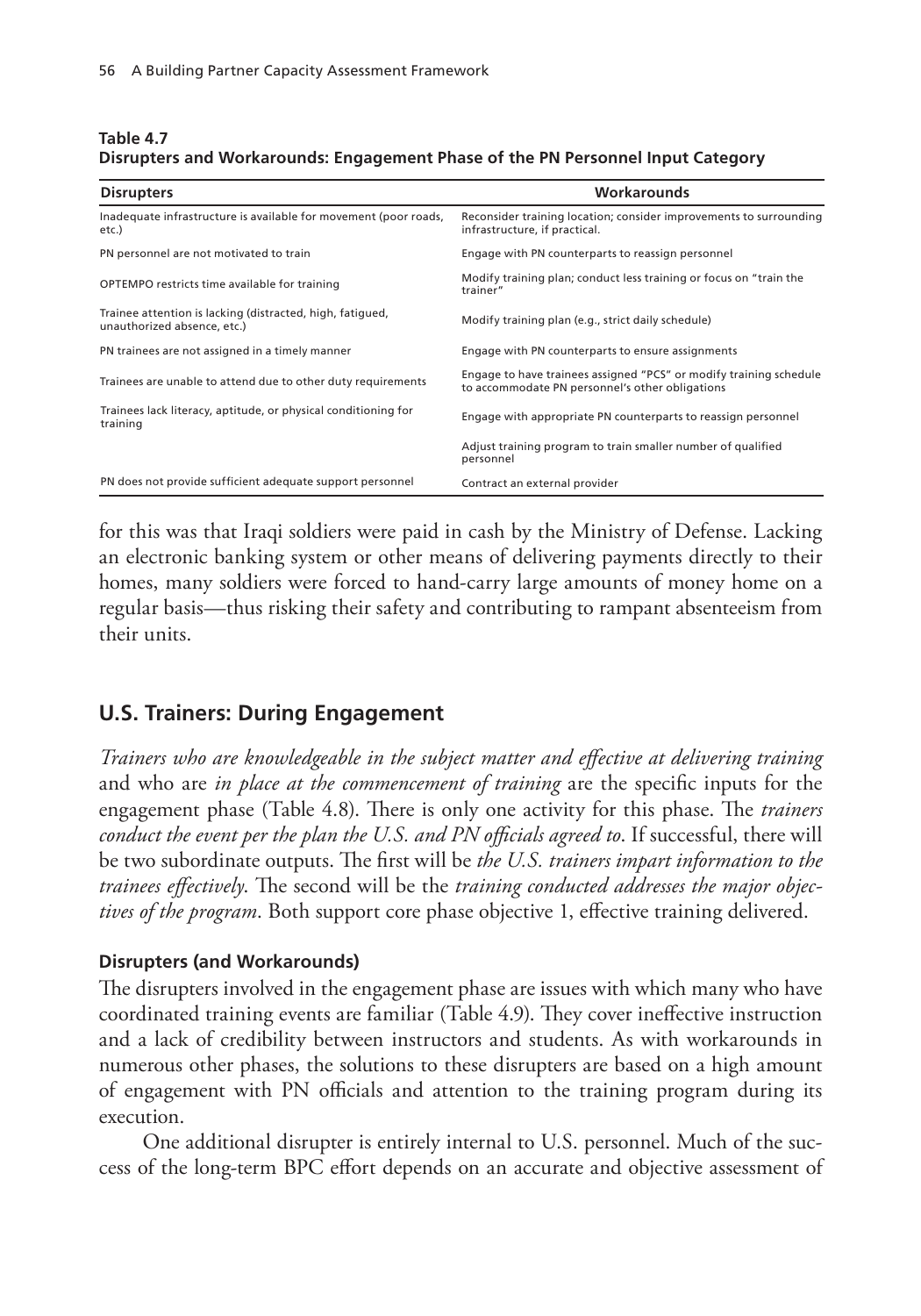| <b>Specific</b><br>Inputs                                                                                                      | <b>Activities</b>                               | <b>Disrupters</b><br>(Activities-<br>Outputs)                                                                                              | <b>Workarounds</b><br>(Activities-<br>Outputs)                                                                                                    | Subordinate<br>Outputs-Ideal<br>(Sufficient)                                               | Category<br><b>Phase Outputs</b><br>Contribute to |
|--------------------------------------------------------------------------------------------------------------------------------|-------------------------------------------------|--------------------------------------------------------------------------------------------------------------------------------------------|---------------------------------------------------------------------------------------------------------------------------------------------------|--------------------------------------------------------------------------------------------|---------------------------------------------------|
| Trainers who are<br>knowledgeable<br>on subject<br>matter and able<br>to communicate<br>material<br>effectively to<br>trainees |                                                 | Trainers are not<br>communicating<br>with PN personnel<br>effectively                                                                      | Review contracted<br>translator<br>performance, trainer<br>qualifications, or<br>cultural training for<br>effectiveness                           | (U.S. trainers effective<br>in communicating<br>information contained<br>in training plan) |                                                   |
|                                                                                                                                | U.S. trainers<br>conduct<br>program per<br>plan | Trainers deviate from<br>plan                                                                                                              | U.S. program<br>personnel and embassy<br>team monitor course                                                                                      | (Training conducted<br>that addresses major<br>objectives of the<br>program)               | Phase core output 1,<br>delivery of effective     |
|                                                                                                                                |                                                 | PN trainees do not<br>respect the trainers<br>due to rank or civilian<br>status                                                            | Pair trainers with PN<br>cadre that will be<br>present in classes.<br>share office space, etc.                                                    |                                                                                            |                                                   |
|                                                                                                                                |                                                 | U.S. personnel<br>manipulate<br>assessments (inflated<br>to exaggerate<br>accomplishments<br>or deflated to keep<br>training effort going) | Embassy and/or CCMD<br>monitors training<br>program                                                                                               |                                                                                            | training                                          |
| All (or sufficient)<br>personnel in<br>place before<br>training starts                                                         |                                                 | PN officials.<br>commanders, or<br>students do not see<br>U.S. trainers as credible<br>or trustworthy                                      | Arrange for third party<br>(allied nation, regional<br>partner, contractors<br>with experience) to<br>participate or take the<br>lead in training |                                                                                            |                                                   |

**Table 4.8 Logic Model: Engagement Phase of the U.S. Trainers Category**

#### **Table 4.9**

#### **Disrupters and Workarounds: Engagement Phase of the U.S. Trainers Input Category**

| <b>Disrupters</b>                                                                                                                         | <b>Workarounds</b>                                                                                                                    |
|-------------------------------------------------------------------------------------------------------------------------------------------|---------------------------------------------------------------------------------------------------------------------------------------|
| Trainers are not communicating with PN personnel effectively                                                                              | Review contracted translator performance, trainer qualifications, or<br>cultural training for effectiveness                           |
| Trainers deviate from plan                                                                                                                | U.S. program personnel and embassy team monitor course                                                                                |
| PN trainees to not respect the trainers due to rank or civilian status Pair trainers with PN cadre that will be present in classes, share | office space, etc.                                                                                                                    |
| U.S. personnel manipulate assessments (inflated to exaggerate<br>accomplishments or deflated to keep training effort going)               | Embassy and/or CCMD monitors training program                                                                                         |
| PN officials, commanders, or students do not see U.S. trainers as<br>credible or trustworthy                                              | Arrange for third party (allied nation, regional partner, contractors<br>with experience) to participate or take the lead in training |

the program itself. Some U.S. stakeholders may have an incentive to skew the program assessment. This may be to exaggerate their own accomplishments or to ensure that the training effort continues (as in the case mentioned under "U.S. Political Will: Engagement." In either case, the workaround for this disrupter is for personnel not directly involved in the event, presumably from the U.S. embassy or the CCMD, to closely monitor the training program.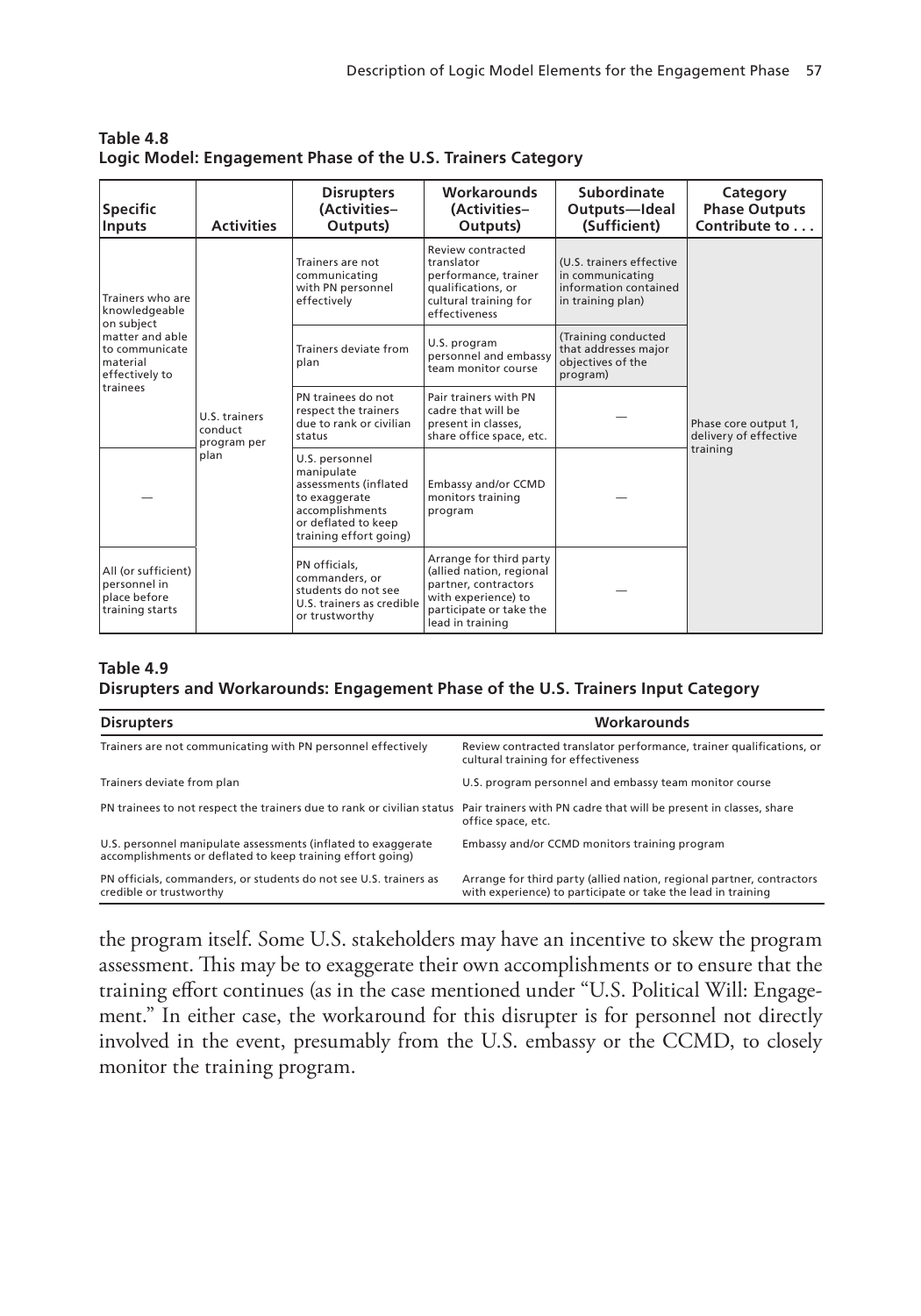## **Equipment: During Engagement**

Having any *necessary equipment, parts, documentation, and communications gear on hand* are inputs to the engagement phase (Table 4.10). The activities of this phase will depend largely on the nature of the training, but it is safe to assume they center on familiarizing trainees with the equipment and service manuals, conducting exercises,

| Table 4.10                                              |  |
|---------------------------------------------------------|--|
| Logic Model: Engagement Phase of the Equipment Category |  |

| <b>Specific</b><br><b>Inputs</b>                                                                                            | <b>Activities</b>                                                                             | <b>Disrupters</b><br>(Activities-<br>Outputs)                                                          | Workarounds<br>(Activities-<br>Outputs)                                                                                 | <b>Subordinate</b><br>Outputs-Ideal<br>(Sufficient)                                                                                              | Category<br><b>Phase Outputs</b><br>Contribute to                                                                                             |
|-----------------------------------------------------------------------------------------------------------------------------|-----------------------------------------------------------------------------------------------|--------------------------------------------------------------------------------------------------------|-------------------------------------------------------------------------------------------------------------------------|--------------------------------------------------------------------------------------------------------------------------------------------------|-----------------------------------------------------------------------------------------------------------------------------------------------|
| An effective<br>plan for use<br>of equipment<br>in training<br>coordinated<br>between the<br><b>United States</b><br>and PN | <b>Familiarize PN</b><br>personnel with<br>new equipment,<br>applications,<br>and sustainment |                                                                                                        | Modify training plan<br>to build capacity prior<br>to introducing new<br>equipment                                      | Training program<br>integrates classroom<br>and "hands on"<br>activities                                                                         | Phase core output 1,<br>delivery of effective<br>training                                                                                     |
| All (or sufficient)<br>equipment<br>in place prior<br>commencement<br>of training                                           |                                                                                               | PN personnel lack the<br>capacity to learn how<br>to use new equipment                                 | Adjust training<br>certification standards                                                                              | As necessary,<br>PN personnel<br>gain proficiency<br>in equipment<br>maintenance and<br>operation                                                |                                                                                                                                               |
|                                                                                                                             |                                                                                               |                                                                                                        |                                                                                                                         |                                                                                                                                                  | Phase core output 2,<br>required number of<br>trainees complete the<br>program and achieve<br>certification                                   |
| Supporting<br>materials for<br>equipment<br>utilization are<br>on hand prior to<br>training                                 | <b>Familiarize PN</b><br>personnel with<br>service manuals                                    | PN operators do not<br>have a culture of using<br>publications                                         | Use service manuals as<br>training materials                                                                            | PN personnel utilize<br>service manuals for<br>upkeep and operation<br>of equipment<br>(PN maintenance<br>practices informed by<br>publications) | Phase core output<br>3, training facilities,<br>materials, and other<br>resources adequately<br>preserved for next use,<br>cycle, or rotation |
|                                                                                                                             | Conduct live-<br>fire exercises<br>to reinforce<br>training goals (if<br>required)            | PN personnel are not<br>sufficiently familiar<br>with equipment to<br>conduct safe firing<br>exercises | Modify training plan to<br>conduct firing exercises<br>later in curriculum or<br>at follow-on event                     | All exercises necessary<br>for accomplishment<br>of training goals are<br>conducted                                                              |                                                                                                                                               |
|                                                                                                                             |                                                                                               | Range facilities do not<br>exist to facilitate safe<br>firing exercises                                | Identify issues that<br>need to be resolved<br>prior to training                                                        |                                                                                                                                                  |                                                                                                                                               |
| A maintenance<br>plan and<br>equipment parts<br>are on hand<br>prior to training                                            | Maintain<br>equipment<br>during the<br>course of<br>training.                                 | PN lacks appropriate<br>personnel for<br>maintenance                                                   | Include training for<br>PN maintainers in the<br>training plan                                                          | All (or reasonable                                                                                                                               |                                                                                                                                               |
|                                                                                                                             | Draw parts<br>from stock<br>to maintain<br>equipment                                          | PN logistics approval<br>process is insufficient                                                       | Program acceptance<br>by PN officials and<br>establishment of<br>communication<br>channels for issues<br>during program | proportion of)<br>equipment remains in<br>service                                                                                                |                                                                                                                                               |
| Communications<br>gear necessary<br>for training is<br>on hand prior to<br>training                                         | Use<br>communications<br>gear for<br>training and<br>for managing<br>the training<br>program  | PN communications are<br>not secure                                                                    | Institute frequency-<br>hopping and other<br>methods to protect<br>unencrypted<br>communications                        | Effective<br>communications<br>for both U.S. and<br>PN personnel<br>(Communications<br>capability sufficient<br>for running training<br>program) |                                                                                                                                               |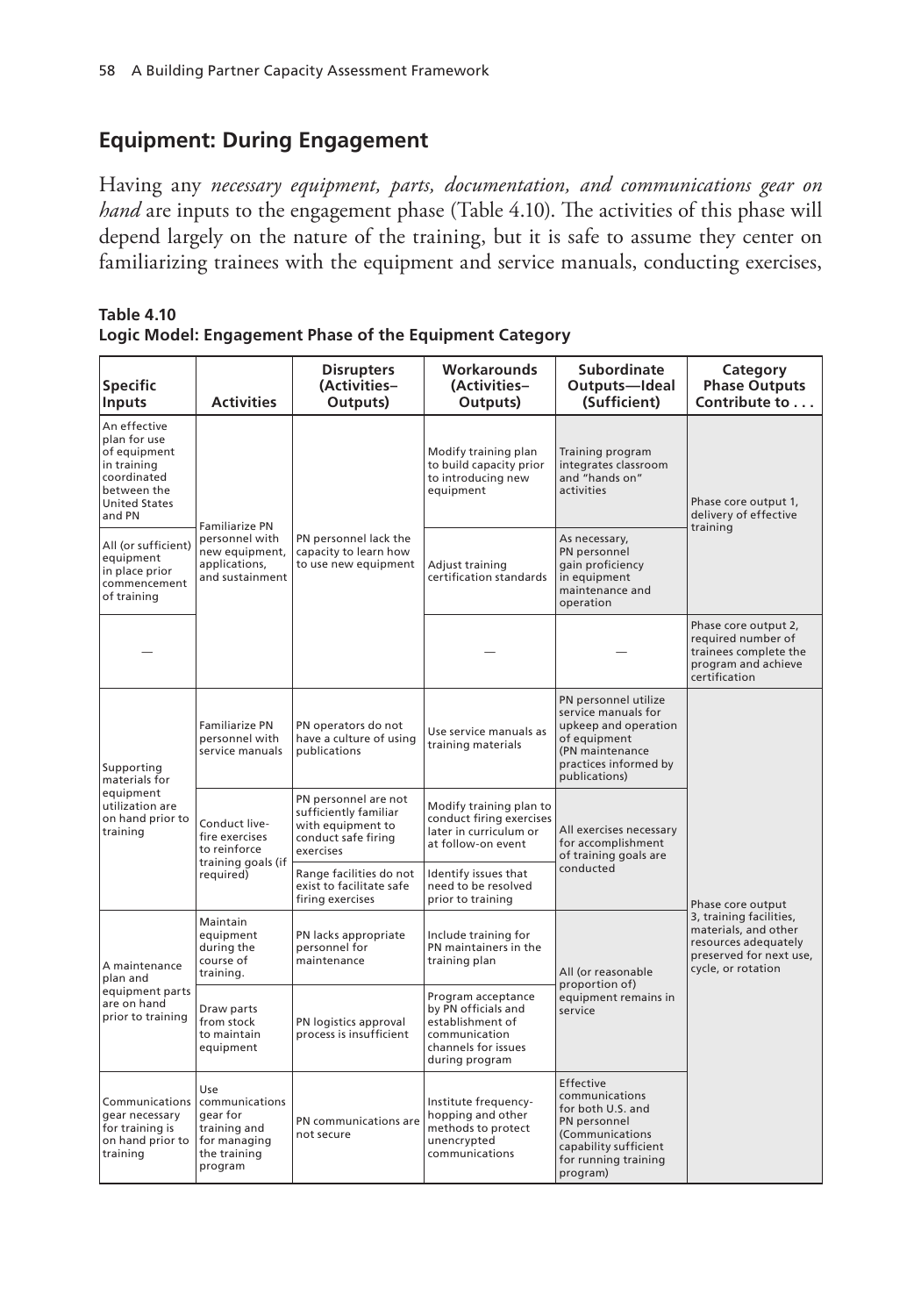maintaining the equipment, and utilizing communications gear as part of the training or to aid in facilitating the program.

If executed effectively, the engagement phase results in several subordinate outputs.

- The training program integrates classroom and "hands on" activities.
- PN personnel gain proficiency in equipment maintenance and operation.
- PN personnel use service manuals for upkeep and operation of equipment (a sufficient output is that such publications inform PN maintenance practices).
- All exercises necessary for the attainment of training objectives are completed.
- All (or a reasonable portion of) the equipment remains in service.
- Communications are effective for both U.S. and PN personnel (a sufficient output would be a communications capability adequate for running the training program).

Indicative of the importance of equipment to the training cycle, these subordinate outputs contribute to all three core phase outputs: 1 (delivery of effective training)*,*  2 (required number of trainees complete the program and achieve certification), and 3 (adequate preservation of training facilities, materials, and other resources for next use, cycle, or rotation).

### **Disrupters (and Workarounds)**

Numerous disrupters may prevent achievement of the phase outputs (Table 4.11). These disrupters may represent sensitive aspects of the BPC effort, since the majority of them pertain to a lack of PN capability, and several involve institutional cultures, changes that may be difficult to advocate.

#### **Table 4.11**

**Disrupters and Workarounds: Engagement Phase of the Equipment Input Category**

| <b>Disrupters</b>                                                                             | Workarounds                                                                                                 |
|-----------------------------------------------------------------------------------------------|-------------------------------------------------------------------------------------------------------------|
| PN personnel lack capacity to learn how to utilize new<br>equipment                           | Modify training plan to build capacity prior to introducing new<br>equipment                                |
|                                                                                               | Adjust training certification standards                                                                     |
| PN operators do not have a culture of using publications                                      | Use service manuals as training materials                                                                   |
| PN personnel are not sufficiently familiar with equipment to<br>conduct safe firing exercises | Modify training plan to conduct firing exercises later in curriculum<br>or at follow-on event               |
| Range facilities do not exist to facilitate safe firing exercises                             | Identify issues that need to be resolved prior to training                                                  |
| PN lacks appropriate personnel for maintenance                                                | Include training for PN maintainers in the training plan                                                    |
| PN logistics approval process is insufficient                                                 | Program acceptance by PN officials and establishment of<br>communication channels for issues during program |
| PN communications are not secure                                                              | Institute frequency-hopping and other methods to protect<br>unencrypted communications                      |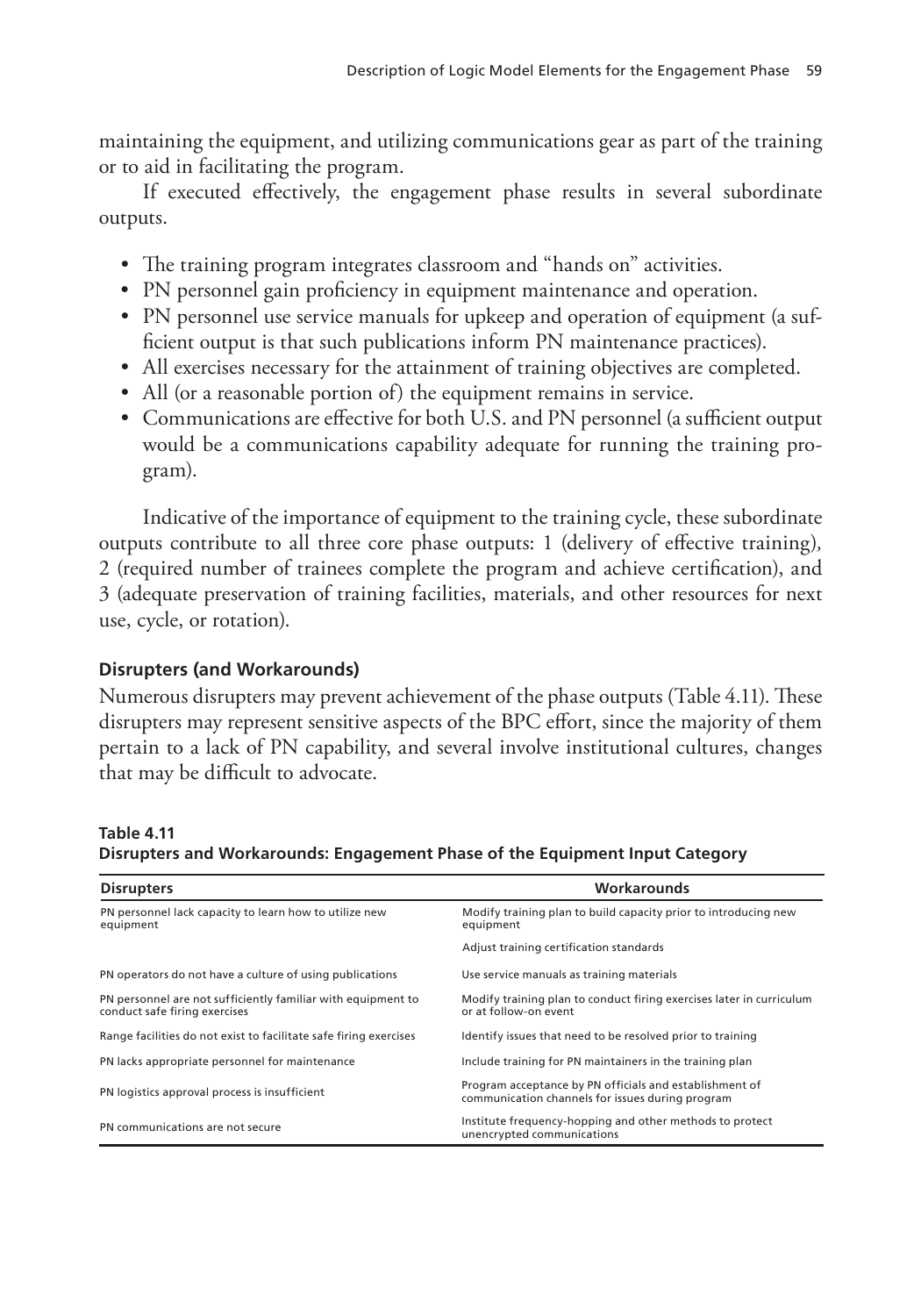# **Logistics and Transport: During Engagement**

Each of the subordinate outputs of the preengagement phase is carried over as an input to the engagement phase (Table 4.12). If these are carried over successfully, little activity occurs in this phase other than *continuing to logistically support the program, utilize assets as required for training, maintain the ability to move U.S. personnel in case of emergency, and ensure proper medical care is provided*.

These activities lead to five subordinate outputs:

- Logistics assets are managed to support training activities.
- All (or a reasonable proportion of) the equipment remains in service.
- U.S. personnel move safely and efficiently.
- Means to evacuate U.S. personnel are available.

| <b>Specific</b><br><b>Inputs</b>                                                | <b>Activities</b>                                                                  | <b>Disrupters</b><br>(Activities-<br>Outputs)                                                                                      | Workarounds<br>(Activities-<br>Outputs)                                                                        | Subordinate<br>Outputs-Ideal<br>(Sufficient)                                                                                                                                               | Category<br><b>Phase Outputs</b><br>Contribute to                                     |  |
|---------------------------------------------------------------------------------|------------------------------------------------------------------------------------|------------------------------------------------------------------------------------------------------------------------------------|----------------------------------------------------------------------------------------------------------------|--------------------------------------------------------------------------------------------------------------------------------------------------------------------------------------------|---------------------------------------------------------------------------------------|--|
| Resources<br>available for<br>logistics efforts<br>in timely manner             | Coordinate with<br>PN officials to<br>support training<br>program                  | PN officials lack<br>sufficient logistics<br>assets throughout<br>training cycle                                                   | PN officials<br>accept program;<br>communication<br>channels are set up to<br>address issues during<br>program | Logistics assets are<br>managed to support<br>training activities                                                                                                                          | Phase core output 1,<br>delivery of effective<br>training                             |  |
| Plan and parts<br>to maintain<br>equipment on<br>hand prior to<br>training      | Use parts<br>to perform<br>required<br>maintenance<br>throughout<br>training cycle | Authorities for<br>permitting release<br>of parts and fuel are<br>inadequate                                                       | PN officials<br>accept program;<br>communication<br>channels are set up to<br>address issues during<br>program | All (or reasonable<br>proportion of)                                                                                                                                                       | Phase core output 3,<br>training facilities,<br>materials, and<br>other resources are |  |
| Sufficient fuel<br>available for<br>training                                    | Use fuel to<br>keep vehicles<br>operational<br>throughout<br>training cycle        | PN corruption leads to<br>poor fuel quality                                                                                        |                                                                                                                | equipment remains in<br>service                                                                                                                                                            | adequately preserved<br>for next use, cycle, or<br>rotation                           |  |
| U.S. personnel<br>can move to<br>training location<br>safely                    | Establish rules<br>and methods<br>for moving U.S.<br>personnel                     | PN laws do not support<br>the U.S. training<br>mission and status<br>of trainers (weapons<br>carried, activities)                  | Agree to status of U.S.<br>group prior to team<br>entering country                                             | U.S. personnel move<br>safely and efficiently                                                                                                                                              |                                                                                       |  |
| A viable plan<br>for evacuating<br>U.S. personnel<br>in case of<br>emergency    | Maintain ability<br>to evacuate U.S.<br>personnel                                  |                                                                                                                                    |                                                                                                                | Means to evacuate U.S.<br>personnel                                                                                                                                                        | Phase core output 2,<br>required number of<br>trainees completes the                  |  |
| Medical<br>requirements<br>have been<br>satisfied prior to<br>start of training | Meet all<br>emergent<br>and routine<br>medical needs of<br>participants            | Medical personnel<br>not aware of training<br>demands and<br>disqualify trainees<br>unnecessarily or clear<br>them inappropriately | Brief U.S. or PN medical<br>personnel on training<br>regimen prior to event                                    | Urgent and routine<br>medical needs of<br>training participants<br>are addressed<br>promptly throughout<br>program (Personnel<br>attrition due to<br>medical reasons kept<br>to a minimum) | program and achieves<br>certification                                                 |  |

**Table 4.12 Logic Model: Engagement Phase of the Logistics and Transport Category**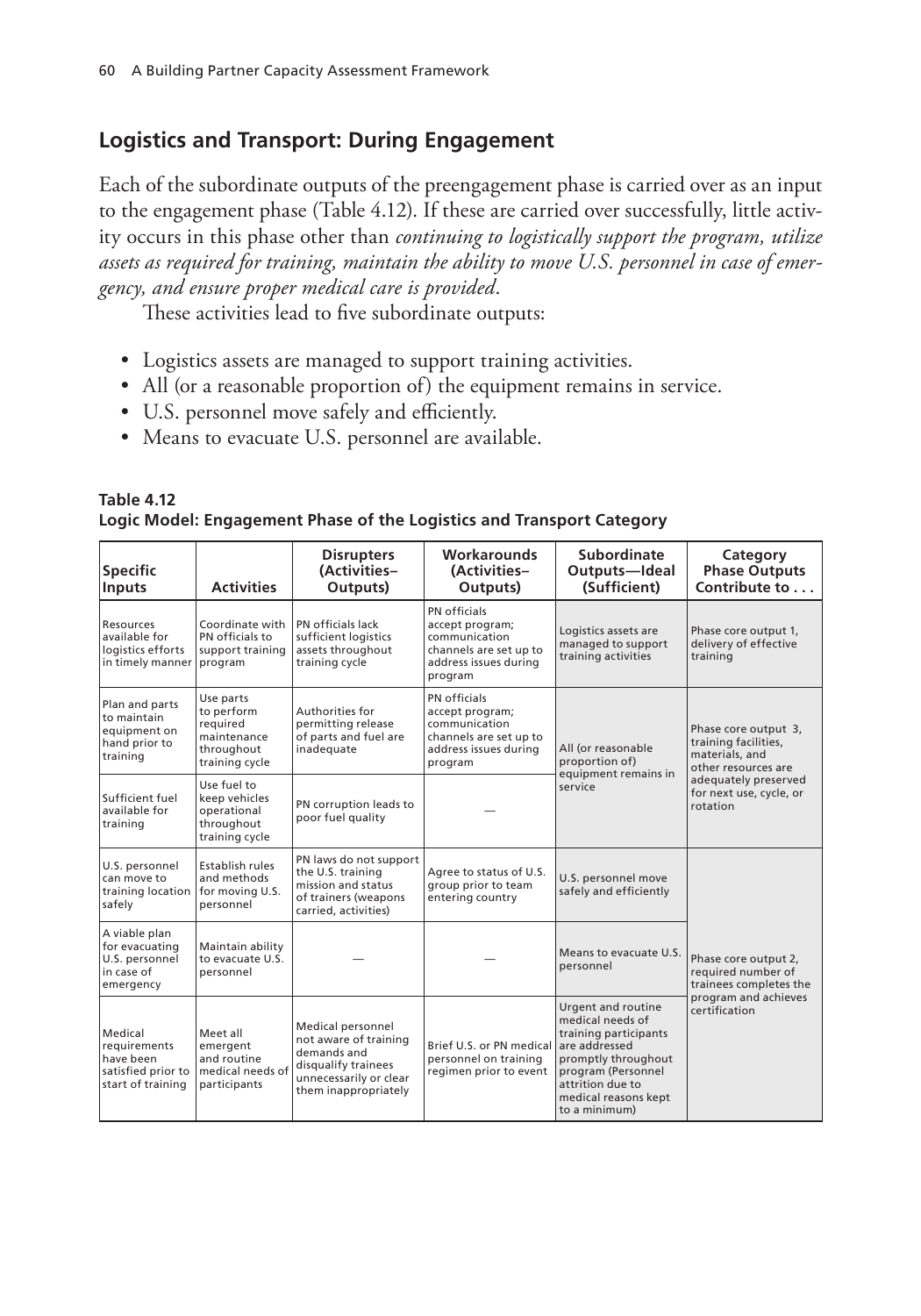• Urgent and routine medical needs of training participants are addressed promptly throughout the program (this is also an output of the facilities line of effort; a sufficient output is minimization of personnel attrition for medical reasons).

The goal of the engagement phase for logistics and transport is the realization of two core phase outputs: 2 (required number of trainees complete the program and achieve certification) and 3 (adequate preservation of training facilities, materials, and other resources for next use, cycle, or rotation).

### **Disrupters (and Workarounds)**

Most of the disrupters for this phase involve a lack of PN support; one pertains to the training of medical personnel (Table 4.13). Although the workarounds are as specific as possible, these disrupters will all likely require engagement and negotiation with PN officials.

For example, we received an anecdote regarding one country case in which helicopter training and operations were suspended due to the corrupt sale of high-quality aviation fuel and its replacement with lower-quality fuel. This problem was (eventually) resolved through patience and careful and diplomatic engagement with the commander of the relevant PN formation.

# **Facilities: During Engagement**

Once the event begins, the facilities should not be a major coordination concern (Table 4.14). In this phase, the facilities are utilized and maintained. Several subordinate outputs are desirable in in this phase:

- Personnel are housed in appropriate conditions.
- U.S. personnel are housed in a secure location throughout the training cycle.

#### **Table 4.13 Disrupters and Workarounds: Engagement Phase of the Logistics and Transport Input Category**

| <b>Disrupters</b>                                                                                                                         | Workarounds                                                              |
|-------------------------------------------------------------------------------------------------------------------------------------------|--------------------------------------------------------------------------|
| PN officials lack sufficient logistics assets throughout training cycle PN officials accept program; communication channels are set up to | address issues during program                                            |
| Authorities for permitting release of parts and fuel are inadequate PN officials accept program; communication channels are set up to     | address issues during program                                            |
| PN corruption leads to poor fuel quality                                                                                                  |                                                                          |
| PN laws do not support the U.S. training mission and status of<br>trainers (weapons carried, activities)                                  | Agree to status of U.S. group prior to team entering country             |
| Medical personnel not aware of training demands and disqualify<br>trainees unnecessarily or clear them inappropriately                    | Brief U.S. or PN medical personnel on training regimen prior to<br>event |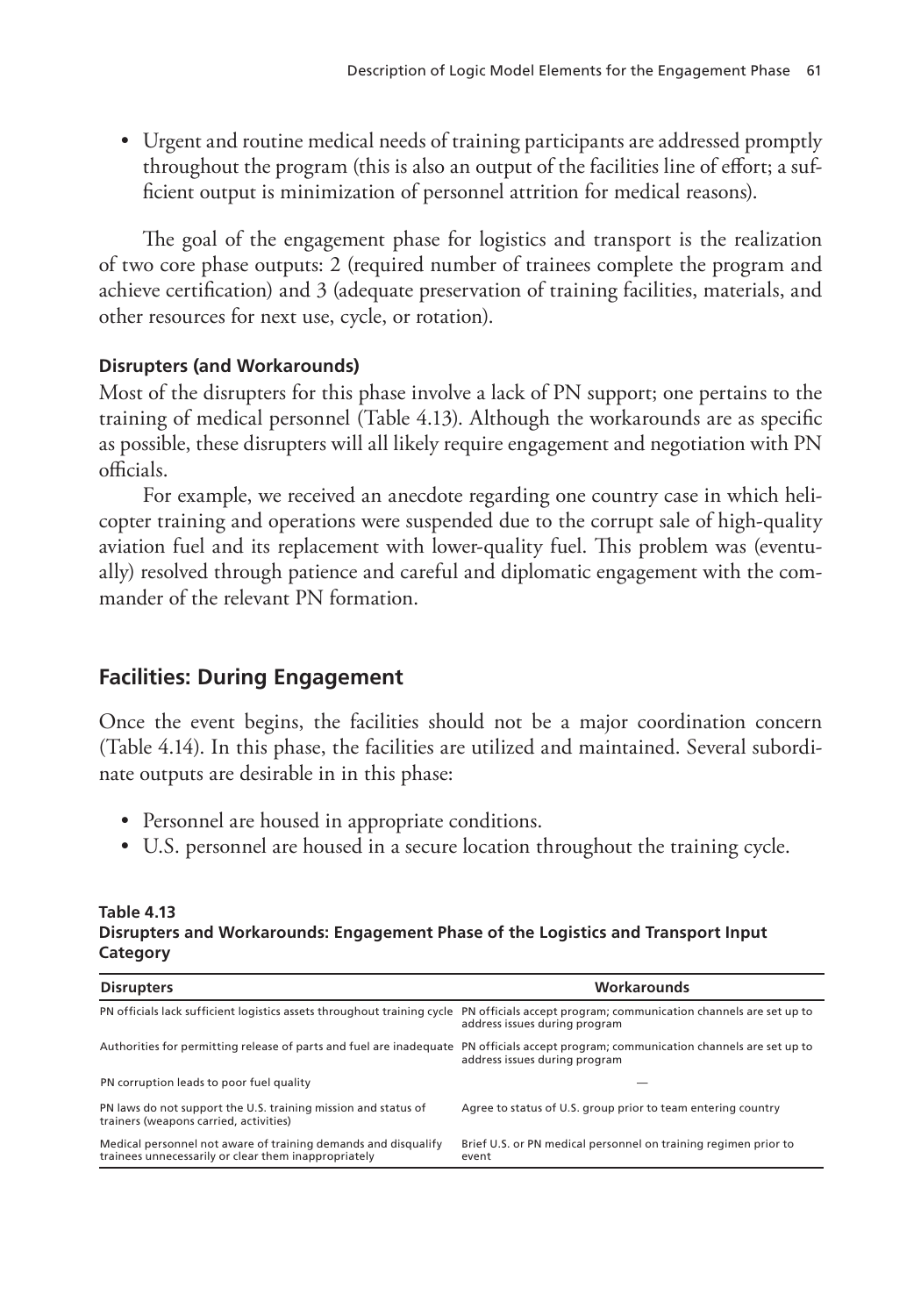| Table 4.14                                               |  |
|----------------------------------------------------------|--|
| Logic Model: Engagement Phase of the Facilities Category |  |

| <b>Specific</b><br><b>Inputs</b>                                                         | <b>Activities</b>                                                                                   | <b>Disrupters</b><br>(Activities-<br>Outputs)                                                   | Workarounds<br>(Activities-<br>Outputs)                                                                                   | Subordinate<br>Outputs-Ideal<br>(Sufficient)                                                                   | Category<br><b>Phase Outputs</b><br>Contribute to                                                                                                    |  |
|------------------------------------------------------------------------------------------|-----------------------------------------------------------------------------------------------------|-------------------------------------------------------------------------------------------------|---------------------------------------------------------------------------------------------------------------------------|----------------------------------------------------------------------------------------------------------------|------------------------------------------------------------------------------------------------------------------------------------------------------|--|
|                                                                                          |                                                                                                     |                                                                                                 | Contract U.S.<br>personnel to conduct<br>maintenance                                                                      |                                                                                                                |                                                                                                                                                      |  |
| Adequate and<br>secure quarters<br>for all trainers<br>and trainees<br>prior to start of | House trainees<br>in quarters                                                                       | PN personnel do not<br>show the ability or<br>inclination to maintain<br>living quarters        | Obtain program<br>acceptance from PN<br>officials and establish<br>communication<br>channels for issues<br>during program | Personnel are housed<br>in appropriate<br>conditions                                                           | Phase core output 1,<br>delivery of effective<br>training                                                                                            |  |
| training                                                                                 | House U.S.<br>personnel in<br>an area that<br>complies with<br>force protection<br>requirements     | Training facility<br>conditions necessitate<br>housing U.S. personnel<br>at a separate location | Engage U.S. special<br>operations forces<br>(which have fewer<br>force protection<br>requirements) to<br>conduct training | U.S. personnel housed<br>in secure location<br>throughout training<br>cycle                                    |                                                                                                                                                      |  |
|                                                                                          |                                                                                                     | PN personnel do                                                                                 | Contract U.S.<br>personnel to conduct<br>maintenance                                                                      | Classrooms that                                                                                                |                                                                                                                                                      |  |
| Classroom space<br>that facilitates<br>training                                          | Use space for<br>training and<br>administration                                                     | not show ability or<br>inclination to maintain<br>classrooms                                    | Obtain program<br>acceptance from PN<br>officials and establish<br>communication<br>channels for issues<br>during program | effectively facilitate<br>training (Training areas<br>sufficient for class<br>instruction)                     | Phase core output 3,<br>training facilities,<br>materials, and<br>other resources are<br>adequately preserved<br>for next use, cycle, or<br>rotation |  |
|                                                                                          | Use training<br>areas for field<br>exercises                                                        |                                                                                                 | Contract U.S.<br>personnel to conduct<br>maintenance                                                                      | Field areas that<br>effectively facilitate<br>training (Field<br>areas sufficient for<br>conducting exercises) |                                                                                                                                                      |  |
| <b>Field areas</b><br>prepared prior<br>to start of<br>training                          |                                                                                                     | PN personnel do not<br>show the ability or<br>inclination to maintain<br>field areas            | Obtain program<br>acceptance from PN<br>officials and establish<br>communication<br>channels for issues<br>during program |                                                                                                                |                                                                                                                                                      |  |
| Adequate<br>and reliable                                                                 |                                                                                                     | PN personnel do not                                                                             | Contract U.S.<br>personnel to conduct<br>maintenance                                                                      | Equipment and<br>facilities powered                                                                            | Phase core output 1,<br>delivery of effective<br>training                                                                                            |  |
| electrical supply<br>is established<br>prior to start of<br>training                     | Provide<br>electrical power<br>for all facilities                                                   | show the ability or<br>inclination to maintain<br>electrical equipment                          | Obtain program<br>acceptance from PN<br>officials and establish<br>communication<br>channels for issues<br>during program | throughout training<br>cycle (Training not<br>impeded by electrical<br>infrastructure)                         |                                                                                                                                                      |  |
| Resources are<br>available for<br>facilities in<br>timely manner                         | Coordinate with<br>PN officials to<br>support training<br>program                                   | PN does not maintain<br>facilities throughout<br>the training cycle                             | Obtain program<br>acceptance from PN<br>officials and establish<br>communication<br>channels for issues<br>during program | Facilities are managed<br>to support training<br>activities                                                    |                                                                                                                                                      |  |
| Necessary IT<br>equipment<br>on hand and<br>functioning<br>prior to training             | Use IT<br>effectively to<br>support training                                                        | The PN infrastructure<br>does not support IT<br>systems                                         | Provide infrastructure<br>prior to training                                                                               | IT equipment that<br>effectively augments<br>instruction (IT<br>equipment utilized in<br>training program)     | Phase core output 1,<br>delivery of effective<br>training                                                                                            |  |
| <b>Facilities</b><br>conform to U.S.<br>force protection<br>requirements                 | Ensure U.S.<br>personnel<br>remain within<br>approved<br>facilities<br>throughout<br>training cycle | Force protection<br>requirements are not<br>sufficient or cannot be<br>achieved                 | Reconsider training<br>location                                                                                           | U.S. personnel comply<br>with FP requirements                                                                  |                                                                                                                                                      |  |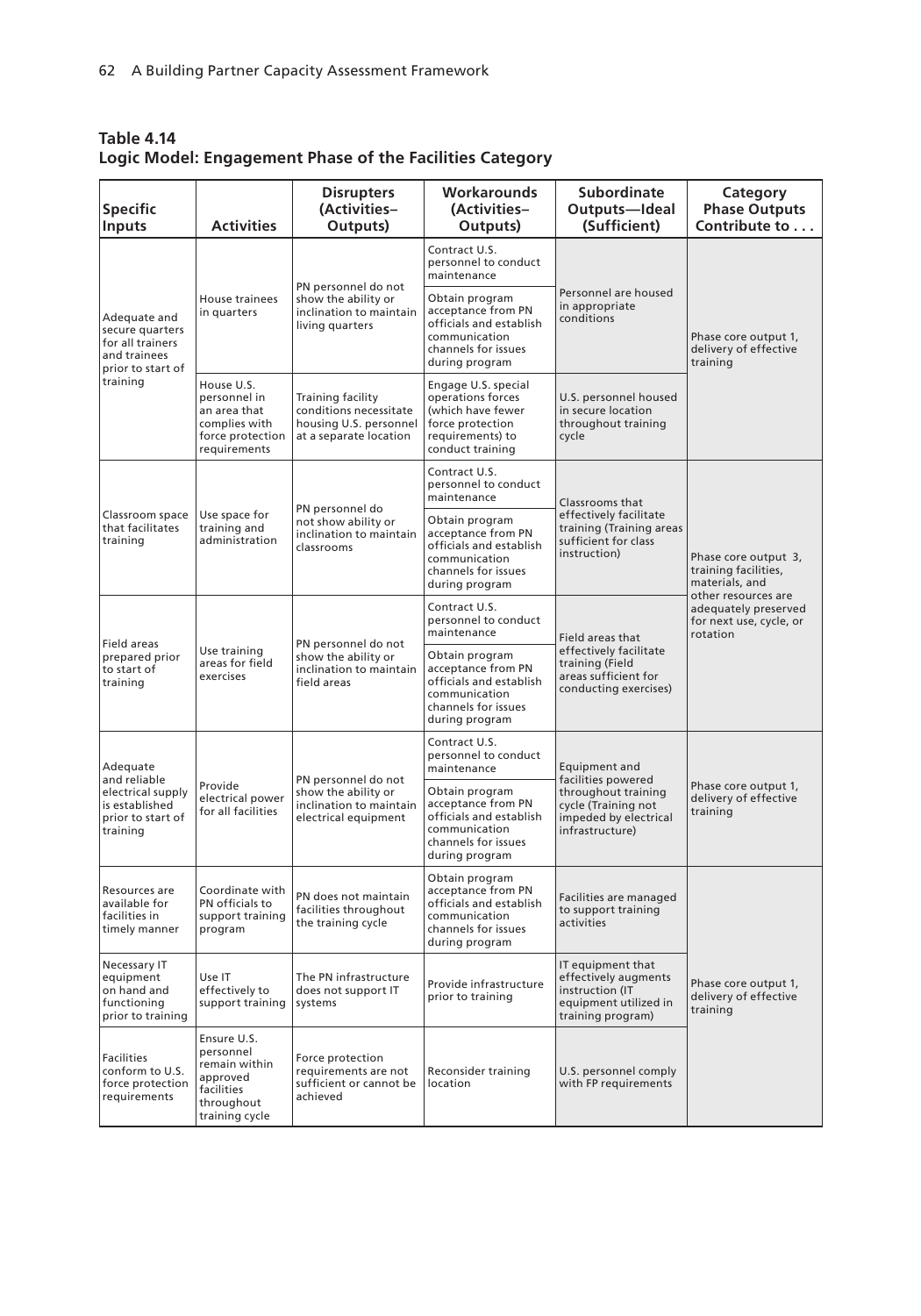- Classrooms and field areas effectively facilitate training (the sufficient output is that classrooms and field areas are adequate for training).
- Equipment and facilities arepowered throughout training cycle (the sufficient output is that the electrical infrastructure does not impede training.
- Facilities are managed to support training activities.
- The IT equipment effectively augments instruction.
- U.S. personnel comply with force protection requirements.

In addition to these outputs, these efforts realize the phase core outputs 1 (delivery of effective training) and 3 (adequate preservation of training facilities, materials, and other resources for next use, cycle, or rotation).

### **Disrupters (and Workarounds)**

The disrupters that were identified for the engagement phase may be politically sensitive to address (Table 4.15). Many of them involve PN personnel being unable or unwilling to maintain facilities in some form. But due to the cost and effort involved in construction or refurbishment, U.S. officials may find it necessary to press their counterparts for better performance to keep the facilities available for future use.

# **Curriculum and Training Content: During Engagement**

The three outputs from the preengagement phase are the inputs for the engagement phase (Table 4.16). In this phase, the activities are straightforward: *Training is conducted according to the curriculum; materials are utilized to enhance training; and international operational standards are addressed and made a priority, if appropriate*. Each of the inputs leads to a corresponding subordinate output:

- The curriculum is verified as being effective in achieving PN and U.S. goals.
- The training materials augment instruction effectively.
- The curriculum achieves standards for international operations effectively.

#### **Table 4.15 Disrupters and Workarounds: Engagement Phase of the Facilities Input Category**

| <b>Disrupters</b>                                                                                               | Workarounds                                                                                                                                 |
|-----------------------------------------------------------------------------------------------------------------|---------------------------------------------------------------------------------------------------------------------------------------------|
| PN personnel do not show ability or inclination to maintain living<br>quarters                                  | Contract U.S. personnel to conduct maintenance; establishment<br>of communication channels for issues during program (PN political<br>will) |
| Training facility conditions necessitate housing U.S. personnel at<br>separate location                         | Engage U.S. special operations forces (SOF) to conduct training (SOF<br>may have fewer force protection requirements)                       |
| PN personnel do not show ability or inclination to maintain<br>classrooms, field areas, or electrical equipment | Contract U.S. personnel to conduct maintenance; establishment<br>of communication channels for issues during program (PN political<br>will) |
| PN infrastructure does not support IT systems                                                                   | Provide infrastructure though U.S. resources prior to training                                                                              |
| Force protection requirements are not sufficient or cannot be<br>achieved                                       | Reconsider training location                                                                                                                |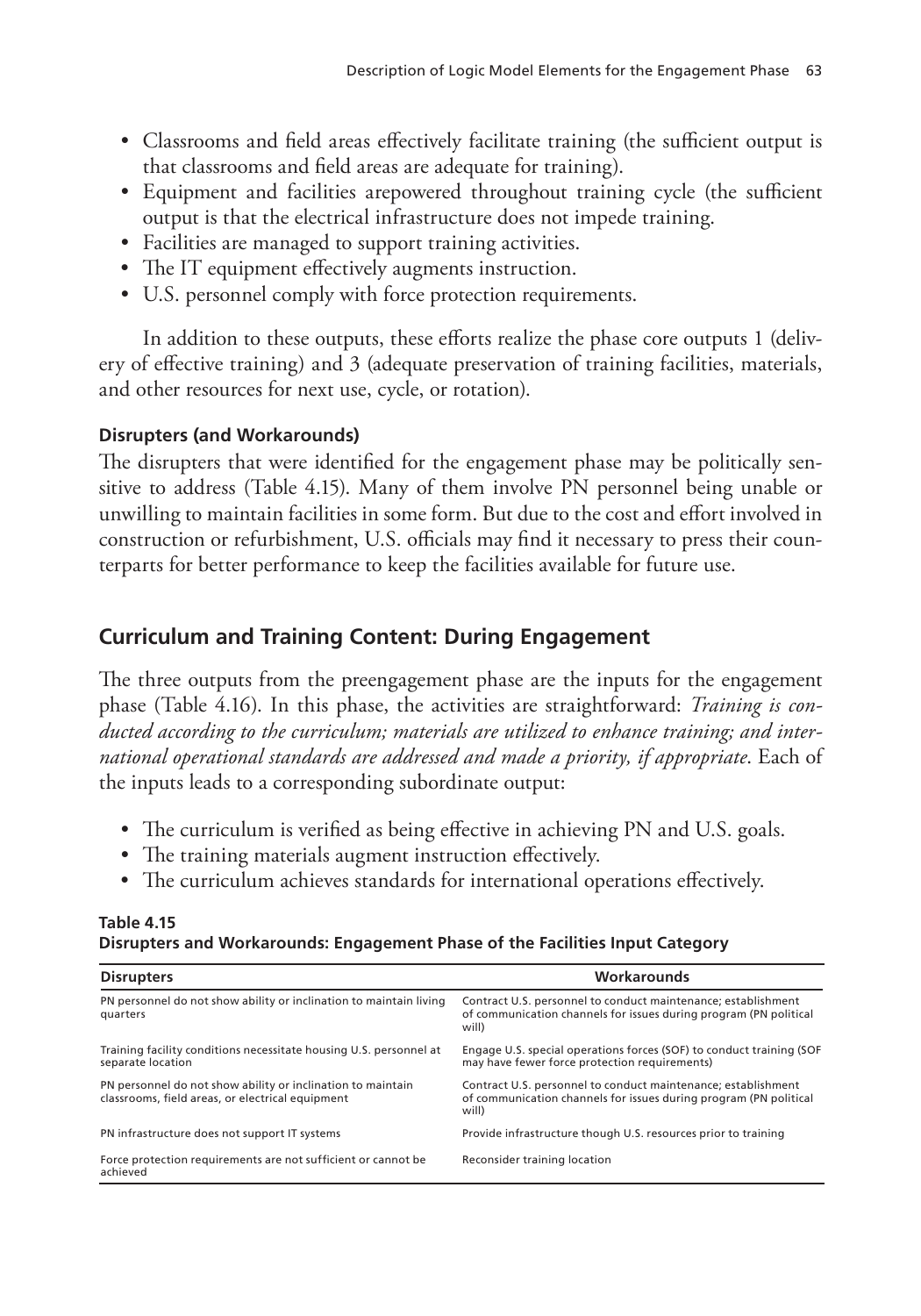| <b>Specific</b><br><b>Inputs</b>                                                                                                  | <b>Activities</b>                                        | <b>Disrupters</b><br>(Activities-<br>Outputs)                              | <b>Workarounds</b><br>(Activities-<br>Outputs)                                                                                             | Subordinate<br>Outputs-Ideal<br>(Sufficient)                                                                                                                         | Category<br><b>Phase Outputs</b><br>Contribute to                                                             |
|-----------------------------------------------------------------------------------------------------------------------------------|----------------------------------------------------------|----------------------------------------------------------------------------|--------------------------------------------------------------------------------------------------------------------------------------------|----------------------------------------------------------------------------------------------------------------------------------------------------------------------|---------------------------------------------------------------------------------------------------------------|
| The curriculum<br>provides each<br>trainee the<br>opportunity to<br>meet standards                                                | Train to<br>curriculum                                   | The curriculum is<br>insufficient to achieve<br>standards                  | Obtain program<br>acceptance from PN<br>officials and establish<br>communication<br>channels for issues<br>during program                  | Curriculum verified as<br>effective in achieving<br>PN and U.S. goals<br>(Curriculum supports<br>U.S. and PN BPC goals)                                              |                                                                                                               |
| All materials are<br>in a language or<br>dialect and at a<br>technical level<br>with which PN<br>personnel will<br>be comfortable | Use materials to<br>enhance training                     | PN personnel assigned<br>to training are not<br>literate                   | Ensure that sufficient<br>PN personnel<br>with appropriate<br>qualifications are<br>present at facility<br>prior to commencing<br>training | Training materials that<br>effectively augment<br>instruction (Training<br>materials utilized in<br>instruction)                                                     | Phase core output 2,<br>required number of<br>trainees completes the<br>program and achieves<br>certification |
| The curriculum<br>provides an<br>opportunity for<br>trainees and<br>units to certify<br>for international<br>operations           | Train to<br>standards for<br>international<br>operations | PN policy does not<br>permit deployment<br>for international<br>operations | Revisit training to<br>determine whether<br>it is cost-effective<br>if international<br>operations are not<br>going to be supported        | Curriculum verified<br>as effective in<br>achieving standards<br>for international<br>operations (Training<br>objectives met<br>support international<br>operations) |                                                                                                               |

**Table 4.16 Logic Model: Engagement Phase of the Curriculum and Training Content Category**

In total, this phase produces output 2 (required number of trainees complete the program and achieve certification).

### **Disrupters (and Workarounds)**

Three disrupters would inhibit progress in this phase. First, *the curriculum could be found to be ineffective in achieving standards*. In this case, the communication channels established between U.S. and PN officials would likely need to be used to make quick and sweeping changes to the curriculum. Second, a *lack of literacy among PN trainees* would slow down training immensely if the curriculum used printed materials. Here, too, there is no fix U.S. officials can apply unilaterally. PN officials will need to be consulted to either modify the training or provide new personnel. Finally, the *partner government may be against deploying for peacekeeping operations*. In this case, the curriculum should be assessed to determine what topics are geared toward international standards and how they can be deleted or modified.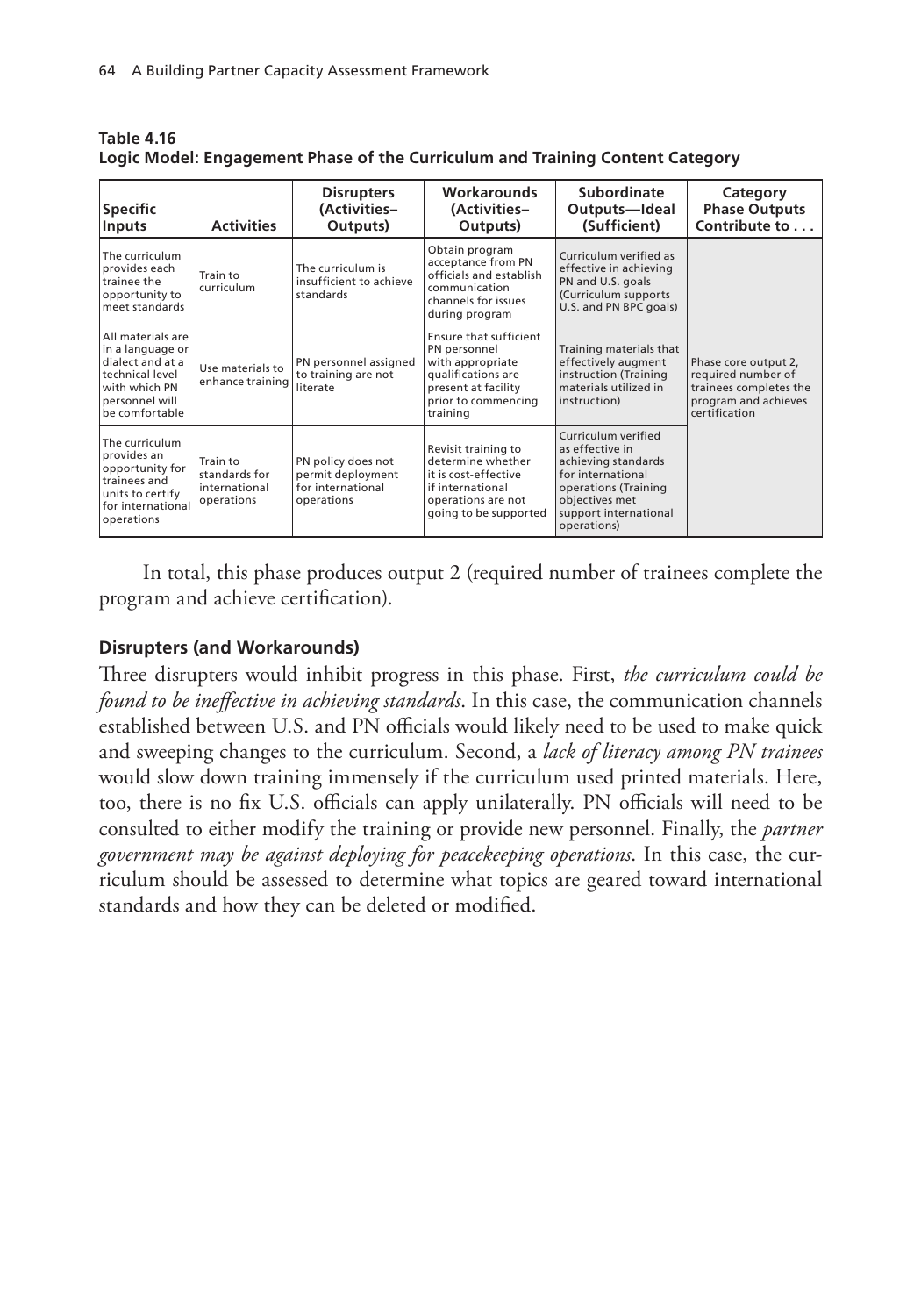CHAPTER FIVE **Description of Logic Model Elements for the Postengagement Phase, Including Outcomes**

This chapter highlights the elements of the logic model that pertain to the postengagement phase—the phase in which the BPC event is assessed for effectiveness and in which the efforts made during the event are carried forward through additional training, operations, or maintenance. As with the engagement phase, the logic model addresses the postengagement phase that is tied to each BPC event rather than the BPC program as a whole.

## **U.S. Program Goals and Plans: Postengagement**

The postengagement phase for the U.S. program goals and plans input category (Table 5.1) has only two inputs, one an output from the preengagement phase and one an output from the engagement phase:

- a coordinated plan and performance measures that all U.S. stakeholders agree on
- continuous points of contact for the United States and the PN throughout the training process.

These two inputs support two activities:

- establishing capabilities and institutions that will ensure program has longevity
- maintaining contacts with PN officials to ensure program effects are continued.

The inputs and activities contribute to a single subordinate phase output, which relates to PN political will, which is its own input category. The ideal version of that output is *procedures are established for continuing dialogue and future training opportunities*; the sufficient version is just that *communication on future efforts continues with the PN*. This output contributes to phase core output 2 (continuing maintenance and sustainment of new forces and equipment, training facilities, and materials).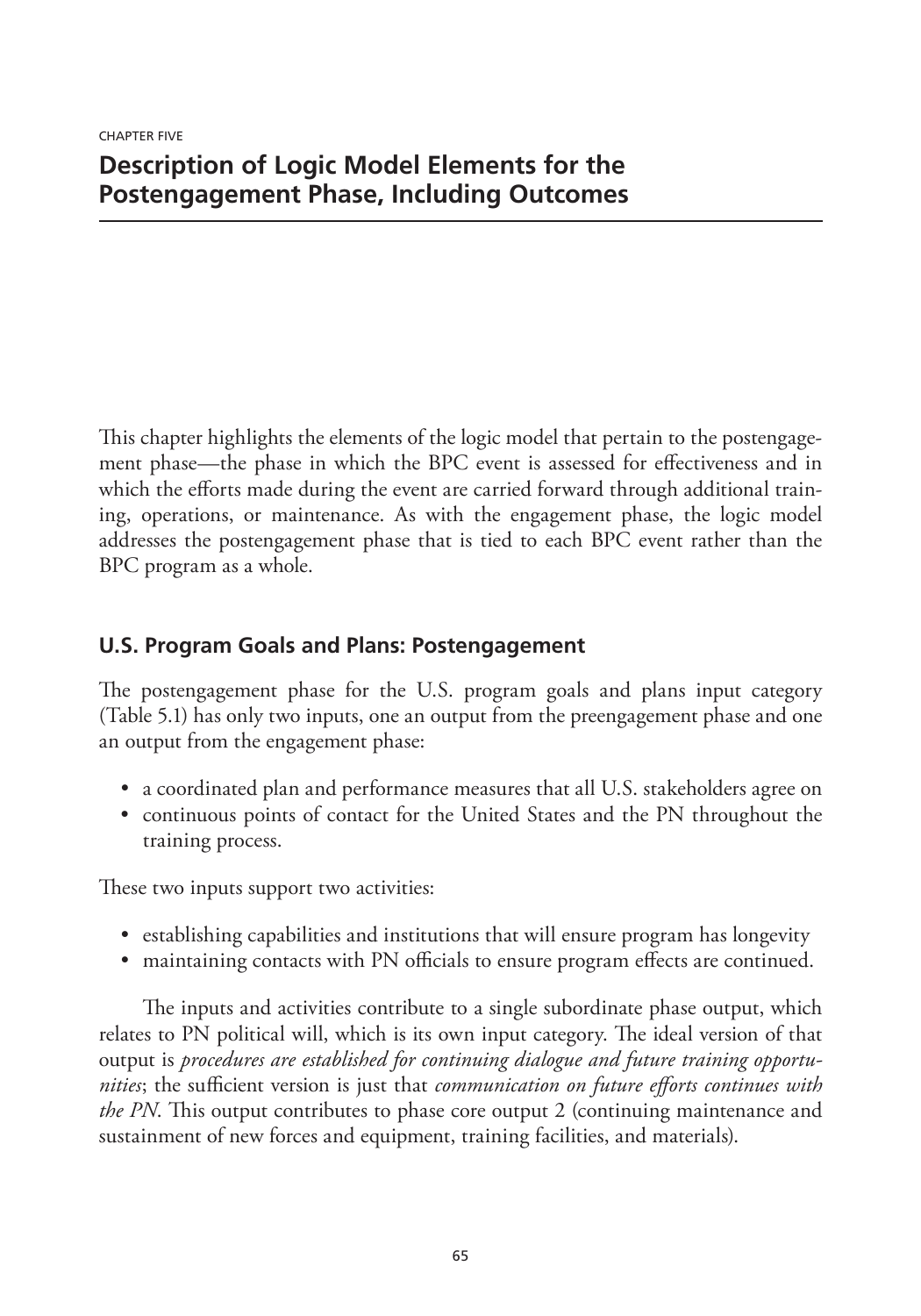| <b>Specific</b><br><b>Inputs</b>                                                                 | <b>Activities</b>                                                                         | <b>Disrupters</b><br>(Activities-<br>Outputs)                       | Workarounds<br>(Activities-<br>Outputs)                                                                                     | Subordinate<br>Outputs-Ideal<br>(Sufficient)                                    | Category<br><b>Phase Outputs</b><br>Contribute to                           |
|--------------------------------------------------------------------------------------------------|-------------------------------------------------------------------------------------------|---------------------------------------------------------------------|-----------------------------------------------------------------------------------------------------------------------------|---------------------------------------------------------------------------------|-----------------------------------------------------------------------------|
| Agreement of all<br>U.S. stakeholders<br>on a coordinated<br>plan and<br>performance<br>measures | Establish<br>capabilities and<br>institutions<br>that will ensure<br>program<br>longevity | PN shows no interest<br>or ability in sustaining<br>program results | Include sustainment<br>and program<br>improvement<br>measures as part of the<br>coordinated plan                            | Procedures are<br>established for<br>continuing dialoque<br>and future training | Phase core output<br>2, continuing<br>maintenance and<br>sustainment of new |
| Continuous U.S.<br>and PN points<br>of contact<br>throughout<br>training process                 | Maintain<br>contacts with<br>PN officials<br>to ensure<br>program effects<br>continued    | U.S. and PN officials<br>rotate to other<br>assignments             | Establish a regular<br>schedule for PN<br>meetings so visibility<br>on rotations is<br>maintained and "hand-<br>offs" occur | opportunities<br>(Communication<br>on future efforts<br>continues)              | forces and equipment,<br>training facilities and<br>materials               |

**Table 5.1 Logic Model: Postengagement Phase of the U.S. Goals and Plans Input Category**

### **Disrupters (and Workarounds)**

The logic model includes two possible disrupters, one for each input-activity pair. The first is *PN shows no interest or ability in sustaining program results*. This would be difficult to work around, but progress might be made by including sustainment and program improvement measures in the coordinated plan. The second is a *break in lines of communication caused by U.S. and PN officials rotating to other assignments*. Because rotations on both sides are inevitable, care should be taken to protect connections and contacts by institutionalizing regular meetings, maintaining visibility on rotations, and taking care in transitions and handovers.

## **U.S. Program Goals and Plans: Outcomes**

If all the temporal phases successfully produce all their intermediate phase outputs, the U.S. program goals and plans input category should produce four outcomes (Table 5.2):

- The executed plans effectively increase partner capacity in desired areas and consistent with U.S. BPC goals.
- U.S. stakeholders accept and support the executed plans.
- Plans enable future engagement and continued incremental progress toward U.S. BPC goals.
- Relationships and connections are sufficient to support future engagement and progress toward U.S. BPC goals.

These four outcomes contribute significantly to two of the three high-level BPC training and equipping outcomes that are the ultimate outcomes of the overall model, 1 (capacity built), and 3 (PN relationship).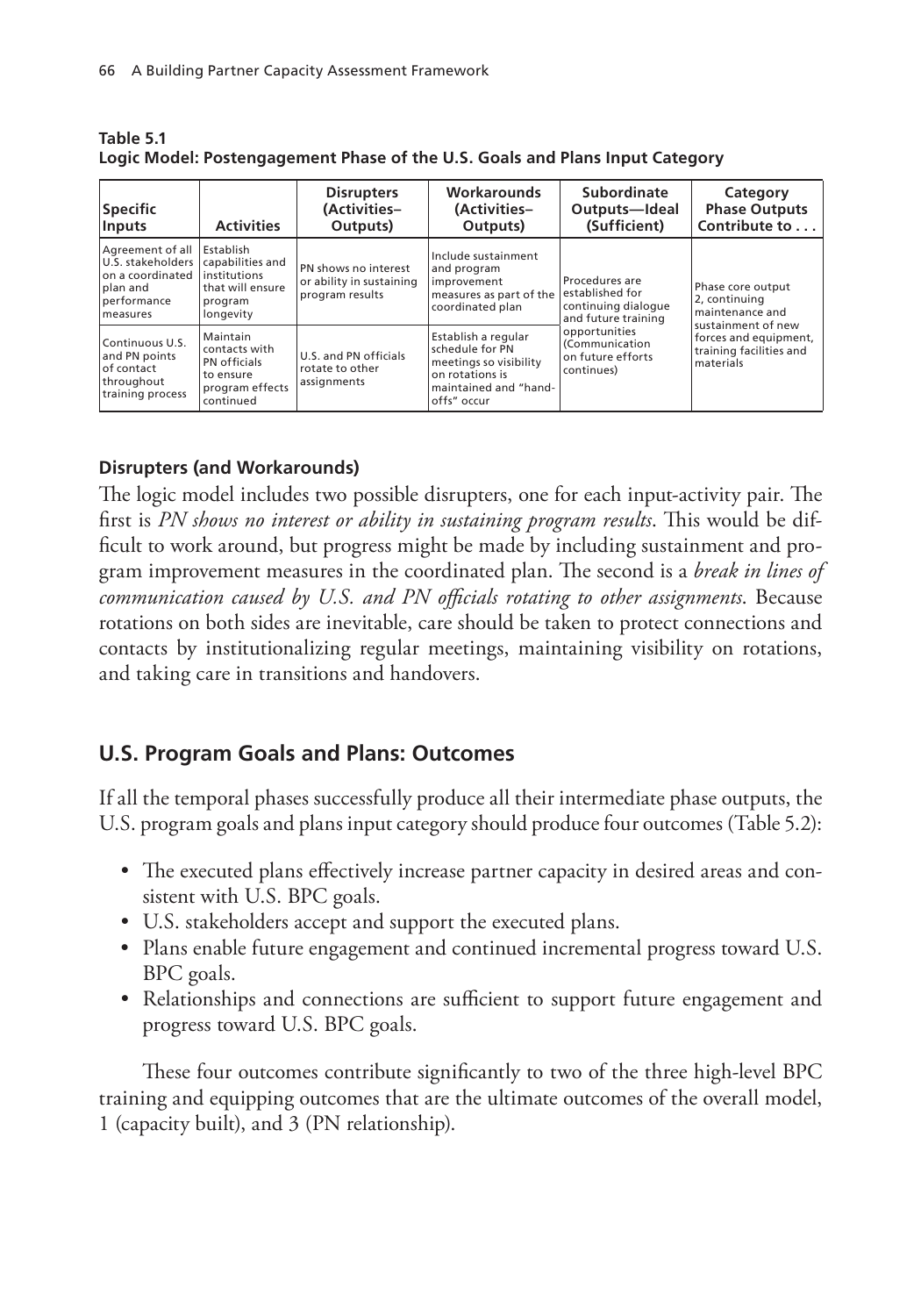| <b>Outcomes and Consequences</b>                                                                                                                 |                                                                                                                                                           |                                                                                                                         |                                                                                                                                    |                                                                                               |
|--------------------------------------------------------------------------------------------------------------------------------------------------|-----------------------------------------------------------------------------------------------------------------------------------------------------------|-------------------------------------------------------------------------------------------------------------------------|------------------------------------------------------------------------------------------------------------------------------------|-----------------------------------------------------------------------------------------------|
| <b>Disrupters</b><br>(Outputs-<br>Outcomes)                                                                                                      | <b>Workarounds</b><br>(Outputs-<br>Outcomes)                                                                                                              | Possible<br><b>Unintended</b><br><b>Consequences</b>                                                                    | Subordinate<br><b>Outcomes</b>                                                                                                     | <b>Hightest Level</b><br><b>Outcome Category</b><br>Contributed to                            |
| Stakeholders continue to<br>argue for modifications<br>to BPC plan                                                                               | Identify the lead group<br>for pursuing the BPC<br>plan in consultation with<br>embassy team                                                              |                                                                                                                         | U.S. stakeholders accept<br>and support executed<br>plans                                                                          | 1. Capacity is built:                                                                         |
| U.S. goals unrealistic<br>in terms of capability<br>improvement or time<br>required                                                              | Break plan into<br>increments by fiscal year<br>and establish review<br>procedures to ensure<br>standards are being<br>met and training is<br>appropriate | PN officials do not<br>feel they have a say in<br>influencing the plan.<br>They go through the<br>motions or reject it. | <b>Executed plans</b><br>effectively increase<br>partner capacity in<br>desired areas and are<br>consistent with U.S. BPC<br>goals | Capable units are<br>formed and equipped<br>in accordance with<br>objectives                  |
|                                                                                                                                                  |                                                                                                                                                           |                                                                                                                         | Plans enable future<br>engagement and<br>incremental progress<br>toward U.S. BPC goals                                             | 3. The relationship<br>with the PN continues:                                                 |
| U.S. approach to PN<br>officials coordinated<br>poorly. Officials are<br>approached out of<br>sequence or not by the<br>correct U.S. stakeholder | Designate the embassy<br>team as message<br>coordinators                                                                                                  |                                                                                                                         | Relationships and<br>connections are<br>sufficient to support<br>future engagement and<br>progress toward BPC<br>goals             | Relationships are<br>created or preserved,<br>making further security<br>cooperation possible |

**Table 5.2 Logic Model: Outcomes of the U.S. Goals and Plans Input Category**

### **Disrupters (and Workarounds)**

Three possible disrupters might prevent the sequential phase outcomes from generating these outputs. Table 5.3 presents these and candidate workarounds.

For example, in an early period of BPC engagement in Colombia (~1990–1999), what were first unrealistic goals with respect to the initial time line for countering the dual threats of violent drug trafficking organizations and insurgent groups were mollified by the extended time line accompanying Plan Colombia (first funded in 2000), a multiyear effort backed by generous funding that was ultimately successful in achieving several top U.S. program goals in that country.<sup>1</sup>

## **U.S. Political Will: Postengagement**

The postengagement phase for this line of effort focuses on assessing the results of the BPC program and briefing them to U.S. stakeholders (Table 5.4). This assessment should evaluate not only the BPC program itself but any indications that PN capacity has increased in the desired ways. The assessment should be framed in terms of metrics that were used in the program development and, if appropriate, should also include a cost analysis of BPC activities and "next steps" in the effort.

<sup>&</sup>lt;sup>1</sup> DeShazo, Primiani, and McLean, 2007.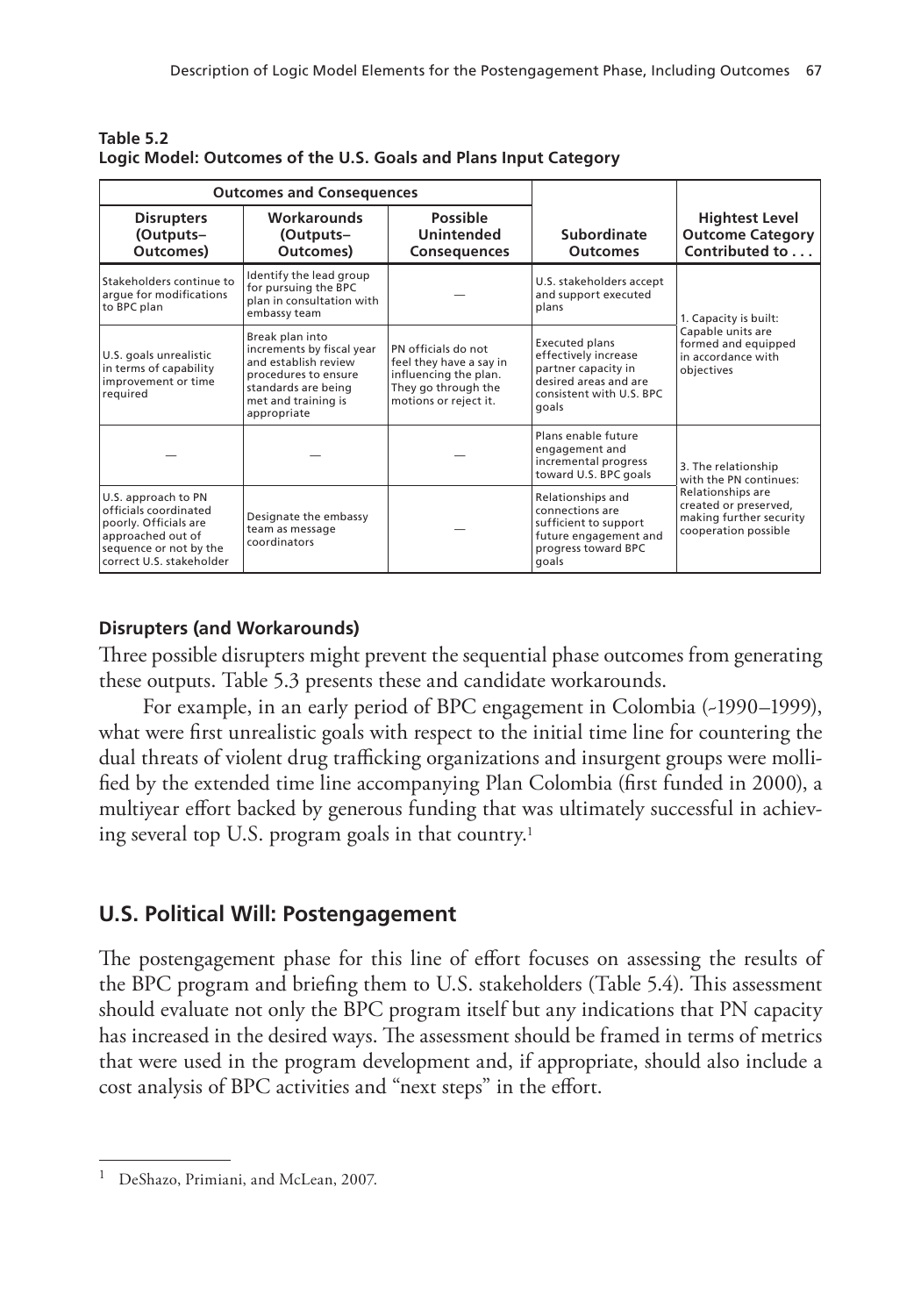#### **Table 5.3 Disrupters and Workarounds: Outcomes Phase of the U.S. Program Goals and Plans Input Category**

| <b>Disrupters</b>                                                                                                                       | Workarounds                                                                                                                                   |
|-----------------------------------------------------------------------------------------------------------------------------------------|-----------------------------------------------------------------------------------------------------------------------------------------------|
| Stakeholders continue to arque for modifications<br>to BPC plan                                                                         | Identify the lead group for pursuing the BPC plan in consultation<br>with embassy team                                                        |
| U.S. goals unrealistic in terms of capability improvement or time<br>required                                                           | Break plan into increments by fiscal year and establish review<br>procedures to ensure standards are being met and training is<br>appropriate |
| U.S. approach to PN officials coordinated poorly. Officials are<br>approached out of sequence or not<br>by the correct U.S. stakeholder | Designate the embassy team as message coordinators                                                                                            |

#### **Table 5.4 Logic Model: Postengagement Phase of the U.S. Political Will Category**

| <b>Specific</b><br><b>Inputs</b>                                                         | <b>Activities</b>                                                                                                                                                 | <b>Disrupters</b><br>(Activities-<br>Outputs)                                                                                 | <b>Workarounds</b><br>(Activities-<br>Outputs)                                                   | Subordinate<br>Outputs-Ideal<br>(Sufficient)                                                                                                                                                                                                                           | Category<br><b>Phase Outputs</b><br>Contribute to                                                                                                |
|------------------------------------------------------------------------------------------|-------------------------------------------------------------------------------------------------------------------------------------------------------------------|-------------------------------------------------------------------------------------------------------------------------------|--------------------------------------------------------------------------------------------------|------------------------------------------------------------------------------------------------------------------------------------------------------------------------------------------------------------------------------------------------------------------------|--------------------------------------------------------------------------------------------------------------------------------------------------|
| Training that<br>conforms to<br>what senior U.S.<br>officials desired<br>from the effort | Conduct<br>postprogram<br>assessment using<br>agreed-to metrics<br>and brief senior<br>U.S. officials<br>on state of PN<br>capabilities and<br>continuing efforts | Accusations of<br>additional human<br>rights or other abuses<br>occur<br>Loss of momentum<br>after original training<br>event | Maintain U.S.<br>presence to monitor<br>PN operations or<br>consider suspension of<br>assistance | U.S. BPC efforts in<br>PN are "good news<br>stories" that create<br>opportunity for further<br>efforts (U.S. officials<br>open to considering<br>further efforts)<br>Efforts lead to<br>enriched and<br>continued engagement<br>with PN officials<br>(Dialogue with PN | Phase core output<br>3, continuing<br>maintenance and<br>sustainment of<br>necessary relationships<br>between and across<br>U.S. and PN elements |

The first output from this phase is that *the BPC efforts are "good news stories" that U.S. officials can use as examples of constructive cooperation*. The sufficient output in this case is that *U.S. officials are open to continuing the engagement*. This may be the only attainable output if U.S. efforts were not public or if the training effort encountered significant problems.

The second output from this phase is *enriched engagement between the United States and PN stakeholders*. The results of the BPC effort may extend beyond the building of the specific capacity through a deepening relationship with PN officials or the establishment of trust between the United States and the PN. The sufficient version of this output is *continuing dialogue with PN officials*, which may not be a deepening of the relationship but at least results in further discussions. Each of these supports the phase core output 3 (continuing maintenance and sustainment of necessary relationships between and across U.S. and PN elements).

### **Disrupters (and Workarounds)**

One disrupter identified for this phase is likely to be at the forefront of U.S. stakeholders' concerns throughout the process: Is the new PN capacity used in a way that is detrimental to U.S. goals or values? One example of this is *U.S.-trained PN personnel conducting human rights abuses or being accused of such actions*. This has (unfortunately)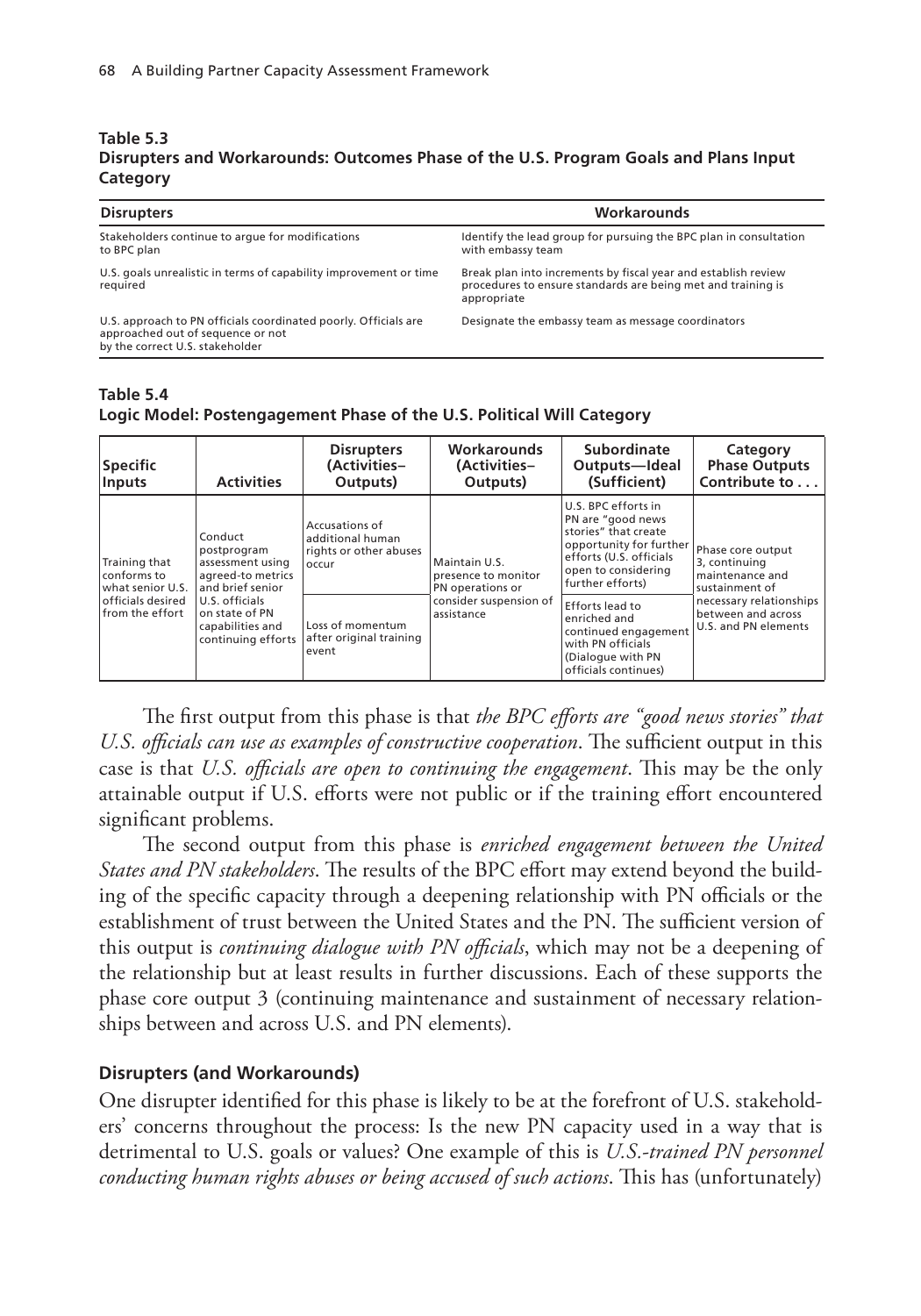happened repeatedly in the last decade. The United States has been unable to collaborate unreservedly with several PNs that have inconsistent records on human rights.

The second disrupter is *loss of momentum following the training event*. While the first iteration of an effort may have the attention of senior U.S. and PN officials, subsequent efforts may be seen as routine. The training regimen could suffer through scheduling delays or selection of participants that are not up to the original standards. Thus, although the original event was a success, the prospects for furthering the relationship and achieving U.S. goals are diminished over time. In several U.S. Pacific Command countries, coups or attempted coups have led the United States to suspend aid and put BPC programs on hold, sometimes for extended periods.

The workaround for both of these disrupters is continued U.S. engagement and monitoring (end-use monitoring is a statutory requirement for most equipment transfers or sales). The means and level of effort required for the follow-on U.S. engagement should be briefed to U.S. stakeholders as part of the initial planning process. But a continuing working-level interaction would assist in spotting abuses early and keep the spotlight on the BPC effort. Failing this, suspending assistance should be considered if U.S. officials no longer feel that the PN is acting responsibly or that the United States is getting a return on its investment of resources.

## **U.S. Political Will: Outcomes**

The outcome of efforts involving U.S. political will is that *the BPC effort enjoys the support of U.S. officials* (Table 5.5). This support will, at the very least, be private but, if appropriate, could be very public and very central to the relationship between the two countries. The wide range of potential U.S. stakeholders is indicative of the importance of ensuring BPC efforts are nested within the broader U.S. engagement in the country and region. It is also indicative of the potential benefits of an effective engagement both in development of PN capacity and the development of the political and defense relationship. This subordinate outcome contributes to high-level outcome 3 (relationships).

| Table 5.5                                                 |  |  |
|-----------------------------------------------------------|--|--|
| Logic Model: Outcomes of the U.S. Political Will Category |  |  |

|                                                                     | <b>Outcomes and Consequences</b>                                                                     |  |                                                                                            |                                                                                                                                                |
|---------------------------------------------------------------------|------------------------------------------------------------------------------------------------------|--|--------------------------------------------------------------------------------------------|------------------------------------------------------------------------------------------------------------------------------------------------|
| <b>Disrupters</b><br>(Outputs-<br>Outcomes)                         | <b>Workarounds</b><br>Possible<br><b>Unintended</b><br>(Outputs-<br>Outcomes)<br><b>Consequences</b> |  | Subordinate<br><b>Outcomes</b>                                                             | <b>Hightest Level</b><br><b>Outcome Category</b><br>Contributed to                                                                             |
| Political fallout comes<br>from greater U.S. role in<br>PN security | Maintain secrecy (or at<br>least discretion) in U.S.<br>presence and efforts                         |  | BPC program enjoys the<br>support (private and<br>public if possible) of U.S.<br>officials | 3. The relationship<br>with the PN continues:<br>Relationships are<br>created or preserved,<br>making further security<br>cooperation possible |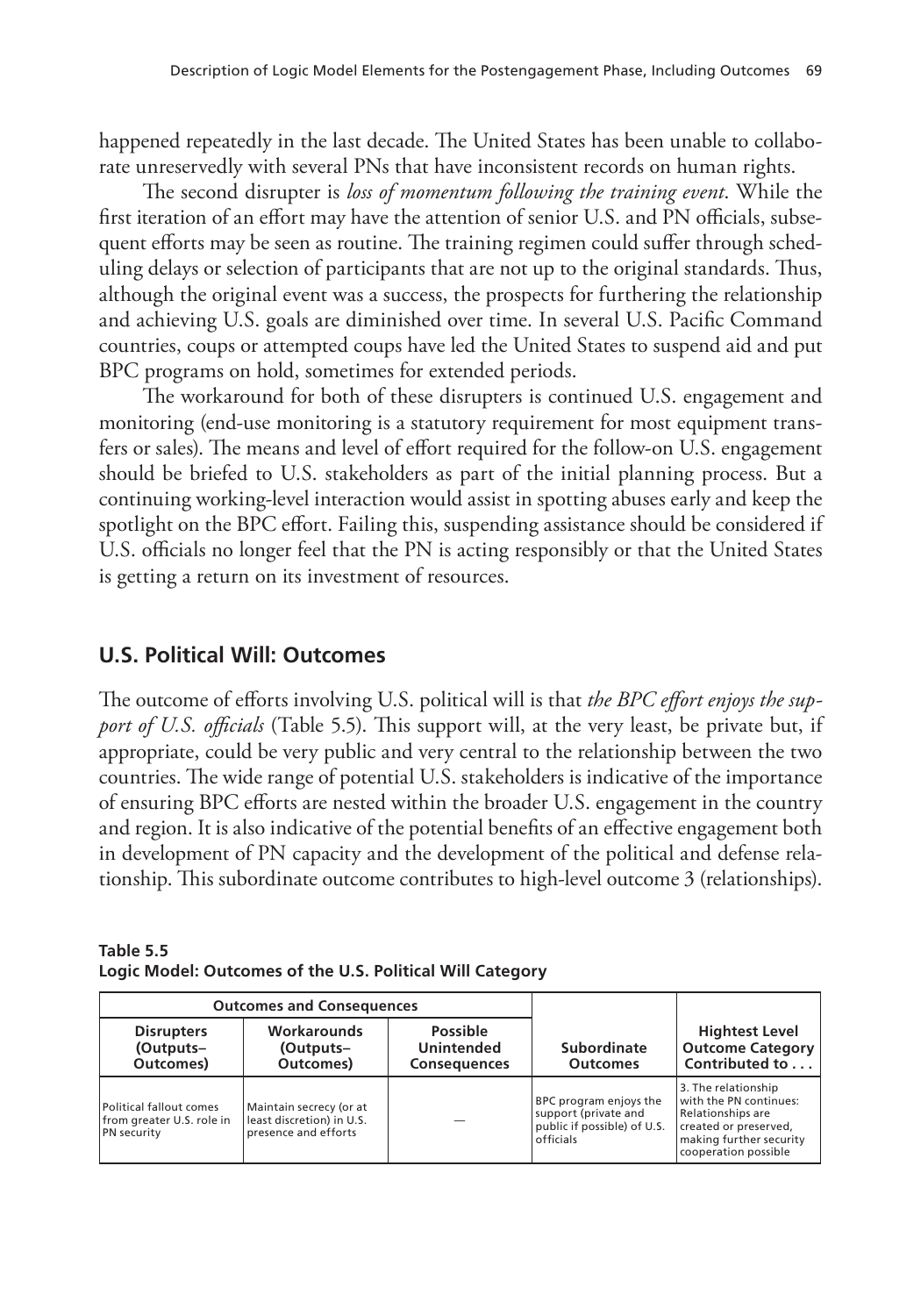#### **Disrupters (and Workarounds)**

One disrupter for this line of effort was that a *greater U.S. role or presence in PN security may have political fallout*. For example, public reaction in the United States to Egypt's recent political turmoil and violent military crackdown has affected U.S. decisionmakers' views on whether to curb the longstanding and largely successful military-tomilitary relationship that has provided Egypt billions of dollars of military assistance.2 Despite total satisfaction in program accomplishment among U.S. stakeholders, the relationships that are so key to this effort may still be negatively affected by the effort itself.

One possible workaround to this issue is to maintain secrecy, or at the very least discretion, in the effort. The training can take place exclusively within the confines of a PN base, in an isolated location, or even in a third country; and U.S. officials can maintain a low-key presence, if possible. This may give PN officials the flexibility they need in downplaying the U.S. role in development of their capacity.

#### **Partner Nation Political Will: Postengagement**

Each of the outputs from the engagement phase is also an input for the postengagement phase, with one addition (Table 5.6). The preengagement output that *the program satisfies both U.S. and PN objectives* is also a specific input to this phase. The themes of this phase are assessing the utility of the BPC effort and planning future engagements. The model specifies four activities.

First, *a review of the training program should be conducted with PN officials and a discussion should begin about whether the desired objectives were met*. Second, *another discussion should cover whether the program should be repeated or expanded on*. Part of this discussion, if appropriate, should be the areas in which the PN can begin to assume responsibility. Depending on the topic and circumstances, students from the first iteration can be instructors for the second, or PN personnel can take over certain aspects of the training. Third, any *follow-on training or "reachback" should be discussed*. Particularly when new equipment is the focus of training, PN officials should be aware of the extent to which program participants are able to contact trainers or companies and receive assistance in the future. Finally, a *broader discussion (hopefully a continuation of* 

 $2$  The United States has provided significant military aid to Egypt since 1970, including \$1.3 billion a year in from 1987 to the present (Jeremy M. Sharp, "Egypt: Background and U.S. Relations," Congressional Research Service, June 5, 2014). An August 2013 Pew Research survey found that a slim majority (51 percent) of Americans felt the United States should cut military aid to Egypt (Bruce Drake, "Curbing Military Aid to Egypt Has Support Among the U.S. Public," Washington, D.C.: Pew Research Center, October 9, 2013). More recently, one nongovernmental organization report noted that, "a number of observers, including many U.S. democracy and human rights advocates, argue that U.S. military support for Egypt runs counter to U.S. security interests and/or democratic values" (see Project on Middle East Democracy, "Working Group on Egypt Releases Letter to President Obama," February 3, 2014).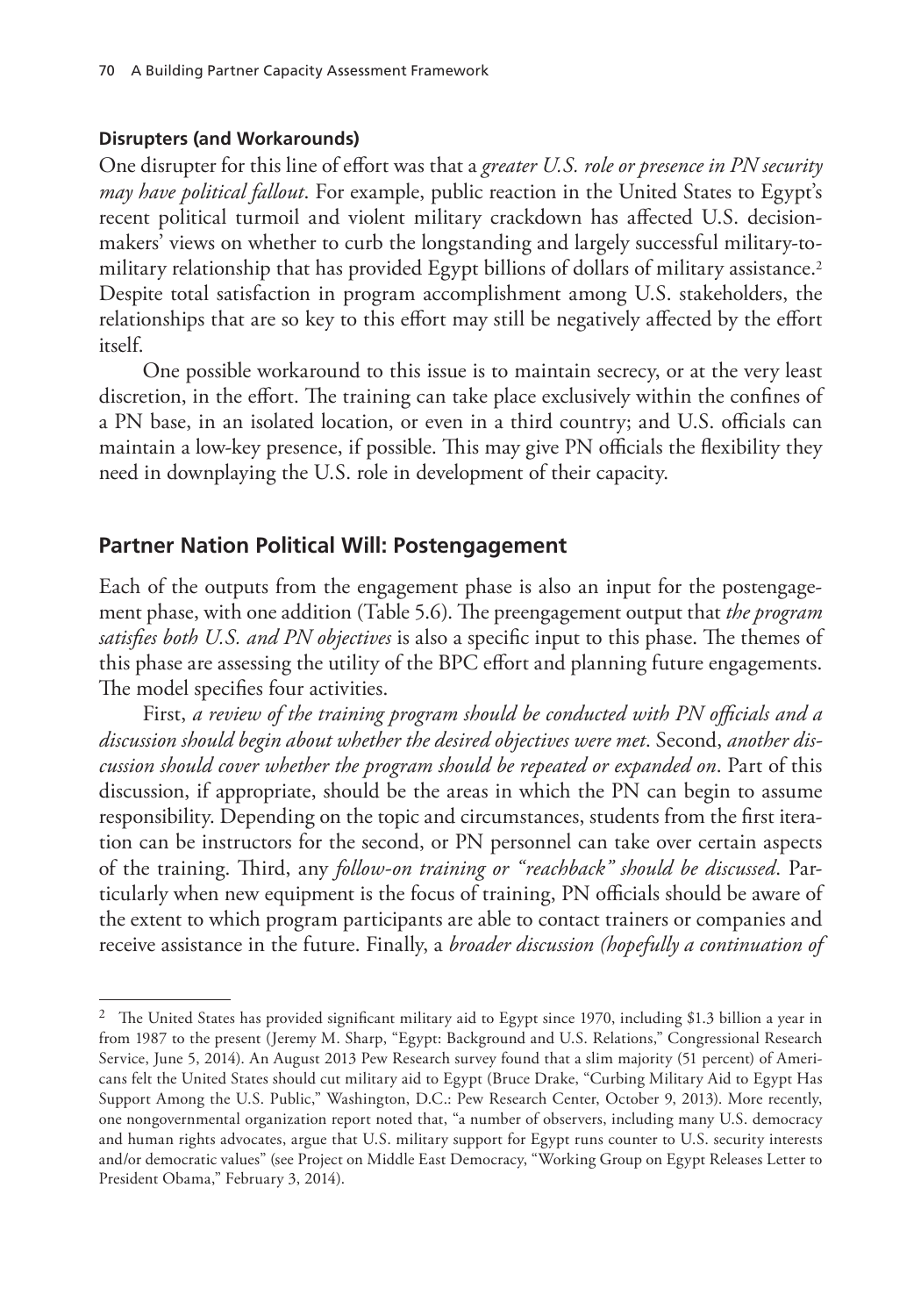| Table 5.6                                                           |  |
|---------------------------------------------------------------------|--|
| Logic Model: Postengagement Phase of the PN Political Will Category |  |

| <b>Specific</b><br><b>Inputs</b>                                                        | <b>Activities</b>                                                          | <b>Disrupters</b><br>(Activities-<br>Outputs)                                                                                              | Workarounds<br>(Activities-<br>Outputs)                                                                                                                                 | Subordinate<br>Outputs-Ideal<br>(Sufficient)                                                                                                              | Category<br><b>Phase Outputs</b><br>Contribute to                                                                                                      |  |
|-----------------------------------------------------------------------------------------|----------------------------------------------------------------------------|--------------------------------------------------------------------------------------------------------------------------------------------|-------------------------------------------------------------------------------------------------------------------------------------------------------------------------|-----------------------------------------------------------------------------------------------------------------------------------------------------------|--------------------------------------------------------------------------------------------------------------------------------------------------------|--|
| A program plan<br>that satisfies<br>both U.S. and PN<br>requirements                    | Review training<br>program with<br>PN officials and<br>discuss objectives  |                                                                                                                                            |                                                                                                                                                                         | PN officials consider<br>the program a success<br>in meeting objectives<br>(PN officials open to<br>considering further<br>efforts)                       | Phase core output<br>3, continuing<br>maintenance<br>and sustainment<br>of necessary<br>relationships<br>between and<br>across U.S. and PN<br>elements |  |
| Active<br>involvement                                                                   | Discuss repetition<br>of training and                                      | PN officials content to<br>permit continued U.S.                                                                                           | Outline "scaling back"<br>of U.S. involvement<br>with each interaction of<br>training                                                                                   | Steps are taken to<br>make ongoing efforts<br>as indigenous as                                                                                            |                                                                                                                                                        |  |
| of PN officials<br>throughout the<br>training process                                   | areas where<br>PN can assume<br>responsibility                             | handling of functions<br>that PN could perform                                                                                             | <b>Build institutionalized</b><br>training cadre through<br>train-the-trainer efforts<br>that can become self-<br>sustaining                                            | possible (PN takes<br>ownership of some<br>aspects of future<br>training)                                                                                 | Phase core output<br>2, continuing<br>maintenance and<br>sustainment of<br>new forces and                                                              |  |
| PN officials<br>believe the<br>training program<br>is increasing their<br>capacity      | Discuss follow-<br>on training<br>and technical<br>reachback<br>capability |                                                                                                                                            |                                                                                                                                                                         | Procedures are<br>established for<br>continuing dialogue<br>and future training<br>opportunities<br>(Communication<br>on future efforts<br>continues)     | equipment, training<br>facilities, and<br>materials                                                                                                    |  |
| PN officials<br>believe<br>certification<br>of trainees is<br>increasing PN<br>capacity | Discuss areas<br>where training<br>will benefit PN<br>operations           | No indication that PN<br>officials plan to change<br>operations or utilize<br>trainees as intended<br>(or according to U.S.<br>objectives) | Maintain U.S. presence<br>to monitor PN<br>operations and consider<br>suspension of assistance,<br>renegotiation of<br>program, or shifting of<br>effort to other units | PN officials take<br>steps to incorporate<br>increased capacity in<br>planning for future<br>operations (PN officials<br>recognize increased<br>capacity) | Phase core output<br>3, continuing<br>maintenance<br>and sustainment<br>of necessary<br>relationships<br>between and<br>across U.S. and PN<br>elements |  |

*a discussion) on the areas in which the training will benefit operations* should take place. This is an opportunity for U.S. officials to reaffirm that the PN intends to use the new capacity in the manner the United States intended when developing the BPC plan.

We identified four subordinate outputs (Table 5.7) for this phase of PN political will, corresponding to two of the core outputs for the postengagement phase. These outputs center on consolidating the improvement in capacity by establishing communication channels and future opportunities.

### **Disrupters (and Workarounds)**

We identified two disrupters for this phase. The first is that, moving forward, *PN officials are content to let the United States handle functions of the program that partner forces could handle*. This may be acceptable to U.S. officials under some circumstances, such as when the continued effort also provides continued access. But in an era of tightening budgets, we can assume that, if any effort can be "indigenized," it is in the interests of the United States that it should be. Efforts toward this end are under way in Bangladesh, where the United States is helping to train an already capable Bangla-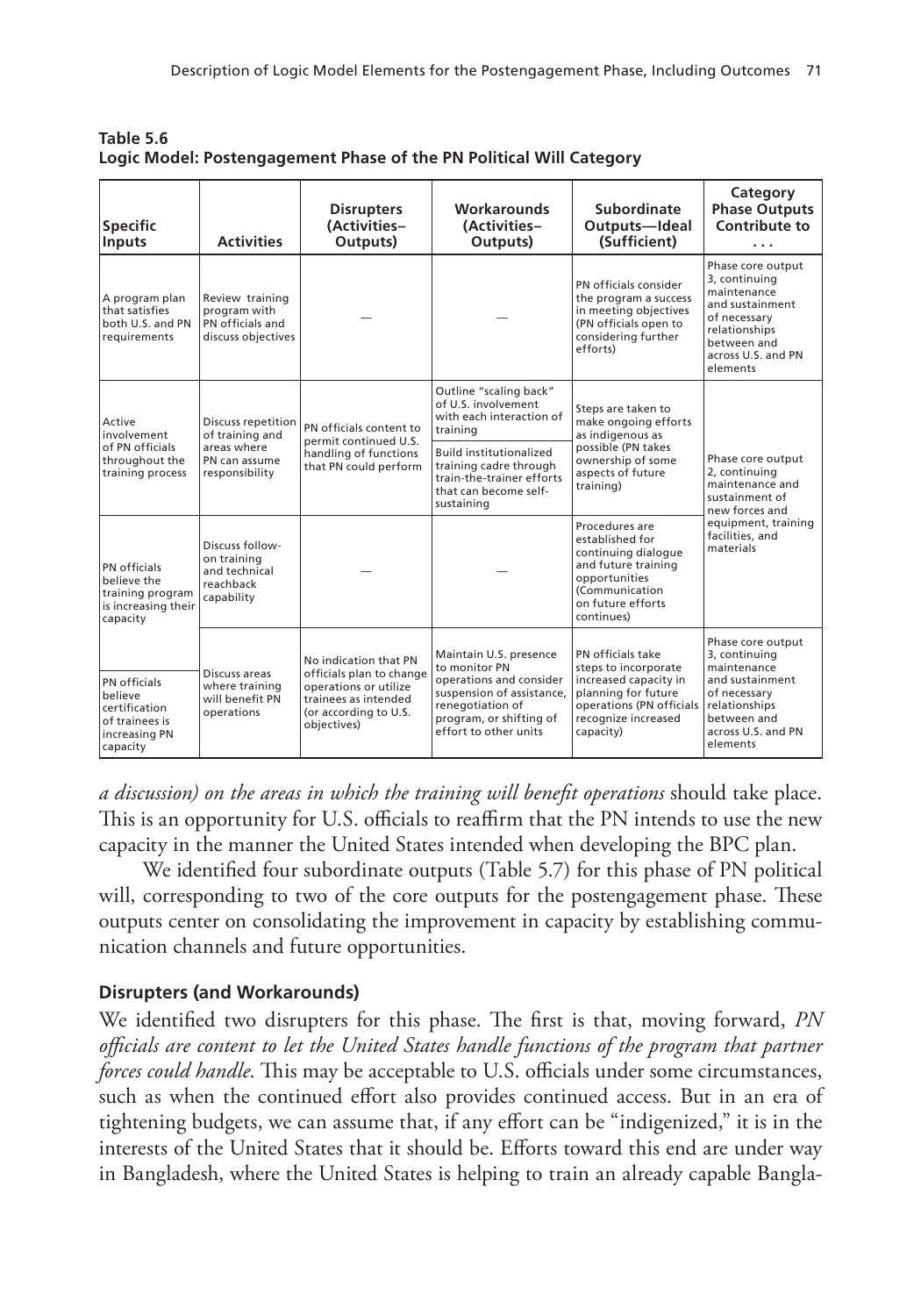#### **Table 5.7 Phase and Core Outputs from Postengagement Phase of the PN Political Will Input Category**

| <b>Subordinate Outputs</b>                                                                                                                                    | <b>Phase Core Outputs</b>                                                                                                         |
|---------------------------------------------------------------------------------------------------------------------------------------------------------------|-----------------------------------------------------------------------------------------------------------------------------------|
| PN officials consider the program a success in meeting objectives                                                                                             | Phase core output 3, continuing maintenance and sustainment of<br>necessary relationships between and across U.S. and PN elements |
| Steps are taken to make ongoing efforts as indigenous as possible                                                                                             | Phase core output 2, continuing maintenance and sustainment of<br>new forces and equipment, training facilities, and materials    |
| Procedures are established for continuing dialogue and future<br>training opportunities                                                                       | Phase core output 2, continuing maintenance and sustainment of<br>new forces and equipment, training facilities, and materials    |
| PN officials take steps to incorporate increased capacity in planning Phase core output 3, continuing maintenance and sustainment of<br>for future operations | necessary relationships between and across U.S. and PN elements                                                                   |

deshi peacekeeping force into a model for the region, with the ultimate goal of helping Dhaka stand up a first-rate train-the-trainer program to support peacekeeping training for other nations.3 We found two workarounds: The first is for U.S. officials to outline the "scaling back" of U.S. involvement during postengagement discussions with their counterparts. The second is to focus initial efforts on establishing an institutionalized "training cadre" of PN personnel who will be responsible for follow-on events, possibly with U.S. assistance.

The second disrupter is significant for BPC efforts: *PN officials not indicating a willingness to change their operations or utilize the trainees as intended*. This has happened in at least two ways. The first is intentional and follows mismatched goals: If the PN believes that one security threat has a higher priority than the one that is of interest to the United States, forces trained for the latter (say, counternacotics) may be used for the former (perhaps internal security or counterinsurgency). A second disrupter is less intentional: We considered one case in which individuals received specialized training but then rotated away from their units and never returned to a posting in which the training was relevant.

Such disconnects should not be likely if sufficient discussions took place prior to the BPC program. However, it is a scenario that would significantly affect the ability to move forward because U.S. policymakers are unlikely to approve continued efforts with unpredictable results. The workaround to this is to maintain a U.S. presence or an ability to track PN operations and employment of personnel. If U.S. goals are not being met following the BPC program, U.S. officials should consider suspending assistance or shifting resources to focus on other units.

#### **Partner Nation Political Will: Outcomes**

As with U.S. political will, one subordinate outcome of this line of effort is that *BPC efforts enjoy the support of PN policymakers* (Table 5.8). If necessary, the support of poli-

<sup>&</sup>lt;sup>3</sup> Dan Mozena, U.S. Ambassador to Bangladesh, "America's Partnership with Bangladesh National Defense College Mirpur," remarks, Dhaka, Bangladesh: Embassy of the United States of America, August 5, 2013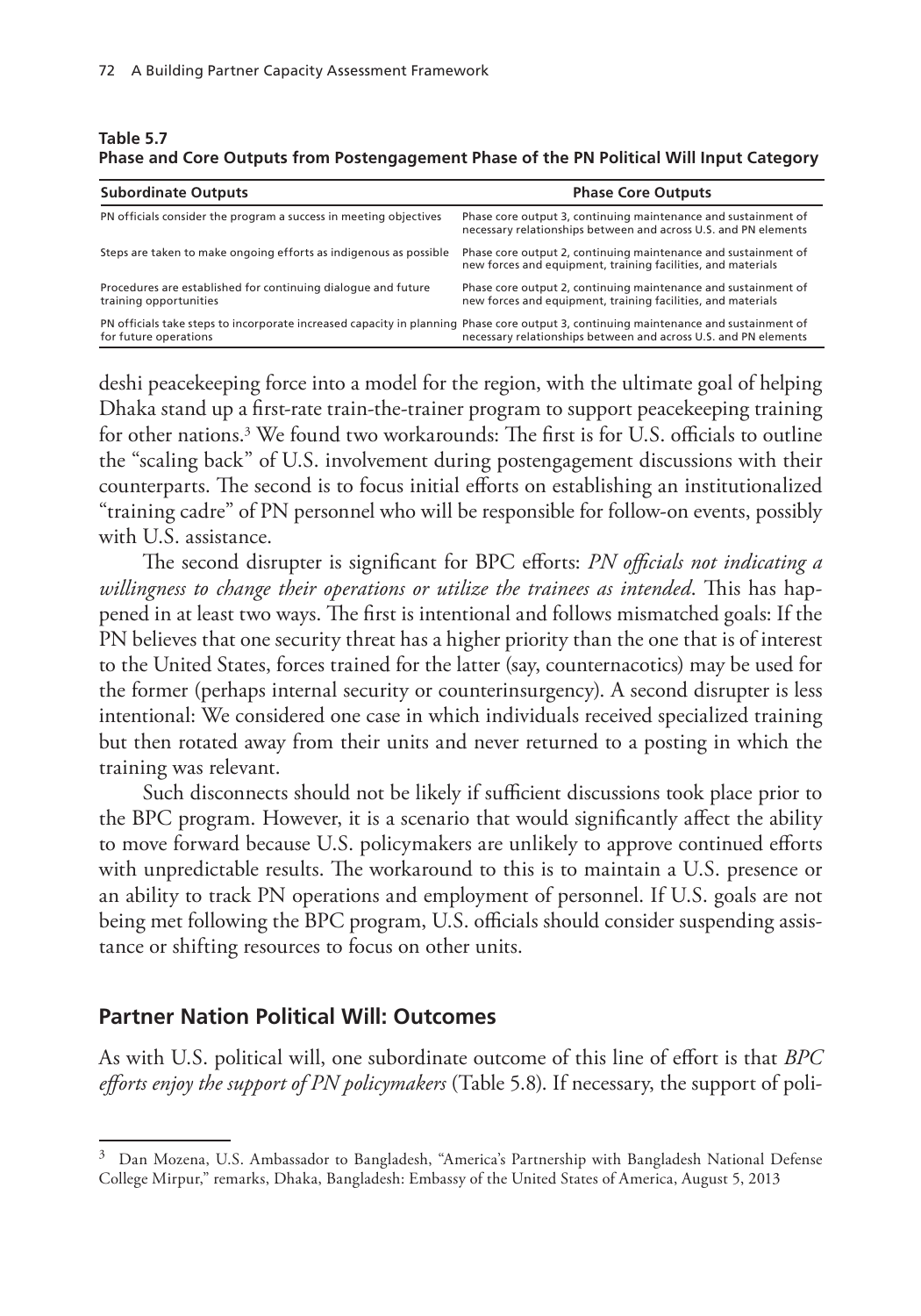| <b>Outcomes and Consequences</b>                                                      |                                              |                                                                |                                                                           |                                                                       |
|---------------------------------------------------------------------------------------|----------------------------------------------|----------------------------------------------------------------|---------------------------------------------------------------------------|-----------------------------------------------------------------------|
| <b>Disrupters</b><br>(Outputs-<br>Outcomes)                                           | Workarounds<br>(Outputs-<br>Outcomes)        | <b>Possible</b><br><b>Unintended</b><br><b>Consequences</b>    | Subordinate<br><b>Outcomes</b>                                            | <b>Hightest Level</b><br><b>Outcome Category</b><br>Contributed to    |
| PN officials are too<br>quick to believe U.S.<br>involvement is no longer<br>required |                                              |                                                                | BPC program enjoys the                                                    |                                                                       |
| PN does not allocate<br>resources to continue<br>training                             | Promote enriched and<br>continued engagement | support (private and<br>public if possible) of PN<br>officials |                                                                           | 3. The relationship<br>with the PN continues:                         |
| PN does not follow<br>through on sustainment<br>training and plans                    | with PN officials                            |                                                                |                                                                           | Relationships are<br>created or preserved,<br>making further security |
|                                                                                       |                                              |                                                                | PN confidence in its<br>ability to conduct<br>operations increases        | cooperation                                                           |
|                                                                                       |                                              |                                                                | PN officials are open to<br>continued engagement<br>and follow-up actions |                                                                       |

**Table 5.8 Logic Model Outcomes for the PN Political Will Category**

cymakers can be muted or even private, depending on the political ramifications of U.S. assistance. We identified two other subordinate outcomes: an *increased confidence on the part of the PN to conduct operations utilizing their increased capacity* and *PN officials being open to continued engagement with their U.S. counterparts* and the pursuit of beneficial follow-up actions.

### **Disrupters (and Workarounds)**

We identified three disrupters that prevent realization of these outcomes. First, *PN officials may be too quick to determine that U.S. assistance is no longer required*. Second, *PN officials may not allocate the needed resources to continue these efforts* after an initial period. Finally, *the PN may not follow through on sustainment, subsequent training, or other plans*. The workaround for each of these is an output from the postengagement phase of U.S. political will. In that phase, we identified "enriched engagement with PN officials" as an output. Each of the disrupters in this phase would best be mitigated by a close and honest interaction between U.S. and PN officials.

## **Funding: Postengagement**

The only specific input to the postengagement phase of funding is the output of an uninterrupted program from the previous phase (Table 5.9). The activity at this stage is to *conduct a review of the training program with PN officials*. As with other lines of effort, the aim in this phase is to build toward future engagement opportunities. The subordinate output is that both *U.S. and PN officials consider the program a success* (and hence, wise allocation of funds). This supports the phase core output 3 (continuing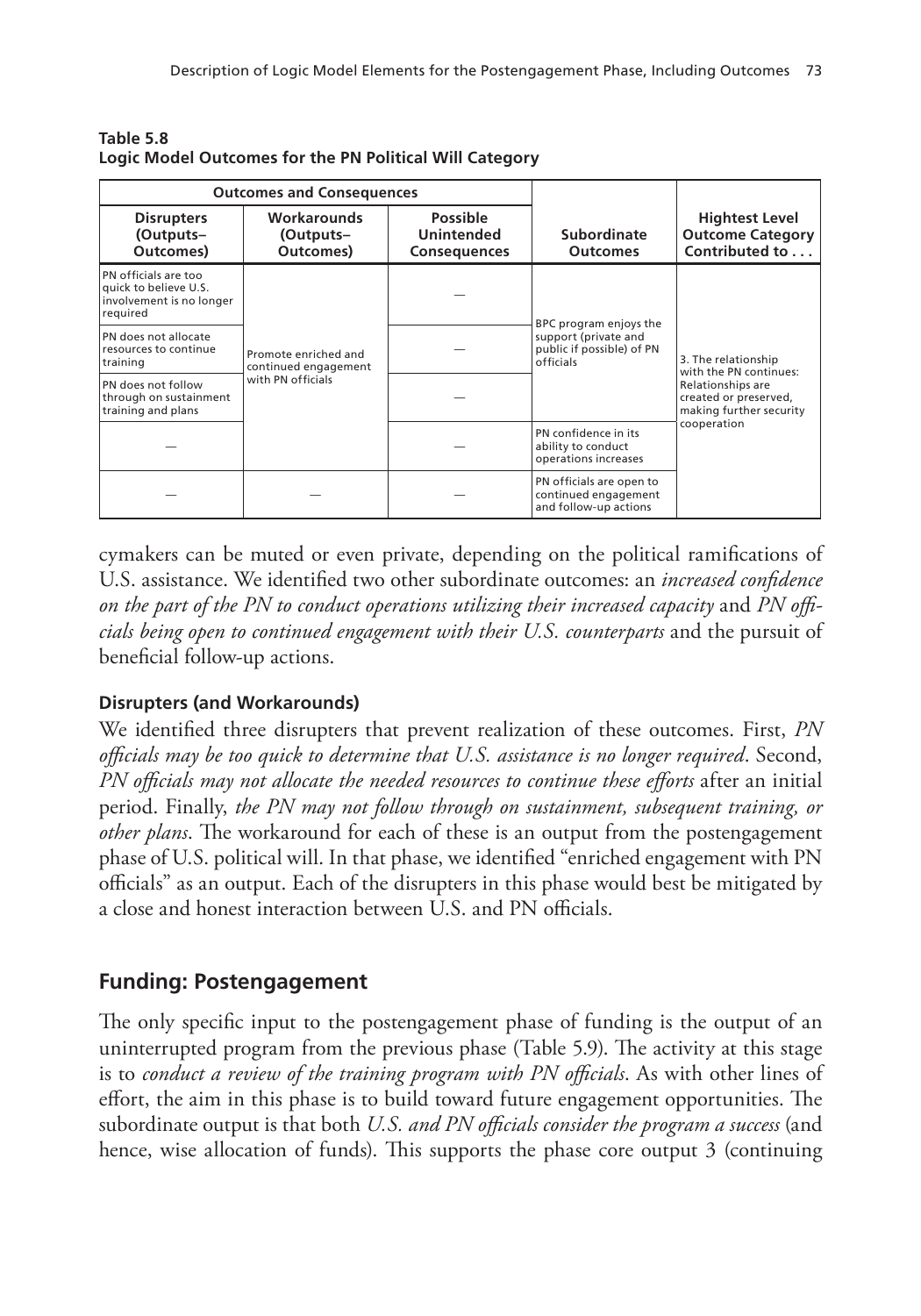| <b>Specific</b><br><b>Inputs</b>                                                                      | <b>Activities</b>                                                            | <b>Disrupters</b><br>(Activities-<br>Outputs)                            | Workarounds<br>(Activities-<br>Outputs)                                      | Subordinate<br>Outputs-Ideal<br>(Sufficient)                                        | Category<br><b>Phase Outputs</b><br>Contribute to                                       |
|-------------------------------------------------------------------------------------------------------|------------------------------------------------------------------------------|--------------------------------------------------------------------------|------------------------------------------------------------------------------|-------------------------------------------------------------------------------------|-----------------------------------------------------------------------------------------|
| Program<br>activities that<br>are conducted<br>with no<br>stoppage or<br>shortfalls due to<br>funding | Review training<br>program with<br>PN officials<br>and discuss<br>objectives | Disagreement on<br>resourcing sustainment<br>funding                     | Plan U.S. side of<br>sustainment phase<br>prior to initiating BPC<br>program | U.S. and PN officials<br>consider the program<br>a success in meeting<br>objectives | Phase core output<br>3, continuing<br>maintenance and                                   |
|                                                                                                       |                                                                              | Disagreement over<br>cognizant U.S.<br>agency for funding<br>sustainment |                                                                              |                                                                                     | sustainment of<br>necessary relationships<br>between and across<br>U.S. and PN elements |

**Table 5.9 Logic Model: Postengagement Phase of the Funding Category**

maintenance and sustainment of necessary relationships between and across U.S. and PN elements).

Two disrupters were identified for this line of effort, both relating to U.S. program support. The first is a disagreement about the source of funding for sustainment of the new capability. Training and equipment "bought" with money from one budget cycle may need to be resourced from subsequent cycles. The second is determining which U.S. agency is responsible for funding (and monitoring) the PN's new capacity moving forward. U.S. planners should address each of these potential disrupters in the initial program phases.

## **Funding: Outcomes**

The subordinate outcome of the funding line of effort is intuitive—*the program is funded to a level sufficient to resource all inputs and activities*.

## **Partner Nation Personnel: Postengagement**

Both phase outputs from the engagement phase are inputs in the postengagement phase (Table 5.10). The required number of trainees achieving certification leads to three activities in the postengagement phase. First, *billets requiring the certification must be identified or established*. This means that the trainees must be eligible to fill certain billets based on their training. Second, the *PN units that will be exercising new capabilities must be established or identified*. These may be units that conducted training as a group. If not, new authorities or the assignment of training graduates to specific units may be required. Third, the *new skills or capacity must be applied to real-world operations*. It is difficult to claim that PN capacity has been increased if the focus of the training was rare or unrealistic operations. The second specific input is that *training is conducted and equipment is in working order*. This leads to the activity of *maintaining equipment and continuing to apply safe training practices* in the postengagement phase.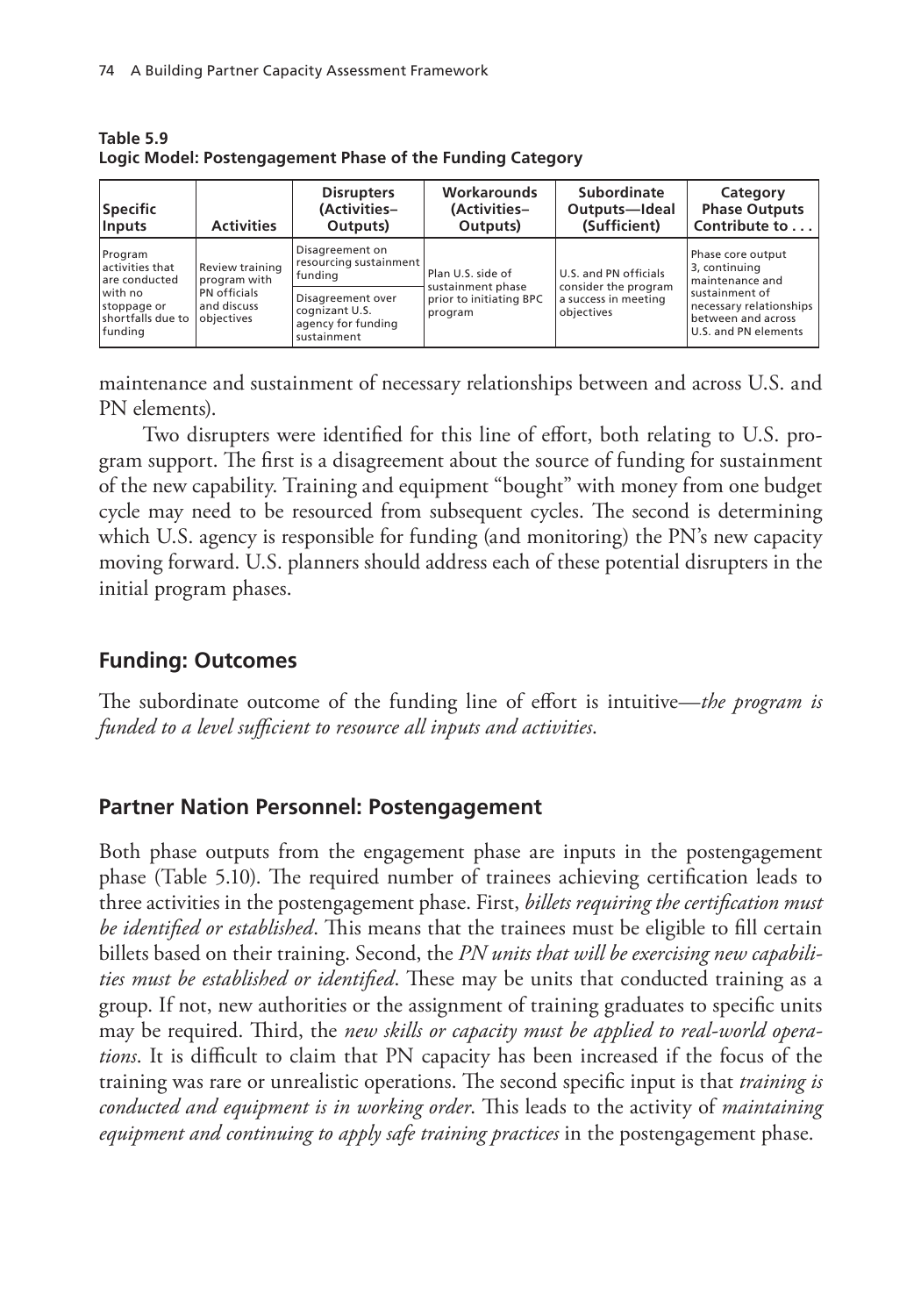| <b>Specific</b><br><b>Inputs</b>                                                                   | <b>Activities</b>                                                                               | <b>Disrupters</b><br>(Activities-<br>Outputs)                                                                           | Workarounds<br>(Activities-<br>Outputs)                               | Subordinate<br>Outputs-Ideal<br>(Sufficient)                                                                                                    | Category<br><b>Phase Outputs</b><br>Contribute to                                                                                             |
|----------------------------------------------------------------------------------------------------|-------------------------------------------------------------------------------------------------|-------------------------------------------------------------------------------------------------------------------------|-----------------------------------------------------------------------|-------------------------------------------------------------------------------------------------------------------------------------------------|-----------------------------------------------------------------------------------------------------------------------------------------------|
| The required<br>number of<br>trainees<br>completes<br>the program<br>and achieves<br>certification | Establish or<br>identify billets<br>requiring<br>completion of<br>training                      | <b>Trained personnel</b><br>not used as intended<br>(not assigned to take<br>advantage of training<br>received)         | PN officials open to<br>continued engagement<br>and follow-up actions | Graduates are<br>assigned to skill-<br>relevant positions                                                                                       |                                                                                                                                               |
|                                                                                                    | <b>Establish or</b><br>identify units<br>that will be<br>exercising new<br>PN capabilities      | <b>Trained personnel</b><br>not used as intended<br>(not assigned to<br>appropriate unit)                               |                                                                       | Graduates are assigned<br>to new or augmented<br>units                                                                                          | Phase core output<br>1. trained (and<br>equipped) personnel<br>are used to form and                                                           |
|                                                                                                    |                                                                                                 | Training insufficient<br>to permit intended<br>operations                                                               | Modify training<br>curriculum for next<br>iteration                   | A cadre of program<br>graduates has been                                                                                                        | man units, augment<br>existing units, or train<br>others (as specified in<br>objectives)                                                      |
|                                                                                                    | Apply new skills<br>to real-world<br>operations                                                 | Poor retention of PN<br>personnel following<br>training does not<br>permit PN forces<br>to increase force<br>capability | Retention bonuses for<br>trained PN personnel                         | assigned to positions<br>and units that have<br>responsibility for<br>intended operations<br>(Program graduates<br>are retained)                |                                                                                                                                               |
| Training is run<br>safely, and<br>equipment is in<br>working order at<br>the conclusion            | PN personnel<br>maintain<br>equipment<br>and continue<br>to apply<br>safe training<br>practices | Maintenance and<br>training standards not<br>maintained                                                                 | PN officials open to<br>continued engagement<br>and follow-up actions | Equipment and<br>training standards<br>utilized in further<br>efforts (Increase in<br>PN awareness of<br>maintenance and<br>training standards) | Phase core output<br>2, continuing<br>maintenance and<br>sustainment of new<br>forces and equipment,<br>training facilities, and<br>materials |

**Table 5.10 Logic Model: Postengagement Phase of the PN Personnel Category**

The outputs of this phase follow the activities closely. The first output is that *certified graduates of the training are assigned to positions relevant to their skills*. If applicable, the second output is that these *trainees are utilized in new or augmented units that will be exercising the new capacity*. The final output is a *cadre of program graduates in positions and units that have responsibility for the operations intended by U.S. goals* (the sufficient output being that program graduates are retained in the PN's service). The final output carries the input of operable equipment forward. Specifically, it is that *equipment and training standards are utilized in future efforts* (the sufficient output being an increase in PN awareness of maintenance and training standards). The outputs support two of the phase core outputs for postengagement: 1 (trained and equipped personnel are used to form and man units, augment existing units, or train others) and 2 (continuing maintenance and sustainment of new forces and equipment, training facilities, and materials).

### **Disrupters (and Workarounds)**

The disrupters for this phase concern ineffective use of program graduates and effects of training that are not sustained. Two disrupters are very similar and involve not assigning training graduates as intended, the first focusing on the billet assigned and the second on not being assigned to an appropriate unit. In both cases the workaround is engagement with partner officials to determine what measures need to be taken to assign graduates appropriately. The third disrupter is that the *training is actually insuf-*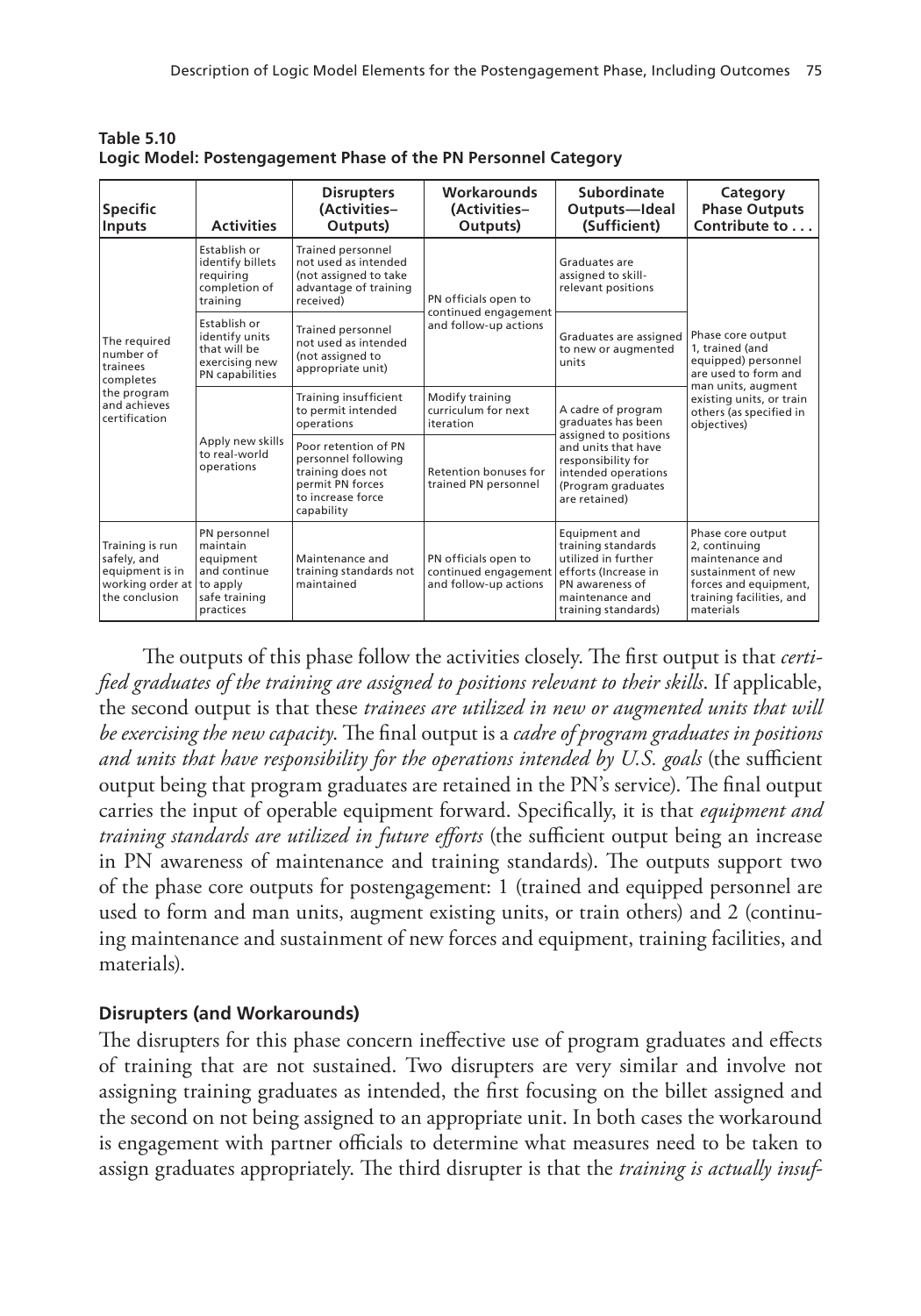*ficient to permit the PN to undertake the intended operations*. This requires reviewing the training curriculum to determine whether iteration would provide additional capability. Another disrupter was *poor retention of personnel*, which could be especially problematic if the partner military typically has high turnover or if the training provides a useful skill for the civilian sector. One workaround is similar to one employed in the United States, offering retention bonuses to training graduates. The final disrupter is *PN personnel not adhering to maintenance and training standards after conclusion of the event*. This circumstance would need to be addressed with PN officials prior to followon engagements.

Such disrupters are not confined to challenging contexts but are more common as contextual challenges mount. *Jane's* reported that the time line for certain Romanian reforms slipped due to insufficient funding for modernization and restructuring. Funding limitations were also linked to training and equipment readiness shortfalls; the Romanian Chief of Staff noted in 2002 that, because only 15 percent of the required fuel was available, 70 percent of pilots had insufficient flying time, and only one-half of ships had actually left port.<sup>4</sup> Such challenges persisted despite the Romanian government's decision to increase its Ministry of Defense's budget by 30 percent (an effort to approach North Atlantic Treaty Organization averages) in 2001.

#### **Partner Nation Personnel: Outcomes**

The subordinate outcome of the PN personnel line of effort is that the *required numbers of personnel are trained and man units, conduct operations, or train others* (Table 5.11). This outcome supports two of the broad outcomes of the model: outcome 1 (capable units have been formed and equipped in accordance with objectives) and outcome 2 (maintenance and sustainment are occurring, and training capability is being preserved).

One disrupter was identified in the outcomes for PN personnel: the PN creating special units to receive the training, equipment, etc., but then disbanding the units after the event in an effort to "spread the wealth." While it may be reasonable from the PN perspective, this will disrupt the effort to ensure program sustainment.

### **U.S. Trainers: Postengagement**

As with other lines of effort, the focus of this postengagement phase is setting the stage for follow-on actions or a repetition of training (Table 5.12). The outputs from the engagement phase, *effective communication by trainers* and *training that addresses pro-*

<sup>4</sup> Jane's Information Group, "Romania, Armed Forces," *Jane's Country and Military Assessments*, November 7, 2002.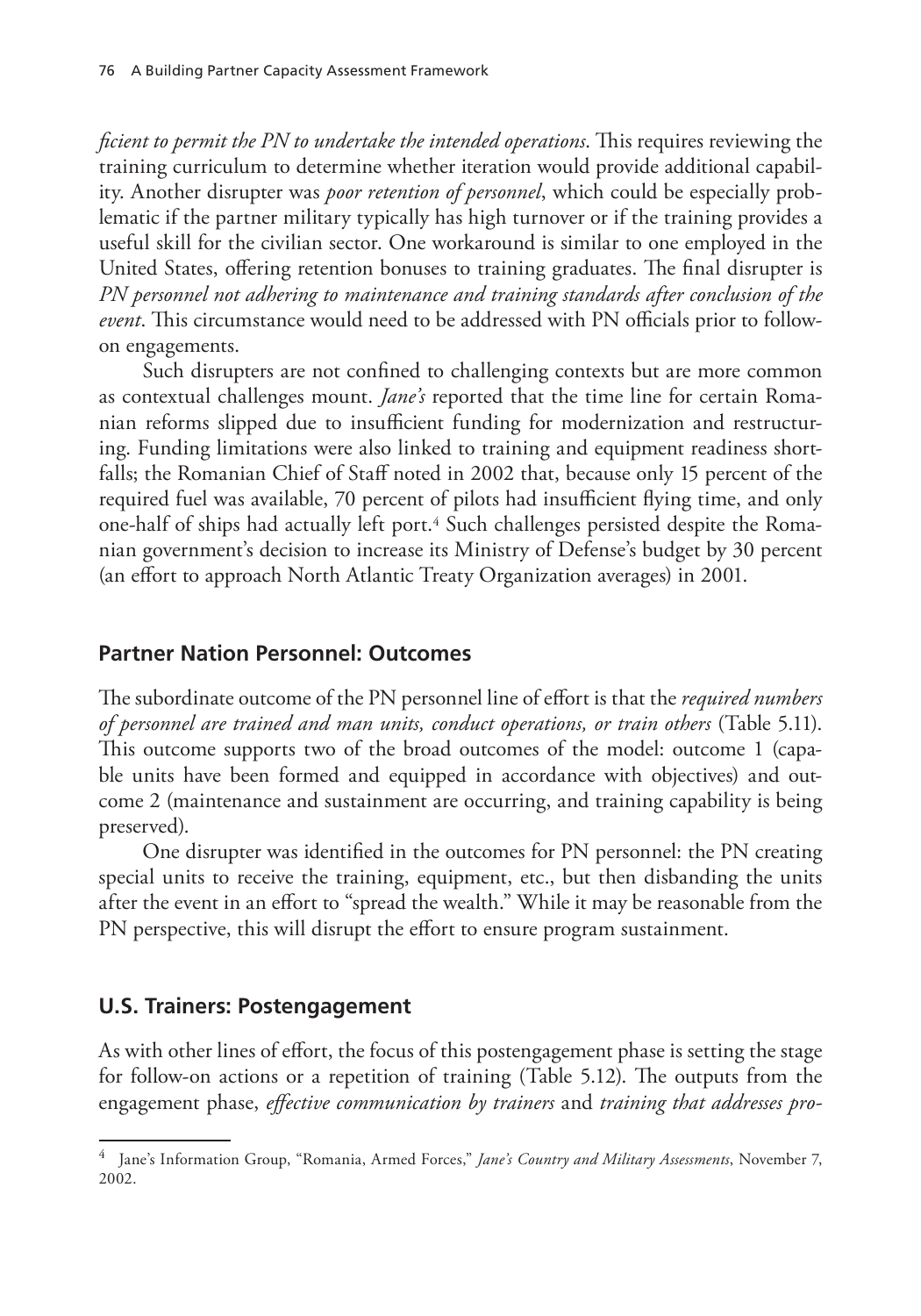|                                                                                                                                                            | <b>Outcomes and Consequences</b>                                          |                                                                                                                                         |                                                                      |                                                                                                                                                            |
|------------------------------------------------------------------------------------------------------------------------------------------------------------|---------------------------------------------------------------------------|-----------------------------------------------------------------------------------------------------------------------------------------|----------------------------------------------------------------------|------------------------------------------------------------------------------------------------------------------------------------------------------------|
| <b>Disrupters</b><br>(Outputs-<br>Outcomes)                                                                                                                | Workarounds<br>(Outputs-<br>Outcomes)                                     | <b>Possible</b><br><b>Unintended</b><br><b>Consequences</b>                                                                             | Subordinate<br><b>Outcomes</b>                                       | <b>Hightest Level</b><br><b>Outcome Category</b><br>Contributed to                                                                                         |
|                                                                                                                                                            |                                                                           | Program is<br>overemphasized, and<br>PN assigns personnel<br>and pursues training at<br>the expense of more-<br>attainable improvements |                                                                      |                                                                                                                                                            |
| PN created temporary<br>composite units to<br>receive training and<br>equipment (and spread<br>resources across PN<br>stakeholders), then<br>disbands them | PN officials are open to<br>continued engagement<br>and follow-up actions |                                                                                                                                         | The required personnel<br>have been trained to<br>man units, conduct | 1. Capacity is built:<br>Capable units are<br>formed and equipped<br>in accordance with<br>objectives                                                      |
|                                                                                                                                                            |                                                                           | Trainees conduct human<br>rights abuses                                                                                                 | operations, or train<br>others                                       |                                                                                                                                                            |
|                                                                                                                                                            |                                                                           | U.S.-trained personnel<br>become a threat to the<br>PN government (coup)                                                                |                                                                      |                                                                                                                                                            |
|                                                                                                                                                            |                                                                           |                                                                                                                                         |                                                                      | 2. Capacity is sustained:<br>Maintenance and<br>sustainment are<br>occurring, and a<br>training capability has<br>been preserved (or<br>institutionalized) |

| <b>Table 5.11</b>                                  |  |
|----------------------------------------------------|--|
| Logic Model Outcomes for the PN Personnel Category |  |

#### **Table 5.12 Logic Model: Postengagement Phase of the U.S. Trainers Category**

| <b>Specific</b><br><b>Inputs</b>                                                            | <b>Activities</b>                                                                     | <b>Disrupters</b><br>(Activities-<br>Outputs)                                        | <b>Workarounds</b><br>(Activities-<br>Outputs)                                           | Subordinate<br>Outputs-Ideal<br>(Sufficient)                                                                                                         | Category<br><b>Phase Outputs</b><br><b>Contribute to</b><br>$\cdots$                                                                                   |
|---------------------------------------------------------------------------------------------|---------------------------------------------------------------------------------------|--------------------------------------------------------------------------------------|------------------------------------------------------------------------------------------|------------------------------------------------------------------------------------------------------------------------------------------------------|--------------------------------------------------------------------------------------------------------------------------------------------------------|
| U.S. trainers<br>effectively<br>communicate<br>information<br>contained in<br>training plan | Conduct AAR<br>of program to<br>determine areas<br>for improvement<br>and possibility | Trainers do not<br>conduct AARs                                                      | Make AARs required<br>for each training<br>activity                                      | Reports from each<br>training event that<br>evaluate effectiveness<br>(General assessment<br>of training program<br>that evaluates<br>effectiveness) | Phase core output<br>2, continuing<br>maintenance<br>and sustainment<br>of new forces                                                                  |
|                                                                                             | for greater PN<br>involvement                                                         | PN officials do not<br>conduct course<br>evaluations                                 | Invite outside group<br>(ex: DPKO) to monitor<br>training and provide<br>feedback        | Assessment of training<br>effectiveness from<br>those outside the<br>planning process                                                                | and equipment,<br>training facilities,<br>and materials                                                                                                |
| The training<br>conducted<br>addresses the<br>major objectives<br>of the program            | Establish long-<br>term solution for<br>delivery of training<br>or indigenization     | Third party trainers<br>not able to commit to<br>involvement in future<br>iterations | Focus on training the<br>trainer and quickly<br>building indigenous<br>training capacity | Modification to<br>training plan that<br>facilitates future PN<br>use                                                                                | Phase core output<br>3, continuing<br>maintenance<br>and sustainment<br>of necessary<br>relationships<br>between and<br>across U.S. and PN<br>elements |

*gram objectives*, are inputs to this phase that feed two key activities. The first is the *conduct of an after-action review (AAR) of the program* to determine areas for improvement and areas where the PN could have a greater (or lead) role in the future. The second key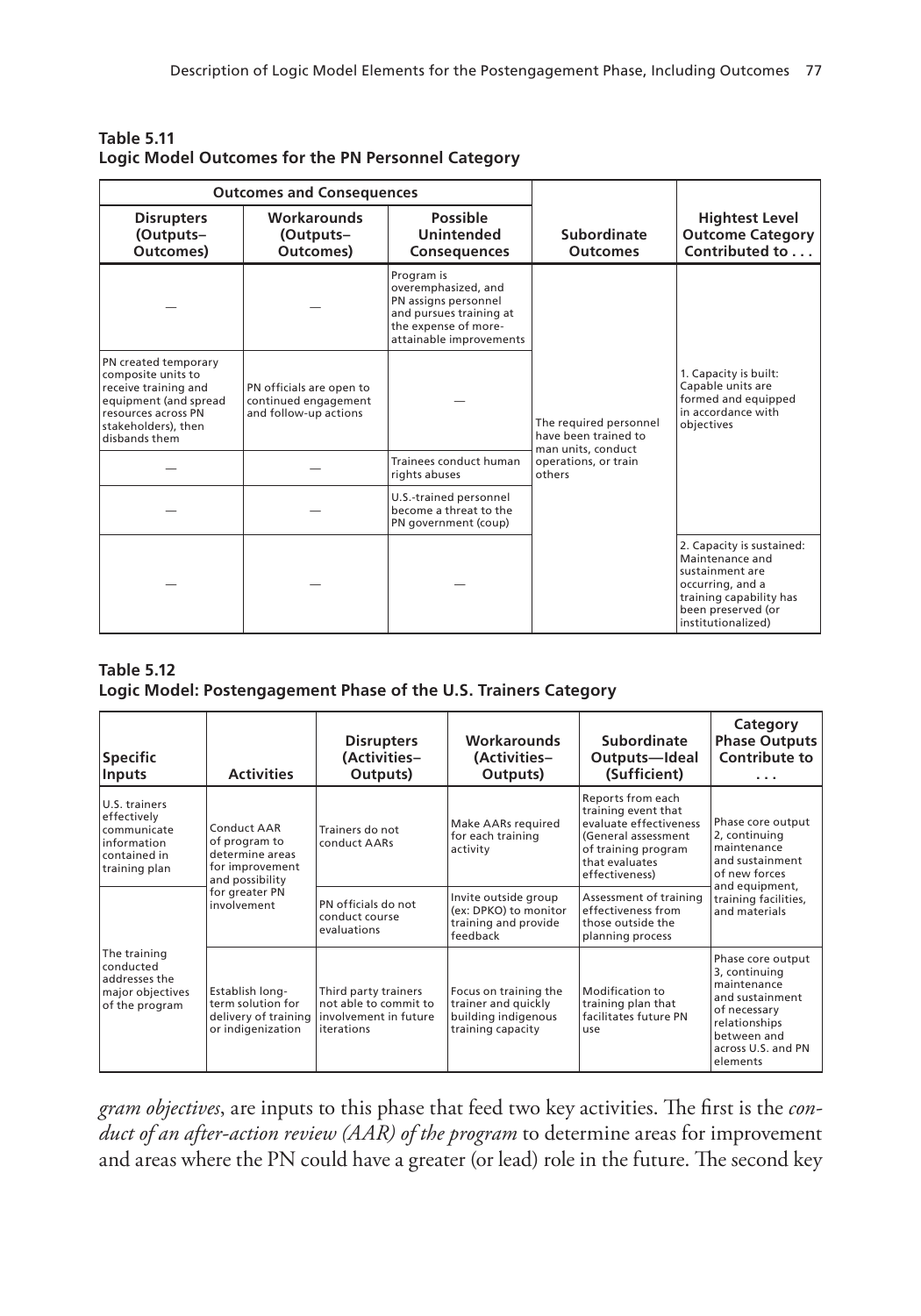activity *is establishment of a long-term solution for delivery of training or indigenization*, assuming further effort is required and desired by both parties.

These activities lead to three subordinate outputs:

- reports from each training event that evaluate effectiveness (the sufficient output is a general assessment of the training program that evaluates effectiveness)
- assessment of training effectiveness from outside the planning process
- modifications to the training plan that facilitate future PN use.

These efforts address phase core outputs 2 (continuing maintenance and sustainment of new forces and equipment, training facilities, and materials) and 3 (continuing maintenance and sustainment of necessary relationships between and across U.S. and PN elements).

# **U.S. Trainers: Outcomes**

The subordinate outcome for this effort is that *U.S. trainers improve PN capabilities through training conducted effectively and appropriately* (Table 5.13). Achievement of this output supports high-level outcome 1 (capacity is built).

### **Disrupters (and Workarounds)**

We identified one disrupter: *The assistance from the United States, including the presence and leading role of U.S. trainers, may become a political problem for the PN* and negate the impact of the training. Thus, despite an effectively conducted training event, the PN may not take steps to increase its capacity and may not be open to future BPC efforts.

This disrupter may be mitigated by maintaining discretion in conducting the program. This might entail U.S. trainers remaining on base, not publicly acknowledging the program or issuing press releases, or taking other steps to keep the U.S. presence low key.

| <b>Outcomes and Consequences</b>                                     |                                                                                                                      |  |                                                                                                                                                                |                                                                                                       |
|----------------------------------------------------------------------|----------------------------------------------------------------------------------------------------------------------|--|----------------------------------------------------------------------------------------------------------------------------------------------------------------|-------------------------------------------------------------------------------------------------------|
| <b>Disrupters</b><br>(Outputs-<br>Outcomes)                          | <b>Workarounds</b><br>Possible<br><b>Unintended</b><br>(Outputs-<br>Outcomes)<br><b>Consequences</b>                 |  | Subordinate<br><b>Outcomes</b>                                                                                                                                 | <b>Hightest Level</b><br><b>Outcome Category</b><br>Contributed to                                    |
| Improved relations with<br>U.S. become a political<br>problem for PN | Maintain discretion in<br>conducting program<br>(U.S. trainers remain<br>on base, no public<br>acknowledgment, etc.) |  | U.S. trainers improve<br>PN capabilities through<br>training that is<br>conducted effectively<br>and appropriately, in<br>accordance with the<br>training plan | 1. Capacity is built:<br>Capable units are<br>formed and equipped<br>in accordance with<br>objectives |

**Table 5.13 Logic Model: Outcomes for the U.S. Trainers Category**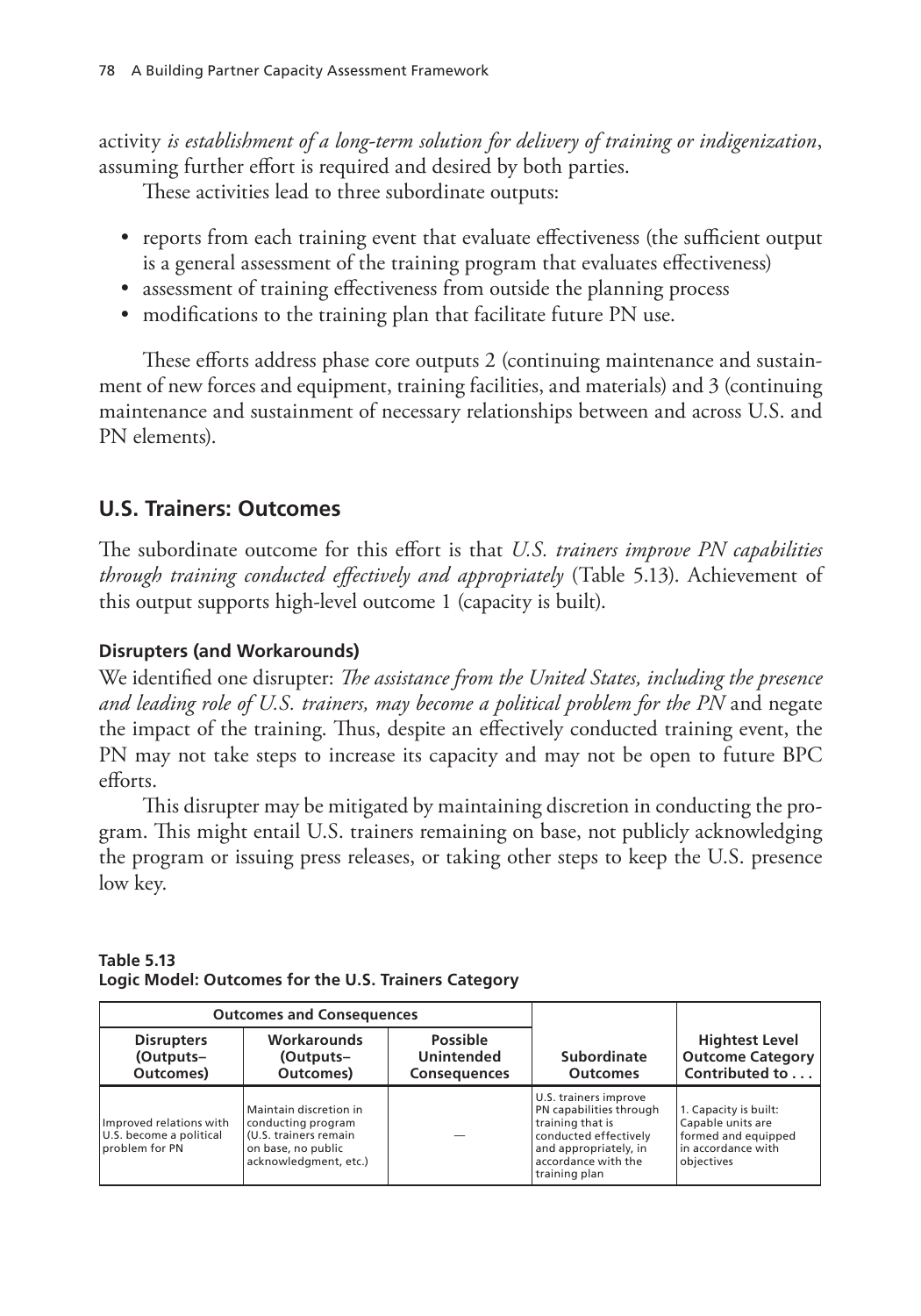## **Equipment: Postengagement**

Utilizing the specific inputs that come from the engagement phase, activities in postengagement focus on assessing the use of equipment in the training program and possibly turning equipment over to the PN (Table 5.14). Parts may be turned over, or contracted support may be arranged to build or replenish the PN's stock. Each of the activities focuses on ensuring the PN integrates new knowledge, equipment, or practices into its future training or operations. We identified six subordinate outputs the postengagement phase:

| <b>Specific</b><br><b>Inputs</b>                                                       | <b>Activities</b>                                                                                            | <b>Disrupters</b><br>(Activities-<br>Outputs)                                              | Workarounds<br>(Activities-<br>Outputs)                                                            | Subordinate<br>Outputs-Ideal<br>(Sufficient)                                                                                                                                                | Category<br><b>Phase Outputs</b><br>Contribute<br>$\mathsf{to} \ldots$                |
|----------------------------------------------------------------------------------------|--------------------------------------------------------------------------------------------------------------|--------------------------------------------------------------------------------------------|----------------------------------------------------------------------------------------------------|---------------------------------------------------------------------------------------------------------------------------------------------------------------------------------------------|---------------------------------------------------------------------------------------|
| Training program<br>integrates classroom<br>and "hands on"<br>activities               | <b>Assist PN trainers</b><br>in developing<br>programs that<br>utilize available<br>equipment                | PN is reluctant to<br>"waste" equipment<br>operations on training                          | Provide the<br>program additional<br>equipment that is<br>intended to be used<br>for training only | PN integrates<br>equipment into<br>continuing training<br>pipeline                                                                                                                          | Phase core<br>output 1, trained                                                       |
| As necessary,<br>PN personnel                                                          |                                                                                                              | PN personnel are<br>not allowed to use<br>new equipment after<br>completing training       | PN officials become                                                                                |                                                                                                                                                                                             | (and equipped)<br>personnel are used<br>to form and man<br>units, augment             |
| gain proficiency<br>in equipment<br>maintenance and<br>operation                       | Turn equipment<br>over to PN<br>personnel                                                                    | PN personnel do not<br>choose to use new<br>equipment after<br>completing training         | open to continued<br>engagement and<br>follow-up actions                                           | PN integrates<br>equipment into<br>operations                                                                                                                                               | existing units,<br>or train others<br>(as specified in<br>objectives)                 |
|                                                                                        |                                                                                                              | Equipment is diverted<br>after training                                                    |                                                                                                    |                                                                                                                                                                                             |                                                                                       |
| PN personnel utilize<br>service manuals<br>for upkeep and<br>operation of<br>equipment | PN personnel<br>continue to<br>utilize manuals<br>and technical<br>publications                              | PN personnel are<br>not accustomed to<br>consulting manuals<br>and following<br>procedures | PN officials become<br>open to continued<br>engagement and<br>follow-up actions                    | A library of technical<br>publications is<br>available to PN<br>personnel                                                                                                                   |                                                                                       |
| All exercises<br>necessary for                                                         | PN personnel<br>become proficient<br>in safe conduct of<br>live-fire exercises<br>without U.S.<br>assistance |                                                                                            |                                                                                                    | PN incorporates<br>effective safety<br>procedures and<br>practices in live-fire<br>events (Awareness<br>of safety protocols<br>for live-fire events<br>increases)                           | Phase core output<br>2, continuing<br>maintenance<br>and sustainment<br>of new forces |
| accomplishment of<br>training goals are<br>conducted                                   | Fully turn over<br>maintenance and<br>operation of live-<br>fire facilities                                  |                                                                                            |                                                                                                    | Live-fire range<br>facilities to support<br>future training are<br>maintained for future<br>use (Live-fire ranges<br>are available for future<br>training with only<br>minimal restoration) | and equipment,<br>training facilities,<br>and materials                               |
|                                                                                        | PN personnel<br>establish and                                                                                |                                                                                            |                                                                                                    |                                                                                                                                                                                             |                                                                                       |
| All (or a reasonable<br>proportion of)<br>equipment remains<br>in service              | proficiency at<br>preventative<br>and corrective<br>maintenance                                              | maintain<br>PN does not keep<br>up preventative<br>maintenance practices                   |                                                                                                    | PN personnel conduct<br>effective maintenance<br>procedures                                                                                                                                 |                                                                                       |
|                                                                                        | Utilize parts<br>remaining to stock<br>PN supplies                                                           | PN does not establish<br>parts release<br>procedures or loses<br>parts to corruption       |                                                                                                    | follow-up actions                                                                                                                                                                           |                                                                                       |

**Table 5.14 Logic Model: Postengagement Phase of the Equipment Category**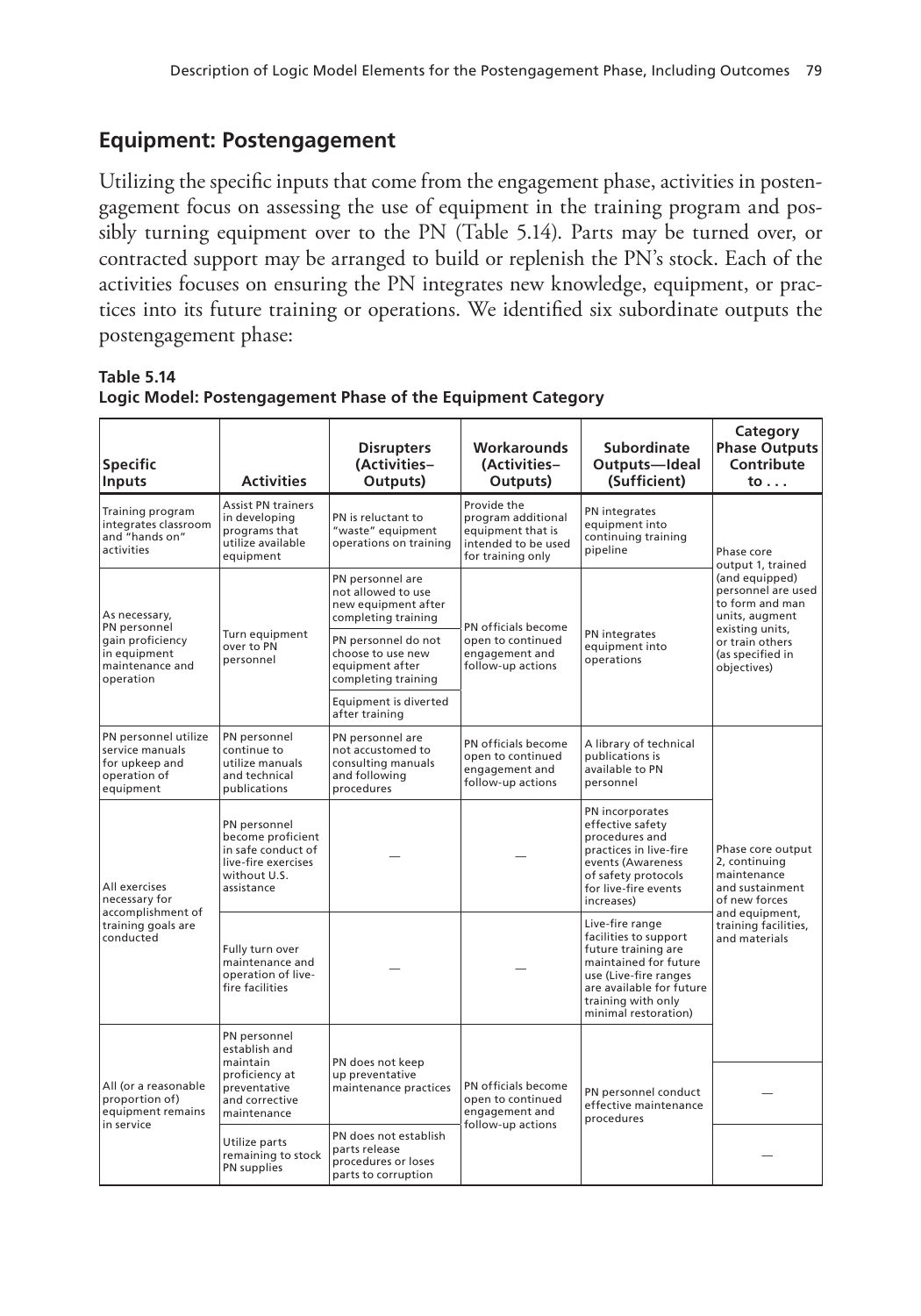- The PN integrates equipment into a continuing training pipeline.
- The PN integrates equipment into its operations.
- A library of technical publications is available to PN personnel.
- The PN incorporates effective safety procedures and practices in live-fire events. Live-fire range facilities are maintained for future use.
- PN personnel follow effective maintenance procedures.

Related to these are phase core outputs 1 (trained and equipped personnel are used to form and man units, augment existing units, or train others) and 2 (continuing maintenance and sustainment of new forces and equipment, training facilities, and materials).

### **Disrupters (and Workarounds)**

The maintenance and sustainment of U.S.-provided equipment is particularly challenging. We are aware of numerous examples of equipment not being maintained after receipt that was thus lost to service at a rate much higher than expected. Lack of maintenance can stem from many sources, among them lack of proclivity to conduct maintenance, lack of needed tools and spares, and lack of instruction on maintenance for specific equipment. For example, in Senegal, an insufficient investment in sustainment has led to deterioration, as "the state of Senegalese military equipment has been found to be in need of improvement," and "[t]here are problems of obsolescence and poor serviceability in the existing inventory, and the [defense] budget is too restricted to redress this situation."5

## **Equipment: Outcomes**

Although the only overall outcome addressed is "capable units formed and equipped in accordance with objectives," there are several subordinate outcomes for the equipment line of effort (Table 5.15):

- PN personnel use their own equipment with greater effectiveness.
- The PN integrates new equipment into operations.
- The PN builds a culture of procedural and manual compliance.
- Live-fire exercises become a part of PN training plans.
- PN personnel develop a culture of preventative maintenance.
- Effective communications facilitate training, security, and logistics.

<sup>5</sup> Jane's Information Group, "Procurement: Senegal," *Jane's Military and Security Assessments*, October 13, 2011.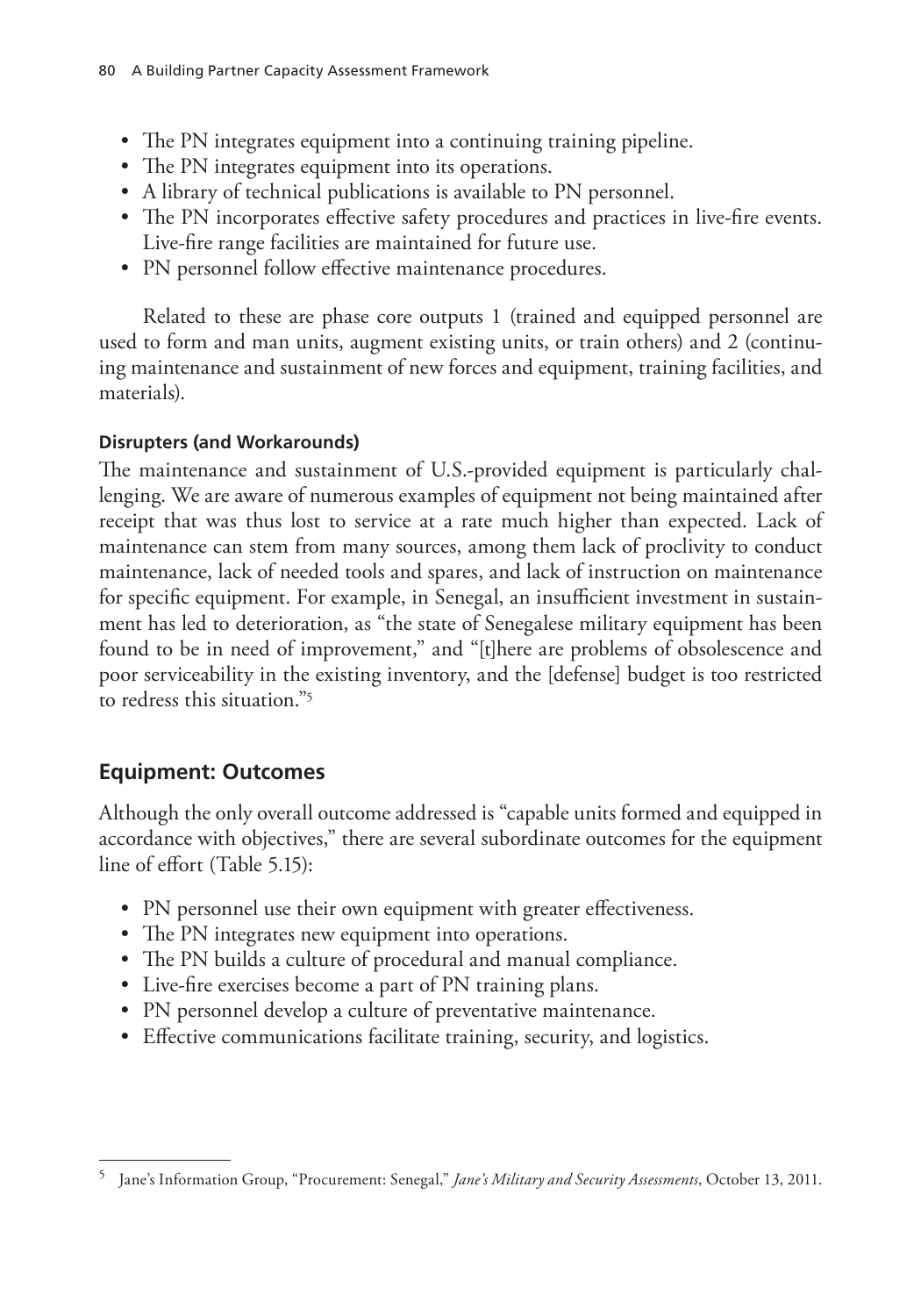| <b>Subordinate Outcomes</b>                                                      | <b>Hightest Level Outcome Category</b><br>Contributed to                                       |  |  |  |  |
|----------------------------------------------------------------------------------|------------------------------------------------------------------------------------------------|--|--|--|--|
| PN personnel use own equipment more effectively                                  |                                                                                                |  |  |  |  |
| PN integrates new equipment into operations                                      |                                                                                                |  |  |  |  |
| PN builds culture of procedural and manual compliance                            | Phase core output 1, trained (and equipped) personnel are used                                 |  |  |  |  |
| Live-fire exercises become a part of PN training plans                           | to form and man units, augment existing units, or train others (as<br>specified in objectives) |  |  |  |  |
| PN personnel develop culture of preventative maintenance                         |                                                                                                |  |  |  |  |
| Training, security, and logistics are facilitated by effective<br>communications |                                                                                                |  |  |  |  |

**Table 5.15 Logic Model: Outcomes of the Equipment Category**

These outcomes represent an increase in partner capacity not just within individuals or units but also in the partner's ability to formulate and effectively conduct training evolutions.

### **Logistics and Transportation: Postengagement**

Other than the normal AAR process, there is very little to be done in the logistics line of effort postengagement (Table 5.16). One specific activity is to *encourage PN planners to include medical support when developing future training events, if that need has not previously been addressed*. The planning for and provision of this support is the phase's only subordinate output and supports phase core output 2 (continuing maintenance and sustainment of new forces and equipment, training facilities, and materials).

### **Logistics and Transportation: Outcomes**

That *PN logistics processes are exercised and improved* is a subordinate outcome of the line of effort if applicable in a specific case (Table 5.17). Some BPC efforts may not require support from the PN; in other cases, the partner's logistics ability may be nearly proficient. But in many cases, an improvement in logistics capacity is a beneficial corollary to the greater BPC effort. The second outcome for this line of effort is the *establishment of medical support for training events and a reduction in the number of trainees who attrite for medical reasons*.

### **Facilities: Postengagement**

The housing, training areas, and infrastructure maintained through the BPC event become the specific inputs for the postengagement phase (Table 5.18). As with other lines of effort, the focus of this phase is to ensure the ability to carry this effort over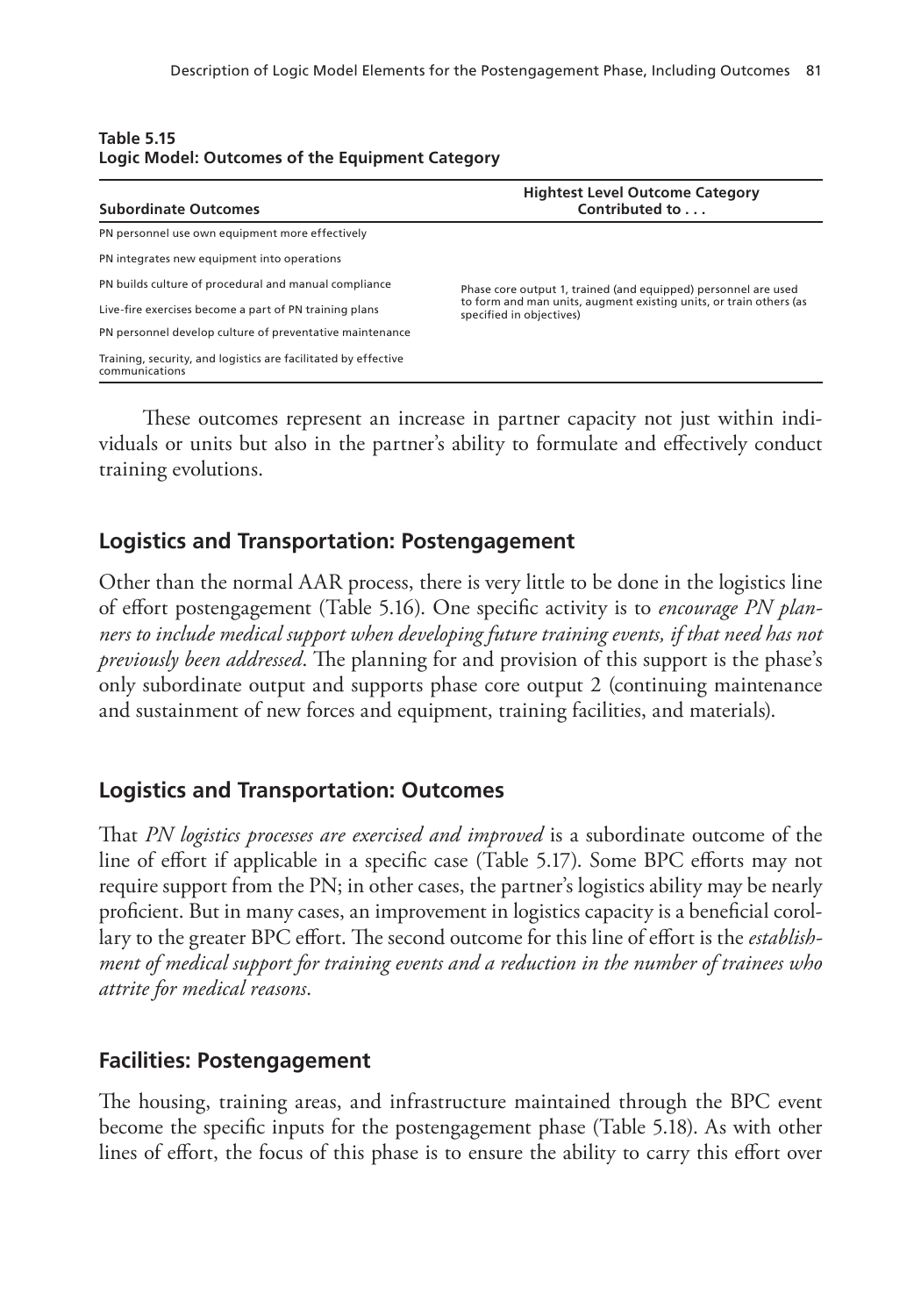| <b>Specific</b><br><b>Inputs</b>                         | <b>Activities</b>                                                                                 | <b>Disrupters</b><br>(Activities-<br>Outputs) | Workarounds<br>(Activities-<br>Outputs) | Subordinate<br>Outputs-Ideal<br>(Sufficient)                                                                                              | Category<br><b>Phase Outputs</b><br>Contribute to                                                                                             |
|----------------------------------------------------------|---------------------------------------------------------------------------------------------------|-----------------------------------------------|-----------------------------------------|-------------------------------------------------------------------------------------------------------------------------------------------|-----------------------------------------------------------------------------------------------------------------------------------------------|
| Minimal<br>personnel<br>attrition for<br>medical reasons | PN planners<br>include medical<br>support in<br>developing<br>follow-on<br>training<br>activities |                                               |                                         | Medical support is<br>provided in future<br>PN training events<br>(Increased PN)<br>awareness of the<br>importance of medical<br>support) | Phase core output<br>2, continuing<br>maintenance and<br>sustainment of new<br>forces and equipment,<br>training facilities, and<br>materials |

**Table 5.16 Logic Model: Postengagement Phase of the Logistics and Transport Category**

#### **Table 5.17 Logic Model: Outcomes of the Logistics and Transport Category**

| <b>Subordinate Outcomes</b>                                                             | <b>Hightest Level Outcome Category Contributed to</b><br>.                        |
|-----------------------------------------------------------------------------------------|-----------------------------------------------------------------------------------|
| <b>PN</b> logistics processes exercised and improved                                    | 2. Capacity is sustained: Maintenance and sustainment are                         |
| <b>PN</b> builds medical capabilities by including medical support in<br>training plans | occurring, and a training capability has been preserved (or<br>institutionalized) |

to future training events. The activities involve *maintaining the facilities, housing, and IT systems and utilizing them after the event*. These lead to five intuitive subordinate outputs:

- Housing facilities remain available for future events.
- Quarters are available for U.S. personnel involved in future training iterations.
- Facilities are available to the PN for future training events.
- The power grid remains in service.
- IT systems remain available for future use.

It should be clear from the nature of these outputs that they serve phase core output 2 (continuing maintenance and sustainment of new forces and equipment, training facilities, and materials).

### **Disrupters (and Workarounds)**

Each disrupters in this section pertains to PN management of facilities following a BPC event. One disrupter specifically interferes with permitting future U.S. training to take place: the PN modifying the facilities to the point where they are no longer compliant with U.S. force protection or other requirements. The workaround for this is straightforward—PN officials must be made aware that future U.S. involvement will depend on facility standards being maintained.

A second noteworthy disrupter is that the maintenance of facilities depends on a model of contractor support. This approach may be intuitive and familiar for U.S. personnel, but the PN officials charged with facility maintenance may be inexperienced with such an approach or may face a bureaucracy with more barriers to contracting than in the United States. The workaround for this disrupter is to fashion a sustain-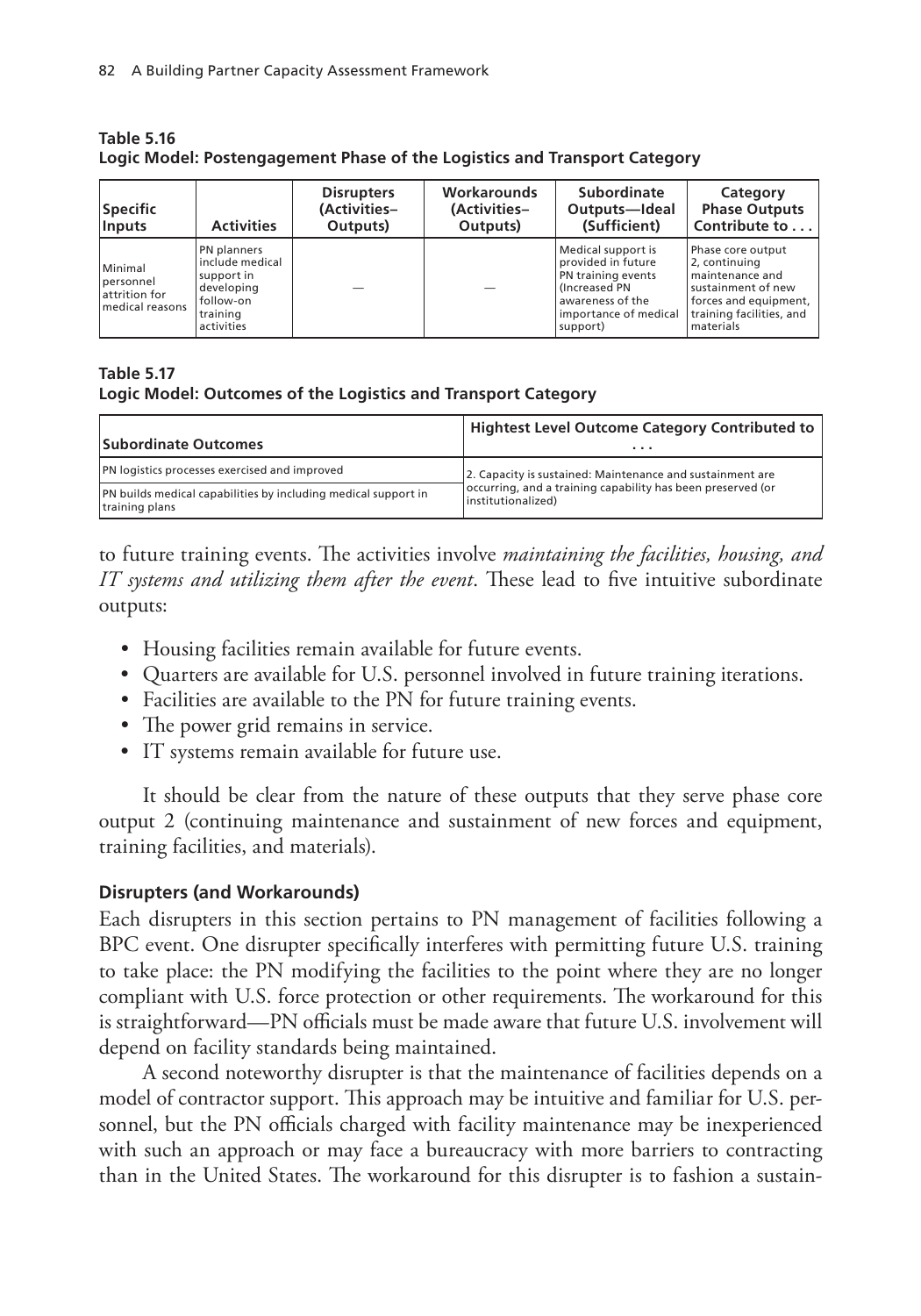**Table 5.18 Logic Model: Postengagement Phase of the Facilities Category**

| <b>Specific</b><br><b>Inputs</b>                                                         | <b>Activities</b>                                                                           | <b>Disrupters</b><br>(Activities-<br>Outputs)                                         | <b>Workarounds</b><br>(Activities-<br>Outputs)                                                                                             | Subordinate<br>Outputs-Ideal<br>(Sufficient)                                                                                                                      | Category<br><b>Phase Outputs</b><br>Contribute to<br>.                                                                                           |
|------------------------------------------------------------------------------------------|---------------------------------------------------------------------------------------------|---------------------------------------------------------------------------------------|--------------------------------------------------------------------------------------------------------------------------------------------|-------------------------------------------------------------------------------------------------------------------------------------------------------------------|--------------------------------------------------------------------------------------------------------------------------------------------------|
| Personnel<br>are housed in<br>appropriate<br>conditions                                  | <b>Housing facilities</b><br>remain in use and<br>to standards                              |                                                                                       |                                                                                                                                            | <b>Housing facilities</b><br>remain available for<br>use for future events                                                                                        |                                                                                                                                                  |
| U.S. personnel<br>are housed in a<br>secure location<br>throughout the<br>training cycle | <b>Housing facilities</b><br>remain in<br>compliance with<br>force protection<br>standards  | PN modifies facilities<br>after U.S. departure (if<br>located on PN base)             | Inform PN counterparts for U.S. personnel<br>that future U.S.<br>involvement will<br>depend on meeting<br>force protection<br>requirements | <b>Ouarters are available</b><br>involved with future<br>training iterations<br>(Quarters are available<br>for future events<br>with only minimal<br>restoration) | Phase core output<br>2, continuing<br>maintenance and<br>sustainment of<br>new forces and<br>equipment, training<br>facilities, and<br>materials |
| Classrooms<br>that effectively<br>facilitate<br>training                                 | <b>Maintain facilities</b><br>and infrastructure<br>for future training<br>events           | U.S. applies contractor<br>support model that PN<br>cannot carry forward              | <b>Build sustainment</b><br>plan based on PN<br>capabilities and culture                                                                   | Facilities are available<br>to PN for future<br>courses                                                                                                           |                                                                                                                                                  |
| Field areas<br>that effectively<br>facilitate<br>training                                |                                                                                             |                                                                                       |                                                                                                                                            |                                                                                                                                                                   |                                                                                                                                                  |
| Equipment and<br>facilities that<br>are powered<br>throughout the<br>training cycle      |                                                                                             |                                                                                       |                                                                                                                                            | The power grid<br>remains in service for<br>continued use                                                                                                         |                                                                                                                                                  |
| <b>Facilities that</b><br>are managed to<br>support training<br>activities               |                                                                                             |                                                                                       |                                                                                                                                            |                                                                                                                                                                   |                                                                                                                                                  |
| IT equipment<br>that effectively<br>augments<br>instruction                              | PN continues to<br>utilize remaining<br>IT systems or<br>upgrades their<br>existing systems | PN lacks absorptive<br>capacity to use IT<br>systems beyond U.S.<br>provided training | PN officials open to<br>continued engagement<br>and follow-up actions                                                                      | IT systems that<br>facilitate training goals<br>are maintained for<br>future use                                                                                  | Phase core output<br>2, continuing<br>maintenance and<br>sustainment of<br>new forces and<br>equipment, training<br>facilities, and<br>materials |

ment plan prior to facility turnover (or prior to facility construction) that is based on PN capabilities and culture.

### **Facilities: Outcomes**

The subordinate outcome of this line of effort is *facilities that provide a secure environment for U.S. and PN personnel and that are conducive to meeting U.S. BPC goals*. The overall model outcomes are 2 (maintenance and sustainment occurring and training capability preserved) and 3 (relationships created or preserved such that further security cooperation is possible).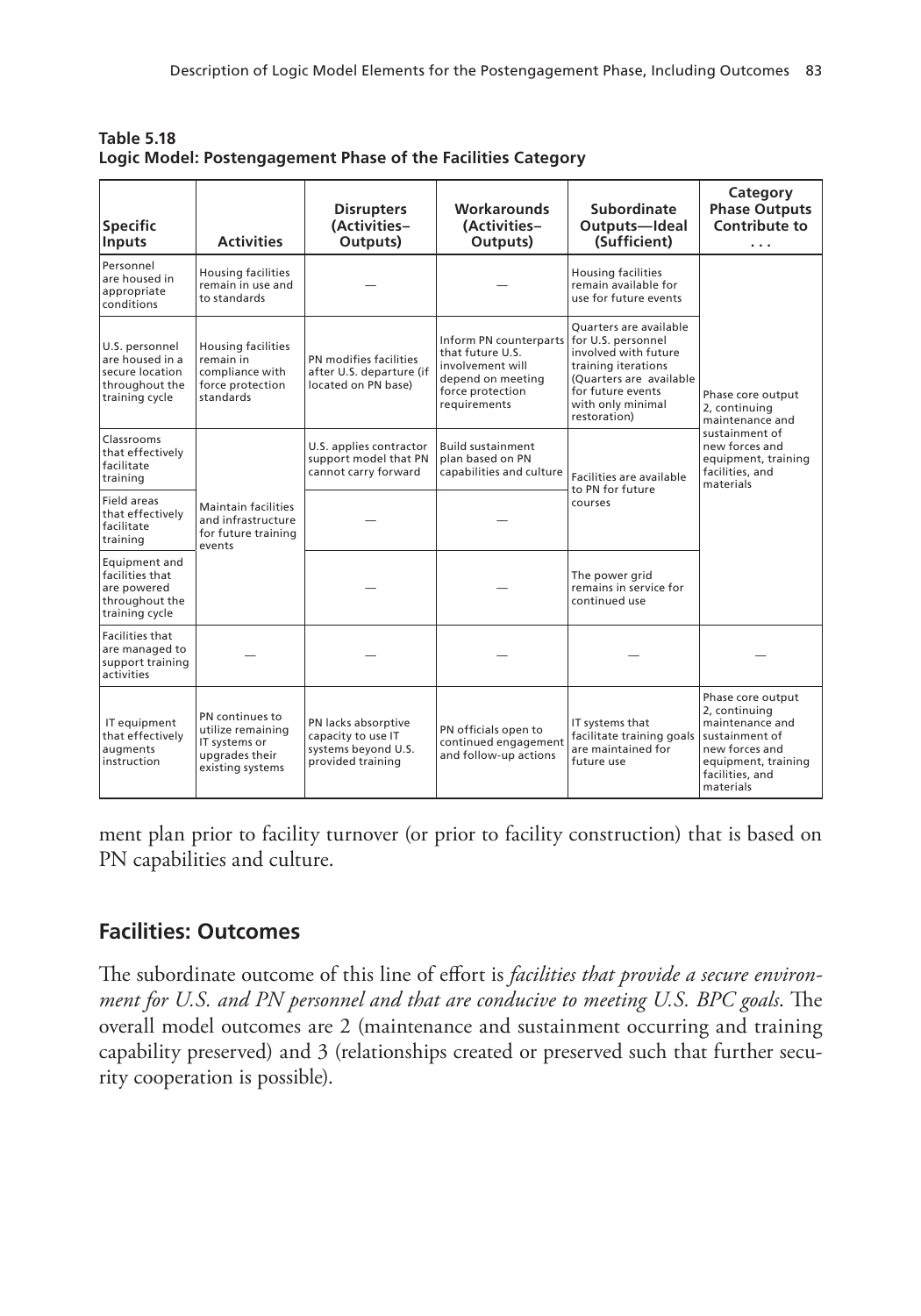# **Curriculum and Training Content: Postengagement**

Two activities in the postengagement phase pertain to the curriculum (Table 5.19). First, the *material used in the course should be provided to the students, with copies going to responsible government agencies,* if printed materials figured prominently in the course. Second, *PN officials should be consulted on whether they want to conduct the training again, modify the curriculum, or attempt to conduct it on their own with this or another curriculum*. These efforts lead to three subordinate outputs:

- an evolving curriculum that meets PN goals (the sufficient output is curriculum that can be built on for future events)
- the PN continuing to develop and use formal training materials (the sufficient output is that PN makes training processes more standardized)
- a partner military better suited to participating in international operations (the sufficient output is a PN military informed about requirements for participation in international operations).

The product of the postengagement curriculum is phase core output 2 (continuing maintenance and sustainment of new forces and equipment, training facilities, and materials).

# **Curriculum and Training Content: Outcomes**

As stated previously, this line of effort addresses all three broad model outcomes (Table 5.20). Additionally, it has three subordinate outcomes:

- a curriculum that enables development of PN capabilities in line with U.S. and partner goals
- creation of a cadre of trained personnel within the PN's services
- a PN more receptive to opportunities for troop contributions.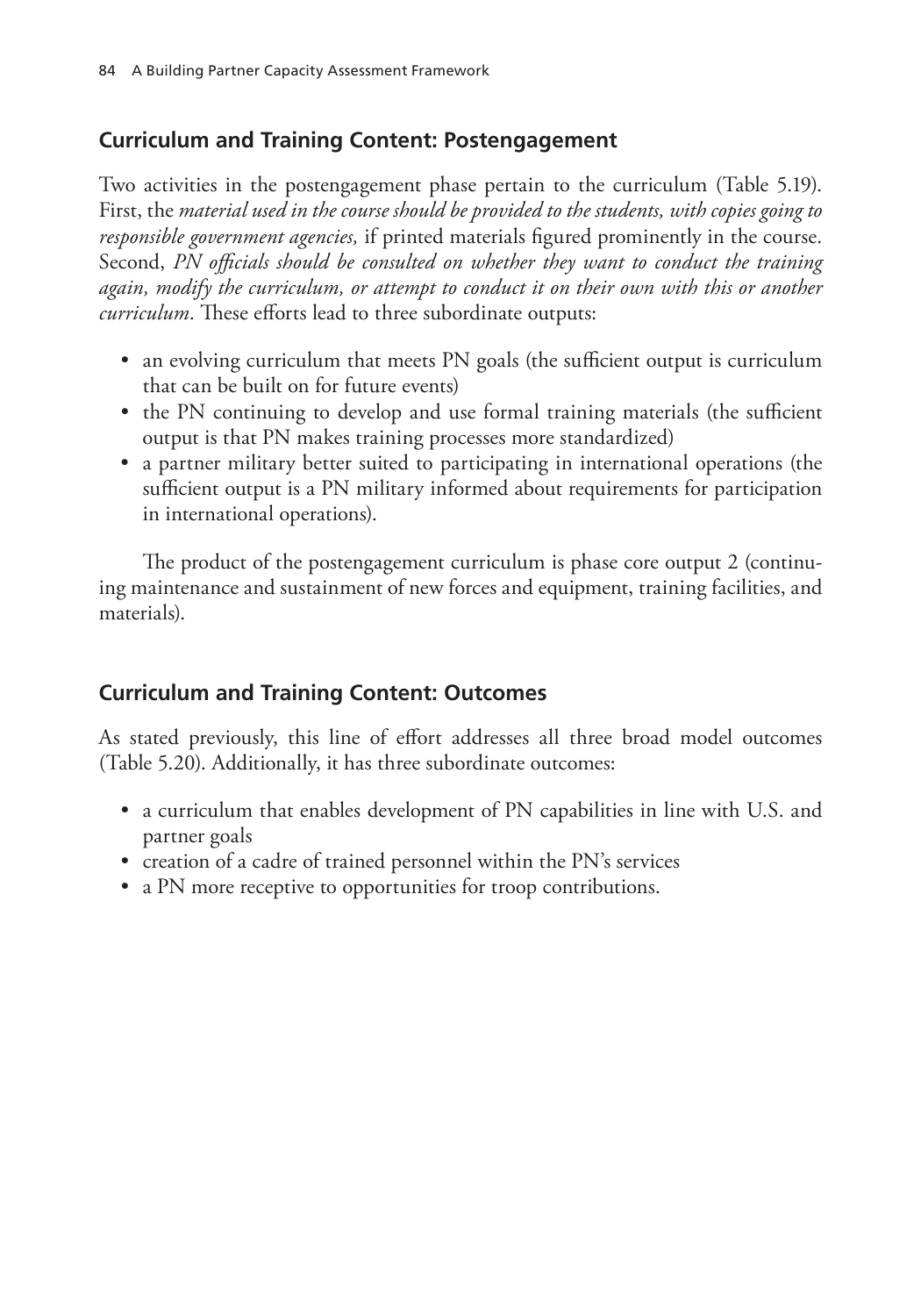| <b>Specific</b><br><b>Inputs</b>                                                                                     | <b>Activities</b>                                                                                                      | <b>Disrupters</b><br>(Activities-<br>Outputs)                                                                               | <b>Workarounds</b><br>(Activities-<br>Outputs)                                        | Subordinate<br>Outputs-Ideal<br>(Sufficient)                                                                                                                                         | Category<br><b>Phase Outputs</b><br>Contribute to                                                                                             |
|----------------------------------------------------------------------------------------------------------------------|------------------------------------------------------------------------------------------------------------------------|-----------------------------------------------------------------------------------------------------------------------------|---------------------------------------------------------------------------------------|--------------------------------------------------------------------------------------------------------------------------------------------------------------------------------------|-----------------------------------------------------------------------------------------------------------------------------------------------|
| Curriculum that<br>has been verified<br>as effective in<br>achieving PN and<br>U.S. goals                            | Engage PN<br>counterparts<br>to determine<br>follow-on<br>training<br>requirements<br>and level of U.S.<br>involvement | Curriculum becomes<br>outdated quickly; PN<br>conditions and tasks<br>change, and training<br>does not remain<br>applicable | Update curriculum<br>with each training<br>iteration                                  | The curriculum evolves<br>to meet PN goals<br>(Curriculum can be<br>built on for future<br>events)                                                                                   | Phase core output<br>2, continuing<br>maintenance and<br>sustainment of new<br>forces and equipment,<br>training facilities, and<br>materials |
| Training<br>materials that<br>effectively<br>augment<br>instruction                                                  | <b>Materials</b><br>provided to<br>graduates and $PN$<br>officials                                                     | Individuals do not<br>retain manuals                                                                                        | Print manuals to be<br>maintained by unit,<br>headquarters, and<br>ministry officials | PN maintains practice<br>of developing and<br>using formal training<br>materials (PN makes<br>training processes<br>more standardized)                                               |                                                                                                                                               |
| Curriculum that<br>has been verified<br>as effective<br>in achieving<br>standards for<br>international<br>operations |                                                                                                                        |                                                                                                                             |                                                                                       | PN military is better<br>suited to participate<br>in international<br>operations (PN<br>military informed<br>of requirements<br>for participation<br>in international<br>operations) |                                                                                                                                               |

**Table 5.19 Logic Model: Postengagement Phase of the Curriculum and Training Content Category**

#### **Table 5.20**

#### **Logic Model: Outcomes of the Curriculum and Training Content Category**

| <b>Subordinate Outcomes</b>                                                         | <b>Hightest Level Outcome</b><br>Category Contributed to                                                                                       |  |
|-------------------------------------------------------------------------------------|------------------------------------------------------------------------------------------------------------------------------------------------|--|
| Curriculum enables development of PN capabilities in line with U.S.<br>and PN goals | 1. Capacity is built: Capable units are formed and equipped in<br>accordance with objectives                                                   |  |
| Cadre of trained personnel is created in PN service                                 |                                                                                                                                                |  |
|                                                                                     | 2. Capacity is sustained: Maintenance and sustainment are<br>occurring, and a training capability has been preserved (or<br>institutionalized) |  |
| PN more receptive to opportunities for troop contributions                          | 3. The relationship with the PN continues: Relationships are<br>created or preserved, making further security cooperation possible             |  |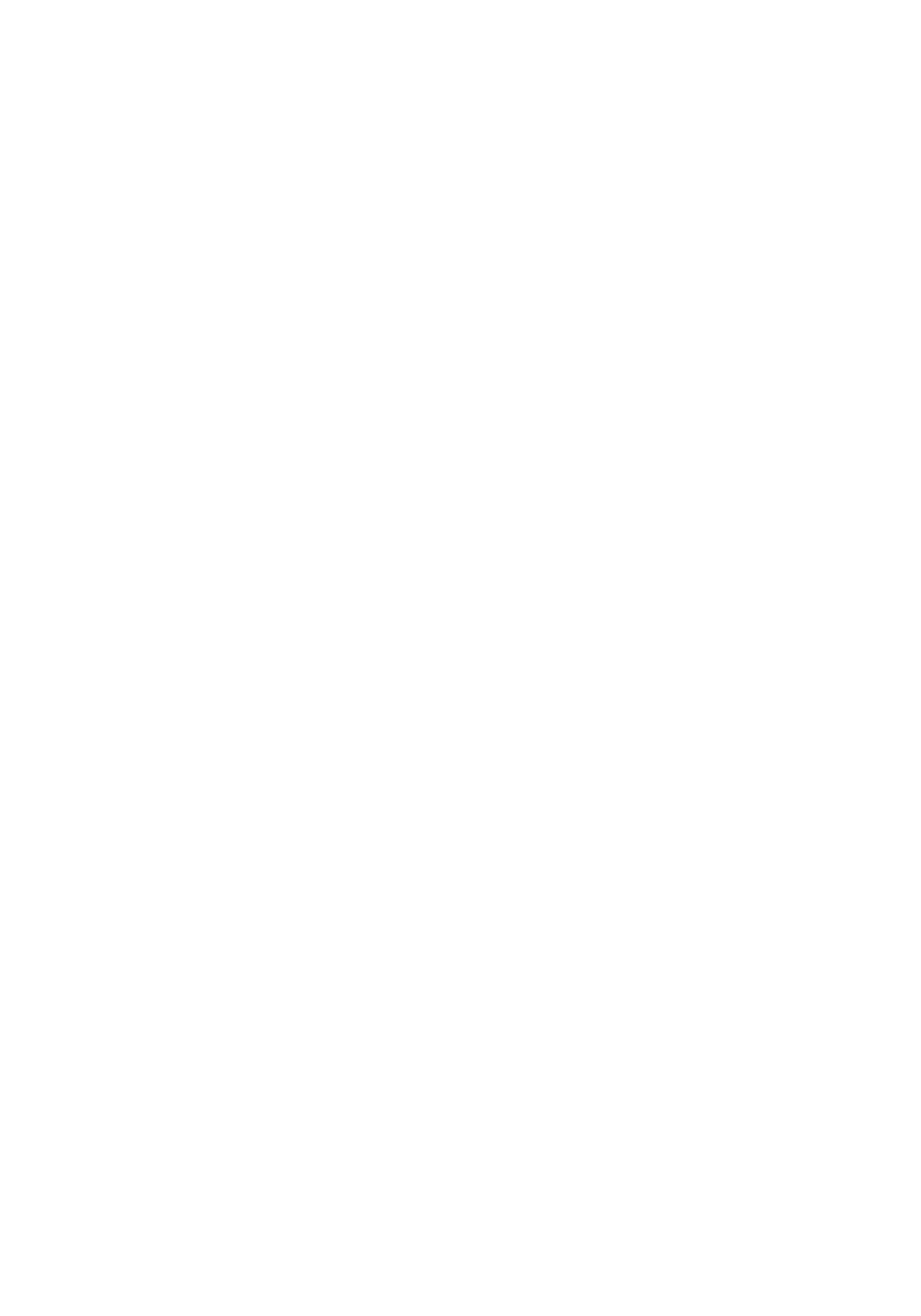CHAPTER SIX

## **Using the BPC Training and Equipping Logic Model as Part of an Assessment Framework**

The logic model described in Chapters Two, Three, Four, and Five is central to the BPC assessment framework we propose. However, that framework needs to be tailored to specific BPC efforts and contexts. This chapter discusses a number of different ways in which the BPC training and equipping logic model can actually be *used*.

A logic model embodies the theory of change of a program or effort, the chain of logic that connects the resources provided and the activities conducted with the desired results produced and their effects. Using a logic model as part of an assessment framework allows the user to identify where the chain of logic might break or has broken. Breaks in the chain of logic could stem from some sort of execution failure (inputs not being provided, activities not being executed, or activities not being properly executed) or from some kind of disrupter or barrier that is preventing inputs from being transformed into outputs or keeping outputs from realizing intended outcomes. Once a break or potential break in the chain of logic has been identified, steps can be taken to find a correction, repair, or workaround.

## **Three Questions, Three Places to Start**

Using the logic model as part of an assessment framework can help BPC planners or managers answer one or more of three questions. These questions depend on when in the BPC process assessment is being considered:

- Prior to execution, this framework could help planners answer the question: **What could go wrong with the planned BPC effort?**
- During BPC execution or delivery, this framework could help managers answer the questions: **Is everything going according to plan? If not, why not, and what can be done about it?**
- After BPC execution or delivery, this framework could help managers answer the questions: **Were all objectives achieved? If not, why not, and what can be done about it in the future (either in this context or elsewhere)?**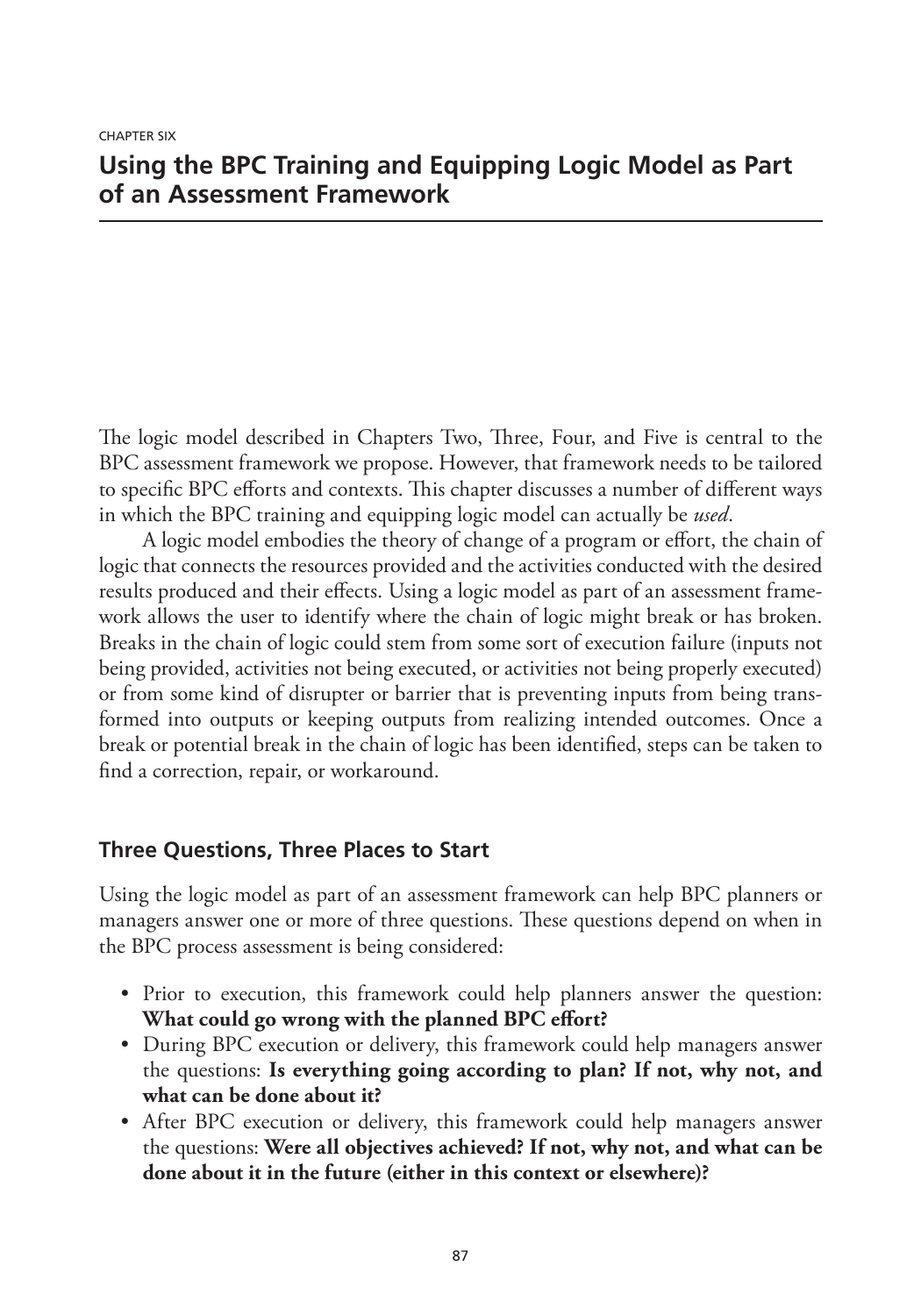The entire logic model is in the Excel spreadsheet associated with this report. That matrix intentionally includes some redundancies and can be quite intimidating at first glance. We do *not* recommend that users attempt to populate the entire logic model as part of their assessment process. Instead, we encourage users to identify relevant chains of logic within the model to better focus assessment efforts on specific problem areas.

As Figure 2.3 illustrated, the logic model has both vertical and horizontal divisions. From top to bottom, the model is broken into ten input categories (listed in Chapter Two). The columns, from left to right, move through inputs, activities, outputs (including disrupters and workarounds) for each of the three temporal phases (pre-, during, and post-), ending on the right with overall outcomes.

Depending in part on when the logic model is being applied and in part on what assessors already know, there are at least three places to start and ways to use the logic model to identify future or past breaks in the chain of logic (and possible steps to repair them), as discussed in the following subsections.

#### **Left to Right**

One way to begin to use the logic model for assessment is to begin on the left, starting with the input categories, and trace nodes across until problems (or possible problems) are found.

To use this "begin at the beginning" approach, start with input categories that have been or might be problematic. When information is limited, ask subject-matter experts (SMEs) to identify possible problem areas. SME input being insufficient to ascertain the presence or extent of a problem indicates any area that might need more careful measurement and observation (further discussed below).

Following the logic model from left to right and identifying imperiled or unsatisfied nodes will show the possible consequences of such problems (by following the logic further to the right and seeing what could be affected), identify nodes needing additional observation or measurement (if assessors cannot determine *why* an input or output is absent or where a disrupter originates), and help identify possible solutions (either from candidate workarounds or using other problem-solving approaches).

For example, in one of our deep-dive case studies, early efforts to improve partner rotary-wing capabilities failed to produce appreciable results. A left-to-right assessment approach revealed that this should not have come as a surprise. Of the ten input categories in the logic model, five (U.S. political will, PN political will, funding, PN trainees, equipment to be trained on) contained significant deficiencies in individual inputs in the preengagement phase. That particular effort was doomed before it even got started.

#### **Right to Left**

Another way to begin to use the logic model without facing the entire matrix at once is to work backward, from right to left. Recall that the highest level outcomes are on the far right. If all outcomes are satisfactory, the chains of logic are being preserved, and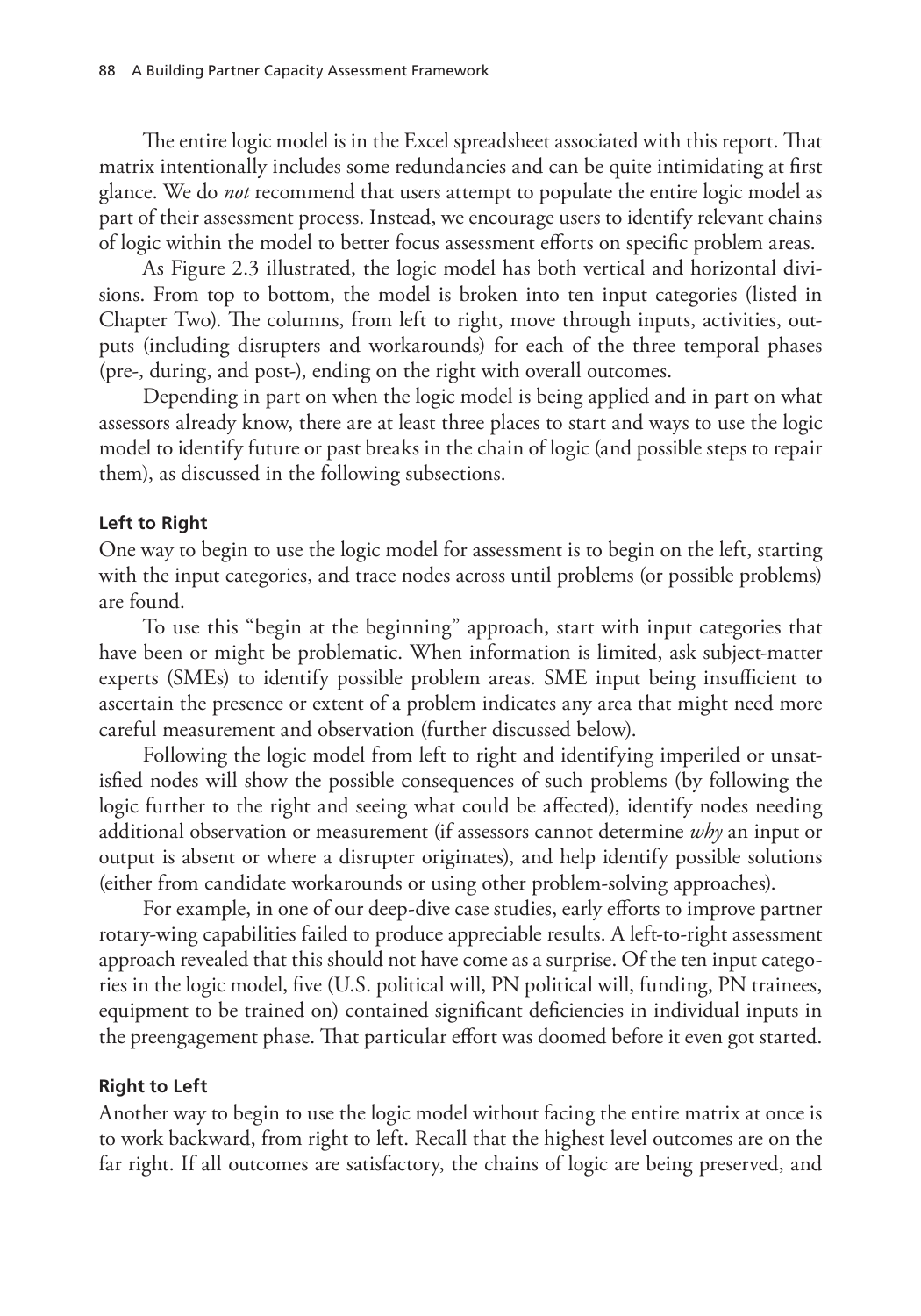little remedial assessment is required. However, if any of the ultimate outcomes are at all deficient (or otherwise unsatisfactory), working from right to left can help reveal why. Identify a deficient outcome to focus on. Begin by seeing which input categories support or contribute to that output. Then, work backward along the contributing input area rows, following the line of deficiency from right to left until the break in the chain (or just the extra friction in the system) is identified. If the first node back from right to left is fine, preliminarily conclude that that input category is making its contribution, and move down to one of the other input categories that contributes to the outcome of interest and trace it back. Eventually, one or more deficiencies (missing or deficient inputs, present disrupters, etc.) should be identified, after which remedial action can be considered, or focal nodes for additional data collection can be identified.

For example, in one of our case studies, one of the high-level outcomes (1, capacity built—capable units formed and equipped in accordance with objectives) was deficient; fewer units than expected had been formed over the course of the program. Working from right to left back along the chains of logic revealed no significant problems in postengagement core output; however, during engagement, core output 2 (required number of trainees complete the program and achieve certification) was found to be deficient, with matriculations from the program being below 50 percent of what was expected. Reviewing input categories connected with engagement outcome 2 showed that most were fine, with one glaring exception: PN trainees. Working backward along the trainee input category showed that a number of deficient inputs and disrupters were present. While a sufficient number of trainees had been identified and assigned to participate in training, a smaller number attended regularly, and a smaller number still successfully completed training. Lower-than-anticipated attendance stemmed from competing duties; the high OPTEMPO of PN forces limited the time they had available for training. Further, many of the trainees who did attend training were unmotivated, did not pay sufficient attention to the training, or were deficienct in baseline preparation for the training. Lower-than-expected trainee input coupled with lower-than-expected trainee output produced lower-than-expected overall outputs and outcomes.

#### **Radiating Out from a Specific Node**

A third way to employ the logic model might be to start with a specific node. This use is perhaps most likely when reports of a problem come in from the field (such as a missing or late input or the threat of a possible disrupter) but could also come from warning of a possible concern from a country SME during planning. Find the logic model node that best captures the concern or issue. There may not be an exact match, because the logic model's nodes are intentionally generic, but there should be something close enough. From there, work to the left and the right to see what friction or disruption in that node could affect. Consider making additional observations or collecting data not only on the node of concern but also on nodes to the left and right to provide warning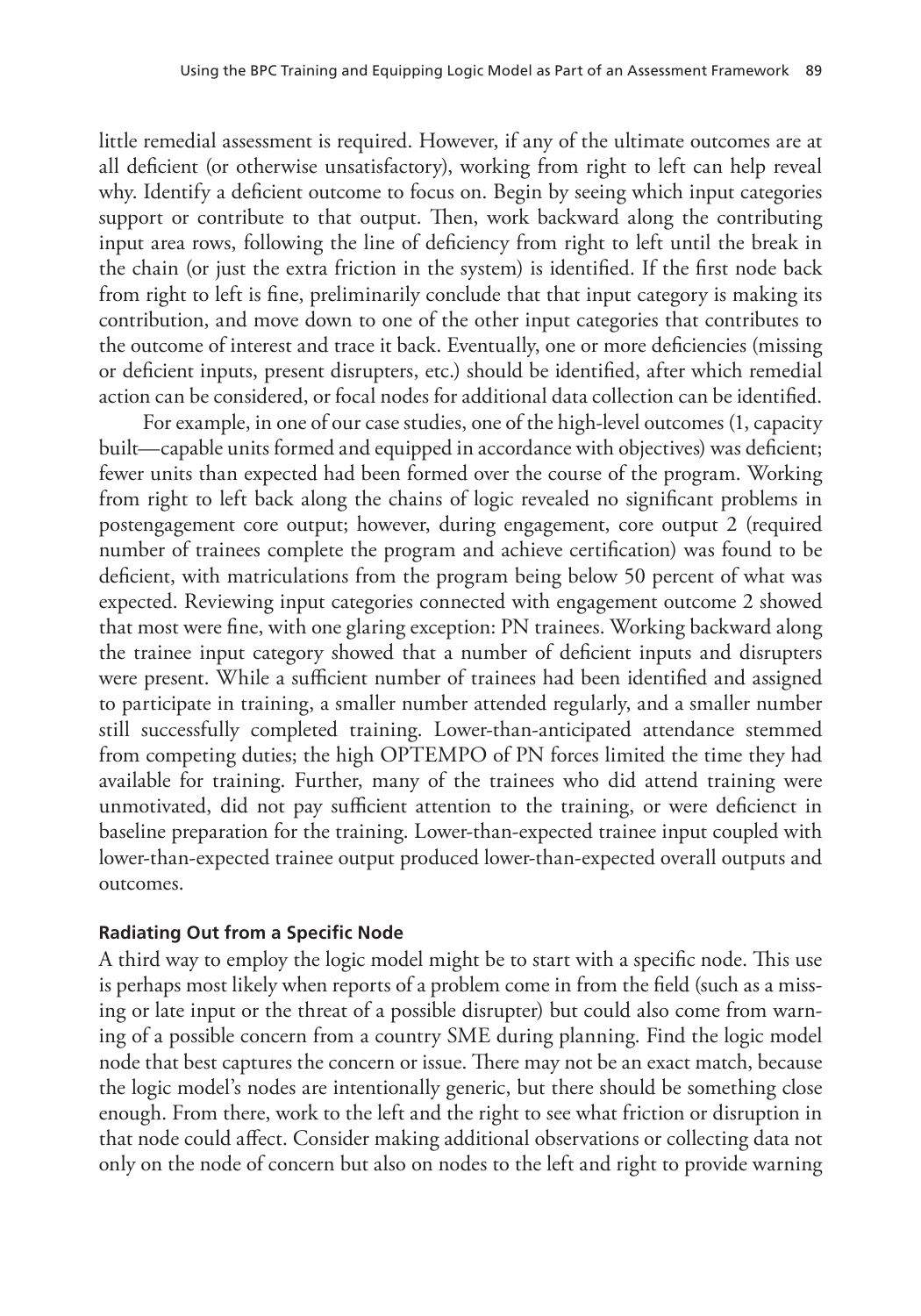(and details) of actual disruptions. Early awareness of a problem or possible problem should help identify opportunities for better monitoring of the situation and of possible solutions or workarounds, should the problem worsen.

For example, one of our cases involved a disrupter that developed during the engagement phase of a training exercise. U.S. officials were struggling with an inability to reach and engage with senior PN officials who were critical to the efforts to build capacity. To be sure, once supporting U.S. personnel and units were identified and informed choices had been made about which departments and levels to engage with (inputs), further engaging with PN personnel to conduct activities per the training plan was the next logical activity. When these individuals were unreachable, the country team and embassy staff took the step of alerting senior U.S. policymakers to see if they could raise the issue during higher-level interactions with their PN counterparts. Finding a specific problem node in the logic model enables an assessor to look earlier and see whether an input is missing or a disrupter exists prior to that node and, later, to see what outputs and outcomes are in jeopardy if the problem is not resolved.

#### **Contextualizing the Logic Model**

Whether working with the logic model left to right, right to left, starting with a specific node, or some other approach, there may still be a need to adapt the logic model to the specific context. The logic model as presented is broad, fairly comprehensive, and fairly generic. Many nodes likely correspond to contextual challenges that may not be of concern to a specific effort and can be safely ignored. Similarly, some generic nodes could benefit from more precision in a specific context. Consider, for example, the disrupter *lack of trainee attention (distracted, high, fatigued, unauthorized absence, etc.)*. If this disrupter is present, it is likely that one of the listed reasons for deficient trainee attention is paramount, and it is useful to know which it is. For example, if drug addiction is a major problem in the PN military and is the source of the problem, it may be worth modifying the logic model to explicitly specify that.

Similarly, the context may require adding additional disrupters (or making disrupters more specific) based on previous experience in the country or with similar efforts. Further, if the specific BPC effort or program has distinctive inputs, activities, or outputs that are part of its essential logic but not well covered by the baseline model, these should be added. The BPC training and equipping logic model presented in Chapters Two, Three, Four, and Five is extensive and fairly generic and should cover most of the main logical steps in most training and/or equipping oriented BPC, but it is not universal and so may require some adjustment or addition of specificity to match to a particular effort.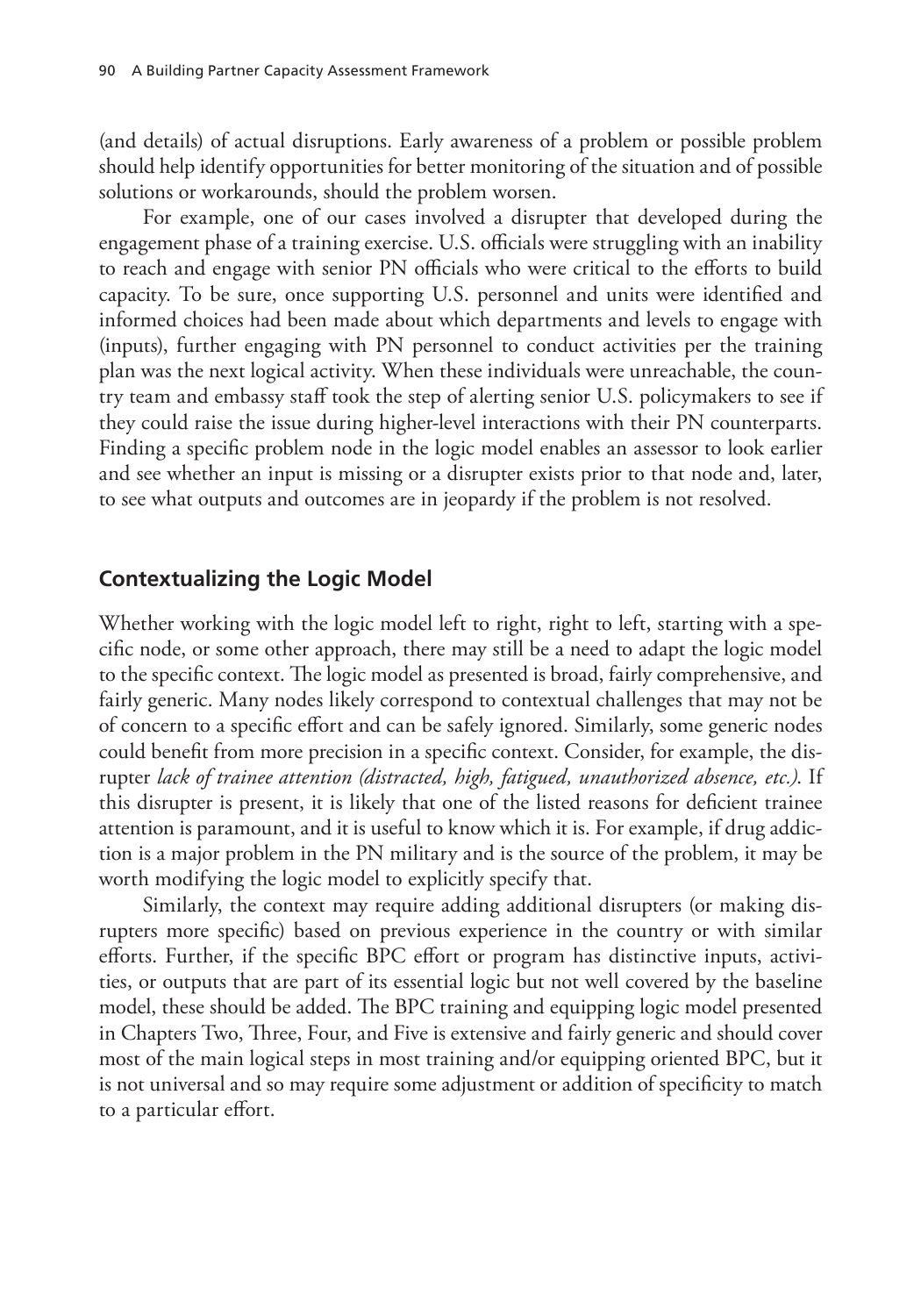## **The Logic Model Helps with Selection and Prioritization of Measures**

A logic model like the one presented here encapsulates a theory of change and, done well, suggests things to measure. Each layer in the logic model suggests clear measures. One might ask such questions as the following:

- Were all the resources needed for the effort available? (inputs)
- Were all activities conducted as planned? On schedule? (activities)
- Did the activities produce what was intended? How many personnel completed the program of instruction satisfactorily? (outputs).

These questions point directly to possible measures and also help prioritization. Not everything needs to be measured in great detail or particularly emphasized in data collection. For example, the level of assessment data collection for inputs may be quick, simple, and qualitative: "Were all the resources needed for this effort available?" "Yes." (Were the answer "No," some relatively simply follow-up questions about which resources were lacking would follow, but the exact amounts of the deficiencies would still not be all that relevant.)

#### **Qualitative Stoplight Assessment**

When making initial use of the BPC training and equipping logic model, whether working left to right, right to left, or otherwise, we suggest beginning with qualitative categorical SME "stoplight" assessments. In our experimentation with and validation of the logic model on the four empirical cases, we actually discovered that it was best to use a four-part stoplight (red, yellow, green, and then the addition of orange). In initial scoring, we found too much use of yellow; it had became a very broad, catchall category. Where red denoted serious deficiency and green denoted sufficiency, yellow ended up covering everything from "tolerable but not that strong" all the way to "bad, but not wholly disruptive." The addition of orange subsumed the worse half of what was previously yellow and left us with the following scale:

- green—good/sufficient; marginal improvement may be possible, but not necessary
- yellow—adequate but marginal; improvement possible, but not necessary
- orange—bad, but short of wholly disruptive; improvement recommended
- red—highly or wholly disruptive; continuing on the logic path past a red node impossible or highly inefficient; improvement required.

When using the BPC training and equipping logic model, all preliminary assessments should be made at this categorical stoplight measurement level. SME consultation or "BOGSAT" with trainers, program managers, and/or country team members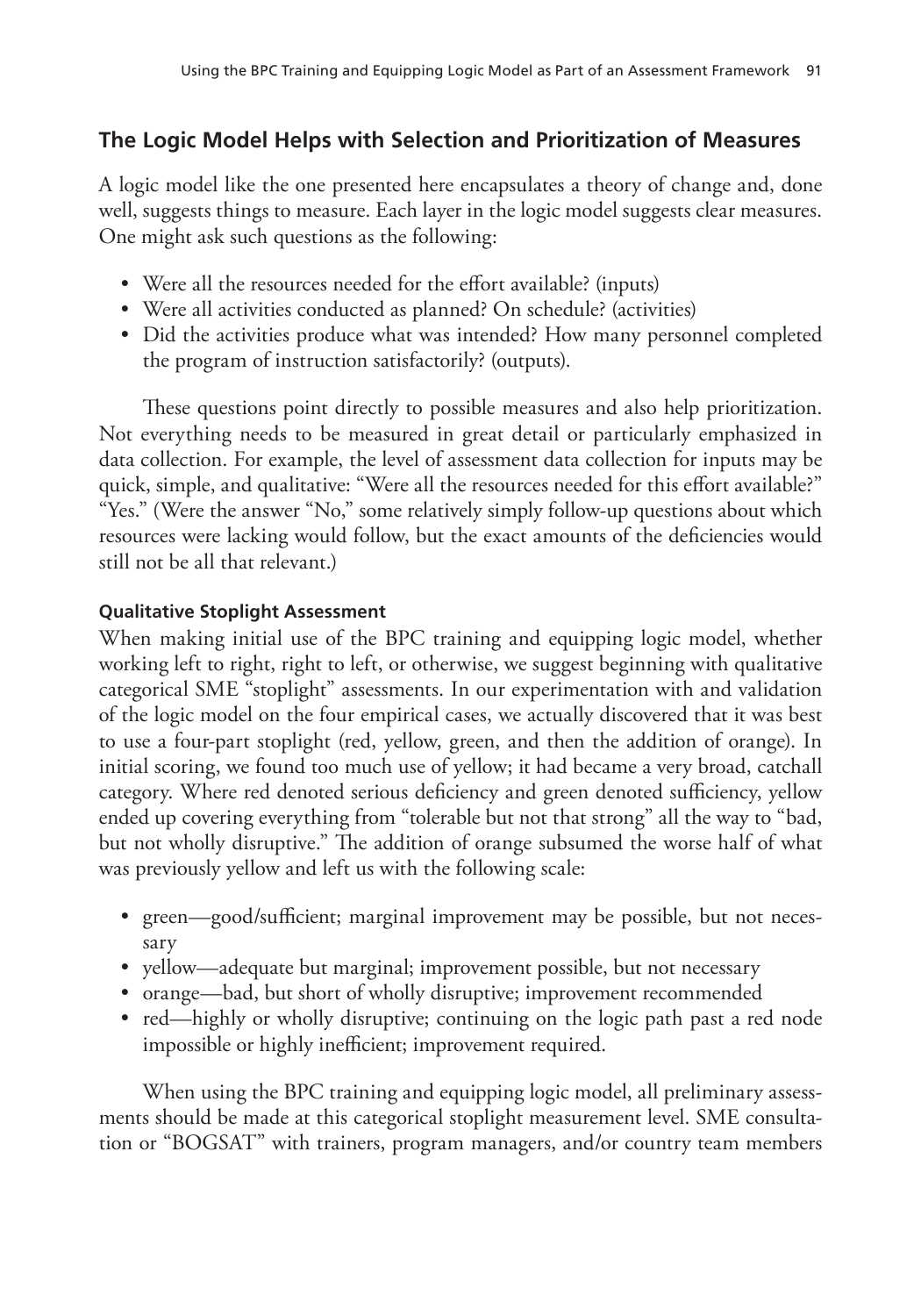should be sufficient. From that preliminary assessment, nodes for which more precision is required or desired should become apparent.

### **While Qualitative Assessment Is Sufficient for Many Nodes, Some Require Greater Precision**

As noted, for the vast majority of nodes, qualitative categorical, stoplight assessment is sufficient. For example, if delivery of equipment to be trained on is red because the equipment was not delivered prior to the scheduled beginning of training, it is not particularly important to know exactly how many days the delivery was late. Knowing that gear was not present for training is sufficient to understanding why training failed to meet equipment-related objectives. Understanding *why* the delivery was late is much more important than any precise quantitative measurement of lateness. Reaching such an understanding may require further inquiry, but that would be narrative inquiry, not something requiring further detailed measurement.

Initial qualitative assessment, however, may well reveal additional things to observe or understand at the holistic level and may also reveal things that need to be tracked with great precision (things should result in a count, or a frequency). In fact, a few things should always be measured more precisely. Even if a program or effort goes perfectly (leaving no room for assessment to support improvement and suggesting that managers should simply "stay the course"), some things should still be measured for accounting and accountability purposes. These things include accounting-type measures (funds expended, equipment delivered) and throughput measures, efficiency, outputs, and outcomes. While some of these things are fairly straightforward to measure if measurement is planned for (number of trainees arriving for training, number of trainees completing training), some things, such as proficiency or trained troops or readiness of trained formations, are harder to measure.

#### *Getting to More-Precise Measurement*

As noted in the previous section, when using a logic model as a foundation for conducting assessment, a surprisingly large number of the things that need to be measured can be satisfactorily scored at the categorical, stoplight level based on SME input. Awareness that a critical node is red is often sufficient to start fixing it; an exact quantification of how red is not all that useful. For example, if the disrupter *lack of trainee attention (distracted, high, fatigued, unauthorized absence, etc.)* is present and given a red stoplight score based on trainer input, knowing exactly what percentage of trainees have this problem is less useful than knowing, first, that it is a significant problem (and would only be given a red stoplight if it were) and, second, which category or categories of lack of attention are in play (intoxication, fatigue, something else). Once there is a clear qualitative understanding of the problem, progress toward a solution is possible without any more-specific measurement.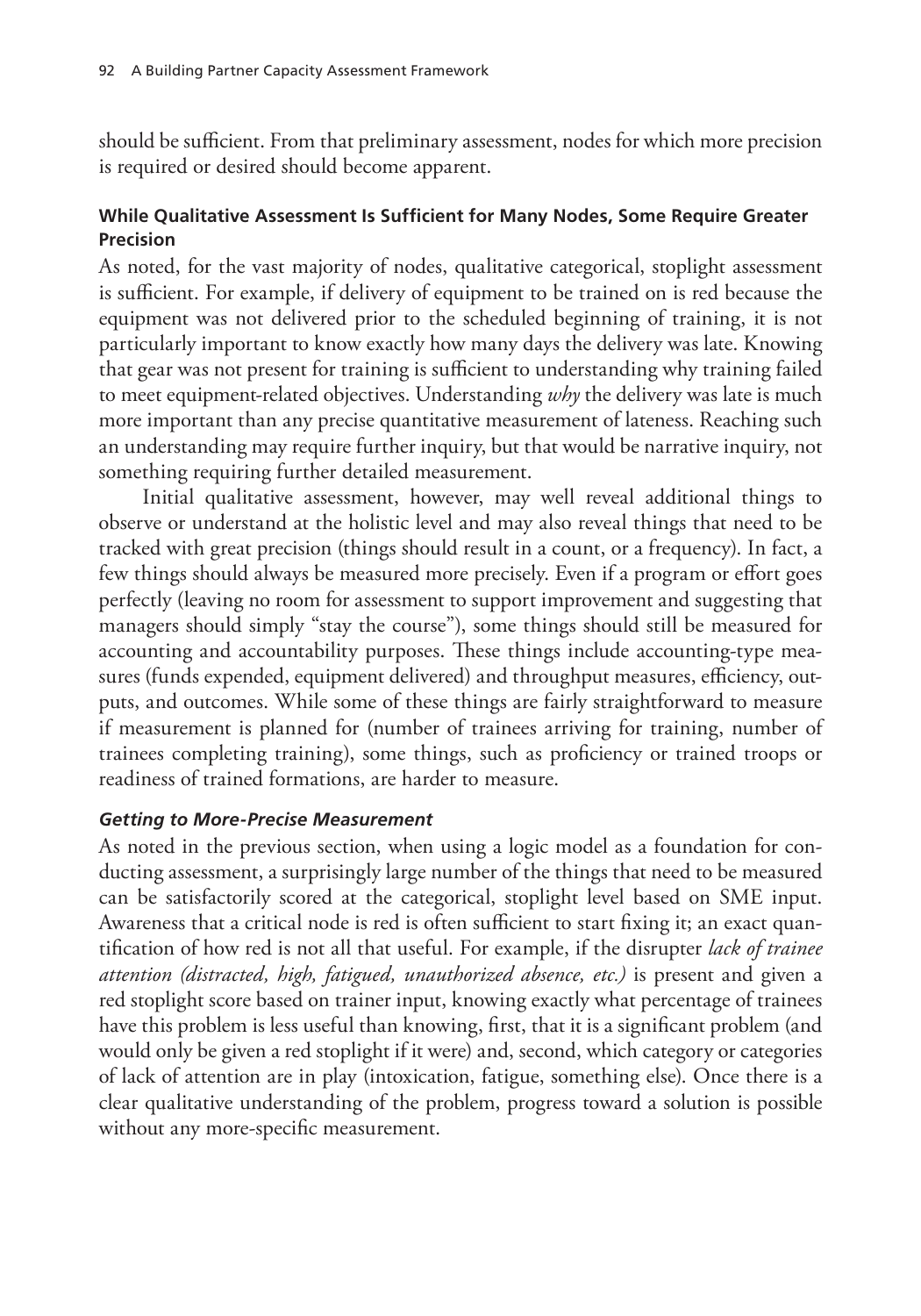However, for certain logic model nodes, more-precise measurement provides additional benefits. For example, a training completion rate is a useful overall measure of training efficiency and requires only two measures to calculate: number of trainees beginning training and number of trainees satisfactorily completing training. Further, both counts are useful for accounting (and accountability) purposes in their own right. If the training completion rate is low, the specific reasons trainees are not completing training become interesting. However, circumstances will dictate whether the reasons need to be precisely quantified or whether a qualitative assessment will be sufficient. If trainers provide the information that most failures to complete are due to trainees going AWOL prior to completion because of extended time away from their families, the precise breakdown by individual of why trainees did not complete training provides little additional information at the cost of considerable additional work and record keeping.

In addition to needed precise quantitative measures for certain core inputs and outputs (amounts of equipment delivered, trainees entering training, trainees completing training), a good BPC assessment effort would also attempt some measurement of the proficiency of troops completing training and perhaps of proficiency at the unit level (depending on the intended level of the training or exercise). While a stoplight assessment might be sufficient here, too, most contexts will require something more rigorous and consistent than a SME's qualitative stoplight assessment. Ideally, assessments of proficiency would have several features: They would be consistent, so that they could be applied equally and measure accurately and comparably across different individuals and formations (in the measurement literature, this is called reliability), $\frac{1}{1}$ and there should also be some clear and consistent minimum threshold for a passing assessment, a standard that indicates whether an individual or unit is certified as is "go" rather than "no go."

So, how should individual and collective proficiency measurements of the outputs of BPC be made? Where a measurement approach and standard (such as the certification standards for international peacekeeping) already exists, it should be used. Where none exists, one should be developed as part of BPC planning, and data should be collected to fulfill it. It is not necessary to reinvent the wheel. U.S. forces complete a wide range of types of training themselves and are assessed on their proficiency at both the individual and collective levels. While BPC efforts may not exactly duplicate all training tasks and while the desired standard for PN forces may not be as exacting as that for U.S. troops, the basic framework should align almost entirely. A detailed discussion of the various training assessment approaches available and used throughout DoD is beyond the scope of this report.

<sup>&</sup>lt;sup>1</sup> Colin Phelan and Julie Wren, "Exploring Reliability in Academic Assessment," web page, Cedar Falls, Iowa: University of Northern Iowa, Office of Academic Assessment, undated.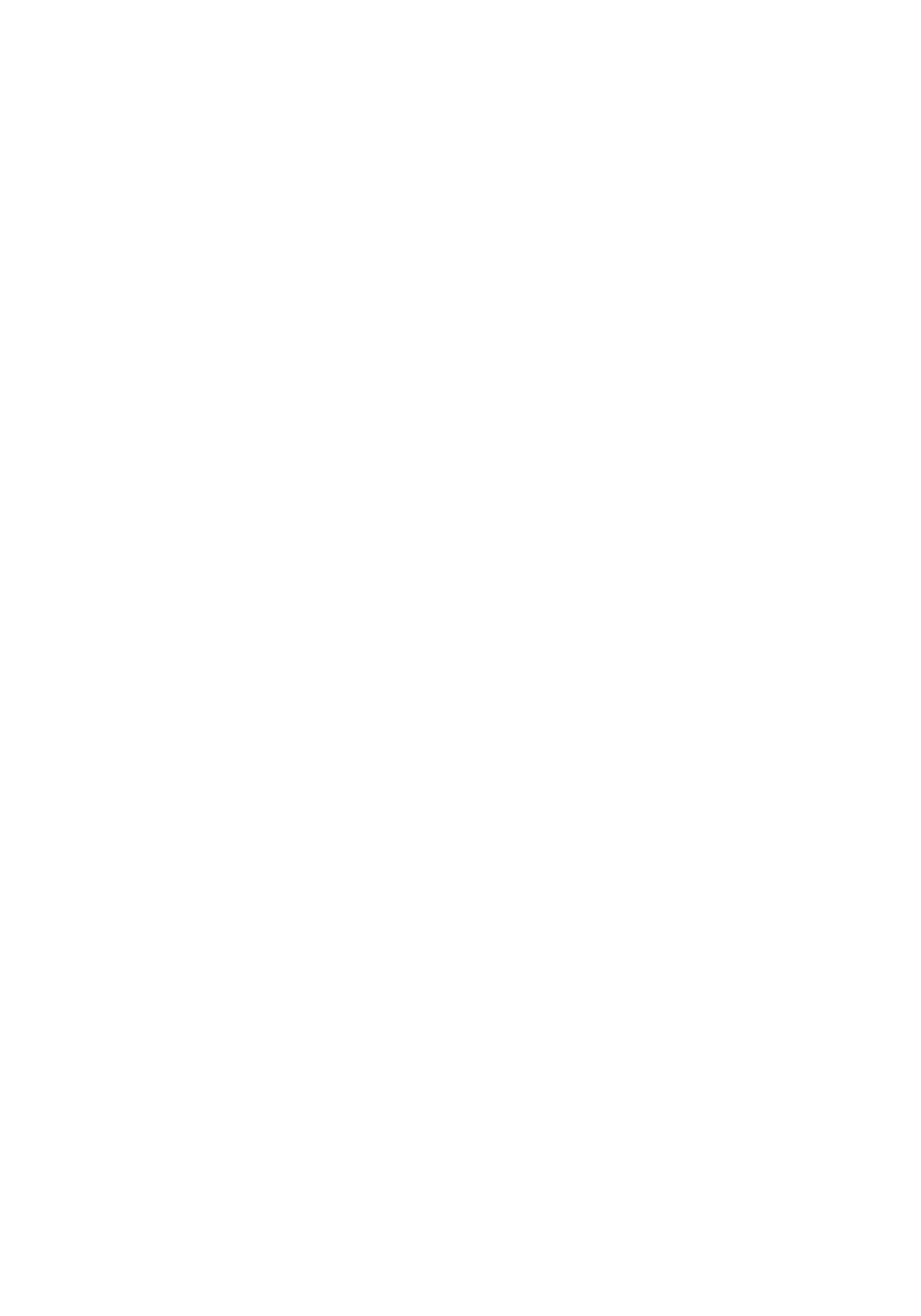## **References**

Babbitt, Eileen, Diana Chigas, and Robert Wilkinson, *Theories and Indicators of Change: Concepts and Primers for Conflict Management and Mitigation*, Washington, D.C.: U.S. Agency for International Development, 2013.

DeShazo, Peter, Tanya Primiani, and Philip McLean, "Back from the Brink: Evaluating Progress in Colombia, 1999–2007," Washington, D.C.: Center for Strategic and International Studies, November 2007. As of December 18, 2014: <http://csis.org/files/media/csis/pubs/071112-backfromthebrink-web.pdf>

Drake, Bruce, "Curbing Military Aid to Egypt Has Support Among the U.S. Public," Washington, D.C.: Pew Research Center, October 9, 2013. As of December 18, 2014: http://www.pewresearch.org/fact-tank/2013/10/09/ [curbing-military-aid-to-egypt-has-support-among-the-u-s-public/](http://www.pewresearch.org/fact-tank/2013/10/09/curbing-military-aid-to-egypt-has-support-among-the-u-s-public/)

Felbab-Brown, Vanda, *Shooting Up: Counterinsurgency and the War on Drugs*, Washington D.C.: Brookings Institution Press, 2009.

Jane's Information Group, "Romania, Armed Forces," *Jane's Country and Military Assessments*, November 7, 2002.

Jane's Information Group, "Procurement: Senegal," *Jane's Military and Security Assessments*, October 13, 2011.

Joint Chiefs of Staff, *Commander's Handbook for Assessment Planning and Execution*, Vers. 1.0, Suffolk, Va.: J-7, Joint and Coalition Warfighting, September 9, 2011. As of September 20, 2012: [http://www.dtic.mil/doctrine/doctrine/jwfc/assessment\\_hbk.pdf](http://www.dtic.mil/doctrine/doctrine/jwfc/assessment_hbk.pdf)

Mertens, Donna M., and Amy T. Wilson, *Program Evaluation Theory and Practice: A Comprehensive Guide*, New York, N.Y.: The Guilford Press, 2012.

Moroney, Jennifer D. P., David E. Thaler, and Joe Hogler, *Review of Security Cooperation Mechanisms Combatant Commands Utilize to Build Partner Capacity*, Santa Monica, Calif.: RAND Corporation, RR-413-OSD, 2013. As of December 18, 2014: [http://www.rand.org/pubs/research\\_reports/RR413.html](http://www.rand.org/pubs/research_reports/RR413.html)

Mozena, Dan, U.S. Ambassador to Bangladesh, "America's Partnership with Bangladesh National Defense College Mirpur," remarks, Dhaka, Bangladesh: Embassy of the United States of America, August 5, 2013.

Nixon, Michael, Heather Peterson, Beth Grill, and Jessica Yeats, *The RAND Security Cooperation Prioritization and Propensity Matching Tool*, Santa Monica, Calif.: RAND Corporation, TL-112- OSD, 2013. As of December 9, 2014:

<http://www.rand.org/pubs/tools/TL112.html>

Osburg, Jan, Christopher Paul, Lisa Saum-Manning, Dan Madden, and Leslie Adrienne Payne, *Assessing Locally Focused Stability Operations*, RR-387-A, 2014.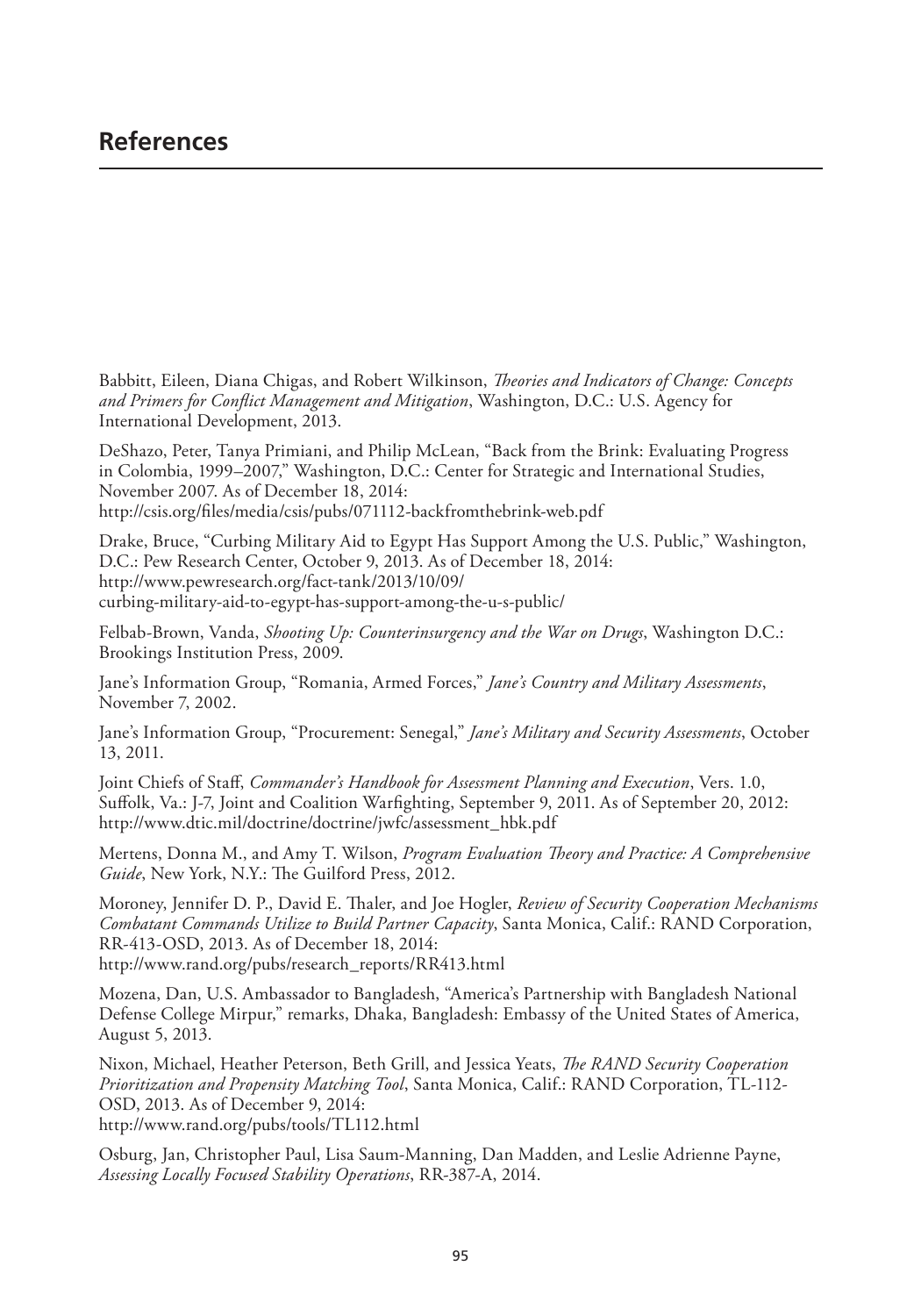Paul, Christopher, "Foundations for Assessment: The Hierarchy of Evaluation and the Importance of Articulating a Theory of Change," *Small Wars Journal*, Vol. 10, No. 3, 2014.

Paul, Christopher, Colin P. Clarke, Beth Grill, Stephanie Young, Jennifer D. P. Moroney, Joe Hogler, and Christine Leah, *What Works Best When Building Partner Capacity and Under What Circumstances?* Santa Monica, Calif.: RAND Corporation, MG-1253/1-OSD, 2013. As of December 9, 2014:

<http://www.rand.org/pubs/monographs/MG1253z1.html>

Paul, Christopher, Jennifer D. P. Moroney, Beth Grill, Colin P. Clarke, Lisa Saum-Manning, Heather Peterson, Brian Gordon, *What Works Best When Building Partner Capacity in Challenging Contexts?* Santa Monica, Calif.: RAND Corporation, RR-937-OSD, 2015.

Paul, Christopher, Jessica M. Yeats, Colin P. Clarke, and Miriam Mathews*, Assessing and Evaluating Efforts to Inform, Influence, and Persuade: Desk Reference*, Santa Monica, Calif.: RAND Corporation, RR-809/1-OSD, 2015. As of June 17, 2015:

[http://www.rand.org/pubs/research\\_reports/RR809z1.html](http://www.rand.org/pubs/research_reports/RR809z1.html)

Phelan, Colin, and Julie Wren, "Exploring Reliability in Academic Assessment," web page, Cedar Falls, Iowa: University of Northern Iowa, Office of Academic Assessment, undated. As of April 7, 2014:

<http://www.uni.edu/chfasoa/reliabilityandvalidity.htm>

Project on Middle East Democracy, "Working Group on Egypt Releases Letter to President Obama," February 3, 2014. As of Febraury 5, 2015:

<http://pomed.org/homepage-entries/working-group-on-egypt-letter-to-the-president/>

Pubby, Manu, "Indo-US Exercise: Antony Wary of Political Fallout," *Indian Express*, September 6, 2011.

"Regionally Aligned Forces and Global Engagement," presented to the Contemporary Military Forum III , 2013 AUSA Conference, October 18, 2013. As of February 5, 2015: [https://www.ausa.org/meetings/2013/AnnualMeeting/Documents/Presentation\\_](https://www.ausa.org/meetings/2013/AnnualMeeting/Documents/Presentation_RegionallyAlignedForcesAnd%20Global%20Engagement.pdf) RegionallyAlignedForcesAnd%20Global%20Engagement.pdf

Rossi, Peter H., Mark W. Lipsey, Howard E. Freeman, *Evaluation: A Systematic Approach*, Thousand Oaks, Calif.: Sage Publications, 2004.

Sharp, Jeremy M., "Egypt: Background and U.S. Relations," Congressional Research Service, June 5, 2014. As of January 6, 2015: <http://fas.org/sgp/crs/mideast/RL33003.pdf>

Stern, Lewis M., "Diverging Roads: 21st Century U.S.-Thai Defense Relations," *Strategic Forum*, No. 241, June 2009.

U.S. Government Accountability Office, *Palestinian Authority: U.S. Assistance Is Training and Equipping Security Forces, but the Program Needs to Measure Progress and Faces Logistical Constraints*, Washington, D.C., GAO-10-505, May 2010.

U.S. Senate, Committee on Armed Services, *The Findings of the Iraqi Security Forces Independent Assessment Commission*, 110th Cong., 1st Sess., September 6, 2007.

Zanotti, Jim, "U.S. Security Assistance to the Palestinian Authority," Washington, D.C.: Congressional Research Service, January 2010.